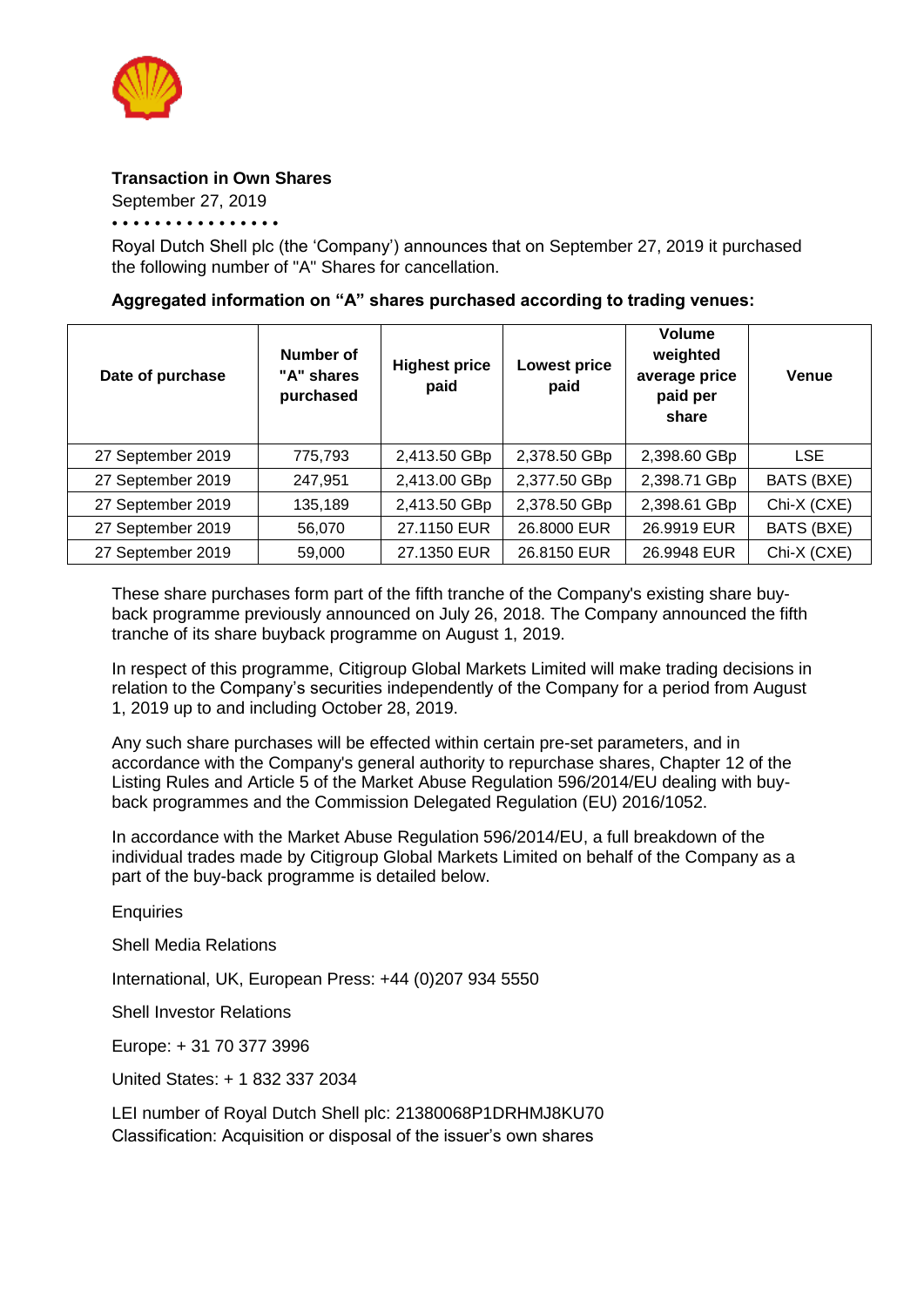| <b>Transaction Date and Time</b> | Volume | Price    | Trading<br>Venue | Currency   | Transaction<br>Reference<br>Number |
|----------------------------------|--------|----------|------------------|------------|------------------------------------|
| Fri 27 Sep 2019 16:29:56 BST     | 1,285  | 2,407.00 | <b>CHIX</b>      | GBp        | 19270XJti6z                        |
| Fri 27 Sep 2019 16:29:56 BST     | 16     | 2,407.00 | <b>CHIX</b>      | GBp        | 19270XJti6y                        |
| Fri 27 Sep 2019 16:29:55 BST     | 350    | 2,407.00 | <b>CHIX</b>      | GBp        | 19270XJti6j                        |
| Fri 27 Sep 2019 16:29:55 BST     | 47     | 27.065   | <b>CHIX</b>      | <b>EUR</b> | 19270XJti61                        |
| Fri 27 Sep 2019 16:29:55 BST     | 67     | 27.065   | <b>BATE</b>      | <b>EUR</b> | 19270XJti60                        |
| Fri 27 Sep 2019 16:29:55 BST     | 1,173  | 2,407.00 | <b>BATE</b>      | GBp        | 19270XJti5z                        |
| Fri 27 Sep 2019 16:29:55 BST     | 18     | 2,407.00 | <b>BATE</b>      | GBp        | 19270XJti5x                        |
| Fri 27 Sep 2019 16:29:55 BST     | 100    | 2,407.00 | <b>BATE</b>      | GBp        | 19270XJti5w                        |
| Fri 27 Sep 2019 16:29:55 BST     | 15     | 27.060   | <b>CHIX</b>      | <b>EUR</b> | 19270XJti5l                        |
| Fri 27 Sep 2019 16:29:55 BST     | 396    | 27.060   | <b>CHIX</b>      | <b>EUR</b> | 19270XJti5m                        |
| Fri 27 Sep 2019 16:29:55 BST     | 315    | 27.060   | <b>BATE</b>      | <b>EUR</b> | 19270XJti5o                        |
| Fri 27 Sep 2019 16:29:55 BST     | 19     | 27.060   | <b>BATE</b>      | <b>EUR</b> | 19270XJti5q                        |
| Fri 27 Sep 2019 16:29:55 BST     | 376    | 2,407.00 | <b>BATE</b>      | GBp        | 19270XJti5v                        |
| Fri 27 Sep 2019 16:29:55 BST     | 816    | 2,407.00 | <b>BATE</b>      | GBp        | 19270XJti5u                        |
| Fri 27 Sep 2019 16:29:55 BST     | 84     | 2,407.00 | <b>BATE</b>      | GBp        | 19270XJti5s                        |
| Fri 27 Sep 2019 16:29:55 BST     | 79     | 2,407.00 | <b>BATE</b>      | GBp        | 19270XJti5n                        |
| Fri 27 Sep 2019 16:29:55 BST     | 738    | 2,407.00 | <b>BATE</b>      | GBp        | 19270XJti5j                        |
| Fri 27 Sep 2019 16:29:55 BST     | 5,963  | 2,407.00 | <b>XLON</b>      | GBp        | 19270XJti5r                        |
| Fri 27 Sep 2019 16:29:55 BST     | 317    | 2,407.00 | <b>XLON</b>      | GBp        | 19270XJti5k                        |
| Fri 27 Sep 2019 16:29:53 BST     | 11     | 2,406.50 | <b>CHIX</b>      | GBp        | 19270XJti4g                        |
| Fri 27 Sep 2019 16:29:51 BST     | 10     | 2,406.00 | <b>CHIX</b>      | GBp        | 19270XJti4b                        |
| Fri 27 Sep 2019 16:29:50 BST     | 825    | 27.060   | <b>CHIX</b>      | <b>EUR</b> | 19270XJti44                        |
| Fri 27 Sep 2019 16:29:50 BST     | 825    | 27.060   | <b>BATE</b>      | <b>EUR</b> | 19270XJti43                        |
| Fri 27 Sep 2019 16:29:50 BST     | 4,584  | 2,406.50 | <b>XLON</b>      | GBp        | 19270XJti42                        |
| Fri 27 Sep 2019 16:29:50 BST     | 500    | 2,406.50 | <b>XLON</b>      | GBp        | 19270XJti41                        |
| Fri 27 Sep 2019 16:29:50 BST     | 412    | 2,406.50 | <b>XLON</b>      | GBp        | 19270XJti40                        |
| Fri 27 Sep 2019 16:29:50 BST     | 10     | 2,406.00 | <b>CHIX</b>      | GBp        | 19270XJti32                        |
| Fri 27 Sep 2019 16:29:49 BST     | 92     | 2,406.00 | <b>XLON</b>      | GBp        | 19270XJti2w                        |
| Fri 27 Sep 2019 16:29:48 BST     | 10     | 2,406.00 | <b>CHIX</b>      | GBp        | 19270XJti26                        |
| Fri 27 Sep 2019 16:29:46 BST     | 11     | 2,406.00 | <b>CHIX</b>      | GBp        | 19270XJti24                        |
| Fri 27 Sep 2019 16:29:45 BST     | 10     | 2,406.00 | <b>CHIX</b>      | GBp        | 19270XJti1x                        |
| Fri 27 Sep 2019 16:29:43 BST     | 10     | 2,406.00 | <b>CHIX</b>      | GBp        | 19270XJti1f                        |
| Fri 27 Sep 2019 16:29:42 BST     | 11     | 2,406.00 | <b>CHIX</b>      | GBp        | 19270XJti1b                        |
| Fri 27 Sep 2019 16:29:40 BST     | 10     | 2,406.00 | <b>CHIX</b>      | GBp        | 19270XJti15                        |
| Fri 27 Sep 2019 16:29:37 BST     | 11     | 2,406.00 | <b>BATE</b>      | GBp        | 19270XJti0s                        |
| Fri 27 Sep 2019 16:29:35 BST     | 10     | 2,406.00 | <b>BATE</b>      | GBp        | 19270XJti0q                        |
| Fri 27 Sep 2019 16:29:33 BST     | 96     | 2,406.00 | <b>BATE</b>      | GBp        | 19270XJti0I                        |
| Fri 27 Sep 2019 16:29:06 BST     | 391    | 2,406.00 | <b>XLON</b>      | GBp        | 19270XJthwi                        |
| Fri 27 Sep 2019 16:29:06 BST     | 314    | 2,406.00 | <b>XLON</b>      | GBp        | 19270XJthwg                        |
| Fri 27 Sep 2019 16:29:06 BST     | 293    | 2,406.00 | <b>XLON</b>      | GBp        | 19270XJthwh                        |
| Fri 27 Sep 2019 16:29:06 BST     | 162    | 2,406.00 | <b>XLON</b>      | GBp        | 19270XJthwf                        |
| Fri 27 Sep 2019 16:29:06 BST     | 264    | 2,406.00 | <b>XLON</b>      | GBp        | 19270XJthwe                        |
| Fri 27 Sep 2019 16:29:06 BST     | 697    | 2,406.00 | <b>XLON</b>      | GBp        | 19270XJthwd                        |
| Fri 27 Sep 2019 16:29:00 BST     | 586    | 27.060   | <b>BATE</b>      | <b>EUR</b> | 19270XJthur                        |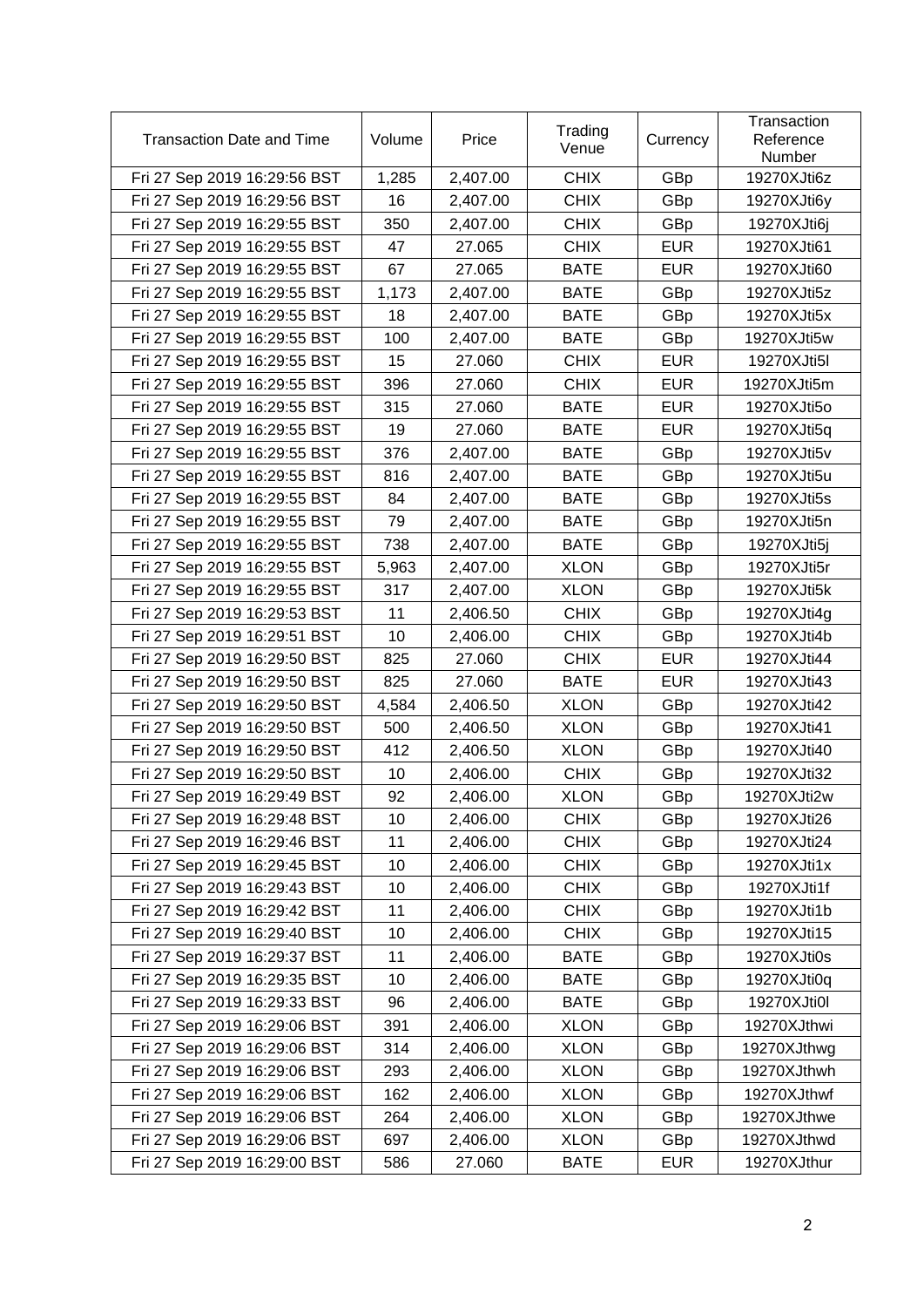| Fri 27 Sep 2019 16:29:00 BST | 87    | 27.060   | <b>CHIX</b> | <b>EUR</b> | 19270XJthup |
|------------------------------|-------|----------|-------------|------------|-------------|
| Fri 27 Sep 2019 16:29:00 BST | 599   | 27.060   | <b>CHIX</b> | <b>EUR</b> | 19270XJthuo |
| Fri 27 Sep 2019 16:28:49 BST | 855   | 2,406.00 | <b>XLON</b> | GBp        | 19270XJthqe |
| Fri 27 Sep 2019 16:28:49 BST | 1,764 | 2,406.00 | <b>BATE</b> | GBp        | 19270XJthqb |
| Fri 27 Sep 2019 16:28:49 BST | 154   | 2,406.00 | <b>XLON</b> | GBp        | 19270XJthq9 |
| Fri 27 Sep 2019 16:28:49 BST | 1,597 | 2,406.00 | <b>XLON</b> | GBp        | 19270XJthqc |
| Fri 27 Sep 2019 16:28:10 BST | 445   | 27.055   | <b>BATE</b> | <b>EUR</b> | 19270XJthhp |
| Fri 27 Sep 2019 16:28:10 BST | 71    | 27.055   | <b>BATE</b> | EUR        | 19270XJthhq |
| Fri 27 Sep 2019 16:27:23 BST | 75    | 2,405.50 | <b>BATE</b> | GBp        | 19270XJthaf |
| Fri 27 Sep 2019 16:27:23 BST | 926   | 2,405.50 | <b>CHIX</b> | GBp        | 19270XJthag |
| Fri 27 Sep 2019 16:27:23 BST | 567   | 2,405.50 | <b>XLON</b> | GBp        | 19270XJthae |
| Fri 27 Sep 2019 16:27:23 BST | 1,121 | 2,405.50 | <b>XLON</b> | GBp        | 19270XJthad |
| Fri 27 Sep 2019 16:27:23 BST | 490   | 2,405.50 | <b>XLON</b> | GBp        | 19270XJthac |
| Fri 27 Sep 2019 16:27:17 BST | 773   | 2,406.00 | <b>XLON</b> | GBp        | 19270XJtha1 |
| Fri 27 Sep 2019 16:27:17 BST | 266   | 2,406.00 | <b>XLON</b> | GBp        | 19270XJtha2 |
| Fri 27 Sep 2019 16:26:44 BST | 67    | 2,406.00 | <b>XLON</b> | GBp        | 19270XJth52 |
| Fri 27 Sep 2019 16:26:44 BST | 947   | 2,406.00 | <b>XLON</b> | GBp        | 19270XJth51 |
| Fri 27 Sep 2019 16:26:44 BST | 853   | 2,406.00 | <b>XLON</b> | GBp        | 19270XJth50 |
| Fri 27 Sep 2019 16:26:44 BST | 746   | 2,406.00 | <b>XLON</b> | GBp        | 19270XJth4y |
| Fri 27 Sep 2019 16:26:44 BST | 532   | 2,406.00 | <b>BATE</b> | GBp        | 19270XJth4z |
| Fri 27 Sep 2019 16:25:47 BST | 987   | 2,406.00 | <b>BATE</b> | GBp        | 19270XJth01 |
| Fri 27 Sep 2019 16:25:47 BST | 1,130 | 2,406.00 | <b>XLON</b> | GBp        | 19270XJth00 |
| Fri 27 Sep 2019 16:25:09 BST | 1,326 | 2,406.50 | <b>XLON</b> | GBp        | 19270XJtgum |
| Fri 27 Sep 2019 16:25:02 BST | 289   | 27.060   | <b>CHIX</b> | <b>EUR</b> | 19270XJtgtt |
| Fri 27 Sep 2019 16:25:02 BST | 351   | 27.060   | <b>CHIX</b> | <b>EUR</b> | 19270XJtgts |
| Fri 27 Sep 2019 16:25:02 BST | 261   | 27.060   | <b>CHIX</b> | <b>EUR</b> | 19270XJtgtr |
| Fri 27 Sep 2019 16:25:02 BST | 182   | 27.060   | <b>CHIX</b> | <b>EUR</b> | 19270XJtgtq |
| Fri 27 Sep 2019 16:25:02 BST | 185   | 27.060   | <b>CHIX</b> | <b>EUR</b> | 19270XJtgtp |
| Fri 27 Sep 2019 16:24:51 BST | 713   | 2,407.50 | <b>XLON</b> | GBp        | 19270XJtgrz |
| Fri 27 Sep 2019 16:24:51 BST | 532   | 2,407.50 | <b>XLON</b> | GBp        | 19270XJtgry |
| Fri 27 Sep 2019 16:24:45 BST | 1,622 | 2,407.50 | <b>XLON</b> | GBp        | 19270XJtgrf |
| Fri 27 Sep 2019 16:24:42 BST | 500   | 2,407.50 | <b>XLON</b> | GBp        | 19270XJtgrb |
| Fri 27 Sep 2019 16:24:42 BST | 1     | 2,407.50 | <b>BATE</b> | GBp        | 19270XJtgra |
| Fri 27 Sep 2019 16:24:42 BST | 15    | 2,407.50 | <b>BATE</b> | GBp        | 19270XJtgr6 |
| Fri 27 Sep 2019 16:24:42 BST | 8     | 2,407.50 | <b>BATE</b> | GBp        | 19270XJtgr9 |
| Fri 27 Sep 2019 16:24:42 BST | 10    | 2,407.50 | <b>BATE</b> | GBp        | 19270XJtgr8 |
| Fri 27 Sep 2019 16:24:42 BST | 22    | 2,407.50 | <b>BATE</b> | GBp        | 19270XJtgr4 |
| Fri 27 Sep 2019 16:24:42 BST | 37    | 2,407.50 | <b>BATE</b> | GBp        | 19270XJtgr2 |
| Fri 27 Sep 2019 16:24:42 BST | 30    | 2,407.50 | <b>BATE</b> | GBp        | 19270XJtgr0 |
| Fri 27 Sep 2019 16:24:42 BST | 524   | 2,407.50 | <b>CHIX</b> | GBp        | 19270XJtgr7 |
| Fri 27 Sep 2019 16:24:42 BST | 60    | 2,407.50 | <b>CHIX</b> | GBp        | 19270XJtgr5 |
| Fri 27 Sep 2019 16:24:42 BST | 140   | 2,407.50 | <b>BATE</b> | GBp        | 19270XJtgqz |
| Fri 27 Sep 2019 16:24:42 BST | 201   | 2,407.50 | <b>BATE</b> | GBp        | 19270XJtgqx |
| Fri 27 Sep 2019 16:24:42 BST | 40    | 2,407.50 | <b>BATE</b> | GBp        | 19270XJtgqv |
| Fri 27 Sep 2019 16:24:42 BST | 619   | 2,407.50 | <b>BATE</b> | GBp        | 19270XJtgqu |
| Fri 27 Sep 2019 16:24:42 BST | 140   | 2,407.50 | <b>CHIX</b> | GBp        | 19270XJtgr3 |
| Fri 27 Sep 2019 16:24:42 BST | 555   | 2,407.50 | <b>CHIX</b> | GBp        | 19270XJtgr1 |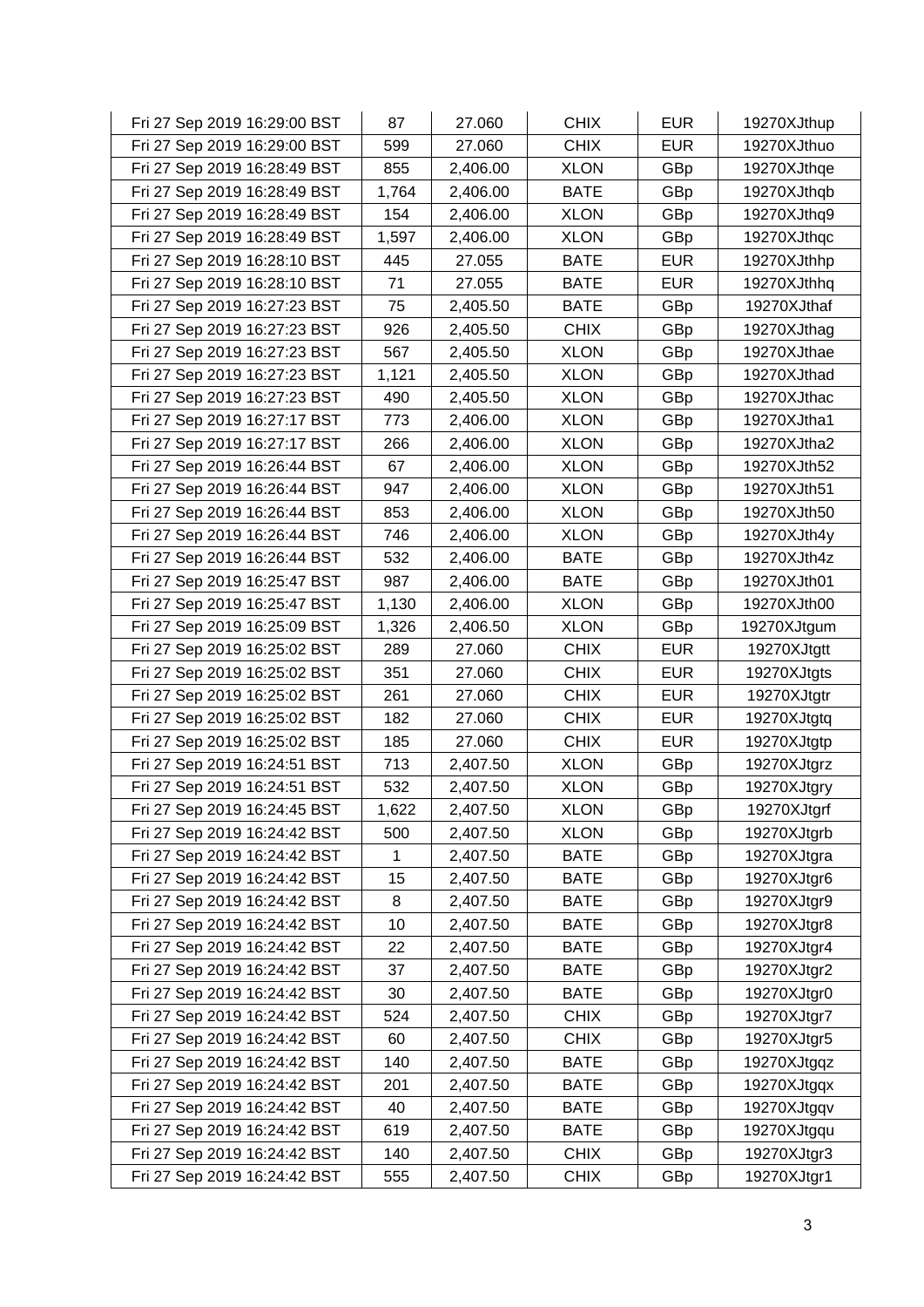| Fri 27 Sep 2019 16:24:42 BST | $\overline{7}$ | 2,407.50 | <b>CHIX</b> | GBp        | 19270XJtgqy |
|------------------------------|----------------|----------|-------------|------------|-------------|
| Fri 27 Sep 2019 16:24:42 BST | 1,000          | 2,407.50 | <b>BATE</b> | GBp        | 19270XJtgqs |
| Fri 27 Sep 2019 16:24:42 BST | 456            | 2,407.50 | <b>XLON</b> | GBp        | 19270XJtgqw |
| Fri 27 Sep 2019 16:24:42 BST | 755            | 2,407.50 | <b>XLON</b> | GBp        | 19270XJtgqr |
| Fri 27 Sep 2019 16:24:42 BST | 445            | 2,407.50 | <b>XLON</b> | GBp        | 19270XJtgqt |
| Fri 27 Sep 2019 16:24:38 BST | 38             | 2,407.50 | <b>CHIX</b> | GBp        | 19270XJtgqm |
| Fri 27 Sep 2019 16:24:38 BST | 100            | 2,407.50 | <b>CHIX</b> | GBp        | 19270XJtgql |
| Fri 27 Sep 2019 16:24:38 BST | 58             | 2,407.50 | <b>CHIX</b> | GBp        | 19270XJtgqk |
| Fri 27 Sep 2019 16:24:38 BST | 253            | 2,407.50 | <b>CHIX</b> | GBp        | 19270XJtgqf |
| Fri 27 Sep 2019 16:24:38 BST | 85             | 2,407.50 | <b>CHIX</b> | GBp        | 19270XJtgqh |
| Fri 27 Sep 2019 16:24:31 BST | 300            | 2,408.00 | <b>CHIX</b> | GBp        | 19270XJtgpp |
| Fri 27 Sep 2019 16:24:31 BST | 250            | 2,408.00 | <b>CHIX</b> | GBp        | 19270XJtgpo |
| Fri 27 Sep 2019 16:24:31 BST | 550            | 2,408.00 | <b>BATE</b> | GBp        | 19270XJtgpq |
| Fri 27 Sep 2019 16:24:31 BST | 321            | 27.065   | <b>BATE</b> | <b>EUR</b> | 19270XJtgpr |
| Fri 27 Sep 2019 16:23:28 BST | 121            | 2,407.00 | <b>CHIX</b> | GBp        | 19270XJtgip |
| Fri 27 Sep 2019 16:22:56 BST | 64             | 2,407.50 | <b>XLON</b> | GBp        | 19270XJtgf9 |
| Fri 27 Sep 2019 16:22:56 BST | 1,594          | 2,407.50 | <b>XLON</b> | GBp        | 19270XJtgf8 |
| Fri 27 Sep 2019 16:22:54 BST | 829            | 2,407.50 | <b>XLON</b> | GBp        | 19270XJtgf6 |
| Fri 27 Sep 2019 16:22:54 BST | 413            | 2,407.50 | <b>XLON</b> | GBp        | 19270XJtgf5 |
| Fri 27 Sep 2019 16:22:54 BST | 185            | 2,407.50 | <b>XLON</b> | GBp        | 19270XJtgf2 |
| Fri 27 Sep 2019 16:21:40 BST | 329            | 2,405.50 | <b>CHIX</b> | GBp        | 19270XJtg6c |
| Fri 27 Sep 2019 16:21:40 BST | 67             | 2,405.50 | <b>XLON</b> | GBp        | 19270XJtg6b |
| Fri 27 Sep 2019 16:21:40 BST | 190            | 2,405.50 | <b>XLON</b> | GBp        | 19270XJtg6a |
| Fri 27 Sep 2019 16:21:40 BST | 2,318          | 2,405.50 | <b>XLON</b> | GBp        | 19270XJtg69 |
| Fri 27 Sep 2019 16:21:31 BST | 74             | 2,406.00 | <b>XLON</b> | GBp        | 19270XJtg5g |
| Fri 27 Sep 2019 16:21:21 BST | 285            | 2,406.00 | <b>XLON</b> | GBp        | 19270XJtg4u |
| Fri 27 Sep 2019 16:21:21 BST | 386            | 2,406.00 | <b>XLON</b> | GBp        | 19270XJtg4s |
| Fri 27 Sep 2019 16:21:12 BST | 26             | 2,406.00 | <b>BATE</b> | GBp        | 19270XJtg4b |
| Fri 27 Sep 2019 16:21:12 BST | 250            | 2,406.00 | <b>BATE</b> | GBp        | 19270XJtg4a |
| Fri 27 Sep 2019 16:21:12 BST | 25             | 2,406.00 | <b>BATE</b> | GBp        | 19270XJtg49 |
| Fri 27 Sep 2019 16:21:12 BST | 99             | 2,406.00 | <b>BATE</b> | GBp        | 19270XJtg48 |
| Fri 27 Sep 2019 16:21:12 BST | 26             | 2,406.00 | <b>BATE</b> | GBp        | 19270XJtg47 |
| Fri 27 Sep 2019 16:21:12 BST | 156            | 2,406.00 | <b>XLON</b> | GBp        | 19270XJtg46 |
| Fri 27 Sep 2019 16:21:11 BST | 329            | 2,406.00 | <b>CHIX</b> | GBp        | 19270XJtg45 |
| Fri 27 Sep 2019 16:21:00 BST | 631            | 27.045   | <b>BATE</b> | <b>EUR</b> | 19270XJtg2t |
| Fri 27 Sep 2019 16:21:00 BST | 724            | 27.045   | <b>BATE</b> | <b>EUR</b> | 19270XJtg2s |
| Fri 27 Sep 2019 16:20:55 BST | 397            | 2,406.50 | <b>BATE</b> | GBp        | 19270XJtg1z |
| Fri 27 Sep 2019 16:20:55 BST | 109            | 2,406.50 | <b>BATE</b> | GBp        | 19270XJtg20 |
| Fri 27 Sep 2019 16:20:55 BST | 19             | 2,406.50 | <b>BATE</b> | GBp        | 19270XJtg1y |
| Fri 27 Sep 2019 16:20:55 BST | 300            | 2,406.50 | <b>BATE</b> | GBp        | 19270XJtg1x |
| Fri 27 Sep 2019 16:20:55 BST | 39             | 2,406.50 | <b>BATE</b> | GBp        | 19270XJtg1w |
| Fri 27 Sep 2019 16:20:55 BST | 400            | 2,406.50 | <b>BATE</b> | GBp        | 19270XJtg1v |
| Fri 27 Sep 2019 16:20:55 BST | 400            | 2,406.50 | <b>BATE</b> | GBp        | 19270XJtg1u |
| Fri 27 Sep 2019 16:20:55 BST | 200            | 2,406.50 | <b>BATE</b> | GBp        | 19270XJtg1t |
| Fri 27 Sep 2019 16:20:55 BST | 173            | 2,406.50 | <b>BATE</b> | GBp        | 19270XJtg1s |
| Fri 27 Sep 2019 16:20:55 BST | 5              | 2,406.50 | <b>BATE</b> | GBp        | 19270XJtg1q |
| Fri 27 Sep 2019 16:20:08 BST | 596            | 2,406.50 | <b>XLON</b> | GBp        | 19270XJtfw0 |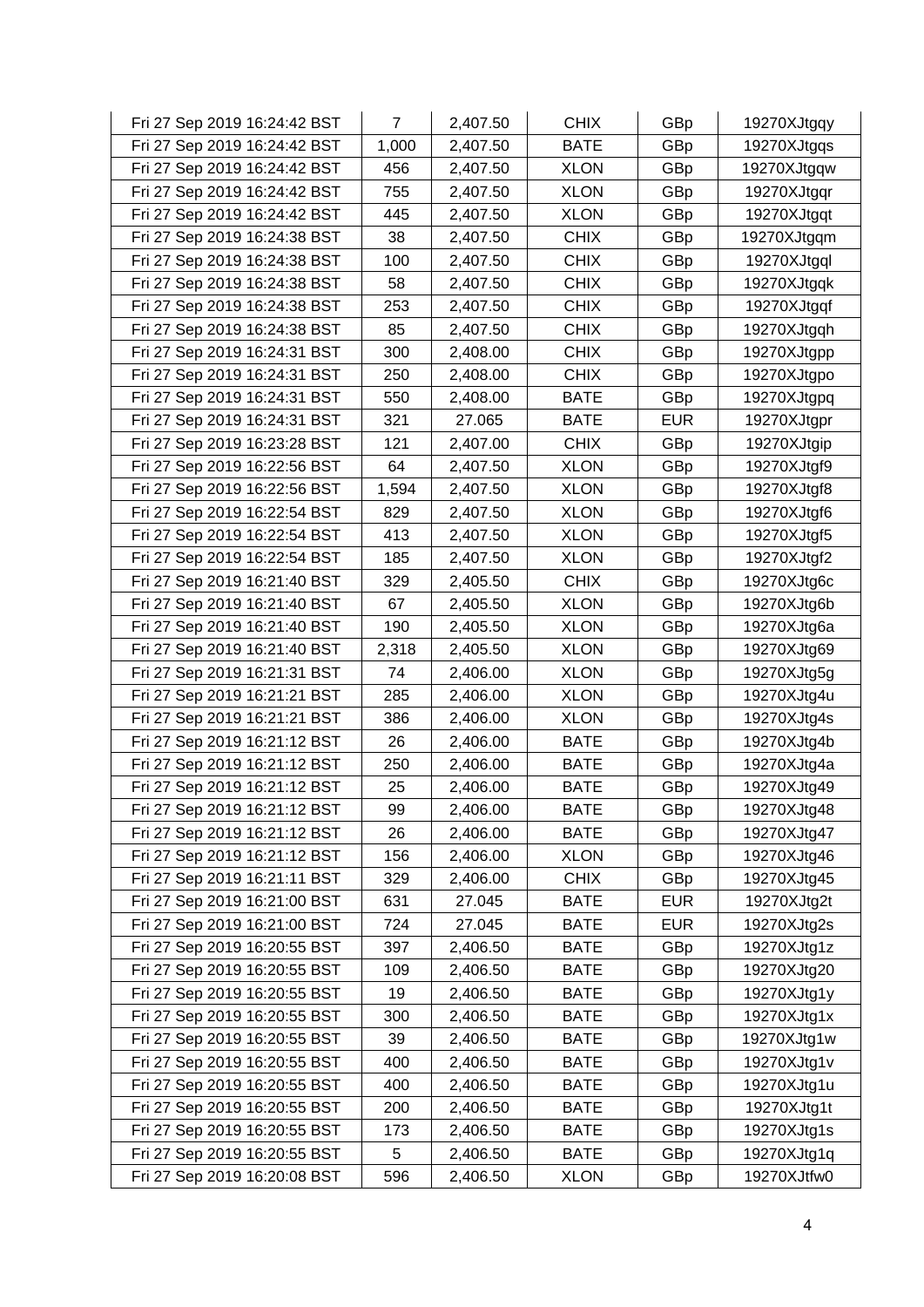| Fri 27 Sep 2019 16:20:08 BST | 314   | 2,406.50 | <b>XLON</b> | GBp        | 19270XJtfvx |
|------------------------------|-------|----------|-------------|------------|-------------|
| Fri 27 Sep 2019 16:20:08 BST | 258   | 2,406.50 | <b>XLON</b> | GBp        | 19270XJtfvs |
| Fri 27 Sep 2019 16:20:08 BST | 43    | 2,406.50 | <b>BATE</b> | GBp        | 19270XJtfvz |
| Fri 27 Sep 2019 16:20:08 BST | 200   | 2,406.50 | <b>BATE</b> | GBp        | 19270XJtfvv |
| Fri 27 Sep 2019 16:20:08 BST | 593   | 2,406.50 | <b>XLON</b> | GBp        | 19270XJtfvq |
| Fri 27 Sep 2019 16:19:49 BST | 604   | 2,407.00 | <b>BATE</b> | GBp        | 19270XJtfr5 |
| Fri 27 Sep 2019 16:19:49 BST | 1,224 | 2,407.00 | <b>XLON</b> | GBp        | 19270XJtfr6 |
| Fri 27 Sep 2019 16:19:22 BST | 404   | 2,407.00 | <b>BATE</b> | GBp        | 19270XJtfnt |
| Fri 27 Sep 2019 16:19:22 BST | 250   | 2,407.00 | <b>CHIX</b> | GBp        | 19270XJtfnw |
| Fri 27 Sep 2019 16:19:14 BST | 797   | 2,407.50 | <b>XLON</b> | GBp        | 19270XJtfms |
| Fri 27 Sep 2019 16:19:14 BST | 284   | 2,407.50 | <b>XLON</b> | GBp        | 19270XJtfmr |
| Fri 27 Sep 2019 16:18:39 BST | 2,096 | 2,407.50 | <b>XLON</b> | GBp        | 19270XJtfg4 |
| Fri 27 Sep 2019 16:18:39 BST | 728   | 2,407.50 | <b>CHIX</b> | GBp        | 19270XJtfg3 |
| Fri 27 Sep 2019 16:18:39 BST | 286   | 2,407.50 | <b>BATE</b> | GBp        | 19270XJtfg2 |
| Fri 27 Sep 2019 16:18:36 BST | 445   | 2,407.50 | <b>CHIX</b> | GBp        | 19270XJtffz |
| Fri 27 Sep 2019 16:17:00 BST | 637   | 27.050   | <b>CHIX</b> | <b>EUR</b> | 19270XJtf60 |
| Fri 27 Sep 2019 16:17:00 BST | 113   | 27.050   | <b>CHIX</b> | <b>EUR</b> | 19270XJtf5s |
| Fri 27 Sep 2019 16:17:00 BST | 214   | 27.050   | <b>CHIX</b> | <b>EUR</b> | 19270XJtf5t |
| Fri 27 Sep 2019 16:17:00 BST | 301   | 27.050   | <b>CHIX</b> | <b>EUR</b> | 19270XJtf5o |
| Fri 27 Sep 2019 16:17:00 BST | 89    | 27.050   | <b>CHIX</b> | <b>EUR</b> | 19270XJtf5q |
| Fri 27 Sep 2019 16:17:00 BST | 533   | 27.050   | <b>CHIX</b> | <b>EUR</b> | 19270XJtf5m |
| Fri 27 Sep 2019 16:15:59 BST | 161   | 2,405.50 | <b>XLON</b> | GBp        | 19270XJtezm |
| Fri 27 Sep 2019 16:15:59 BST | 218   | 2,405.50 | <b>CHIX</b> | GBp        | 19270XJtezn |
| Fri 27 Sep 2019 16:15:59 BST | 145   | 2,405.50 | <b>BATE</b> | GBp        | 19270XJtezp |
| Fri 27 Sep 2019 16:15:30 BST | 102   | 2,406.00 | <b>CHIX</b> | GBp        | 19270XJtex4 |
| Fri 27 Sep 2019 16:15:30 BST | 241   | 2,406.00 | <b>BATE</b> | GBp        | 19270XJtex2 |
| Fri 27 Sep 2019 16:15:30 BST | 2,333 | 2,406.00 | <b>XLON</b> | GBp        | 19270XJtex3 |
| Fri 27 Sep 2019 16:15:26 BST | 1,027 | 2,406.50 | <b>BATE</b> | GBp        | 19270XJtewq |
| Fri 27 Sep 2019 16:15:26 BST | 1,080 | 2,406.50 | <b>BATE</b> | GBp        | 19270XJtewp |
| Fri 27 Sep 2019 16:15:26 BST | 3,927 | 2,406.50 | <b>XLON</b> | GBp        | 19270XJtewn |
| Fri 27 Sep 2019 16:15:26 BST | 289   | 2,406.50 | <b>XLON</b> | GBp        | 19270XJtewo |
| Fri 27 Sep 2019 16:15:12 BST | 655   | 2,406.00 | <b>CHIX</b> | GBp        | 19270XJteup |
| Fri 27 Sep 2019 16:15:12 BST | 86    | 2,406.00 | <b>CHIX</b> | GBp        | 19270XJteuo |
| Fri 27 Sep 2019 16:15:12 BST | 128   | 2,406.00 | <b>BATE</b> | GBp        | 19270XJteul |
| Fri 27 Sep 2019 16:15:12 BST | 142   | 2,406.00 | <b>BATE</b> | GBp        | 19270XJteum |
| Fri 27 Sep 2019 16:15:12 BST | 420   | 2,406.00 | <b>XLON</b> | GBp        | 19270XJteuk |
| Fri 27 Sep 2019 16:15:12 BST | 1,247 | 2,406.00 | <b>XLON</b> | GBp        | 19270XJteun |
| Fri 27 Sep 2019 16:14:02 BST | 908   | 27.040   | <b>BATE</b> | <b>EUR</b> | 19270XJtemt |
| Fri 27 Sep 2019 16:14:02 BST | 592   | 27.040   | <b>BATE</b> | <b>EUR</b> | 19270XJtems |
| Fri 27 Sep 2019 16:14:00 BST | 25    | 2,406.00 | <b>BATE</b> | GBp        | 19270XJtem8 |
| Fri 27 Sep 2019 16:14:00 BST | 124   | 2,406.00 | <b>BATE</b> | GBp        | 19270XJtem7 |
| Fri 27 Sep 2019 16:14:00 BST | 76    | 2,406.00 | <b>BATE</b> | GBp        | 19270XJtem6 |
| Fri 27 Sep 2019 16:13:48 BST | 2,302 | 2,406.00 | <b>XLON</b> | GBp        | 19270XJtelo |
| Fri 27 Sep 2019 16:13:48 BST | 106   | 2,406.00 | <b>CHIX</b> | GBp        | 19270XJtelp |
| Fri 27 Sep 2019 16:13:41 BST | 136   | 2,406.50 | <b>BATE</b> | GBp        | 19270XJtekg |
| Fri 27 Sep 2019 16:13:41 BST | 444   | 2,406.50 | <b>XLON</b> | GBp        | 19270XJtekf |
| Fri 27 Sep 2019 16:13:23 BST | 154   | 2,407.00 | <b>XLON</b> | GBp        | 19270XJteiz |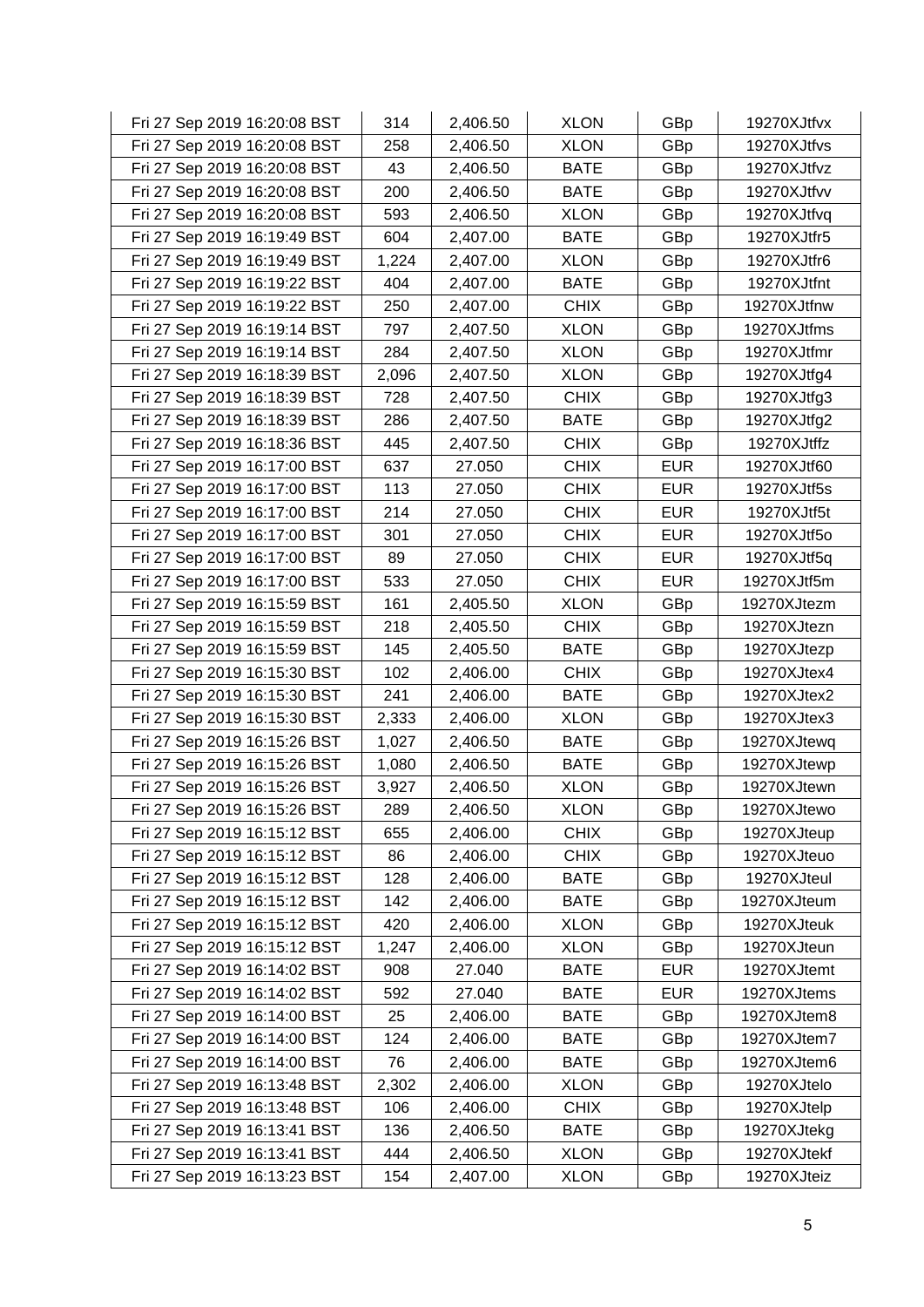| Fri 27 Sep 2019 16:13:23 BST | 104   | 2,407.00 | <b>XLON</b> | GBp | 19270XJtej0 |
|------------------------------|-------|----------|-------------|-----|-------------|
| Fri 27 Sep 2019 16:13:23 BST | 968   | 2,407.00 | <b>XLON</b> | GBp | 19270XJteiy |
| Fri 27 Sep 2019 16:13:23 BST | 137   | 2,407.00 | <b>BATE</b> | GBp | 19270XJteiv |
| Fri 27 Sep 2019 16:13:23 BST | 922   | 2,407.50 | <b>XLON</b> | GBp | 19270XJteix |
| Fri 27 Sep 2019 16:13:23 BST | 2,767 | 2,407.50 | <b>XLON</b> | GBp | 19270XJteiw |
| Fri 27 Sep 2019 16:13:23 BST | 147   | 2,407.50 | <b>BATE</b> | GBp | 19270XJteit |
| Fri 27 Sep 2019 16:13:23 BST | 11    | 2,407.50 | <b>BATE</b> | GBp | 19270XJteis |
| Fri 27 Sep 2019 16:13:23 BST | 147   | 2,407.50 | <b>BATE</b> | GBp | 19270XJteiu |
| Fri 27 Sep 2019 16:13:23 BST | 406   | 2,407.50 | <b>BATE</b> | GBp | 19270XJteio |
| Fri 27 Sep 2019 16:13:23 BST | 1,183 | 2,407.50 | <b>BATE</b> | GBp | 19270XJteiq |
| Fri 27 Sep 2019 16:13:23 BST | 76    | 2,407.50 | <b>BATE</b> | GBp | 19270XJteir |
| Fri 27 Sep 2019 16:13:23 BST | 224   | 2,407.50 | <b>BATE</b> | GBp | 19270XJteil |
| Fri 27 Sep 2019 16:13:23 BST | 31    | 2,407.50 | <b>BATE</b> | GBp | 19270XJteip |
| Fri 27 Sep 2019 16:13:23 BST | 8     | 2,407.50 | <b>BATE</b> | GBp | 19270XJtein |
| Fri 27 Sep 2019 16:13:23 BST | 9     | 2,407.50 | <b>BATE</b> | GBp | 19270XJteij |
| Fri 27 Sep 2019 16:13:23 BST | 3     | 2,407.50 | <b>XLON</b> | GBp | 19270XJteik |
| Fri 27 Sep 2019 16:13:23 BST | 142   | 2,407.50 | <b>XLON</b> | GBp | 19270XJteim |
| Fri 27 Sep 2019 16:12:51 BST | 1     | 2,408.00 | <b>CHIX</b> | GBp | 19270XJtefh |
| Fri 27 Sep 2019 16:12:51 BST | 1,552 | 2,408.00 | <b>CHIX</b> | GBp | 19270XJtefg |
| Fri 27 Sep 2019 16:12:37 BST | 17    | 2,408.00 | <b>XLON</b> | GBp | 19270XJtedz |
| Fri 27 Sep 2019 16:12:37 BST | 828   | 2,408.00 | <b>XLON</b> | GBp | 19270XJtedy |
| Fri 27 Sep 2019 16:12:37 BST | 944   | 2,408.00 | <b>XLON</b> | GBp | 19270XJtedu |
| Fri 27 Sep 2019 16:10:39 BST | 144   | 2,407.50 | <b>CHIX</b> | GBp | 19270XJte37 |
| Fri 27 Sep 2019 16:10:39 BST | 256   | 2,407.50 | <b>BATE</b> | GBp | 19270XJte35 |
| Fri 27 Sep 2019 16:10:39 BST | 1,584 | 2,407.50 | <b>XLON</b> | GBp | 19270XJte39 |
| Fri 27 Sep 2019 16:10:39 BST | 636   | 2,407.50 | <b>XLON</b> | GBp | 19270XJte38 |
| Fri 27 Sep 2019 16:10:39 BST | 870   | 2,407.50 | <b>XLON</b> | GBp | 19270XJte36 |
| Fri 27 Sep 2019 16:10:39 BST | 287   | 2,407.50 | <b>XLON</b> | GBp | 19270XJte34 |
| Fri 27 Sep 2019 16:10:39 BST | 156   | 2,407.50 | <b>XLON</b> | GBp | 19270XJte33 |
| Fri 27 Sep 2019 16:10:28 BST | 247   | 2,408.00 | <b>CHIX</b> | GBp | 19270XJte1k |
| Fri 27 Sep 2019 16:10:28 BST | 976   | 2,408.00 | <b>CHIX</b> | GBp | 19270XJte1n |
| Fri 27 Sep 2019 16:10:28 BST | 281   | 2,408.00 | <b>CHIX</b> | GBp | 19270XJte1l |
| Fri 27 Sep 2019 16:10:28 BST | 55    | 2,408.00 | <b>BATE</b> | GBp | 19270XJte1r |
| Fri 27 Sep 2019 16:10:28 BST | 1,661 | 2,408.00 | <b>BATE</b> | GBp | 19270XJte1q |
| Fri 27 Sep 2019 16:10:28 BST | 52    | 2,408.00 | <b>BATE</b> | GBp | 19270XJte1p |
| Fri 27 Sep 2019 16:10:28 BST | 11    | 2,408.00 | <b>BATE</b> | GBp | 19270XJte1o |
| Fri 27 Sep 2019 16:10:28 BST | 20    | 2,408.00 | <b>BATE</b> | GBp | 19270XJte1m |
| Fri 27 Sep 2019 16:10:28 BST | 52    | 2,408.00 | <b>BATE</b> | GBp | 19270XJte1i |
| Fri 27 Sep 2019 16:10:28 BST | 174   | 2,408.00 | <b>BATE</b> | GBp | 19270XJte1h |
| Fri 27 Sep 2019 16:10:28 BST | 76    | 2,408.00 | <b>XLON</b> | GBp | 19270XJte1g |
| Fri 27 Sep 2019 16:10:28 BST | 667   | 2,408.00 | <b>XLON</b> | GBp | 19270XJte1j |
| Fri 27 Sep 2019 16:10:28 BST | 2,641 | 2,408.00 | <b>XLON</b> | GBp | 19270XJte1d |
| Fri 27 Sep 2019 16:10:28 BST | 37    | 2,408.00 | <b>XLON</b> | GBp | 19270XJte1f |
| Fri 27 Sep 2019 16:10:28 BST | 292   | 2,408.00 | <b>XLON</b> | GBp | 19270XJte1e |
| Fri 27 Sep 2019 16:10:21 BST | 50    | 2,408.00 | <b>XLON</b> | GBp | 19270XJte14 |
| Fri 27 Sep 2019 16:09:49 BST | 282   | 2,408.50 | <b>XLON</b> | GBp | 19270XJtdy9 |
| Fri 27 Sep 2019 16:08:59 BST | 2,729 | 2,407.50 | <b>XLON</b> | GBp | 19270XJtduk |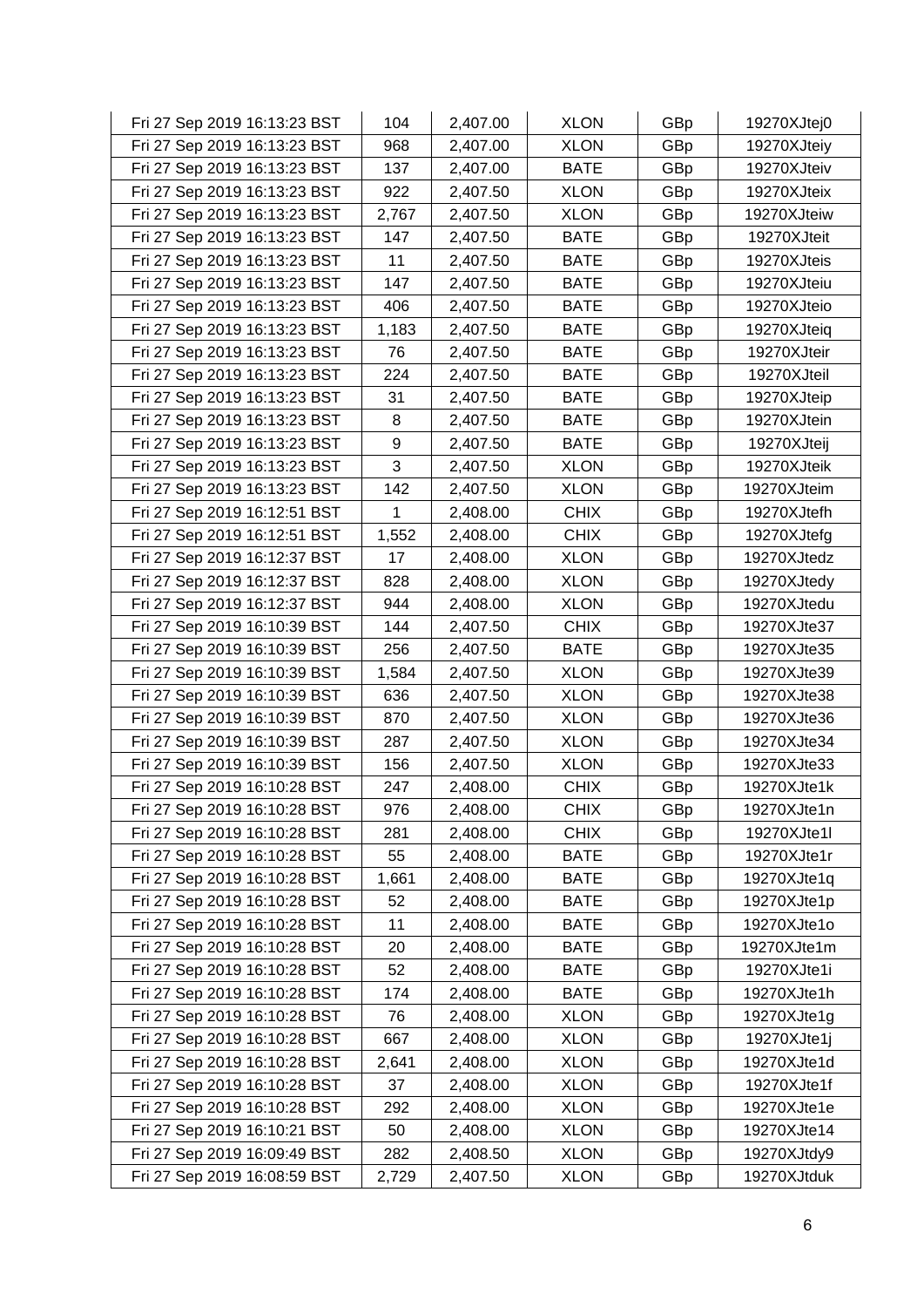| Fri 27 Sep 2019 16:08:51 BST | 684   | 2,407.50 | <b>XLON</b> | GBp        | 19270XJtdty |
|------------------------------|-------|----------|-------------|------------|-------------|
| Fri 27 Sep 2019 16:08:20 BST | 467   | 27.070   | <b>BATE</b> | <b>EUR</b> | 19270XJtdqw |
| Fri 27 Sep 2019 16:08:12 BST | 57    | 27.075   | <b>BATE</b> | <b>EUR</b> | 19270XJtdq7 |
| Fri 27 Sep 2019 16:08:12 BST | 120   | 27.075   | <b>BATE</b> | <b>EUR</b> | 19270XJtdq4 |
| Fri 27 Sep 2019 16:08:12 BST | 156   | 27.075   | <b>BATE</b> | <b>EUR</b> | 19270XJtdq6 |
| Fri 27 Sep 2019 16:08:12 BST | 303   | 27.075   | <b>CHIX</b> | <b>EUR</b> | 19270XJtdq5 |
| Fri 27 Sep 2019 16:08:12 BST | 500   | 27.075   | <b>CHIX</b> | <b>EUR</b> | 19270XJtdq3 |
| Fri 27 Sep 2019 16:07:50 BST | 185   | 2,406.50 | <b>CHIX</b> | GBp        | 19270XJtdnd |
| Fri 27 Sep 2019 16:07:50 BST | 142   | 2,406.50 | <b>CHIX</b> | GBp        | 19270XJtdnc |
| Fri 27 Sep 2019 16:07:29 BST | 44    | 2,407.00 | <b>XLON</b> | GBp        | 19270XJtdm5 |
| Fri 27 Sep 2019 16:07:29 BST | 236   | 2,407.00 | <b>XLON</b> | GBp        | 19270XJtdm4 |
| Fri 27 Sep 2019 16:07:29 BST | 1,631 | 2,407.00 | <b>BATE</b> | GBp        | 19270XJtdm3 |
| Fri 27 Sep 2019 16:07:29 BST | 2,041 | 2,407.00 | <b>XLON</b> | GBp        | 19270XJtdm2 |
| Fri 27 Sep 2019 16:07:29 BST | 165   | 2,407.00 | <b>XLON</b> | GBp        | 19270XJtdm1 |
| Fri 27 Sep 2019 16:07:29 BST | 379   | 2,407.00 | <b>XLON</b> | GBp        | 19270XJtdm0 |
| Fri 27 Sep 2019 16:07:19 BST | 132   | 2,407.00 | <b>XLON</b> | GBp        | 19270XJtdjw |
| Fri 27 Sep 2019 16:07:05 BST | 877   | 2,407.00 | <b>XLON</b> | GBp        | 19270XJtdi1 |
| Fri 27 Sep 2019 16:07:05 BST | 477   | 2,407.00 | <b>XLON</b> | GBp        | 19270XJtdi0 |
| Fri 27 Sep 2019 16:07:05 BST | 571   | 2,407.00 | <b>BATE</b> | GBp        | 19270XJtdhz |
| Fri 27 Sep 2019 16:07:00 BST | 975   | 27.075   | <b>CHIX</b> | <b>EUR</b> | 19270XJtdhn |
| Fri 27 Sep 2019 16:06:50 BST | 845   | 2,407.50 | <b>XLON</b> | GBp        | 19270XJtdh7 |
| Fri 27 Sep 2019 16:06:50 BST | 104   | 2,407.50 | <b>XLON</b> | GBp        | 19270XJtdh6 |
| Fri 27 Sep 2019 16:06:50 BST | 208   | 2,407.50 | <b>BATE</b> | GBp        | 19270XJtdh5 |
| Fri 27 Sep 2019 16:06:50 BST | 491   | 2,407.50 | <b>XLON</b> | GBp        | 19270XJtdh4 |
| Fri 27 Sep 2019 16:06:48 BST | 309   | 2,408.00 | <b>XLON</b> | GBp        | 19270XJtdgw |
| Fri 27 Sep 2019 16:06:48 BST | 100   | 2,408.00 | <b>XLON</b> | GBp        | 19270XJtdgv |
| Fri 27 Sep 2019 16:06:07 BST | 416   | 2,407.00 | <b>XLON</b> | GBp        | 19270XJtde3 |
| Fri 27 Sep 2019 16:06:07 BST | 1,121 | 2,407.00 | <b>XLON</b> | GBp        | 19270XJtde1 |
| Fri 27 Sep 2019 16:06:07 BST | 111   | 2,407.00 | <b>XLON</b> | GBp        | 19270XJtde0 |
| Fri 27 Sep 2019 16:06:07 BST | 417   | 2,407.00 | <b>XLON</b> | GBp        | 19270XJtde2 |
| Fri 27 Sep 2019 16:06:00 BST | 157   | 2,407.00 | <b>XLON</b> | GBp        | 19270XJtdc0 |
| Fri 27 Sep 2019 16:05:36 BST | 21    | 2,407.50 | <b>XLON</b> | GBp        | 19270XJtdag |
| Fri 27 Sep 2019 16:05:36 BST | 8     | 2,407.50 | <b>XLON</b> | GBp        | 19270XJtdaf |
| Fri 27 Sep 2019 16:05:36 BST | 240   | 2,407.50 | <b>XLON</b> | GBp        | 19270XJtdae |
| Fri 27 Sep 2019 16:05:36 BST | 32    | 2,407.50 | <b>XLON</b> | GBp        | 19270XJtdad |
| Fri 27 Sep 2019 16:05:34 BST | 1,040 | 2,407.50 | <b>XLON</b> | GBp        | 19270XJtdaa |
| Fri 27 Sep 2019 16:05:21 BST | 935   | 2,408.00 | <b>XLON</b> | GBp        | 19270XJtd9b |
| Fri 27 Sep 2019 16:05:21 BST | 213   | 2,408.00 | <b>XLON</b> | GBp        | 19270XJtd9a |
| Fri 27 Sep 2019 16:05:21 BST | 627   | 2,408.00 | <b>XLON</b> | GBp        | 19270XJtd99 |
| Fri 27 Sep 2019 16:05:21 BST | 220   | 2,408.00 | <b>XLON</b> | GBp        | 19270XJtd98 |
| Fri 27 Sep 2019 16:04:58 BST | 181   | 2,407.50 | <b>XLON</b> | GBp        | 19270XJtd6i |
| Fri 27 Sep 2019 16:04:58 BST | 241   | 2,407.50 | <b>CHIX</b> | GBp        | 19270XJtd6h |
| Fri 27 Sep 2019 16:04:58 BST | 714   | 2,407.50 | <b>CHIX</b> | GBp        | 19270XJtd6g |
| Fri 27 Sep 2019 16:04:58 BST | 2,087 | 2,407.50 | <b>BATE</b> | GBp        | 19270XJtd6f |
| Fri 27 Sep 2019 16:04:58 BST | 135   | 2,407.50 | <b>BATE</b> | GBp        | 19270XJtd6e |
| Fri 27 Sep 2019 16:04:58 BST | 125   | 2,407.50 | <b>BATE</b> | GBp        | 19270XJtd6d |
| Fri 27 Sep 2019 16:04:54 BST | 99    | 2,408.00 | <b>XLON</b> | GBp        | 19270XJtd5i |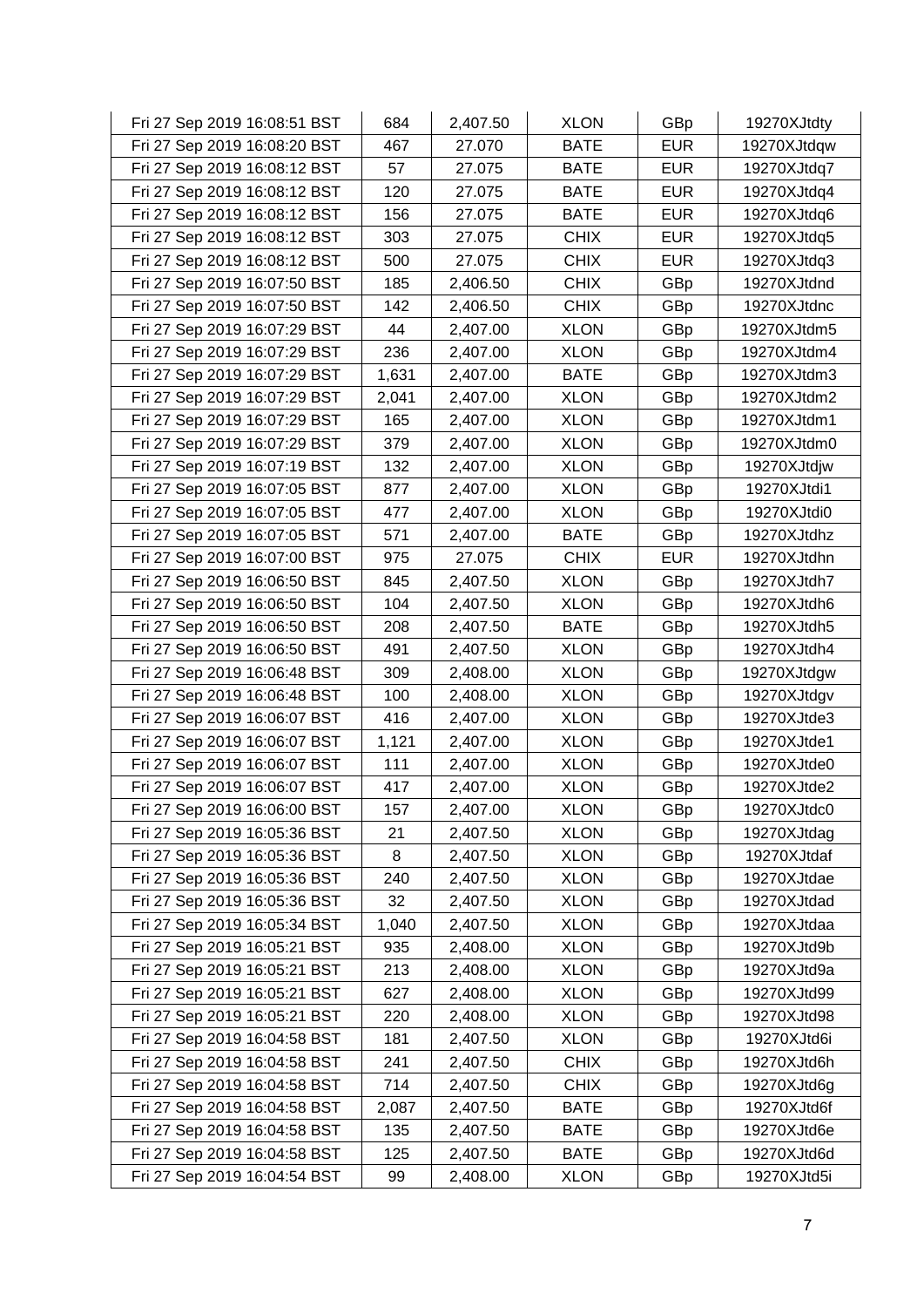| Fri 27 Sep 2019 16:04:54 BST | 2,092 | 2,408.00 | <b>XLON</b> | GBp        | 19270XJtd5h |
|------------------------------|-------|----------|-------------|------------|-------------|
| Fri 27 Sep 2019 16:04:54 BST | 253   | 2,408.00 | <b>CHIX</b> | GBp        | 19270XJtd5l |
| Fri 27 Sep 2019 16:04:54 BST | 611   | 2,408.00 | <b>CHIX</b> | GBp        | 19270XJtd5k |
| Fri 27 Sep 2019 16:04:54 BST | 1,847 | 2,408.00 | <b>BATE</b> | GBp        | 19270XJtd5m |
| Fri 27 Sep 2019 16:04:54 BST | 265   | 2,408.00 | <b>BATE</b> | GBp        | 19270XJtd5j |
| Fri 27 Sep 2019 16:04:31 BST | 438   | 2,408.50 | <b>BATE</b> | GBp        | 19270XJtd2b |
| Fri 27 Sep 2019 16:04:31 BST | 198   | 2,408.50 | <b>BATE</b> | GBp        | 19270XJtd2a |
| Fri 27 Sep 2019 16:04:31 BST | 447   | 2,408.50 | <b>XLON</b> | GBp        | 19270XJtd29 |
| Fri 27 Sep 2019 16:04:27 BST | 716   | 2,408.50 | <b>XLON</b> | GBp        | 19270XJtd1v |
| Fri 27 Sep 2019 16:04:27 BST | 703   | 2,408.50 | <b>XLON</b> | GBp        | 19270XJtd1r |
| Fri 27 Sep 2019 16:04:27 BST | 679   | 2,408.50 | <b>XLON</b> | GBp        | 19270XJtd1p |
| Fri 27 Sep 2019 16:04:27 BST | 942   | 2,408.50 | <b>XLON</b> | GBp        | 19270XJtd1m |
| Fri 27 Sep 2019 16:04:27 BST | 1,186 | 2,408.50 | <b>XLON</b> | GBp        | 19270XJtd1i |
| Fri 27 Sep 2019 16:04:27 BST | 150   | 2,408.50 | <b>XLON</b> | GBp        | 19270XJtd1k |
| Fri 27 Sep 2019 16:04:27 BST | 767   | 2,408.50 | <b>CHIX</b> | GBp        | 19270XJtd1u |
| Fri 27 Sep 2019 16:04:27 BST | 310   | 2,408.50 | <b>CHIX</b> | GBp        | 19270XJtd1t |
| Fri 27 Sep 2019 16:04:27 BST | 714   | 2,408.50 | <b>CHIX</b> | GBp        | 19270XJtd1s |
| Fri 27 Sep 2019 16:04:27 BST | 476   | 2,408.50 | <b>BATE</b> | GBp        | 19270XJtd1q |
| Fri 27 Sep 2019 16:04:27 BST | 22    | 2,408.50 | <b>BATE</b> | GBp        | 19270XJtd1l |
| Fri 27 Sep 2019 16:04:27 BST | 35    | 2,408.50 | <b>BATE</b> | GBp        | 19270XJtd1o |
| Fri 27 Sep 2019 16:04:27 BST | 224   | 2,408.50 | <b>BATE</b> | GBp        | 19270XJtd1n |
| Fri 27 Sep 2019 16:04:27 BST | 22    | 2,408.50 | <b>BATE</b> | GBp        | 19270XJtd1j |
| Fri 27 Sep 2019 16:04:05 BST | 522   | 27.090   | <b>BATE</b> | <b>EUR</b> | 19270XJtczc |
| Fri 27 Sep 2019 16:03:55 BST | 363   | 2,407.00 | <b>XLON</b> | GBp        | 19270XJtcyn |
| Fri 27 Sep 2019 16:03:55 BST | 137   | 2,407.00 | <b>XLON</b> | GBp        | 19270XJtcym |
| Fri 27 Sep 2019 16:03:55 BST | 70    | 2,407.00 | <b>BATE</b> | GBp        | 19270XJtcyl |
| Fri 27 Sep 2019 16:03:09 BST | 135   | 2,407.00 | <b>CHIX</b> | GBp        | 19270XJtctb |
| Fri 27 Sep 2019 16:02:44 BST | 580   | 27.065   | <b>CHIX</b> | <b>EUR</b> | 19270XJtcqr |
| Fri 27 Sep 2019 16:00:03 BST | 250   | 2,405.00 | <b>CHIX</b> | GBp        | 19270XJtcdo |
| Fri 27 Sep 2019 16:00:03 BST | 1,766 | 2,405.00 | <b>XLON</b> | GBp        | 19270XJtcdn |
| Fri 27 Sep 2019 15:59:03 BST | 250   | 2,404.00 | <b>XLON</b> | GBp        | 19270XJtc8x |
| Fri 27 Sep 2019 15:59:03 BST | 284   | 2,404.00 | <b>XLON</b> | GBp        | 19270XJtc8w |
| Fri 27 Sep 2019 15:58:56 BST | 648   | 2,404.50 | <b>CHIX</b> | GBp        | 19270XJtc6x |
| Fri 27 Sep 2019 15:58:56 BST | 102   | 2,404.50 | <b>XLON</b> | GBp        | 19270XJtc6w |
| Fri 27 Sep 2019 15:58:56 BST | 1,800 | 2,404.50 | <b>XLON</b> | GBp        | 19270XJtc6u |
| Fri 27 Sep 2019 15:58:51 BST | 244   | 2,405.00 | <b>CHIX</b> | GBp        | 19270XJtc6f |
| Fri 27 Sep 2019 15:58:51 BST | 174   | 2,405.00 | <b>XLON</b> | GBp        | 19270XJtc6e |
| Fri 27 Sep 2019 15:58:51 BST | 1,159 | 2,405.00 | <b>XLON</b> | GBp        | 19270XJtc6d |
| Fri 27 Sep 2019 15:58:10 BST | 571   | 2,405.50 | <b>XLON</b> | GBp        | 19270XJtc13 |
| Fri 27 Sep 2019 15:58:10 BST | 249   | 2,405.50 | <b>CHIX</b> | GBp        | 19270XJtc14 |
| Fri 27 Sep 2019 15:58:00 BST | 289   | 27.050   | <b>BATE</b> | <b>EUR</b> | 19270XJtbzj |
| Fri 27 Sep 2019 15:58:00 BST | 312   | 27.050   | <b>BATE</b> | <b>EUR</b> | 19270XJtbzi |
| Fri 27 Sep 2019 15:58:00 BST | 701   | 27.050   | <b>BATE</b> | <b>EUR</b> | 19270XJtbzh |
| Fri 27 Sep 2019 15:57:50 BST | 197   | 2,406.00 | <b>CHIX</b> | GBp        | 19270XJtbyn |
| Fri 27 Sep 2019 15:57:48 BST | 1,675 | 2,406.50 | <b>XLON</b> | GBp        | 19270XJtbyi |
| Fri 27 Sep 2019 15:57:48 BST | 1,471 | 2,406.50 | <b>XLON</b> | GBp        | 19270XJtbyh |
| Fri 27 Sep 2019 15:57:48 BST | 1,442 | 2,406.50 | <b>XLON</b> | GBp        | 19270XJtbyg |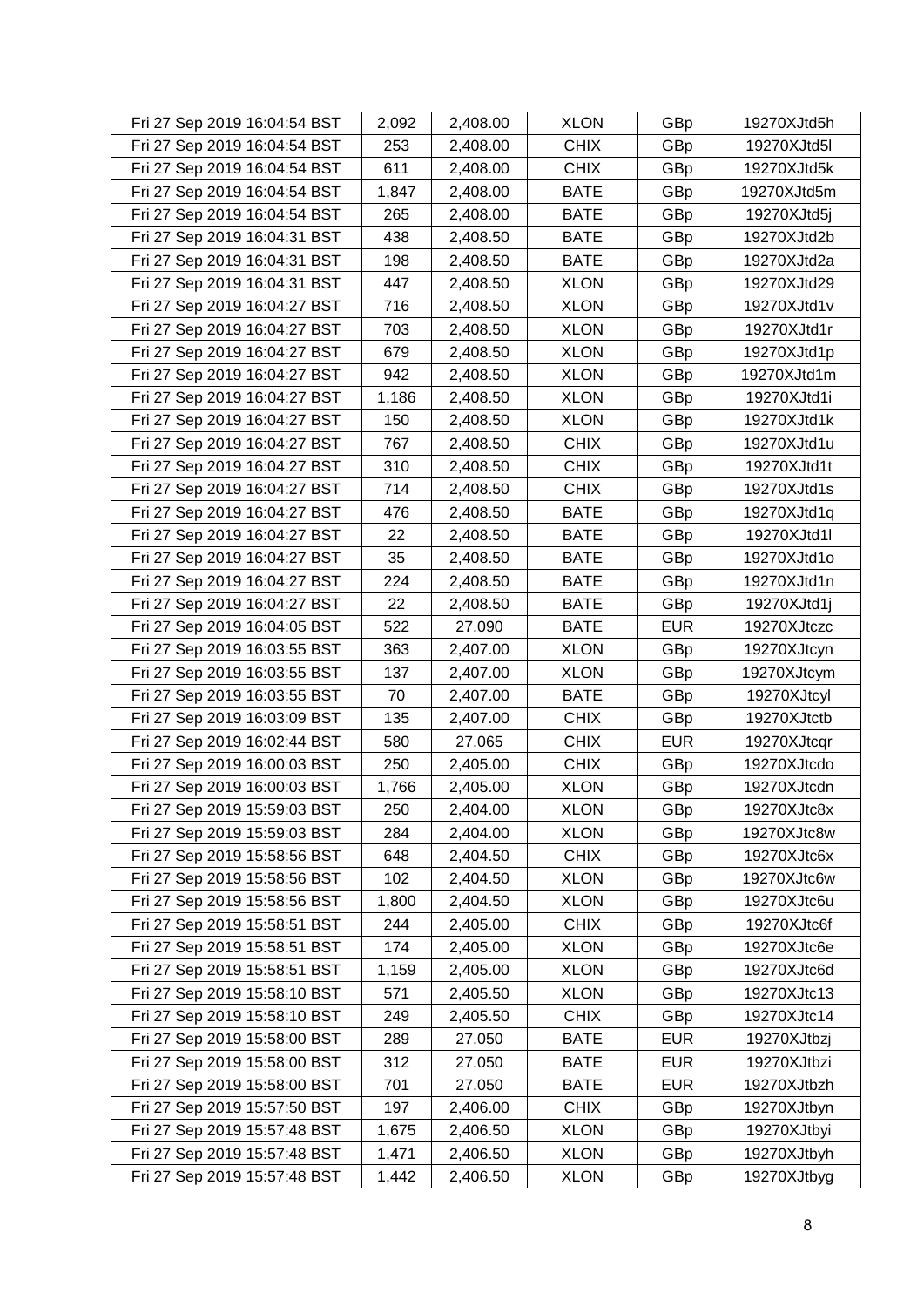| Fri 27 Sep 2019 15:57:00 BST | 131   | 27.050   | <b>CHIX</b> | <b>EUR</b> | 19270XJtbtm |
|------------------------------|-------|----------|-------------|------------|-------------|
| Fri 27 Sep 2019 15:57:00 BST | 197   | 27.050   | <b>CHIX</b> | <b>EUR</b> | 19270XJtbtl |
| Fri 27 Sep 2019 15:57:00 BST | 340   | 27.050   | <b>CHIX</b> | <b>EUR</b> | 19270XJtbtk |
| Fri 27 Sep 2019 15:57:00 BST | 117   | 27.050   | <b>CHIX</b> | <b>EUR</b> | 19270XJtbtj |
| Fri 27 Sep 2019 15:57:00 BST | 193   | 27.050   | <b>CHIX</b> | <b>EUR</b> | 19270XJtbti |
| Fri 27 Sep 2019 15:56:44 BST | 155   | 2,406.50 | <b>BATE</b> | GBp        | 19270XJtbsy |
| Fri 27 Sep 2019 15:56:44 BST | 207   | 2,406.50 | <b>BATE</b> | GBp        | 19270XJtbsx |
| Fri 27 Sep 2019 15:56:44 BST | 1,599 | 2,406.50 | <b>BATE</b> | GBp        | 19270XJtbsw |
| Fri 27 Sep 2019 15:56:44 BST | 202   | 2,406.50 | <b>BATE</b> | GBp        | 19270XJtbsv |
| Fri 27 Sep 2019 15:56:43 BST | 9     | 2,407.00 | <b>XLON</b> | GBp        | 19270XJtbsu |
| Fri 27 Sep 2019 15:56:43 BST | 1     | 2,407.00 | <b>BATE</b> | GBp        | 19270XJtbst |
| Fri 27 Sep 2019 15:56:43 BST | 264   | 2,407.00 | <b>BATE</b> | GBp        | 19270XJtbsq |
| Fri 27 Sep 2019 15:56:43 BST | 9     | 2,407.00 | <b>BATE</b> | GBp        | 19270XJtbss |
| Fri 27 Sep 2019 15:56:43 BST | 49    | 2,407.00 | <b>BATE</b> | GBp        | 19270XJtbsr |
| Fri 27 Sep 2019 15:56:43 BST | 1,801 | 2,407.00 | <b>BATE</b> | GBp        | 19270XJtbsl |
| Fri 27 Sep 2019 15:56:43 BST | 761   | 2,407.00 | <b>CHIX</b> | GBp        | 19270XJtbsp |
| Fri 27 Sep 2019 15:56:43 BST | 243   | 2,407.00 | <b>CHIX</b> | GBp        | 19270XJtbso |
| Fri 27 Sep 2019 15:56:43 BST | 228   | 2,407.00 | <b>XLON</b> | GBp        | 19270XJtbsm |
| Fri 27 Sep 2019 15:56:43 BST | 3,108 | 2,407.00 | <b>XLON</b> | GBp        | 19270XJtbsn |
| Fri 27 Sep 2019 15:56:43 BST | 552   | 2,407.50 | <b>BATE</b> | GBp        | 19270XJtbsk |
| Fri 27 Sep 2019 15:56:29 BST | 248   | 2,407.50 | <b>BATE</b> | GBp        | 19270XJtbr4 |
| Fri 27 Sep 2019 15:56:29 BST | 138   | 2,407.50 | <b>BATE</b> | GBp        | 19270XJtbr2 |
| Fri 27 Sep 2019 15:56:29 BST | 203   | 2,407.50 | <b>CHIX</b> | GBp        | 19270XJtbr3 |
| Fri 27 Sep 2019 15:55:44 BST | 1,194 | 2,407.00 | <b>XLON</b> | GBp        | 19270XJtboe |
| Fri 27 Sep 2019 15:55:44 BST | 1,219 | 2,407.00 | <b>XLON</b> | GBp        | 19270XJtbod |
| Fri 27 Sep 2019 15:55:44 BST | 582   | 2,407.00 | <b>XLON</b> | GBp        | 19270XJtboc |
| Fri 27 Sep 2019 15:55:42 BST | 921   | 2,407.00 | <b>XLON</b> | GBp        | 19270XJtbo3 |
| Fri 27 Sep 2019 15:55:38 BST | 407   | 2,407.50 | <b>XLON</b> | GBp        | 19270XJtbny |
| Fri 27 Sep 2019 15:55:38 BST | 300   | 2,407.50 | <b>BATE</b> | GBp        | 19270XJtbnx |
| Fri 27 Sep 2019 15:55:38 BST | 300   | 2,407.50 | <b>BATE</b> | GBp        | 19270XJtbnw |
| Fri 27 Sep 2019 15:55:16 BST | 498   | 2,406.50 | <b>BATE</b> | GBp        | 19270XJtbmp |
| Fri 27 Sep 2019 15:54:49 BST | 234   | 2,406.00 | <b>BATE</b> | GBp        | 19270XJtbka |
| Fri 27 Sep 2019 15:54:49 BST | 13    | 2,406.50 | <b>XLON</b> | GBp        | 19270XJtbk9 |
| Fri 27 Sep 2019 15:54:49 BST | 1,835 | 2,406.50 | <b>XLON</b> | GBp        | 19270XJtbk8 |
| Fri 27 Sep 2019 15:52:13 BST | 82    | 2,404.50 | <b>CHIX</b> | GBp        | 19270XJtb3q |
| Fri 27 Sep 2019 15:52:13 BST | 273   | 2,404.50 | <b>CHIX</b> | GBp        | 19270XJtb3p |
| Fri 27 Sep 2019 15:52:13 BST | 528   | 2,404.50 | <b>XLON</b> | GBp        | 19270XJtb3o |
| Fri 27 Sep 2019 15:52:13 BST | 147   | 2,404.50 | <b>XLON</b> | GBp        | 19270XJtb3m |
| Fri 27 Sep 2019 15:52:13 BST | 619   | 2,404.50 | <b>XLON</b> | GBp        | 19270XJtb3n |
| Fri 27 Sep 2019 15:52:13 BST | 314   | 2,404.50 | <b>XLON</b> | GBp        | 19270XJtb3l |
| Fri 27 Sep 2019 15:52:05 BST | 250   | 2,405.00 | <b>CHIX</b> | GBp        | 19270XJtb3a |
| Fri 27 Sep 2019 15:52:05 BST | 593   | 2,405.00 | <b>CHIX</b> | GBp        | 19270XJtb3b |
| Fri 27 Sep 2019 15:52:05 BST | 251   | 2,405.00 | <b>XLON</b> | GBp        | 19270XJtb39 |
| Fri 27 Sep 2019 15:52:05 BST | 1,160 | 2,405.00 | <b>XLON</b> | GBp        | 19270XJtb38 |
| Fri 27 Sep 2019 15:52:05 BST | 193   | 2,405.00 | <b>XLON</b> | GBp        | 19270XJtb37 |
| Fri 27 Sep 2019 15:52:00 BST | 259   | 27.050   | <b>BATE</b> | <b>EUR</b> | 19270XJtb2v |
| Fri 27 Sep 2019 15:52:00 BST | 200   | 27.050   | <b>BATE</b> | <b>EUR</b> | 19270XJtb2s |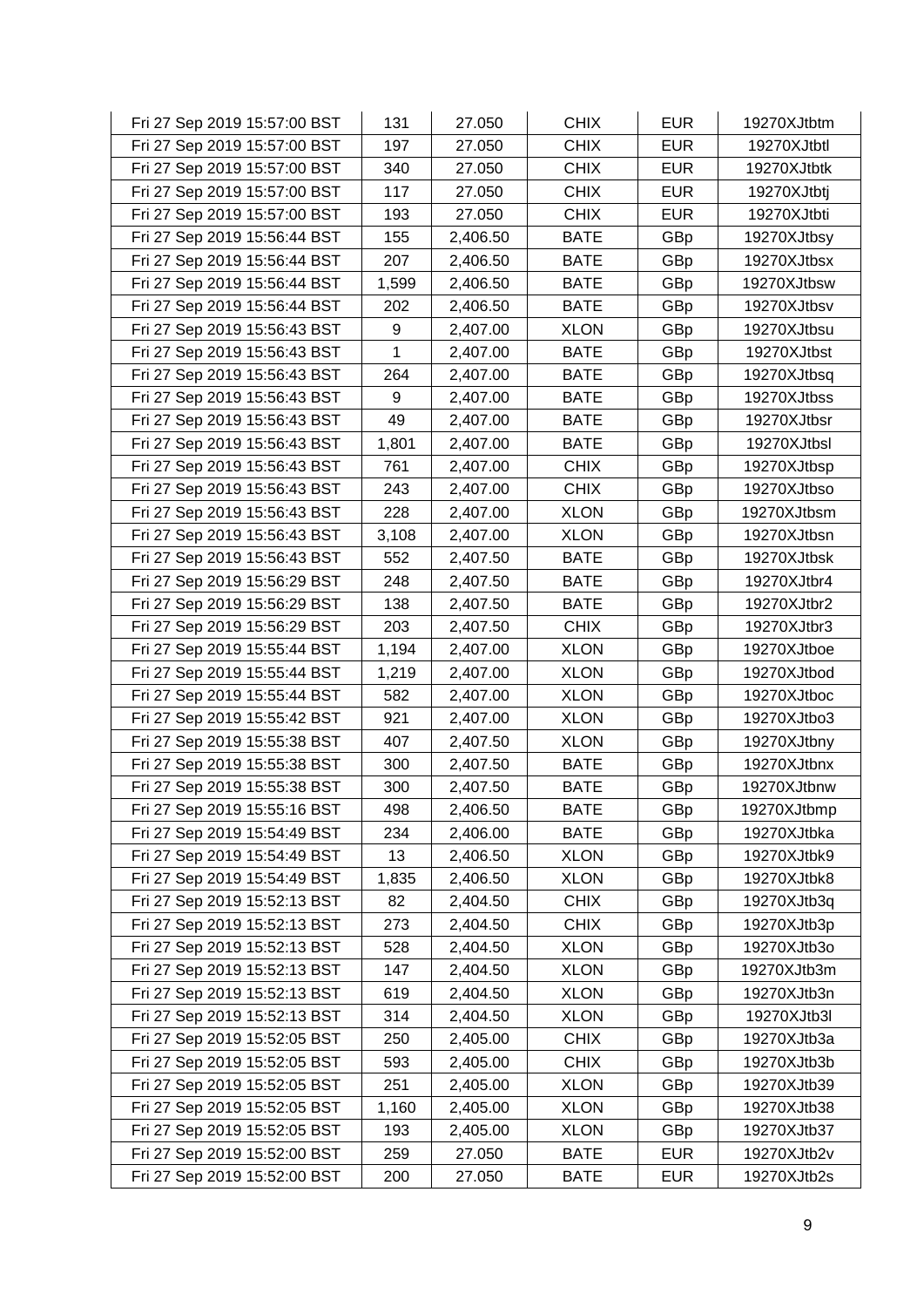| Fri 27 Sep 2019 15:52:00 BST | 100            | 27.050   | <b>BATE</b> | <b>EUR</b> | 19270XJtb2u |
|------------------------------|----------------|----------|-------------|------------|-------------|
| Fri 27 Sep 2019 15:52:00 BST | 926            | 27.050   | <b>CHIX</b> | <b>EUR</b> | 19270XJtb2t |
| Fri 27 Sep 2019 15:51:35 BST | 177            | 2,405.50 | <b>BATE</b> | GBp        | 19270XJtb01 |
| Fri 27 Sep 2019 15:51:35 BST | 28             | 2,405.50 | <b>BATE</b> | GBp        | 19270XJtazz |
| Fri 27 Sep 2019 15:51:35 BST | 441            | 2,405.50 | <b>CHIX</b> | GBp        | 19270XJtb00 |
| Fri 27 Sep 2019 15:51:35 BST | 93             | 2,405.50 | <b>XLON</b> | GBp        | 19270XJtazy |
| Fri 27 Sep 2019 15:50:47 BST | 123            | 2,405.50 | <b>CHIX</b> | GBp        | 19270XJtawu |
| Fri 27 Sep 2019 15:50:46 BST | 255            | 2,405.50 | <b>XLON</b> | GBp        | 19270XJtawr |
| Fri 27 Sep 2019 15:50:46 BST | 135            | 2,405.50 | <b>XLON</b> | GBp        | 19270XJtawq |
| Fri 27 Sep 2019 15:50:46 BST | 72             | 2,405.50 | <b>XLON</b> | GBp        | 19270XJtawp |
| Fri 27 Sep 2019 15:50:42 BST | 818            | 2,405.50 | <b>XLON</b> | GBp        | 19270XJtawi |
| Fri 27 Sep 2019 15:50:42 BST | 982            | 2,405.50 | <b>XLON</b> | GBp        | 19270XJtawh |
| Fri 27 Sep 2019 15:50:42 BST | 56             | 2,405.50 | <b>XLON</b> | GBp        | 19270XJtawg |
| Fri 27 Sep 2019 15:50:22 BST | 433            | 2,405.50 | <b>XLON</b> | GBp        | 19270XJtau9 |
| Fri 27 Sep 2019 15:50:18 BST | 400            | 2,405.50 | <b>CHIX</b> | GBp        | 19270XJtau3 |
| Fri 27 Sep 2019 15:50:06 BST | 633            | 2,406.00 | <b>XLON</b> | GBp        | 19270XJtat2 |
| Fri 27 Sep 2019 15:49:55 BST | 659            | 2,406.50 | <b>BATE</b> | GBp        | 19270XJtas6 |
| Fri 27 Sep 2019 15:49:55 BST | 1,071          | 2,406.50 | <b>BATE</b> | GBp        | 19270XJtas7 |
| Fri 27 Sep 2019 15:49:55 BST | 303            | 2,406.50 | <b>CHIX</b> | GBp        | 19270XJtas3 |
| Fri 27 Sep 2019 15:49:55 BST | $\overline{7}$ | 2,406.50 | <b>BATE</b> | GBp        | 19270XJtas5 |
| Fri 27 Sep 2019 15:49:55 BST | 56             | 2,406.50 | <b>BATE</b> | GBp        | 19270XJtas4 |
| Fri 27 Sep 2019 15:49:55 BST | 857            | 2,406.50 | <b>XLON</b> | GBp        | 19270XJtas2 |
| Fri 27 Sep 2019 15:49:55 BST | 30             | 2,406.50 | <b>XLON</b> | GBp        | 19270XJtas1 |
| Fri 27 Sep 2019 15:49:47 BST | 1,078          | 2,406.50 | <b>XLON</b> | GBp        | 19270XJtaqj |
| Fri 27 Sep 2019 15:49:40 BST | 1              | 2,407.00 | <b>BATE</b> | GBp        | 19270XJtapu |
| Fri 27 Sep 2019 15:49:40 BST | 1,197          | 2,407.00 | <b>BATE</b> | GBp        | 19270XJtapt |
| Fri 27 Sep 2019 15:49:40 BST | 722            | 2,407.00 | <b>BATE</b> | GBp        | 19270XJtapq |
| Fri 27 Sep 2019 15:49:40 BST | 263            | 2,407.00 | <b>BATE</b> | GBp        | 19270XJtapp |
| Fri 27 Sep 2019 15:49:40 BST | 248            | 2,407.00 | <b>CHIX</b> | GBp        | 19270XJtaps |
| Fri 27 Sep 2019 15:49:40 BST | 248            | 2,407.00 | <b>XLON</b> | GBp        | 19270XJtapr |
| Fri 27 Sep 2019 15:49:40 BST | 414            | 2,407.00 | <b>XLON</b> | GBp        | 19270XJtapo |
| Fri 27 Sep 2019 15:49:40 BST | 2,297          | 2,407.00 | <b>XLON</b> | GBp        | 19270XJtapn |
| Fri 27 Sep 2019 15:48:38 BST | 456            | 2,406.50 | <b>CHIX</b> | GBp        | 19270XJtahz |
| Fri 27 Sep 2019 15:48:38 BST | 358            | 2,406.50 | <b>CHIX</b> | GBp        | 19270XJtai0 |
| Fri 27 Sep 2019 15:48:38 BST | 141            | 2,406.50 | <b>BATE</b> | GBp        | 19270XJtahy |
| Fri 27 Sep 2019 15:48:38 BST | 40             | 2,406.50 | <b>BATE</b> | GBp        | 19270XJtahx |
| Fri 27 Sep 2019 15:48:38 BST | 79             | 2,406.50 | <b>BATE</b> | GBp        | 19270XJtahv |
| Fri 27 Sep 2019 15:48:38 BST | 502            | 2,406.50 | <b>XLON</b> | GBp        | 19270XJtahw |
| Fri 27 Sep 2019 15:48:38 BST | 568            | 2,406.50 | <b>XLON</b> | GBp        | 19270XJtahu |
| Fri 27 Sep 2019 15:48:38 BST | 1,995          | 2,406.50 | <b>XLON</b> | GBp        | 19270XJtaht |
| Fri 27 Sep 2019 15:48:24 BST | 208            | 2,406.00 | <b>CHIX</b> | GBp        | 19270XJtafo |
| Fri 27 Sep 2019 15:47:56 BST | 1,497          | 2,404.00 | <b>XLON</b> | GBp        | 19270XJtabe |
| Fri 27 Sep 2019 15:47:46 BST | 45             | 2,404.00 | <b>XLON</b> | GBp        | 19270XJta8z |
| Fri 27 Sep 2019 15:47:46 BST | 1,142          | 2,404.00 | <b>XLON</b> | GBp        | 19270XJta8y |
| Fri 27 Sep 2019 15:47:46 BST | 838            | 2,404.00 | <b>XLON</b> | GBp        | 19270XJta8x |
| Fri 27 Sep 2019 15:47:46 BST | 625            | 2,404.00 | <b>XLON</b> | GBp        | 19270XJta8w |
| Fri 27 Sep 2019 15:47:24 BST | 250            | 2,404.00 | <b>CHIX</b> | GBp        | 19270XJta64 |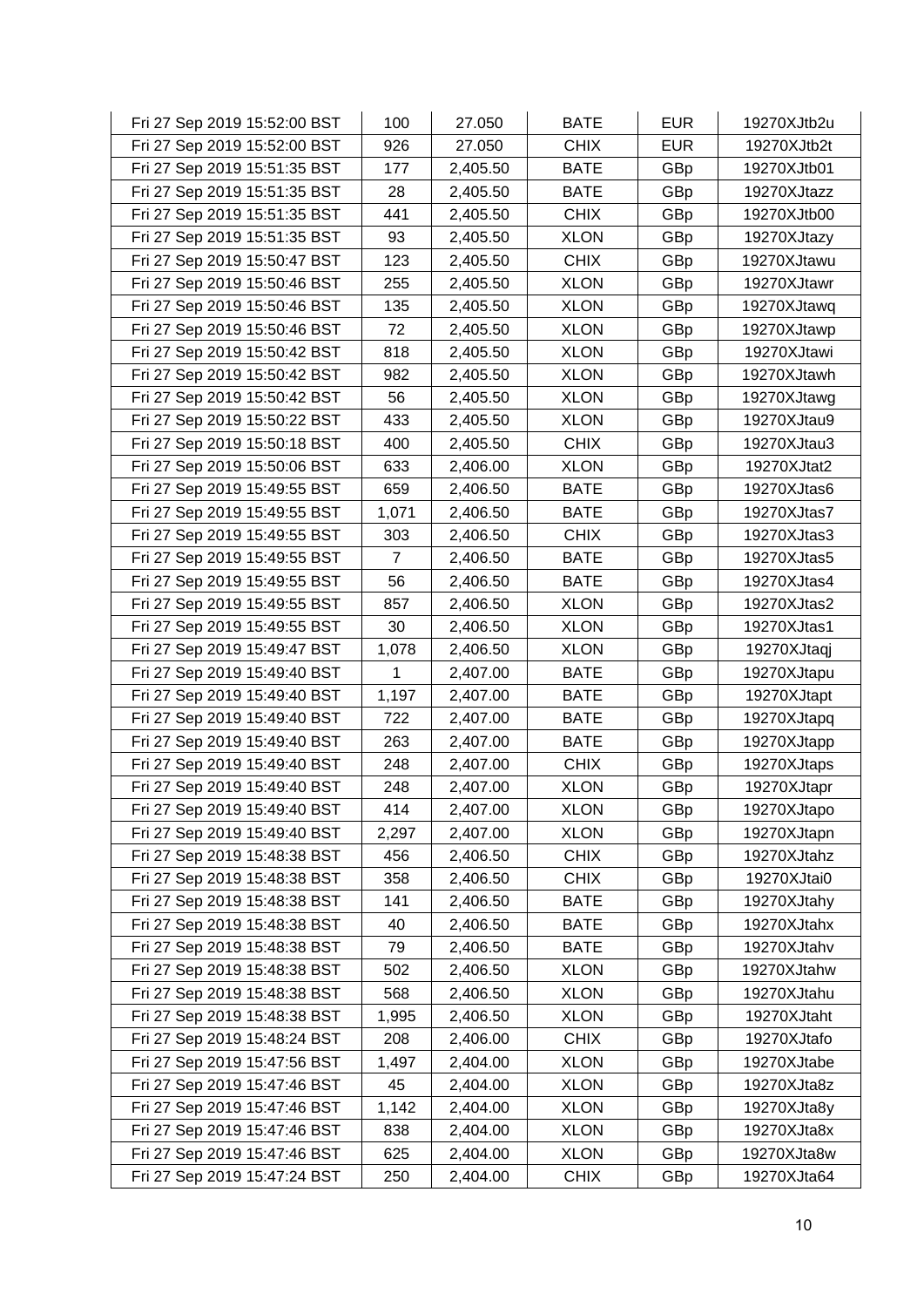| Fri 27 Sep 2019 15:47:00 BST | 1,127          | 27.050   | <b>BATE</b> | <b>EUR</b> | 19270XJta33 |
|------------------------------|----------------|----------|-------------|------------|-------------|
| Fri 27 Sep 2019 15:47:00 BST | 147            | 27.050   | <b>BATE</b> | <b>EUR</b> | 19270XJta32 |
| Fri 27 Sep 2019 15:46:01 BST | 949            | 27.050   | <b>CHIX</b> | <b>EUR</b> | 19270XJt9wq |
| Fri 27 Sep 2019 15:46:00 BST | 9              | 27.050   | <b>CHIX</b> | <b>EUR</b> | 19270XJt9wi |
| Fri 27 Sep 2019 15:45:49 BST | 1,904          | 2,403.50 | <b>BATE</b> | GBp        | 19270XJt9vf |
| Fri 27 Sep 2019 15:45:49 BST | 799            | 2,403.50 | <b>XLON</b> | GBp        | 19270XJt9ve |
| Fri 27 Sep 2019 15:45:48 BST | 480            | 2,403.50 | <b>XLON</b> | GBp        | 19270XJt9v8 |
| Fri 27 Sep 2019 15:45:47 BST | 168            | 2,403.50 | <b>XLON</b> | GBp        | 19270XJt9v7 |
| Fri 27 Sep 2019 15:45:47 BST | 244            | 2,403.50 | <b>XLON</b> | GBp        | 19270XJt9v6 |
| Fri 27 Sep 2019 15:45:47 BST | 444            | 2,403.50 | <b>XLON</b> | GBp        | 19270XJt9v5 |
| Fri 27 Sep 2019 15:44:32 BST | $\overline{2}$ | 2,403.00 | <b>BATE</b> | GBp        | 19270XJt9nj |
| Fri 27 Sep 2019 15:44:32 BST | 422            | 2,403.00 | <b>XLON</b> | GBp        | 19270XJt9nl |
| Fri 27 Sep 2019 15:44:32 BST | 1,073          | 2,403.00 | <b>XLON</b> | GBp        | 19270XJt9ni |
| Fri 27 Sep 2019 15:44:32 BST | 68             | 2,403.00 | <b>BATE</b> | GBp        | 19270XJt9nh |
| Fri 27 Sep 2019 15:44:32 BST | 122            | 2,403.00 | <b>XLON</b> | GBp        | 19270XJt9nc |
| Fri 27 Sep 2019 15:44:32 BST | 33             | 2,403.00 | <b>BATE</b> | GBp        | 19270XJt9nf |
| Fri 27 Sep 2019 15:44:32 BST | 14             | 2,403.00 | <b>BATE</b> | GBp        | 19270XJt9ne |
| Fri 27 Sep 2019 15:44:32 BST | 1,293          | 2,403.00 | <b>XLON</b> | GBp        | 19270XJt9na |
| Fri 27 Sep 2019 15:44:32 BST | 87             | 2,403.00 | <b>BATE</b> | GBp        | 19270XJt9n7 |
| Fri 27 Sep 2019 15:44:32 BST | 55             | 2,403.00 | <b>BATE</b> | GBp        | 19270XJt9n0 |
| Fri 27 Sep 2019 15:44:32 BST | 1,354          | 2,403.00 | <b>XLON</b> | GBp        | 19270XJt9n5 |
| Fri 27 Sep 2019 15:44:32 BST | 339            | 2,403.00 | <b>XLON</b> | GBp        | 19270XJt9n2 |
| Fri 27 Sep 2019 15:44:32 BST | 38             | 2,403.00 | <b>XLON</b> | GBp        | 19270XJt9mz |
| Fri 27 Sep 2019 15:42:22 BST | 364            | 2,403.50 | <b>XLON</b> | GBp        | 19270XJt8yl |
| Fri 27 Sep 2019 15:42:22 BST | 325            | 2,403.50 | <b>XLON</b> | GBp        | 19270XJt8yj |
| Fri 27 Sep 2019 15:42:22 BST | 349            | 2,403.50 | <b>CHIX</b> | GBp        | 19270XJt8ym |
| Fri 27 Sep 2019 15:42:22 BST | 121            | 2,403.50 | <b>CHIX</b> | GBp        | 19270XJt8yk |
| Fri 27 Sep 2019 15:42:13 BST | 1,032          | 2,404.00 | <b>XLON</b> | GBp        | 19270XJt8x3 |
| Fri 27 Sep 2019 15:42:13 BST | 303            | 2,404.00 | <b>XLON</b> | GBp        | 19270XJt8x5 |
| Fri 27 Sep 2019 15:42:13 BST | 880            | 2,404.00 | <b>XLON</b> | GBp        | 19270XJt8x6 |
| Fri 27 Sep 2019 15:42:13 BST | 670            | 2,404.00 | <b>XLON</b> | GBp        | 19270XJt8x1 |
| Fri 27 Sep 2019 15:42:13 BST | 864            | 2,404.00 | <b>XLON</b> | GBp        | 19270XJt8x0 |
| Fri 27 Sep 2019 15:42:13 BST | 645            | 2,404.00 | <b>CHIX</b> | GBp        | 19270XJt8x7 |
| Fri 27 Sep 2019 15:42:13 BST | 240            | 2,404.00 | <b>CHIX</b> | GBp        | 19270XJt8x4 |
| Fri 27 Sep 2019 15:42:13 BST | 1,098          | 2,404.00 | <b>BATE</b> | GBp        | 19270XJt8x2 |
| Fri 27 Sep 2019 15:42:10 BST | 215            | 2,404.00 | <b>XLON</b> | GBp        | 19270XJt8wi |
| Fri 27 Sep 2019 15:41:40 BST | 1,848          | 2,404.00 | <b>BATE</b> | GBp        | 19270XJt8rc |
| Fri 27 Sep 2019 15:41:40 BST | 6              | 2,404.00 | <b>BATE</b> | GBp        | 19270XJt8rb |
| Fri 27 Sep 2019 15:41:40 BST | 4              | 2,404.00 | <b>BATE</b> | GBp        | 19270XJt8ra |
| Fri 27 Sep 2019 15:41:40 BST | 4              | 2,404.00 | <b>BATE</b> | GBp        | 19270XJt8r9 |
| Fri 27 Sep 2019 15:41:40 BST | 21             | 2,404.00 | <b>BATE</b> | GBp        | 19270XJt8r8 |
| Fri 27 Sep 2019 15:41:40 BST | 64             | 2,404.00 | <b>BATE</b> | GBp        | 19270XJt8r7 |
| Fri 27 Sep 2019 15:41:40 BST | 29             | 2,404.00 | <b>XLON</b> | GBp        | 19270XJt8r6 |
| Fri 27 Sep 2019 15:41:40 BST | 540            | 2,404.00 | <b>XLON</b> | GBp        | 19270XJt8r5 |
| Fri 27 Sep 2019 15:41:40 BST | 237            | 2,404.00 | <b>XLON</b> | GBp        | 19270XJt8r4 |
| Fri 27 Sep 2019 15:41:21 BST | 175            | 2,404.50 | <b>XLON</b> | GBp        | 19270XJt8pi |
| Fri 27 Sep 2019 15:41:21 BST | 662            | 2,404.50 | <b>XLON</b> | GBp        | 19270XJt8ph |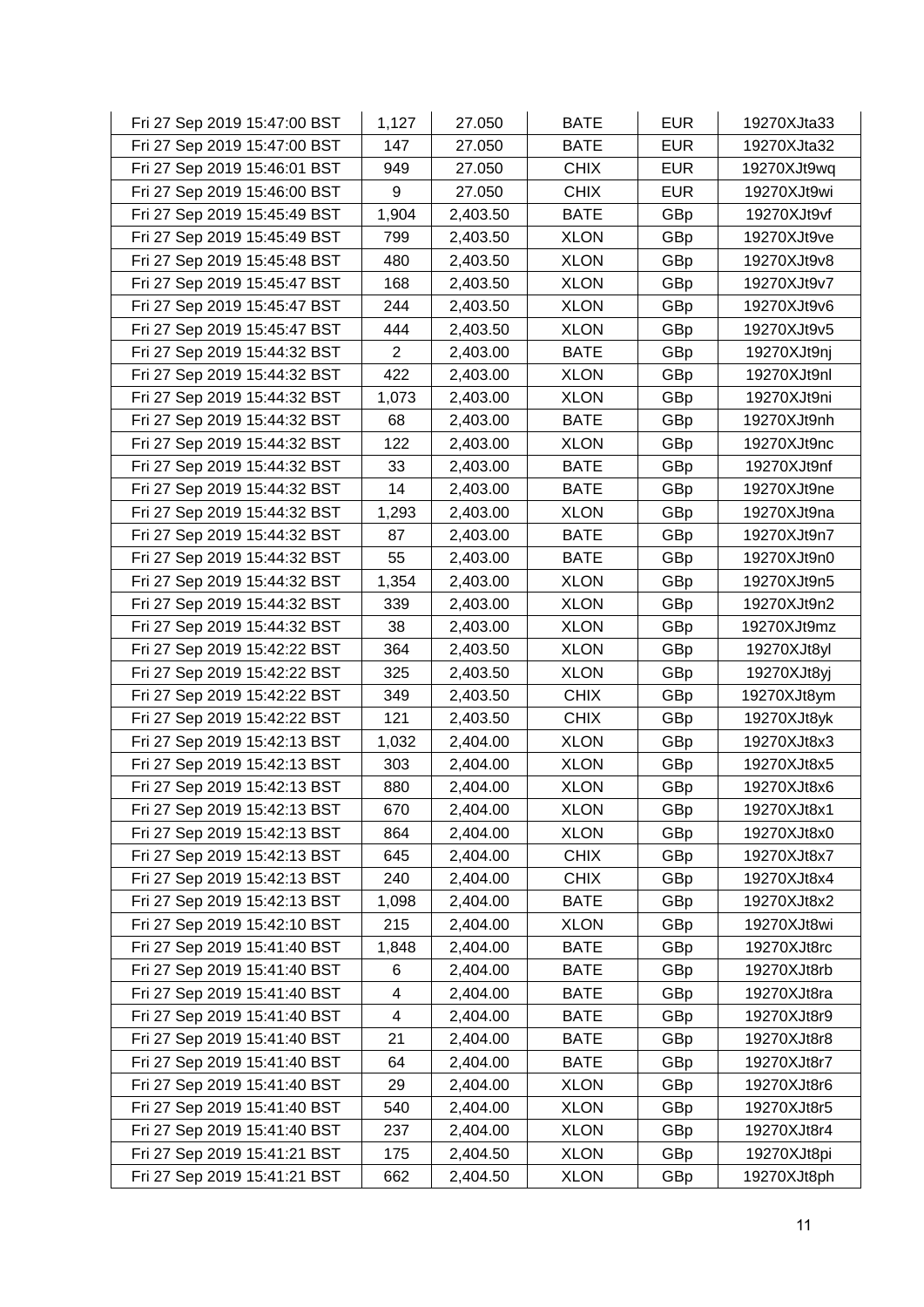| Fri 27 Sep 2019 15:41:21 BST | 137   | 2,404.50 | <b>XLON</b> | GBp        | 19270XJt8pg |
|------------------------------|-------|----------|-------------|------------|-------------|
| Fri 27 Sep 2019 15:41:21 BST | 696   | 2,404.50 | <b>XLON</b> | GBp        | 19270XJt8pf |
| Fri 27 Sep 2019 15:41:13 BST | 619   | 2,404.50 | <b>XLON</b> | GBp        | 19270XJt8ni |
| Fri 27 Sep 2019 15:41:13 BST | 943   | 27.070   | <b>CHIX</b> | <b>EUR</b> | 19270XJt8nj |
| Fri 27 Sep 2019 15:40:48 BST | 1,122 | 2,404.00 | <b>XLON</b> | GBp        | 19270XJt8l0 |
| Fri 27 Sep 2019 15:40:48 BST | 47    | 2,404.00 | <b>XLON</b> | GBp        | 19270XJt8l2 |
| Fri 27 Sep 2019 15:40:48 BST | 262   | 2,404.00 | <b>CHIX</b> | GBp        | 19270XJt8l1 |
| Fri 27 Sep 2019 15:40:37 BST | 466   | 2,404.50 | <b>XLON</b> | GBp        | 19270XJt8j9 |
| Fri 27 Sep 2019 15:40:37 BST | 647   | 2,404.50 | <b>XLON</b> | GBp        | 19270XJt8jb |
| Fri 27 Sep 2019 15:40:37 BST | 1,175 | 2,404.50 | <b>CHIX</b> | GBp        | 19270XJt8jc |
| Fri 27 Sep 2019 15:40:37 BST | 259   | 2,404.50 | <b>BATE</b> | GBp        | 19270XJt8ja |
| Fri 27 Sep 2019 15:40:34 BST | 258   | 2,405.00 | <b>BATE</b> | GBp        | 19270XJt8ix |
| Fri 27 Sep 2019 15:40:34 BST | 677   | 2,405.00 | <b>CHIX</b> | GBp        | 19270XJt8j1 |
| Fri 27 Sep 2019 15:40:34 BST | 72    | 2,405.00 | <b>CHIX</b> | GBp        | 19270XJt8j0 |
| Fri 27 Sep 2019 15:40:34 BST | 452   | 2,405.00 | <b>XLON</b> | GBp        | 19270XJt8iz |
| Fri 27 Sep 2019 15:40:34 BST | 262   | 2,405.00 | <b>XLON</b> | GBp        | 19270XJt8iy |
| Fri 27 Sep 2019 15:40:34 BST | 149   | 2,405.00 | <b>XLON</b> | GBp        | 19270XJt8iw |
| Fri 27 Sep 2019 15:40:34 BST | 1,056 | 2,405.00 | <b>XLON</b> | GBp        | 19270XJt8iu |
| Fri 27 Sep 2019 15:40:34 BST | 946   | 2,405.00 | <b>XLON</b> | GBp        | 19270XJt8iv |
| Fri 27 Sep 2019 15:40:04 BST | 86    | 27.075   | <b>BATE</b> | <b>EUR</b> | 19270XJt8gj |
| Fri 27 Sep 2019 15:40:04 BST | 173   | 27.075   | <b>BATE</b> | <b>EUR</b> | 19270XJt8gh |
| Fri 27 Sep 2019 15:40:04 BST | 300   | 27.075   | <b>BATE</b> | <b>EUR</b> | 19270XJt8gi |
| Fri 27 Sep 2019 15:39:18 BST | 1,806 | 2,404.00 | <b>BATE</b> | GBp        | 19270XJt8co |
| Fri 27 Sep 2019 15:39:18 BST | 39    | 2,404.00 | <b>BATE</b> | GBp        | 19270XJt8cn |
| Fri 27 Sep 2019 15:38:08 BST | 3,252 | 2,403.50 | <b>XLON</b> | GBp        | 19270XJt865 |
| Fri 27 Sep 2019 15:38:08 BST | 346   | 2,403.50 | <b>CHIX</b> | GBp        | 19270XJt866 |
| Fri 27 Sep 2019 15:38:08 BST | 246   | 2,403.50 | <b>CHIX</b> | GBp        | 19270XJt867 |
| Fri 27 Sep 2019 15:37:06 BST | 250   | 2,404.00 | <b>XLON</b> | GBp        | 19270XJt814 |
| Fri 27 Sep 2019 15:37:06 BST | 250   | 2,404.00 | <b>XLON</b> | GBp        | 19270XJt815 |
| Fri 27 Sep 2019 15:37:06 BST | 90    | 2,404.00 | <b>XLON</b> | GBp        | 19270XJt816 |
| Fri 27 Sep 2019 15:37:06 BST | 572   | 2,404.00 | <b>XLON</b> | GBp        | 19270XJt817 |
| Fri 27 Sep 2019 15:37:06 BST | 294   | 2,404.00 | <b>XLON</b> | GBp        | 19270XJt818 |
| Fri 27 Sep 2019 15:37:06 BST | 82    | 2,404.00 | <b>BATE</b> | GBp        | 19270XJt810 |
| Fri 27 Sep 2019 15:37:06 BST | 1,647 | 2,404.00 | <b>BATE</b> | GBp        | 19270XJt811 |
| Fri 27 Sep 2019 15:37:06 BST | 257   | 2,404.00 | <b>BATE</b> | GBp        | 19270XJt80y |
| Fri 27 Sep 2019 15:37:06 BST | 240   | 2,404.00 | <b>BATE</b> | GBp        | 19270XJt80v |
| Fri 27 Sep 2019 15:37:06 BST | 546   | 2,404.00 | <b>XLON</b> | GBp        | 19270XJt812 |
| Fri 27 Sep 2019 15:37:06 BST | 159   | 2,404.00 | <b>XLON</b> | GBp        | 19270XJt813 |
| Fri 27 Sep 2019 15:37:06 BST | 2,263 | 2,404.00 | <b>XLON</b> | GBp        | 19270XJt80z |
| Fri 27 Sep 2019 15:37:01 BST | 142   | 27.070   | <b>BATE</b> | <b>EUR</b> | 19270XJt804 |
| Fri 27 Sep 2019 15:36:00 BST | 1,010 | 27.060   | <b>BATE</b> | <b>EUR</b> | 19270XJt7rm |
| Fri 27 Sep 2019 15:36:00 BST | 228   | 27.060   | <b>BATE</b> | <b>EUR</b> | 19270XJt7rl |
| Fri 27 Sep 2019 15:36:00 BST | 30    | 27.060   | <b>BATE</b> | <b>EUR</b> | 19270XJt7rk |
| Fri 27 Sep 2019 15:35:46 BST | 515   | 2,403.50 | <b>CHIX</b> | GBp        | 19270XJt7pu |
| Fri 27 Sep 2019 15:35:46 BST | 538   | 2,403.50 | <b>XLON</b> | GBp        | 19270XJt7pt |
| Fri 27 Sep 2019 15:35:46 BST | 160   | 2,403.50 | <b>XLON</b> | GBp        | 19270XJt7ps |
| Fri 27 Sep 2019 15:35:46 BST | 359   | 2,403.50 | <b>XLON</b> | GBp        | 19270XJt7pr |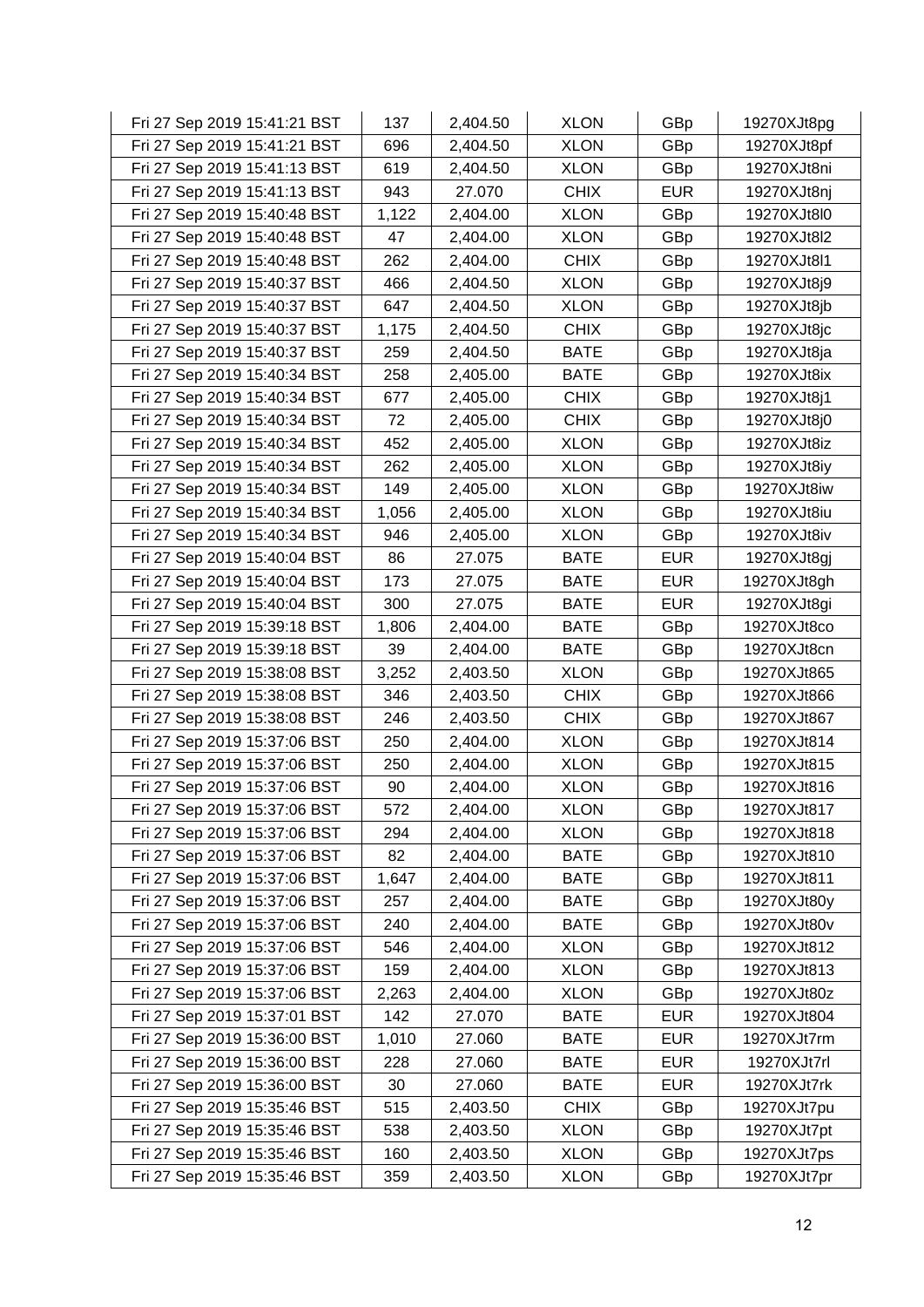| Fri 27 Sep 2019 15:35:46 BST | 1,692 | 2,403.50 | <b>XLON</b> | GBp        | 19270XJt7pp |
|------------------------------|-------|----------|-------------|------------|-------------|
| Fri 27 Sep 2019 15:35:46 BST | 108   | 2,403.50 | <b>XLON</b> | GBp        | 19270XJt7pq |
| Fri 27 Sep 2019 15:35:46 BST | 61    | 2,403.50 | <b>XLON</b> | GBp        | 19270XJt7po |
| Fri 27 Sep 2019 15:35:00 BST | 250   | 27.060   | <b>CHIX</b> | <b>EUR</b> | 19270XJt7k7 |
| Fri 27 Sep 2019 15:35:00 BST | 250   | 27.060   | <b>CHIX</b> | <b>EUR</b> | 19270XJt7k8 |
| Fri 27 Sep 2019 15:35:00 BST | 193   | 27.060   | <b>CHIX</b> | <b>EUR</b> | 19270XJt7k9 |
| Fri 27 Sep 2019 15:35:00 BST | 250   | 27.060   | <b>CHIX</b> | <b>EUR</b> | 19270XJt7k6 |
| Fri 27 Sep 2019 15:34:58 BST | 1,258 | 2,403.50 | <b>CHIX</b> | GBp        | 19270XJt7k1 |
| Fri 27 Sep 2019 15:34:58 BST | 1,695 | 2,403.50 | <b>BATE</b> | GBp        | 19270XJt7k2 |
| Fri 27 Sep 2019 15:33:04 BST | 607   | 2,402.50 | <b>XLON</b> | GBp        | 19270XJt7c2 |
| Fri 27 Sep 2019 15:32:36 BST | 1,490 | 2,403.00 | <b>XLON</b> | GBp        | 19270XJt78c |
| Fri 27 Sep 2019 15:32:36 BST | 131   | 2,403.00 | <b>CHIX</b> | GBp        | 19270XJt789 |
| Fri 27 Sep 2019 15:32:36 BST | 246   | 2,403.00 | <b>XLON</b> | GBp        | 19270XJt78a |
| Fri 27 Sep 2019 15:32:36 BST | 1,554 | 2,403.00 | <b>XLON</b> | GBp        | 19270XJt78b |
| Fri 27 Sep 2019 15:32:36 BST | 897   | 2,403.00 | <b>BATE</b> | GBp        | 19270XJt784 |
| Fri 27 Sep 2019 15:32:36 BST | 258   | 2,403.00 | <b>BATE</b> | GBp        | 19270XJt786 |
| Fri 27 Sep 2019 15:32:36 BST | 3     | 2,403.00 | <b>CHIX</b> | GBp        | 19270XJt788 |
| Fri 27 Sep 2019 15:32:36 BST | 119   | 2,403.00 | <b>CHIX</b> | GBp        | 19270XJt787 |
| Fri 27 Sep 2019 15:31:59 BST | 379   | 2,403.50 | <b>XLON</b> | GBp        | 19270XJt754 |
| Fri 27 Sep 2019 15:31:59 BST | 2,846 | 2,403.50 | <b>XLON</b> | GBp        | 19270XJt753 |
| Fri 27 Sep 2019 15:31:59 BST | 3,368 | 2,403.50 | <b>XLON</b> | GBp        | 19270XJt752 |
| Fri 27 Sep 2019 15:30:47 BST | 1,215 | 2,404.00 | <b>CHIX</b> | GBp        | 19270XJt70d |
| Fri 27 Sep 2019 15:30:13 BST | 2,064 | 2,404.00 | <b>BATE</b> | GBp        | 19270XJt6y4 |
| Fri 27 Sep 2019 15:30:13 BST | 261   | 2,404.00 | <b>CHIX</b> | GBp        | 19270XJt6y2 |
| Fri 27 Sep 2019 15:30:13 BST | 855   | 2,404.00 | <b>XLON</b> | GBp        | 19270XJt6y3 |
| Fri 27 Sep 2019 15:30:13 BST | 2,576 | 2,404.00 | <b>XLON</b> | GBp        | 19270XJt6y1 |
| Fri 27 Sep 2019 15:30:00 BST | 938   | 27.075   | <b>CHIX</b> | <b>EUR</b> | 19270XJt6wo |
| Fri 27 Sep 2019 15:29:05 BST | 1,722 | 2,403.00 | <b>XLON</b> | GBp        | 19270XJt6sv |
| Fri 27 Sep 2019 15:27:44 BST | 141   | 2,402.00 | <b>XLON</b> | GBp        | 19270XJt6nq |
| Fri 27 Sep 2019 15:27:28 BST | 29    | 2,402.50 | <b>BATE</b> | GBp        | 19270XJt6mr |
| Fri 27 Sep 2019 15:27:28 BST | 288   | 2,402.50 | <b>BATE</b> | GBp        | 19270XJt6mn |
| Fri 27 Sep 2019 15:27:28 BST | 488   | 2,402.50 | <b>BATE</b> | GBp        | 19270XJt6mo |
| Fri 27 Sep 2019 15:27:28 BST | 1,423 | 2,402.50 | <b>BATE</b> | GBp        | 19270XJt6mp |
| Fri 27 Sep 2019 15:27:28 BST | 130   | 2,402.50 | <b>BATE</b> | GBp        | 19270XJt6mq |
| Fri 27 Sep 2019 15:27:28 BST | 64    | 2,402.50 | <b>CHIX</b> | GBp        | 19270XJt6mm |
| Fri 27 Sep 2019 15:27:28 BST | 53    | 2,402.50 | <b>XLON</b> | GBp        | 19270XJt6mk |
| Fri 27 Sep 2019 15:27:28 BST | 3,281 | 2,402.50 | <b>XLON</b> | GBp        | 19270XJt6ml |
| Fri 27 Sep 2019 15:27:10 BST | 250   | 2,403.00 | <b>XLON</b> | GBp        | 19270XJt6lm |
| Fri 27 Sep 2019 15:27:10 BST | 500   | 2,403.00 | <b>XLON</b> | GBp        | 19270XJt6ln |
| Fri 27 Sep 2019 15:27:10 BST | 500   | 2,403.00 | <b>XLON</b> | GBp        | 19270XJt6lo |
| Fri 27 Sep 2019 15:27:10 BST | 535   | 2,403.00 | <b>XLON</b> | GBp        | 19270XJt6lp |
| Fri 27 Sep 2019 15:27:10 BST | 250   | 2,403.00 | <b>XLON</b> | GBp        | 19270XJt6II |
| Fri 27 Sep 2019 15:27:10 BST | 516   | 2,403.00 | <b>XLON</b> | GBp        | 19270XJt6li |
| Fri 27 Sep 2019 15:27:10 BST | 699   | 2,403.00 | <b>XLON</b> | GBp        | 19270XJt6le |
| Fri 27 Sep 2019 15:27:10 BST | 590   | 2,403.00 | <b>XLON</b> | GBp        | 19270XJt6lh |
| Fri 27 Sep 2019 15:27:10 BST | 338   | 2,403.00 | <b>XLON</b> | GBp        | 19270XJt6ld |
| Fri 27 Sep 2019 15:27:10 BST | 1,244 | 2,403.00 | <b>CHIX</b> | GBp        | 19270XJt6lk |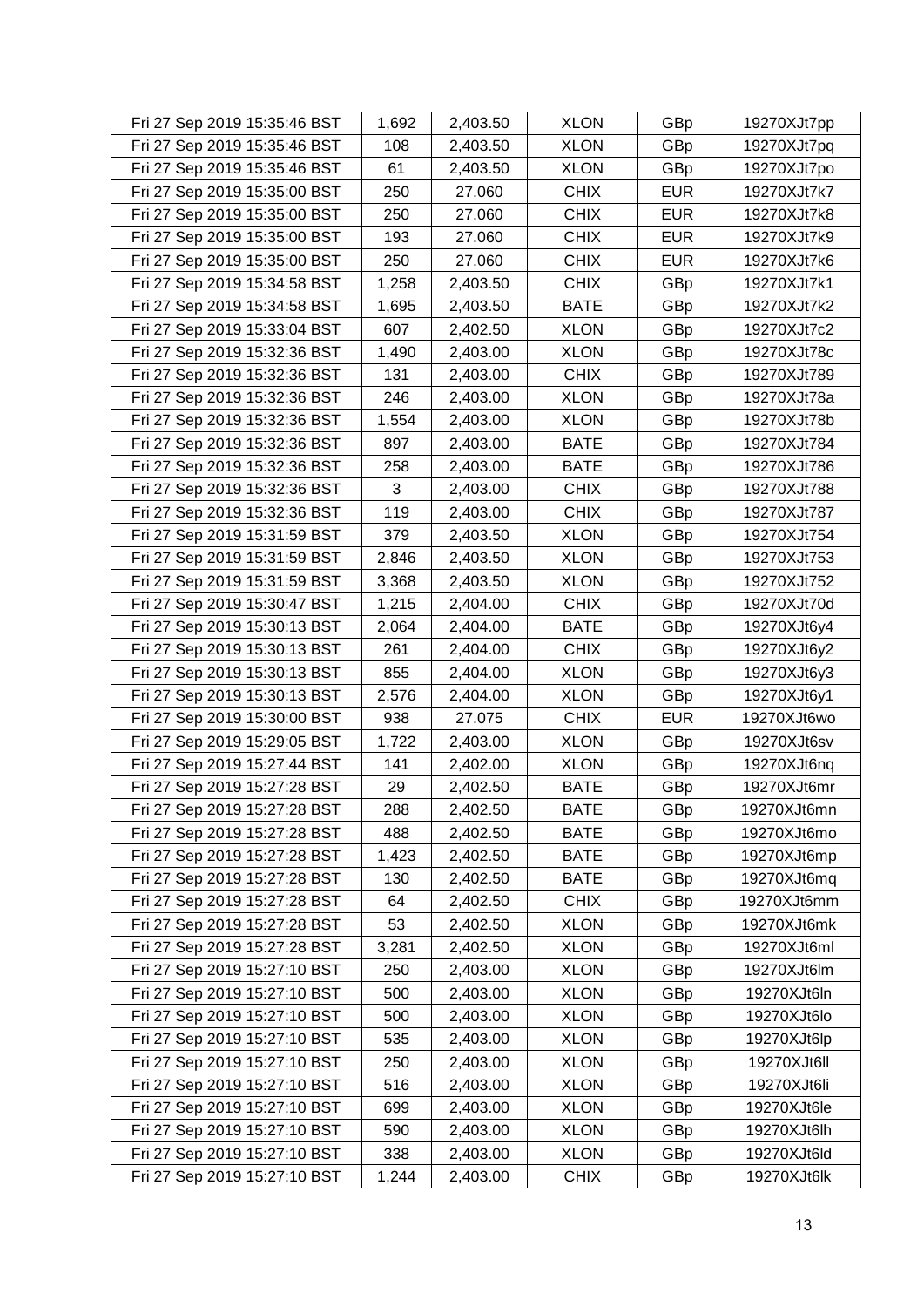| Fri 27 Sep 2019 15:27:10 BST | 91    | 2,403.00 | <b>CHIX</b> | GBp        | 19270XJt6lj |
|------------------------------|-------|----------|-------------|------------|-------------|
| Fri 27 Sep 2019 15:27:10 BST | 711   | 2,403.00 | <b>BATE</b> | GBp        | 19270XJt6lf |
| Fri 27 Sep 2019 15:27:10 BST | 262   | 2,403.00 | <b>BATE</b> | GBp        | 19270XJt6lg |
| Fri 27 Sep 2019 15:26:15 BST | 198   | 2,401.50 | <b>XLON</b> | GBp        | 19270XJt6fl |
| Fri 27 Sep 2019 15:26:15 BST | 76    | 2,401.50 | <b>XLON</b> | GBp        | 19270XJt6fn |
| Fri 27 Sep 2019 15:25:36 BST | 1,127 | 2,401.50 | <b>XLON</b> | GBp        | 19270XJt6d6 |
| Fri 27 Sep 2019 15:25:00 BST | 1,255 | 27.045   | <b>BATE</b> | <b>EUR</b> | 19270XJt6ar |
| Fri 27 Sep 2019 15:25:00 BST | 600   | 27.045   | <b>BATE</b> | <b>EUR</b> | 19270XJt6as |
| Fri 27 Sep 2019 15:24:00 BST | 107   | 27.045   | <b>CHIX</b> | <b>EUR</b> | 19270XJt67a |
| Fri 27 Sep 2019 15:24:00 BST | 300   | 27.045   | <b>CHIX</b> | <b>EUR</b> | 19270XJt678 |
| Fri 27 Sep 2019 15:24:00 BST | 545   | 27.045   | <b>CHIX</b> | <b>EUR</b> | 19270XJt679 |
| Fri 27 Sep 2019 15:23:42 BST | 1,187 | 2,400.50 | <b>CHIX</b> | GBp        | 19270XJt65z |
| Fri 27 Sep 2019 15:23:42 BST | 43    | 2,400.50 | <b>XLON</b> | GBp        | 19270XJt65x |
| Fri 27 Sep 2019 15:23:42 BST | 506   | 2,400.50 | <b>XLON</b> | GBp        | 19270XJt65y |
| Fri 27 Sep 2019 15:23:42 BST | 387   | 2,400.50 | <b>XLON</b> | GBp        | 19270XJt65w |
| Fri 27 Sep 2019 15:23:20 BST | 773   | 2,401.00 | <b>XLON</b> | GBp        | 19270XJt64w |
| Fri 27 Sep 2019 15:23:20 BST | 347   | 2,401.00 | <b>XLON</b> | GBp        | 19270XJt64t |
| Fri 27 Sep 2019 15:23:20 BST | 59    | 2,401.00 | <b>XLON</b> | GBp        | 19270XJt64r |
| Fri 27 Sep 2019 15:23:20 BST | 1,891 | 2,401.00 | <b>BATE</b> | GBp        | 19270XJt64y |
| Fri 27 Sep 2019 15:23:20 BST | 39    | 2,401.00 | <b>BATE</b> | GBp        | 19270XJt64z |
| Fri 27 Sep 2019 15:23:20 BST | 53    | 2,401.00 | <b>BATE</b> | GBp        | 19270XJt64x |
| Fri 27 Sep 2019 15:23:20 BST | 243   | 2,401.00 | <b>CHIX</b> | GBp        | 19270XJt64s |
| Fri 27 Sep 2019 15:23:20 BST | 112   | 2,401.00 | <b>BATE</b> | GBp        | 19270XJt64u |
| Fri 27 Sep 2019 15:23:20 BST | 30    | 2,401.00 | <b>BATE</b> | GBp        | 19270XJt64v |
| Fri 27 Sep 2019 15:23:20 BST | 26    | 2,401.00 | <b>BATE</b> | GBp        | 19270XJt64q |
| Fri 27 Sep 2019 15:23:14 BST | 150   | 27.045   | <b>CHIX</b> | <b>EUR</b> | 19270XJt64a |
| Fri 27 Sep 2019 15:23:11 BST | 400   | 27.045   | <b>CHIX</b> | <b>EUR</b> | 19270XJt647 |
| Fri 27 Sep 2019 15:23:07 BST | 250   | 27.045   | <b>BATE</b> | <b>EUR</b> | 19270XJt641 |
| Fri 27 Sep 2019 15:22:00 BST | 109   | 27.040   | <b>BATE</b> | <b>EUR</b> | 19270XJt5w1 |
| Fri 27 Sep 2019 15:21:42 BST | 3,038 | 2,401.00 | <b>XLON</b> | GBp        | 19270XJt5ts |
| Fri 27 Sep 2019 15:21:42 BST | 181   | 2,401.00 | <b>XLON</b> | GBp        | 19270XJt5tt |
| Fri 27 Sep 2019 15:21:25 BST | 339   | 2,401.50 | <b>XLON</b> | GBp        | 19270XJt5sa |
| Fri 27 Sep 2019 15:21:25 BST | 9     | 2,401.50 | <b>BATE</b> | GBp        | 19270XJt5sb |
| Fri 27 Sep 2019 15:21:18 BST | 159   | 2,401.50 | <b>XLON</b> | GBp        | 19270XJt5rd |
| Fri 27 Sep 2019 15:21:18 BST | 302   | 2,401.50 | <b>XLON</b> | GBp        | 19270XJt5ra |
| Fri 27 Sep 2019 15:21:18 BST | 1     | 2,401.50 | <b>BATE</b> | GBp        | 19270XJt5re |
| Fri 27 Sep 2019 15:21:18 BST | 145   | 2,401.50 | <b>CHIX</b> | GBp        | 19270XJt5rf |
| Fri 27 Sep 2019 15:21:18 BST | 245   | 2,401.50 | <b>BATE</b> | GBp        | 19270XJt5rb |
| Fri 27 Sep 2019 15:21:18 BST | 53    | 2,401.50 | <b>BATE</b> | GBp        | 19270XJt5r7 |
| Fri 27 Sep 2019 15:20:54 BST | 31    | 2,402.00 | <b>XLON</b> | GBp        | 19270XJt5lz |
| Fri 27 Sep 2019 15:20:54 BST | 187   | 2,402.00 | <b>XLON</b> | GBp        | 19270XJt5ly |
| Fri 27 Sep 2019 15:20:54 BST | 2,328 | 2,402.00 | <b>XLON</b> | GBp        | 19270XJt5lx |
| Fri 27 Sep 2019 15:20:52 BST | 261   | 2,402.00 | <b>BATE</b> | GBp        | 19270XJt5lu |
| Fri 27 Sep 2019 15:20:52 BST | 674   | 2,402.00 | <b>XLON</b> | GBp        | 19270XJt5lt |
| Fri 27 Sep 2019 15:20:52 BST | 202   | 2,402.00 | <b>XLON</b> | GBp        | 19270XJt5ls |
| Fri 27 Sep 2019 15:20:06 BST | 56    | 27.045   | <b>BATE</b> | <b>EUR</b> | 19270XJt5hd |
| Fri 27 Sep 2019 15:20:06 BST | 13    | 27.045   | <b>BATE</b> | <b>EUR</b> | 19270XJt5hc |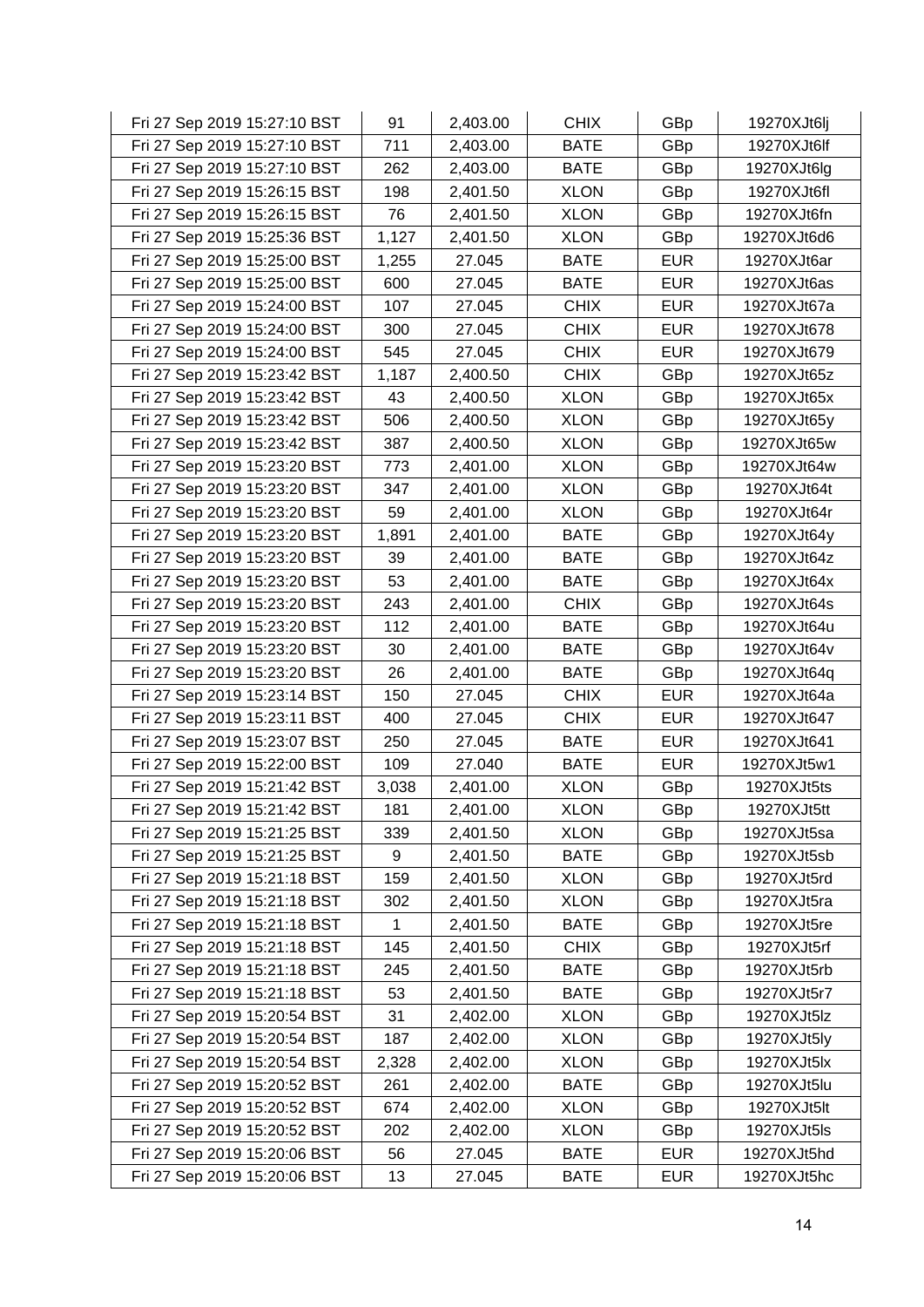| Fri 27 Sep 2019 15:20:06 BST | 97                      | 27.045   | <b>BATE</b> | <b>EUR</b> | 19270XJt5hb |
|------------------------------|-------------------------|----------|-------------|------------|-------------|
| Fri 27 Sep 2019 15:20:06 BST | 69                      | 27.045   | <b>BATE</b> | <b>EUR</b> | 19270XJt5ha |
| Fri 27 Sep 2019 15:20:06 BST | 1                       | 27.045   | <b>BATE</b> | <b>EUR</b> | 19270XJt5h9 |
| Fri 27 Sep 2019 15:20:06 BST | 1                       | 27.045   | <b>BATE</b> | <b>EUR</b> | 19270XJt5h8 |
| Fri 27 Sep 2019 15:20:06 BST | $\overline{2}$          | 27.045   | <b>BATE</b> | <b>EUR</b> | 19270XJt5h7 |
| Fri 27 Sep 2019 15:19:24 BST | 835                     | 2,401.50 | <b>BATE</b> | GBp        | 19270XJt5ei |
| Fri 27 Sep 2019 15:19:24 BST | 1,263                   | 2,401.50 | <b>CHIX</b> | GBp        | 19270XJt5el |
| Fri 27 Sep 2019 15:19:24 BST | 479                     | 2,401.50 | <b>XLON</b> | GBp        | 19270XJt5ek |
| Fri 27 Sep 2019 15:19:24 BST | 1,068                   | 2,401.50 | <b>XLON</b> | GBp        | 19270XJt5eh |
| Fri 27 Sep 2019 15:18:41 BST | 934                     | 2,401.00 | <b>XLON</b> | GBp        | 19270XJt5a4 |
| Fri 27 Sep 2019 15:18:41 BST | 483                     | 2,401.00 | <b>XLON</b> | GBp        | 19270XJt5a2 |
| Fri 27 Sep 2019 15:18:41 BST | 3                       | 2,401.00 | <b>XLON</b> | GBp        | 19270XJt5a0 |
| Fri 27 Sep 2019 15:18:41 BST | 245                     | 2,401.00 | <b>XLON</b> | GBp        | 19270XJt59y |
| Fri 27 Sep 2019 15:18:41 BST | 293                     | 2,401.00 | <b>XLON</b> | GBp        | 19270XJt59w |
| Fri 27 Sep 2019 15:18:41 BST | 63                      | 2,401.00 | <b>XLON</b> | GBp        | 19270XJt59s |
| Fri 27 Sep 2019 15:18:41 BST | 281                     | 2,401.00 | <b>XLON</b> | GBp        | 19270XJt59u |
| Fri 27 Sep 2019 15:18:41 BST | $\overline{\mathbf{4}}$ | 2,401.00 | <b>XLON</b> | GBp        | 19270XJt59q |
| Fri 27 Sep 2019 15:18:41 BST | 1,388                   | 2,401.00 | <b>BATE</b> | GBp        | 19270XJt59z |
| Fri 27 Sep 2019 15:18:41 BST | 94                      | 2,401.00 | <b>BATE</b> | GBp        | 19270XJt5a3 |
| Fri 27 Sep 2019 15:18:41 BST | 70                      | 2,401.00 | <b>BATE</b> | GBp        | 19270XJt5a1 |
| Fri 27 Sep 2019 15:18:41 BST | 364                     | 2,401.00 | <b>XLON</b> | GBp        | 19270XJt59o |
| Fri 27 Sep 2019 15:18:41 BST | 253                     | 2,401.00 | <b>XLON</b> | GBp        | 19270XJt59n |
| Fri 27 Sep 2019 15:18:41 BST | 453                     | 2,401.00 | <b>BATE</b> | GBp        | 19270XJt59x |
| Fri 27 Sep 2019 15:18:41 BST | 27                      | 2,401.00 | <b>CHIX</b> | GBp        | 19270XJt59t |
| Fri 27 Sep 2019 15:18:41 BST | 79                      | 2,401.00 | <b>BATE</b> | GBp        | 19270XJt59v |
| Fri 27 Sep 2019 15:18:41 BST | 63                      | 2,401.00 | <b>BATE</b> | GBp        | 19270XJt59p |
| Fri 27 Sep 2019 15:18:41 BST | 197                     | 2,401.00 | <b>CHIX</b> | GBp        | 19270XJt59r |
| Fri 27 Sep 2019 15:17:47 BST | 275                     | 2,400.00 | <b>XLON</b> | GBp        | 19270XJt53q |
| Fri 27 Sep 2019 15:17:47 BST | 11                      | 2,400.00 | <b>XLON</b> | GBp        | 19270XJt53p |
| Fri 27 Sep 2019 15:17:47 BST | 172                     | 2,400.00 | <b>XLON</b> | GBp        | 19270XJt53o |
| Fri 27 Sep 2019 15:17:24 BST | 1,171                   | 2,400.50 | <b>XLON</b> | GBp        | 19270XJt51s |
| Fri 27 Sep 2019 15:17:24 BST | 488                     | 2,400.50 | <b>XLON</b> | GBp        | 19270XJt51t |
| Fri 27 Sep 2019 15:17:24 BST | 429                     | 2,400.50 | <b>XLON</b> | GBp        | 19270XJt51r |
| Fri 27 Sep 2019 15:17:24 BST | 264                     | 2,400.50 | <b>XLON</b> | GBp        | 19270XJt51p |
| Fri 27 Sep 2019 15:17:24 BST | 652                     | 2,400.50 | <b>XLON</b> | GBp        | 19270XJt51q |
| Fri 27 Sep 2019 15:16:48 BST | 786                     | 2,400.00 | <b>XLON</b> | GBp        | 19270XJt4yb |
| Fri 27 Sep 2019 15:16:48 BST | 1,033                   | 2,400.00 | <b>XLON</b> | GBp        | 19270XJt4y9 |
| Fri 27 Sep 2019 15:16:48 BST | 243                     | 2,400.00 | <b>BATE</b> | GBp        | 19270XJt4ya |
| Fri 27 Sep 2019 15:15:34 BST | 21                      | 2,400.50 | <b>CHIX</b> | GBp        | 19270XJt4s8 |
| Fri 27 Sep 2019 15:15:34 BST | 843                     | 2,400.50 | <b>CHIX</b> | GBp        | 19270XJt4s7 |
| Fri 27 Sep 2019 15:15:34 BST | 512                     | 2,400.50 | <b>CHIX</b> | GBp        | 19270XJt4s5 |
| Fri 27 Sep 2019 15:15:34 BST | 234                     | 2,400.50 | <b>XLON</b> | GBp        | 19270XJt4s2 |
| Fri 27 Sep 2019 15:15:34 BST | 229                     | 2,400.50 | <b>XLON</b> | GBp        | 19270XJt4s3 |
| Fri 27 Sep 2019 15:15:34 BST | 210                     | 2,400.50 | <b>XLON</b> | GBp        | 19270XJt4s0 |
| Fri 27 Sep 2019 15:15:34 BST | 155                     | 2,400.50 | <b>XLON</b> | GBp        | 19270XJt4rz |
| Fri 27 Sep 2019 15:15:16 BST | 1,271                   | 2,401.00 | <b>BATE</b> | GBp        | 19270XJt4o1 |
| Fri 27 Sep 2019 15:15:16 BST | 647                     | 2,401.00 | <b>BATE</b> | GBp        | 19270XJt4nz |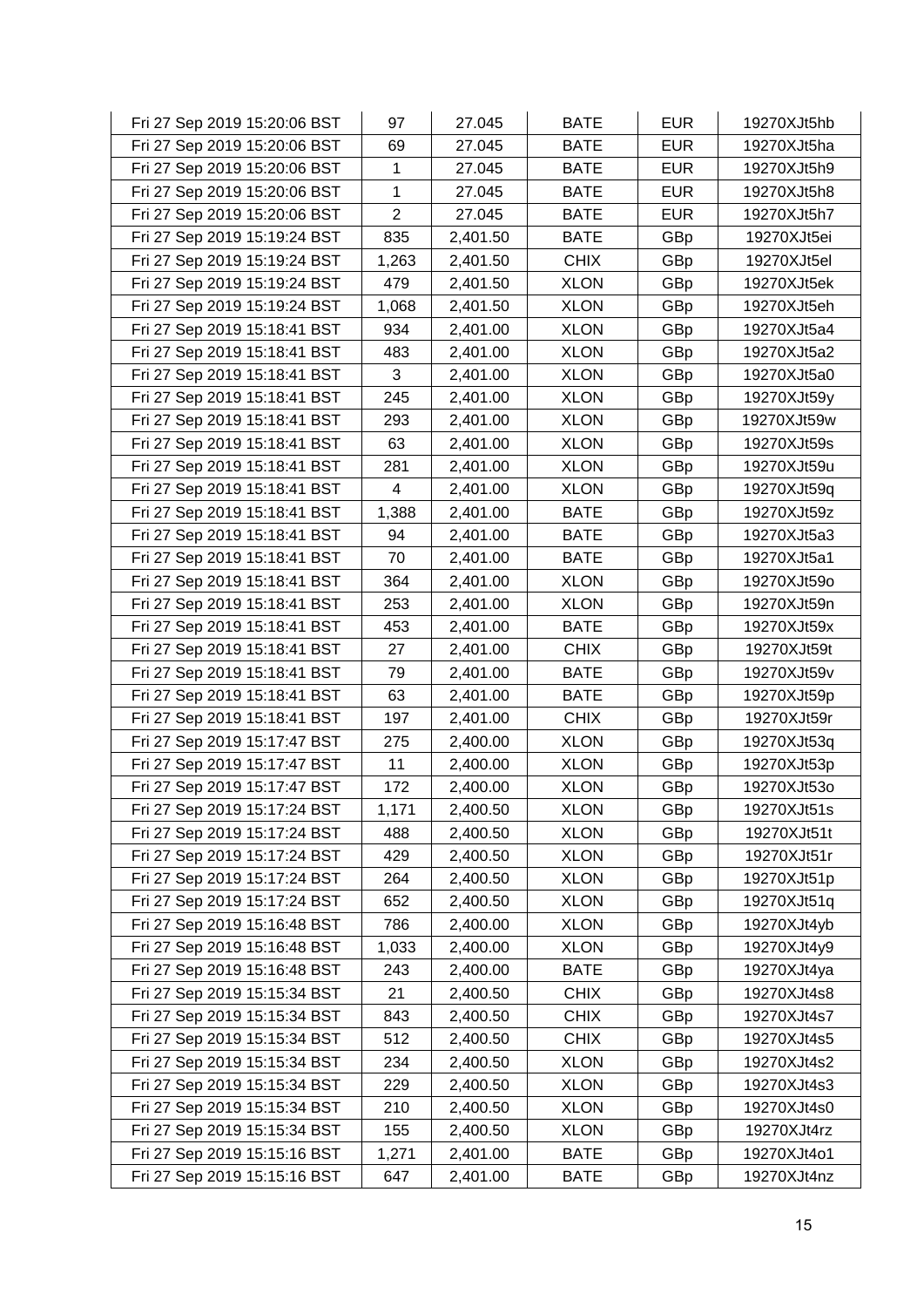| Fri 27 Sep 2019 15:15:16 BST | 270   | 2,401.00 | <b>XLON</b> | GBp        | 19270XJt4nx |
|------------------------------|-------|----------|-------------|------------|-------------|
| Fri 27 Sep 2019 15:14:31 BST | 180   | 2,401.00 | <b>XLON</b> | GBp        | 19270XJt4hy |
| Fri 27 Sep 2019 15:14:31 BST | 750   | 2,401.00 | <b>XLON</b> | GBp        | 19270XJt4hz |
| Fri 27 Sep 2019 15:14:25 BST | 406   | 27.045   | <b>CHIX</b> | <b>EUR</b> | 19270XJt4h2 |
| Fri 27 Sep 2019 15:14:25 BST | 184   | 27.045   | <b>CHIX</b> | <b>EUR</b> | 19270XJt4h1 |
| Fri 27 Sep 2019 15:14:21 BST | 19    | 2,401.50 | <b>BATE</b> | GBp        | 19270XJt4gl |
| Fri 27 Sep 2019 15:14:21 BST | 7     | 2,401.50 | <b>XLON</b> | GBp        | 19270XJt4gk |
| Fri 27 Sep 2019 15:14:03 BST | 33    | 27.045   | <b>CHIX</b> | <b>EUR</b> | 19270XJt4fb |
| Fri 27 Sep 2019 15:14:03 BST | 202   | 27.045   | <b>CHIX</b> | <b>EUR</b> | 19270XJt4ex |
| Fri 27 Sep 2019 15:13:24 BST | 160   | 2,400.00 | <b>XLON</b> | GBp        | 19270XJt49b |
| Fri 27 Sep 2019 15:13:24 BST | 1,680 | 2,400.00 | <b>XLON</b> | GBp        | 19270XJt49a |
| Fri 27 Sep 2019 15:13:24 BST | 301   | 2,400.00 | <b>XLON</b> | GBp        | 19270XJt499 |
| Fri 27 Sep 2019 15:13:24 BST | 249   | 2,400.00 | <b>XLON</b> | GBp        | 19270XJt497 |
| Fri 27 Sep 2019 15:13:24 BST | 347   | 2,400.00 | <b>CHIX</b> | GBp        | 19270XJt49c |
| Fri 27 Sep 2019 15:13:24 BST | 255   | 2,400.00 | <b>BATE</b> | GBp        | 19270XJt498 |
| Fri 27 Sep 2019 15:13:08 BST | 106   | 2,400.50 | <b>CHIX</b> | GBp        | 19270XJt47x |
| Fri 27 Sep 2019 15:13:08 BST | 146   | 2,400.50 | <b>CHIX</b> | GBp        | 19270XJt47y |
| Fri 27 Sep 2019 15:13:05 BST | 2,408 | 2,401.00 | <b>XLON</b> | GBp        | 19270XJt47d |
| Fri 27 Sep 2019 15:13:05 BST | 431   | 2,401.00 | <b>XLON</b> | GBp        | 19270XJt47e |
| Fri 27 Sep 2019 15:12:32 BST | 2,026 | 2,400.50 | <b>BATE</b> | GBp        | 19270XJt43r |
| Fri 27 Sep 2019 15:12:32 BST | 2,417 | 2,400.50 | <b>XLON</b> | GBp        | 19270XJt43q |
| Fri 27 Sep 2019 15:12:02 BST | 333   | 2,398.00 | <b>XLON</b> | GBp        | 19270XJt3zo |
| Fri 27 Sep 2019 15:12:02 BST | 73    | 2,398.00 | <b>XLON</b> | GBp        | 19270XJt3zm |
| Fri 27 Sep 2019 15:12:02 BST | 333   | 2,398.00 | <b>XLON</b> | GBp        | 19270XJt3zk |
| Fri 27 Sep 2019 15:12:00 BST | 180   | 27.020   | <b>BATE</b> | <b>EUR</b> | 19270XJt3yp |
| Fri 27 Sep 2019 15:12:00 BST | 200   | 27.020   | <b>BATE</b> | <b>EUR</b> | 19270XJt3yo |
| Fri 27 Sep 2019 15:12:00 BST | 183   | 27.020   | <b>BATE</b> | <b>EUR</b> | 19270XJt3yn |
| Fri 27 Sep 2019 15:12:00 BST | 500   | 27.020   | <b>CHIX</b> | <b>EUR</b> | 19270XJt3yj |
| Fri 27 Sep 2019 15:12:00 BST | 380   | 27.020   | <b>CHIX</b> | <b>EUR</b> | 19270XJt3yk |
| Fri 27 Sep 2019 15:12:00 BST | 67    | 27.020   | <b>CHIX</b> | <b>EUR</b> | 19270XJt3yl |
| Fri 27 Sep 2019 15:11:51 BST | 74    | 2,398.50 | <b>XLON</b> | GBp        | 19270XJt3y1 |
| Fri 27 Sep 2019 15:11:51 BST | 516   | 2,398.50 | <b>XLON</b> | GBp        | 19270XJt3y2 |
| Fri 27 Sep 2019 15:11:51 BST | 309   | 2,398.50 | <b>XLON</b> | GBp        | 19270XJt3y0 |
| Fri 27 Sep 2019 15:11:51 BST | 465   | 2,398.50 | <b>XLON</b> | GBp        | 19270XJt3xy |
| Fri 27 Sep 2019 15:11:51 BST | 658   | 2,398.50 | <b>CHIX</b> | GBp        | 19270XJt3y4 |
| Fri 27 Sep 2019 15:11:51 BST | 140   | 2,398.50 | <b>CHIX</b> | GBp        | 19270XJt3xz |
| Fri 27 Sep 2019 15:11:51 BST | 214   | 2,398.50 | <b>CHIX</b> | GBp        | 19270XJt3y3 |
| Fri 27 Sep 2019 15:11:51 BST | 310   | 2,398.50 | <b>CHIX</b> | GBp        | 19270XJt3xx |
| Fri 27 Sep 2019 15:11:51 BST | 174   | 2,398.50 | <b>CHIX</b> | GBp        | 19270XJt3xw |
| Fri 27 Sep 2019 15:10:40 BST | 457   | 2,398.00 | <b>XLON</b> | GBp        | 19270XJt3td |
| Fri 27 Sep 2019 15:10:40 BST | 3     | 2,398.00 | <b>XLON</b> | GBp        | 19270XJt3tc |
| Fri 27 Sep 2019 15:10:37 BST | 1,215 | 2,398.50 | <b>XLON</b> | GBp        | 19270XJt3t5 |
| Fri 27 Sep 2019 15:10:37 BST | 278   | 2,398.50 | <b>XLON</b> | GBp        | 19270XJt3t1 |
| Fri 27 Sep 2019 15:10:37 BST | 1,300 | 2,398.50 | <b>XLON</b> | GBp        | 19270XJt3t3 |
| Fri 27 Sep 2019 15:10:37 BST | 52    | 2,398.50 | <b>BATE</b> | GBp        | 19270XJt3t6 |
| Fri 27 Sep 2019 15:10:37 BST | 187   | 2,398.50 | <b>BATE</b> | GBp        | 19270XJt3t4 |
| Fri 27 Sep 2019 15:10:37 BST | 3     | 2,398.50 | <b>BATE</b> | GBp        | 19270XJt3t2 |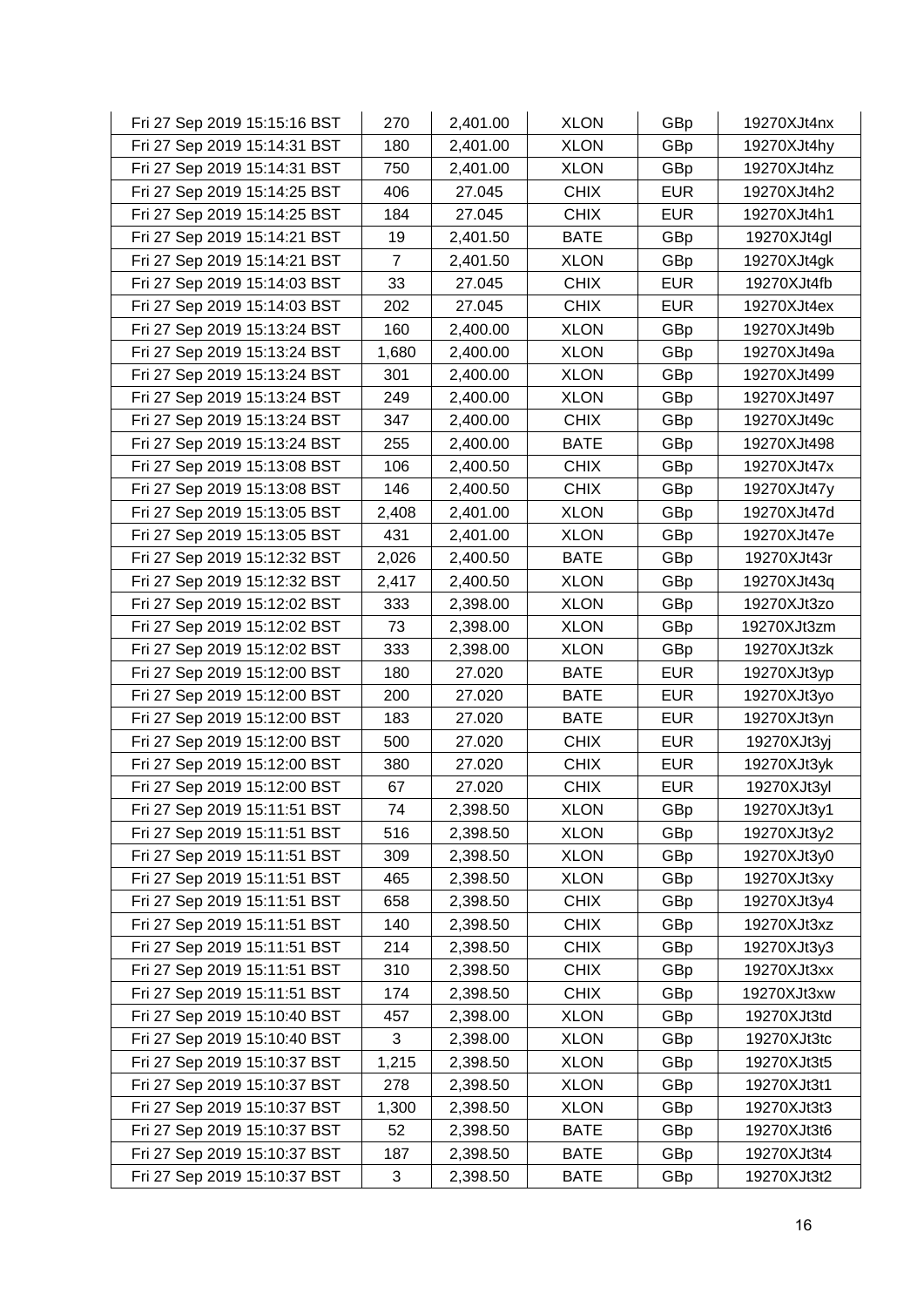| Fri 27 Sep 2019 15:09:03 BST | 255            | 2,397.50 | <b>XLON</b> | GBp        | 19270XJt3ld |
|------------------------------|----------------|----------|-------------|------------|-------------|
| Fri 27 Sep 2019 15:09:03 BST | 624            | 2,397.50 | <b>BATE</b> | GBp        | 19270XJt3lg |
| Fri 27 Sep 2019 15:09:03 BST | 38             | 2,397.50 | <b>BATE</b> | GBp        | 19270XJt3lf |
| Fri 27 Sep 2019 15:09:03 BST | 242            | 2,397.50 | <b>BATE</b> | GBp        | 19270XJt3le |
| Fri 27 Sep 2019 15:09:03 BST | 200            | 2,397.50 | <b>CHIX</b> | GBp        | 19270XJt3la |
| Fri 27 Sep 2019 15:09:03 BST | 70             | 2,397.50 | <b>BATE</b> | GBp        | 19270XJt3l9 |
| Fri 27 Sep 2019 15:09:03 BST | 196            | 2,397.50 | <b>BATE</b> | GBp        | 19270XJt3lc |
| Fri 27 Sep 2019 15:09:03 BST | $\overline{7}$ | 2,397.50 | <b>CHIX</b> | GBp        | 19270XJt3l7 |
| Fri 27 Sep 2019 15:09:03 BST | 163            | 2,397.50 | <b>CHIX</b> | GBp        | 19270XJt3lb |
| Fri 27 Sep 2019 15:09:03 BST | 74             | 2,397.50 | <b>BATE</b> | GBp        | 19270XJt3l6 |
| Fri 27 Sep 2019 15:09:03 BST | 54             | 2,397.50 | <b>BATE</b> | GBp        | 19270XJt3l4 |
| Fri 27 Sep 2019 15:09:03 BST | 249            | 2,397.50 | <b>CHIX</b> | GBp        | 19270XJt3l8 |
| Fri 27 Sep 2019 15:09:03 BST | 708            | 2,397.50 | <b>BATE</b> | GBp        | 19270XJt3l2 |
| Fri 27 Sep 2019 15:09:03 BST | 1,534          | 2,397.50 | <b>XLON</b> | GBp        | 19270XJt3l5 |
| Fri 27 Sep 2019 15:09:03 BST | 1,926          | 2,397.50 | <b>XLON</b> | GBp        | 19270XJt3l0 |
| Fri 27 Sep 2019 15:09:03 BST | 91             | 2,397.50 | <b>XLON</b> | GBp        | 19270XJt3l1 |
| Fri 27 Sep 2019 15:09:03 BST | 41             | 2,397.50 | <b>XLON</b> | GBp        | 19270XJt3l3 |
| Fri 27 Sep 2019 15:09:00 BST | 782            | 27.010   | <b>BATE</b> | <b>EUR</b> | 19270XJt3ke |
| Fri 27 Sep 2019 15:09:00 BST | 505            | 27.010   | <b>BATE</b> | <b>EUR</b> | 19270XJt3kd |
| Fri 27 Sep 2019 15:08:16 BST | 203            | 2,396.00 | <b>XLON</b> | GBp        | 19270XJt3hu |
| Fri 27 Sep 2019 15:08:16 BST | 82             | 2,396.00 | <b>BATE</b> | GBp        | 19270XJt3hw |
| Fri 27 Sep 2019 15:08:16 BST | 13             | 2,396.00 | <b>BATE</b> | GBp        | 19270XJt3hv |
| Fri 27 Sep 2019 15:08:16 BST | 46             | 2,396.00 | <b>BATE</b> | GBp        | 19270XJt3ht |
| Fri 27 Sep 2019 15:06:57 BST | 1,419          | 2,396.00 | <b>XLON</b> | GBp        | 19270XJt3ai |
| Fri 27 Sep 2019 15:06:57 BST | 272            | 2,396.00 | <b>CHIX</b> | GBp        | 19270XJt3ak |
| Fri 27 Sep 2019 15:06:57 BST | 242            | 2,396.00 | <b>CHIX</b> | GBp        | 19270XJt3aj |
| Fri 27 Sep 2019 15:06:46 BST | 244            | 2,396.00 | <b>BATE</b> | GBp        | 19270XJt394 |
| Fri 27 Sep 2019 15:06:46 BST | 510            | 2,396.00 | <b>CHIX</b> | GBp        | 19270XJt393 |
| Fri 27 Sep 2019 15:06:33 BST | 873            | 2,396.50 | <b>XLON</b> | GBp        | 19270XJt372 |
| Fri 27 Sep 2019 15:06:33 BST | 68             | 2,396.50 | <b>XLON</b> | GBp        | 19270XJt371 |
| Fri 27 Sep 2019 15:06:22 BST | 16             | 2,397.00 | <b>BATE</b> | GBp        | 19270XJt35i |
| Fri 27 Sep 2019 15:06:22 BST | 120            | 2,397.00 | <b>BATE</b> | GBp        | 19270XJt35h |
| Fri 27 Sep 2019 15:06:22 BST | 1,117          | 2,397.00 | <b>XLON</b> | GBp        | 19270XJt35e |
| Fri 27 Sep 2019 15:06:22 BST | 480            | 2,397.00 | <b>XLON</b> | GBp        | 19270XJt35f |
| Fri 27 Sep 2019 15:06:22 BST | 1,972          | 2,397.00 | <b>BATE</b> | GBp        | 19270XJt35g |
| Fri 27 Sep 2019 15:06:17 BST | 694            | 27.010   | <b>CHIX</b> | <b>EUR</b> | 19270XJt34s |
| Fri 27 Sep 2019 15:06:04 BST | 321            | 27.015   | <b>BATE</b> | <b>EUR</b> | 19270XJt332 |
| Fri 27 Sep 2019 15:05:10 BST | 389            | 2,395.50 | <b>XLON</b> | GBp        | 19270XJt2z1 |
| Fri 27 Sep 2019 15:05:10 BST | 1,883          | 2,395.50 | <b>XLON</b> | GBp        | 19270XJt2z0 |
| Fri 27 Sep 2019 15:05:09 BST | 527            | 26.995   | <b>CHIX</b> | <b>EUR</b> | 19270XJt2yw |
| Fri 27 Sep 2019 15:05:09 BST | 153            | 26.995   | <b>BATE</b> | <b>EUR</b> | 19270XJt2yy |
| Fri 27 Sep 2019 15:05:09 BST | 184            | 26.995   | <b>BATE</b> | <b>EUR</b> | 19270XJt2yx |
| Fri 27 Sep 2019 15:05:09 BST | 21             | 26.995   | <b>BATE</b> | <b>EUR</b> | 19270XJt2yv |
| Fri 27 Sep 2019 15:05:09 BST | 70             | 26.995   | <b>BATE</b> | <b>EUR</b> | 19270XJt2yu |
| Fri 27 Sep 2019 15:04:58 BST | 191            | 2,396.00 | <b>XLON</b> | GBp        | 19270XJt2xp |
| Fri 27 Sep 2019 15:04:58 BST | 92             | 2,396.00 | <b>BATE</b> | GBp        | 19270XJt2xn |
| Fri 27 Sep 2019 15:04:58 BST | 53             | 2,396.00 | <b>BATE</b> | GBp        | 19270XJt2xj |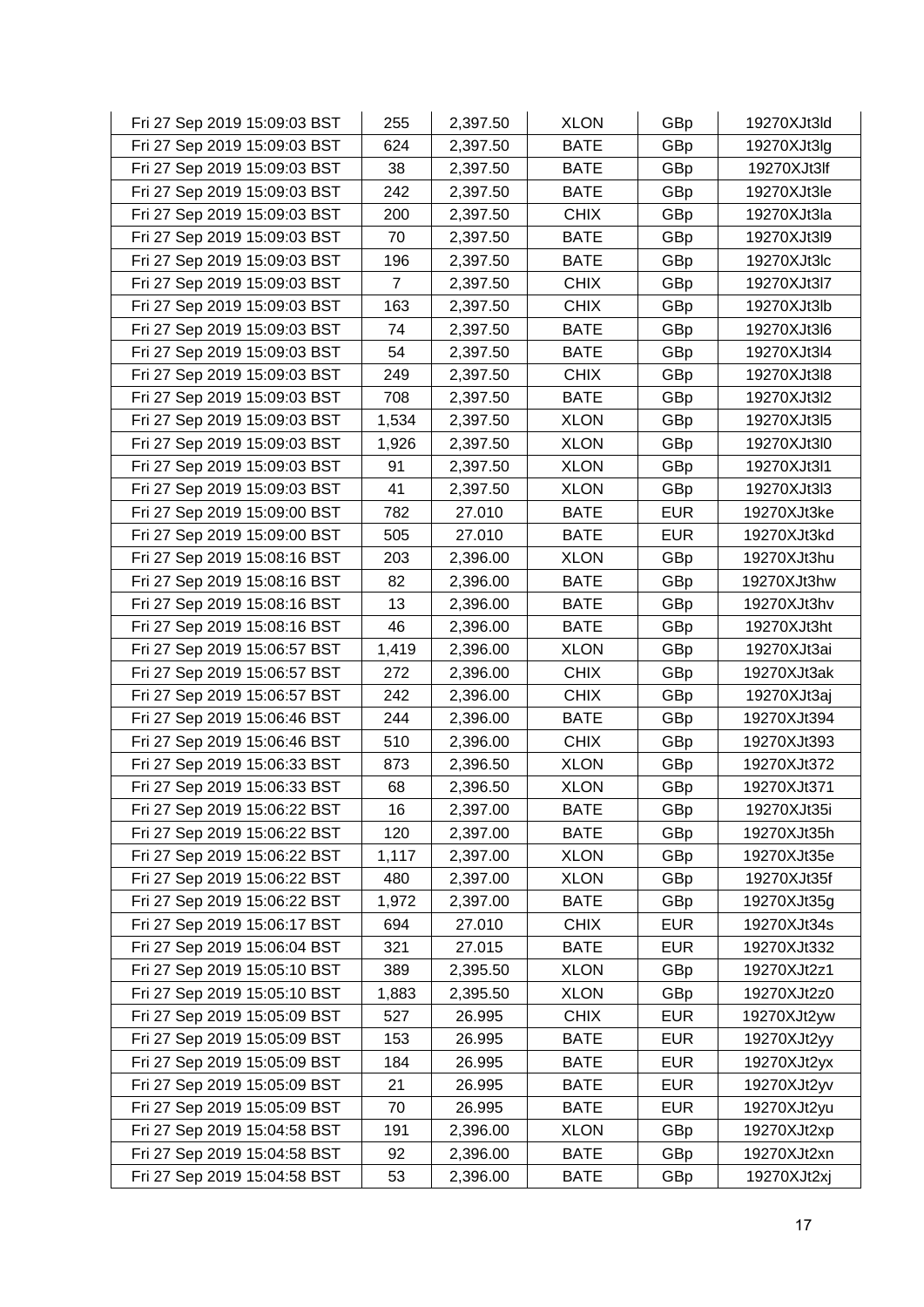| Fri 27 Sep 2019 15:04:58 BST | 1     | 2,396.00 | <b>BATE</b> | GBp | 19270XJt2xm |
|------------------------------|-------|----------|-------------|-----|-------------|
| Fri 27 Sep 2019 15:04:58 BST | 24    | 2,396.00 | <b>BATE</b> | GBp | 19270XJt2xh |
| Fri 27 Sep 2019 15:04:58 BST | 387   | 2,396.00 | <b>XLON</b> | GBp | 19270XJt2xo |
| Fri 27 Sep 2019 15:04:58 BST | 73    | 2,396.00 | <b>XLON</b> | GBp | 19270XJt2xl |
| Fri 27 Sep 2019 15:04:58 BST | 501   | 2,396.00 | <b>XLON</b> | GBp | 19270XJt2xf |
| Fri 27 Sep 2019 15:04:55 BST | 28    | 2,396.00 | <b>BATE</b> | GBp | 19270XJt2x6 |
| Fri 27 Sep 2019 15:04:29 BST | 154   | 2,396.00 | <b>CHIX</b> | GBp | 19270XJt2v9 |
| Fri 27 Sep 2019 15:04:29 BST | 101   | 2,396.00 | <b>CHIX</b> | GBp | 19270XJt2v4 |
| Fri 27 Sep 2019 15:04:29 BST | 262   | 2,396.00 | <b>XLON</b> | GBp | 19270XJt2v8 |
| Fri 27 Sep 2019 15:04:29 BST | 133   | 2,396.00 | <b>XLON</b> | GBp | 19270XJt2v7 |
| Fri 27 Sep 2019 15:04:29 BST | 86    | 2,396.00 | <b>XLON</b> | GBp | 19270XJt2v6 |
| Fri 27 Sep 2019 15:04:29 BST | 262   | 2,396.00 | <b>XLON</b> | GBp | 19270XJt2v3 |
| Fri 27 Sep 2019 15:04:12 BST | 1,008 | 2,396.50 | <b>XLON</b> | GBp | 19270XJt2r3 |
| Fri 27 Sep 2019 15:04:12 BST | 201   | 2,396.50 | <b>XLON</b> | GBp | 19270XJt2r5 |
| Fri 27 Sep 2019 15:04:12 BST | 300   | 2,396.50 | <b>XLON</b> | GBp | 19270XJt2r2 |
| Fri 27 Sep 2019 15:04:06 BST | 193   | 2,396.50 | <b>XLON</b> | GBp | 19270XJt2qi |
| Fri 27 Sep 2019 15:04:06 BST | 226   | 2,396.50 | <b>XLON</b> | GBp | 19270XJt2qh |
| Fri 27 Sep 2019 15:04:06 BST | 216   | 2,396.50 | <b>XLON</b> | GBp | 19270XJt2qg |
| Fri 27 Sep 2019 15:03:28 BST | 46    | 2,397.00 | <b>XLON</b> | GBp | 19270XJt2nc |
| Fri 27 Sep 2019 15:03:28 BST | 38    | 2,397.00 | <b>XLON</b> | GBp | 19270XJt2nb |
| Fri 27 Sep 2019 15:03:28 BST | 1,190 | 2,397.00 | <b>CHIX</b> | GBp | 19270XJt2nf |
| Fri 27 Sep 2019 15:03:28 BST | 12    | 2,397.00 | <b>BATE</b> | GBp | 19270XJt2ni |
| Fri 27 Sep 2019 15:03:28 BST | 160   | 2,397.00 | <b>BATE</b> | GBp | 19270XJt2nh |
| Fri 27 Sep 2019 15:03:28 BST | 4     | 2,397.00 | <b>BATE</b> | GBp | 19270XJt2ng |
| Fri 27 Sep 2019 15:03:28 BST | 44    | 2,397.00 | <b>BATE</b> | GBp | 19270XJt2ne |
| Fri 27 Sep 2019 15:03:28 BST | 16    | 2,397.00 | <b>BATE</b> | GBp | 19270XJt2nd |
| Fri 27 Sep 2019 15:03:28 BST | 12    | 2,397.00 | <b>BATE</b> | GBp | 19270XJt2na |
| Fri 27 Sep 2019 15:03:01 BST | 422   | 2,397.00 | <b>XLON</b> | GBp | 19270XJt2l9 |
| Fri 27 Sep 2019 15:03:01 BST | 371   | 2,397.00 | <b>XLON</b> | GBp | 19270XJt2l8 |
| Fri 27 Sep 2019 15:03:01 BST | 1,814 | 2,397.00 | <b>BATE</b> | GBp | 19270XJt2la |
| Fri 27 Sep 2019 15:03:01 BST | 216   | 2,397.00 | <b>BATE</b> | GBp | 19270XJt2lb |
| Fri 27 Sep 2019 15:03:01 BST | 47    | 2,397.00 | <b>BATE</b> | GBp | 19270XJt2lc |
| Fri 27 Sep 2019 15:01:08 BST | 1,843 | 2,395.50 | <b>XLON</b> | GBp | 19270XJt287 |
| Fri 27 Sep 2019 15:01:08 BST | 138   | 2,395.50 | <b>CHIX</b> | GBp | 19270XJt284 |
| Fri 27 Sep 2019 15:01:08 BST | 992   | 2,395.50 | <b>XLON</b> | GBp | 19270XJt286 |
| Fri 27 Sep 2019 15:01:08 BST | 245   | 2,395.50 | <b>XLON</b> | GBp | 19270XJt285 |
| Fri 27 Sep 2019 15:00:54 BST | 505   | 2,396.00 | <b>XLON</b> | GBp | 19270XJt25z |
| Fri 27 Sep 2019 15:00:54 BST | 2,471 | 2,396.00 | <b>XLON</b> | GBp | 19270XJt25y |
| Fri 27 Sep 2019 15:00:54 BST | 153   | 2,396.00 | <b>XLON</b> | GBp | 19270XJt25x |
| Fri 27 Sep 2019 15:00:54 BST | 141   | 2,396.00 | <b>CHIX</b> | GBp | 19270XJt261 |
| Fri 27 Sep 2019 15:00:54 BST | 200   | 2,396.00 | <b>CHIX</b> | GBp | 19270XJt260 |
| Fri 27 Sep 2019 14:59:54 BST | 602   | 2,396.00 | <b>XLON</b> | GBp | 19270XJt1yb |
| Fri 27 Sep 2019 14:59:54 BST | 363   | 2,396.00 | <b>XLON</b> | GBp | 19270XJt1ya |
| Fri 27 Sep 2019 14:59:54 BST | 1,463 | 2,396.00 | <b>XLON</b> | GBp | 19270XJt1y8 |
| Fri 27 Sep 2019 14:59:54 BST | 337   | 2,396.00 | <b>XLON</b> | GBp | 19270XJt1y6 |
| Fri 27 Sep 2019 14:59:54 BST | 140   | 2,396.00 | <b>BATE</b> | GBp | 19270XJt1y7 |
| Fri 27 Sep 2019 14:59:54 BST | 1,161 | 2,396.00 | <b>BATE</b> | GBp | 19270XJt1y9 |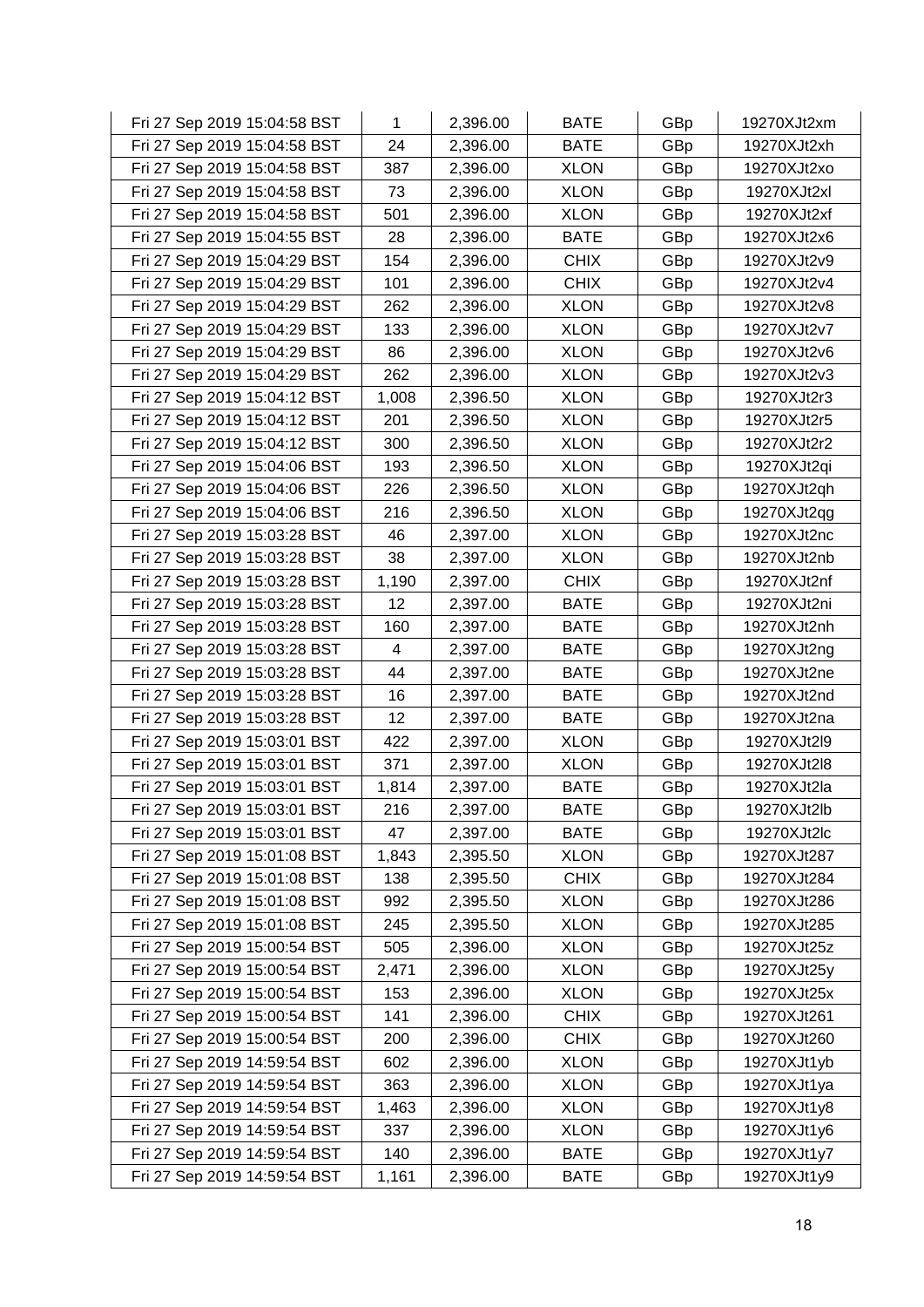| Fri 27 Sep 2019 14:59:54 BST | 336   | 2,396.00 | <b>CHIX</b> | GBp        | 19270XJt1yc |
|------------------------------|-------|----------|-------------|------------|-------------|
| Fri 27 Sep 2019 14:59:10 BST | 605   | 2,396.00 | <b>CHIX</b> | GBp        | 19270XJt1sw |
| Fri 27 Sep 2019 14:59:08 BST | 321   | 27.005   | <b>BATE</b> | <b>EUR</b> | 19270XJt1sm |
| Fri 27 Sep 2019 14:59:08 BST | 512   | 27.005   | <b>BATE</b> | <b>EUR</b> | 19270XJt1sl |
| Fri 27 Sep 2019 14:59:08 BST | 10    | 27.005   | <b>BATE</b> | <b>EUR</b> | 19270XJt1sk |
| Fri 27 Sep 2019 14:59:08 BST | 278   | 27.005   | <b>BATE</b> | <b>EUR</b> | 19270XJt1sj |
| Fri 27 Sep 2019 14:58:03 BST | 112   | 2,396.00 | <b>XLON</b> | GBp        | 19270XJt1jo |
| Fri 27 Sep 2019 14:58:03 BST | 896   | 2,396.00 | <b>XLON</b> | GBp        | 19270XJt1jn |
| Fri 27 Sep 2019 14:57:38 BST | 300   | 2,396.00 | <b>XLON</b> | GBp        | 19270XJt1fx |
| Fri 27 Sep 2019 14:57:38 BST | 1,992 | 2,396.00 | <b>XLON</b> | GBp        | 19270XJt1fw |
| Fri 27 Sep 2019 14:57:38 BST | 862   | 2,396.00 | <b>BATE</b> | GBp        | 19270XJt1fy |
| Fri 27 Sep 2019 14:57:38 BST | 1,144 | 2,396.00 | <b>BATE</b> | GBp        | 19270XJt1fz |
| Fri 27 Sep 2019 14:57:38 BST | 94    | 2,396.00 | <b>BATE</b> | GBp        | 19270XJt1g0 |
| Fri 27 Sep 2019 14:57:03 BST | 205   | 2,396.50 | <b>BATE</b> | GBp        | 19270XJt1aj |
| Fri 27 Sep 2019 14:57:03 BST | 2,517 | 2,396.50 | <b>XLON</b> | GBp        | 19270XJt1al |
| Fri 27 Sep 2019 14:57:02 BST | 736   | 27.010   | <b>CHIX</b> | <b>EUR</b> | 19270XJt1af |
| Fri 27 Sep 2019 14:56:49 BST | 198   | 2,396.50 | <b>XLON</b> | GBp        | 19270XJt199 |
| Fri 27 Sep 2019 14:56:47 BST | 560   | 2,397.00 | <b>XLON</b> | GBp        | 19270XJt195 |
| Fri 27 Sep 2019 14:56:10 BST | 509   | 2,397.50 | <b>XLON</b> | GBp        | 19270XJt14b |
| Fri 27 Sep 2019 14:56:10 BST | 251   | 2,397.50 | <b>CHIX</b> | GBp        | 19270XJt14a |
| Fri 27 Sep 2019 14:56:10 BST | 874   | 2,397.50 | <b>BATE</b> | GBp        | 19270XJt148 |
| Fri 27 Sep 2019 14:56:10 BST | 751   | 2,397.50 | <b>XLON</b> | GBp        | 19270XJt146 |
| Fri 27 Sep 2019 14:56:10 BST | 691   | 2,397.50 | <b>XLON</b> | GBp        | 19270XJt147 |
| Fri 27 Sep 2019 14:56:10 BST | 1,000 | 2,397.50 | <b>XLON</b> | GBp        | 19270XJt149 |
| Fri 27 Sep 2019 14:56:03 BST | 934   | 27.025   | <b>CHIX</b> | <b>EUR</b> | 19270XJt13j |
| Fri 27 Sep 2019 14:56:03 BST | 61    | 2,398.00 | <b>XLON</b> | GBp        | 19270XJt13g |
| Fri 27 Sep 2019 14:56:03 BST | 2,151 | 2,398.00 | <b>XLON</b> | GBp        | 19270XJt13h |
| Fri 27 Sep 2019 14:56:03 BST | 1,422 | 2,398.00 | <b>CHIX</b> | GBp        | 19270XJt13i |
| Fri 27 Sep 2019 14:55:43 BST | 221   | 2,396.50 | <b>XLON</b> | GBp        | 19270XJt11t |
| Fri 27 Sep 2019 14:55:43 BST | 14    | 2,396.50 | <b>BATE</b> | GBp        | 19270XJt11p |
| Fri 27 Sep 2019 14:55:43 BST | 1,026 | 2,396.50 | <b>BATE</b> | GBp        | 19270XJt11r |
| Fri 27 Sep 2019 14:55:43 BST | 115   | 2,396.50 | <b>BATE</b> | GBp        | 19270XJt11o |
| Fri 27 Sep 2019 14:55:43 BST | 255   | 2,396.50 | <b>CHIX</b> | GBp        | 19270XJt11n |
| Fri 27 Sep 2019 14:55:43 BST | 287   | 2,396.50 | <b>XLON</b> | GBp        | 19270XJt11s |
| Fri 27 Sep 2019 14:55:43 BST | 17    | 2,396.50 | <b>XLON</b> | GBp        | 19270XJt11q |
| Fri 27 Sep 2019 14:55:43 BST | 650   | 2,396.50 | <b>XLON</b> | GBp        | 19270XJt11l |
| Fri 27 Sep 2019 14:55:43 BST | 140   | 2,396.50 | <b>XLON</b> | GBp        | 19270XJt11m |
| Fri 27 Sep 2019 14:55:43 BST | 175   | 2,396.50 | <b>XLON</b> | GBp        | 19270XJt11k |
| Fri 27 Sep 2019 14:54:31 BST | 258   | 2,396.50 | <b>BATE</b> | GBp        | 19270XJt0px |
| Fri 27 Sep 2019 14:54:31 BST | 320   | 2,396.50 | <b>XLON</b> | GBp        | 19270XJt0q0 |
| Fri 27 Sep 2019 14:54:31 BST | 23    | 2,396.50 | <b>XLON</b> | GBp        | 19270XJt0py |
| Fri 27 Sep 2019 14:54:31 BST | 216   | 2,396.50 | <b>XLON</b> | GBp        | 19270XJt0pz |
| Fri 27 Sep 2019 14:54:31 BST | 320   | 2,396.50 | <b>XLON</b> | GBp        | 19270XJt0pw |
| Fri 27 Sep 2019 14:54:29 BST | 470   | 2,397.00 | <b>CHIX</b> | GBp        | 19270XJt0oy |
| Fri 27 Sep 2019 14:54:29 BST | 300   | 2,397.00 | <b>CHIX</b> | GBp        | 19270XJt0ow |
| Fri 27 Sep 2019 14:54:29 BST | 107   | 2,397.00 | <b>XLON</b> | GBp        | 19270XJt0ou |
| Fri 27 Sep 2019 14:54:29 BST | 329   | 2,397.00 | <b>XLON</b> | GBp        | 19270XJt0ot |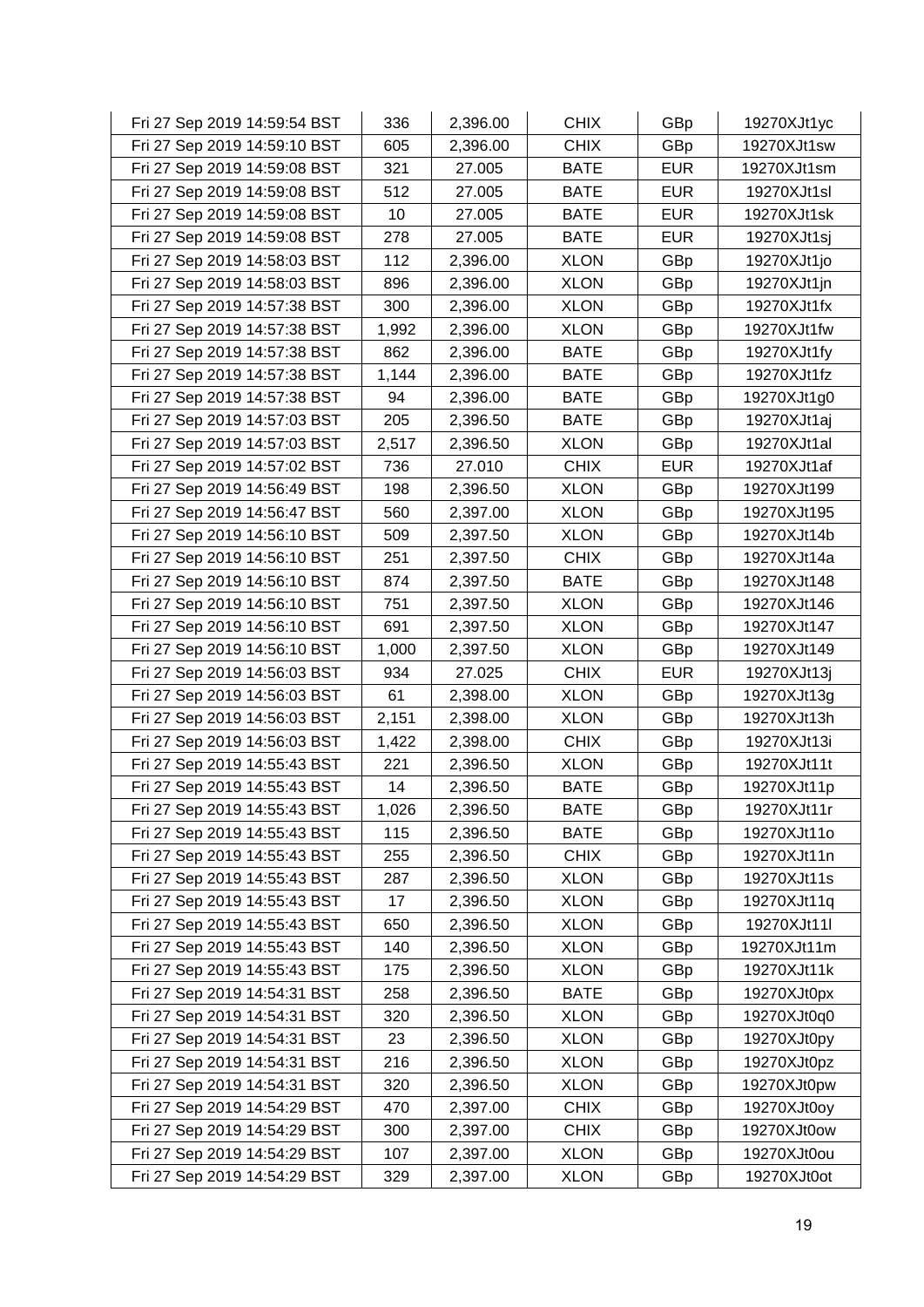| Fri 27 Sep 2019 14:54:29 BST | 107   | 2,397.00 | <b>XLON</b> | GBp        | 19270XJt0os |
|------------------------------|-------|----------|-------------|------------|-------------|
| Fri 27 Sep 2019 14:52:57 BST | 538   | 2,395.50 | <b>XLON</b> | GBp        | 19270XJt0hi |
| Fri 27 Sep 2019 14:52:17 BST | 240   | 2,395.50 | <b>CHIX</b> | GBp        | 19270XJt0bz |
| Fri 27 Sep 2019 14:52:04 BST | 345   | 2,396.00 | <b>XLON</b> | GBp        | 19270XJt0ay |
| Fri 27 Sep 2019 14:52:04 BST | 1,995 | 2,396.00 | <b>XLON</b> | GBp        | 19270XJt0az |
| Fri 27 Sep 2019 14:51:29 BST | 160   | 2,396.50 | <b>XLON</b> | GBp        | 19270XJt05j |
| Fri 27 Sep 2019 14:51:29 BST | 172   | 2,396.50 | <b>XLON</b> | GBp        | 19270XJt05k |
| Fri 27 Sep 2019 14:51:12 BST | 931   | 2,396.50 | <b>XLON</b> | GBp        | 19270XJt036 |
| Fri 27 Sep 2019 14:51:12 BST | 84    | 2,396.50 | <b>XLON</b> | GBp        | 19270XJt032 |
| Fri 27 Sep 2019 14:51:11 BST | 351   | 2,396.50 | <b>XLON</b> | GBp        | 19270XJt02s |
| Fri 27 Sep 2019 14:51:04 BST | 115   | 27.015   | <b>CHIX</b> | <b>EUR</b> | 19270XJt018 |
| Fri 27 Sep 2019 14:51:04 BST | 203   | 27.015   | <b>CHIX</b> | <b>EUR</b> | 19270XJt017 |
| Fri 27 Sep 2019 14:51:02 BST | 11    | 27.015   | <b>BATE</b> | <b>EUR</b> | 19270XJt010 |
| Fri 27 Sep 2019 14:51:02 BST | 3     | 27.015   | <b>BATE</b> | <b>EUR</b> | 19270XJt00z |
| Fri 27 Sep 2019 14:51:02 BST | 11    | 27.015   | <b>BATE</b> | <b>EUR</b> | 19270XJt00y |
| Fri 27 Sep 2019 14:51:01 BST | 23    | 27.015   | <b>BATE</b> | <b>EUR</b> | 19270XJt00v |
| Fri 27 Sep 2019 14:51:01 BST | 22    | 27.015   | <b>BATE</b> | <b>EUR</b> | 19270XJt00u |
| Fri 27 Sep 2019 14:51:01 BST | 1     | 27.015   | <b>BATE</b> | <b>EUR</b> | 19270XJt00t |
| Fri 27 Sep 2019 14:51:01 BST | 31    | 27.015   | <b>BATE</b> | <b>EUR</b> | 19270XJt00s |
| Fri 27 Sep 2019 14:51:01 BST | 152   | 27.015   | <b>BATE</b> | <b>EUR</b> | 19270XJt00r |
| Fri 27 Sep 2019 14:51:01 BST | 98    | 27.015   | <b>BATE</b> | <b>EUR</b> | 19270XJt00q |
| Fri 27 Sep 2019 14:51:01 BST | 17    | 27.015   | <b>BATE</b> | <b>EUR</b> | 19270XJt00p |
| Fri 27 Sep 2019 14:51:00 BST | 222   | 27.015   | <b>CHIX</b> | <b>EUR</b> | 19270XJt005 |
| Fri 27 Sep 2019 14:50:59 BST | 262   | 2,397.00 | <b>XLON</b> | GBp        | 19270XJszzz |
| Fri 27 Sep 2019 14:50:59 BST | 359   | 2,397.00 | <b>XLON</b> | GBp        | 19270XJt001 |
| Fri 27 Sep 2019 14:50:55 BST | 172   | 2,397.50 | <b>CHIX</b> | GBp        | 19270XJszz4 |
| Fri 27 Sep 2019 14:50:55 BST | 1,946 | 2,397.50 | <b>BATE</b> | GBp        | 19270XJszz1 |
| Fri 27 Sep 2019 14:50:55 BST | 1,117 | 2,397.50 | <b>XLON</b> | GBp        | 19270XJszz5 |
| Fri 27 Sep 2019 14:50:55 BST | 263   | 2,397.50 | <b>XLON</b> | GBp        | 19270XJszz2 |
| Fri 27 Sep 2019 14:50:55 BST | 57    | 2,397.50 | <b>XLON</b> | GBp        | 19270XJszz0 |
| Fri 27 Sep 2019 14:50:25 BST | 956   | 2,398.00 | <b>CHIX</b> | GBp        | 19270XJsztj |
| Fri 27 Sep 2019 14:50:25 BST | 1,103 | 2,398.00 | <b>BATE</b> | GBp        | 19270XJsztq |
| Fri 27 Sep 2019 14:50:25 BST | 92    | 2,398.00 | <b>BATE</b> | GBp        | 19270XJszts |
| Fri 27 Sep 2019 14:50:25 BST | 29    | 2,398.00 | <b>BATE</b> | GBp        | 19270XJsztr |
| Fri 27 Sep 2019 14:50:25 BST | 222   | 2,398.00 | <b>BATE</b> | GBp        | 19270XJsztl |
| Fri 27 Sep 2019 14:50:25 BST | 67    | 2,398.00 | <b>BATE</b> | GBp        | 19270XJsztp |
| Fri 27 Sep 2019 14:50:25 BST | 310   | 2,398.00 | <b>BATE</b> | GBp        | 19270XJszto |
| Fri 27 Sep 2019 14:50:25 BST | 159   | 2,398.00 | <b>BATE</b> | GBp        | 19270XJsztn |
| Fri 27 Sep 2019 14:50:25 BST | 109   | 2,398.00 | <b>BATE</b> | GBp        | 19270XJsztm |
| Fri 27 Sep 2019 14:50:25 BST | 17    | 2,398.00 | <b>BATE</b> | GBp        | 19270XJsztk |
| Fri 27 Sep 2019 14:50:25 BST | 35    | 2,398.00 | <b>BATE</b> | GBp        | 19270XJszti |
| Fri 27 Sep 2019 14:50:25 BST | 52    | 2,398.00 | <b>XLON</b> | GBp        | 19270XJszth |
| Fri 27 Sep 2019 14:50:25 BST | 73    | 2,398.00 | <b>XLON</b> | GBp        | 19270XJsztg |
| Fri 27 Sep 2019 14:50:25 BST | 52    | 2,398.00 | <b>XLON</b> | GBp        | 19270XJsztf |
| Fri 27 Sep 2019 14:49:37 BST | 326   | 2,398.00 | <b>BATE</b> | GBp        | 19270XJszoy |
| Fri 27 Sep 2019 14:49:37 BST | 3,316 | 2,398.50 | <b>XLON</b> | GBp        | 19270XJszox |
| Fri 27 Sep 2019 14:49:37 BST | 446   | 2,398.50 | <b>XLON</b> | GBp        | 19270XJszow |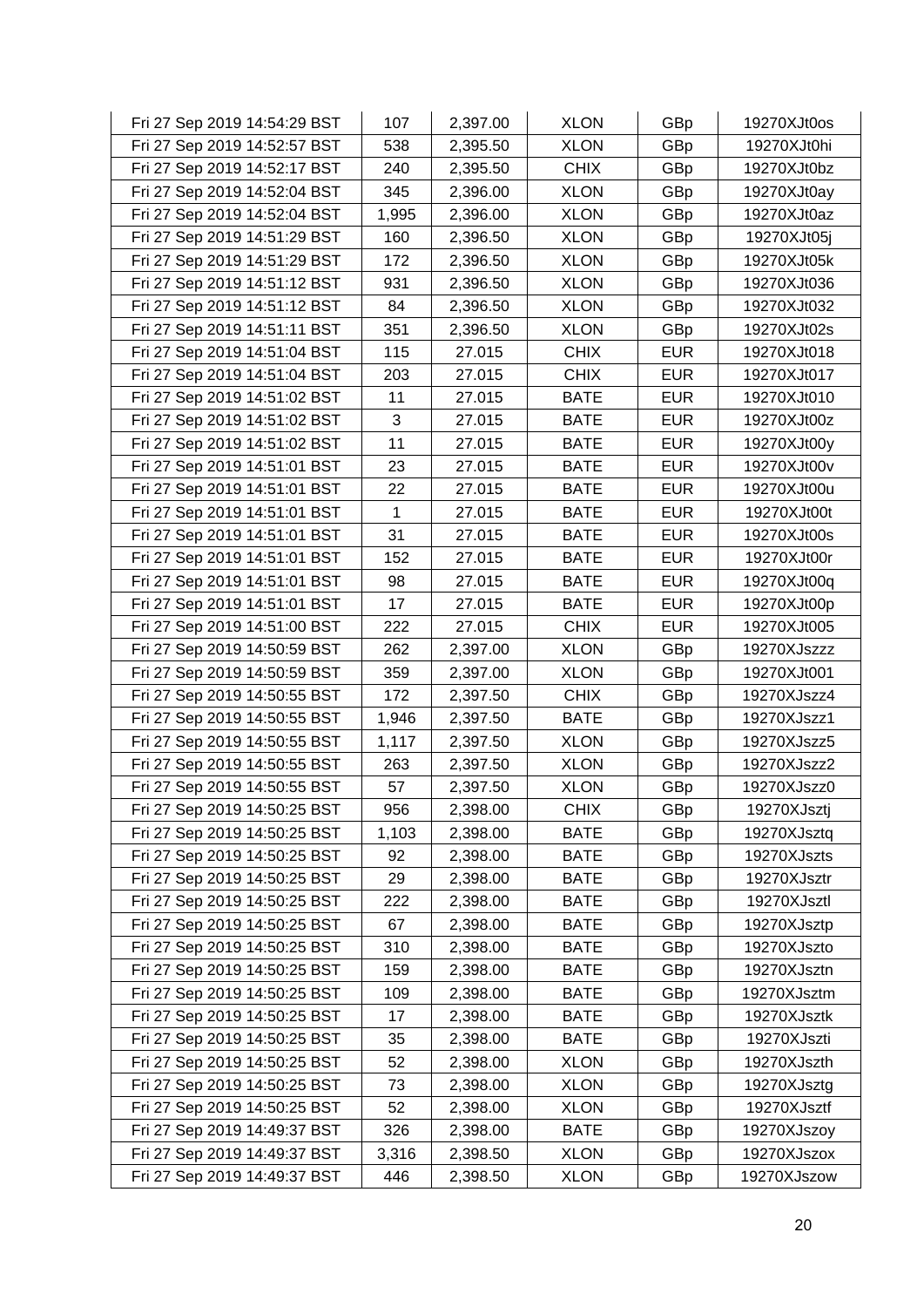| Fri 27 Sep 2019 14:49:37 BST | 852   | 2,398.50 | <b>XLON</b> | GBp        | 19270XJszov |
|------------------------------|-------|----------|-------------|------------|-------------|
| Fri 27 Sep 2019 14:49:29 BST | 456   | 27.035   | <b>CHIX</b> | <b>EUR</b> | 19270XJszom |
| Fri 27 Sep 2019 14:49:16 BST | 4     | 2,399.00 | <b>BATE</b> | GBp        | 19270XJszn3 |
| Fri 27 Sep 2019 14:49:16 BST | 179   | 2,399.00 | <b>CHIX</b> | GBp        | 19270XJszn1 |
| Fri 27 Sep 2019 14:49:16 BST | 52    | 2,399.00 | <b>BATE</b> | GBp        | 19270XJszn2 |
| Fri 27 Sep 2019 14:49:16 BST | 516   | 2,399.00 | <b>CHIX</b> | GBp        | 19270XJszmx |
| Fri 27 Sep 2019 14:49:16 BST | 582   | 2,399.00 | <b>BATE</b> | GBp        | 19270XJszmz |
| Fri 27 Sep 2019 14:49:16 BST | 17    | 2,399.00 | <b>XLON</b> | GBp        | 19270XJszmv |
| Fri 27 Sep 2019 14:49:16 BST | 30    | 2,399.00 | <b>XLON</b> | GBp        | 19270XJszmu |
| Fri 27 Sep 2019 14:49:16 BST | 1,215 | 2,399.00 | <b>XLON</b> | GBp        | 19270XJszmm |
| Fri 27 Sep 2019 14:49:12 BST | 311   | 2,399.50 | <b>XLON</b> | GBp        | 19270XJszlk |
| Fri 27 Sep 2019 14:49:12 BST | 281   | 2,399.50 | <b>XLON</b> | GBp        | 19270XJszlj |
| Fri 27 Sep 2019 14:49:01 BST | 144   | 27.035   | <b>CHIX</b> | <b>EUR</b> | 19270XJszin |
| Fri 27 Sep 2019 14:48:43 BST | 350   | 2,398.00 | <b>XLON</b> | GBp        | 19270XJszgy |
| Fri 27 Sep 2019 14:48:38 BST | 692   | 2,398.00 | <b>XLON</b> | GBp        | 19270XJszgm |
| Fri 27 Sep 2019 14:48:36 BST | 147   | 2,398.00 | <b>XLON</b> | GBp        | 19270XJszg3 |
| Fri 27 Sep 2019 14:48:36 BST | 255   | 2,398.00 | <b>BATE</b> | GBp        | 19270XJszfz |
| Fri 27 Sep 2019 14:48:36 BST | 175   | 2,398.00 | <b>CHIX</b> | GBp        | 19270XJszg1 |
| Fri 27 Sep 2019 14:48:36 BST | 157   | 2,398.00 | <b>XLON</b> | GBp        | 19270XJszg2 |
| Fri 27 Sep 2019 14:48:36 BST | 35    | 2,398.00 | <b>XLON</b> | GBp        | 19270XJszg0 |
| Fri 27 Sep 2019 14:48:36 BST | 709   | 2,398.00 | <b>XLON</b> | GBp        | 19270XJszfy |
| Fri 27 Sep 2019 14:48:36 BST | 304   | 2,398.00 | <b>XLON</b> | GBp        | 19270XJszfx |
| Fri 27 Sep 2019 14:48:23 BST | 207   | 2,397.50 | <b>XLON</b> | GBp        | 19270XJszf0 |
| Fri 27 Sep 2019 14:48:18 BST | 426   | 2,397.50 | <b>XLON</b> | GBp        | 19270XJszel |
| Fri 27 Sep 2019 14:48:08 BST | 651   | 27.015   | <b>BATE</b> | <b>EUR</b> | 19270XJszd7 |
| Fri 27 Sep 2019 14:48:08 BST | 634   | 27.015   | <b>BATE</b> | <b>EUR</b> | 19270XJszd6 |
| Fri 27 Sep 2019 14:48:03 BST | 269   | 27.020   | <b>CHIX</b> | <b>EUR</b> | 19270XJszby |
| Fri 27 Sep 2019 14:48:03 BST | 16    | 27.020   | <b>BATE</b> | <b>EUR</b> | 19270XJszc2 |
| Fri 27 Sep 2019 14:48:03 BST | 58    | 27.020   | <b>BATE</b> | <b>EUR</b> | 19270XJszc1 |
| Fri 27 Sep 2019 14:48:03 BST | 28    | 27.020   | <b>BATE</b> | <b>EUR</b> | 19270XJszc0 |
| Fri 27 Sep 2019 14:48:03 BST | 28    | 27.020   | <b>BATE</b> | <b>EUR</b> | 19270XJszbz |
| Fri 27 Sep 2019 14:48:03 BST | 9     | 27.020   | <b>BATE</b> | <b>EUR</b> | 19270XJszbx |
| Fri 27 Sep 2019 14:47:01 BST | 1,639 | 2,394.50 | <b>XLON</b> | GBp        | 19270XJsz6l |
| Fri 27 Sep 2019 14:46:43 BST | 167   | 2,394.50 | <b>XLON</b> | GBp        | 19270XJsz4a |
| Fri 27 Sep 2019 14:46:43 BST | 407   | 2,394.50 | <b>XLON</b> | GBp        | 19270XJsz4b |
| Fri 27 Sep 2019 14:46:43 BST | 342   | 2,394.50 | <b>XLON</b> | GBp        | 19270XJsz49 |
| Fri 27 Sep 2019 14:46:33 BST | 227   | 2,395.00 | <b>XLON</b> | GBp        | 19270XJsz2j |
| Fri 27 Sep 2019 14:46:00 BST | 174   | 26.985   | <b>CHIX</b> | <b>EUR</b> | 19270XJsyw2 |
| Fri 27 Sep 2019 14:45:47 BST | 302   | 2,394.00 | <b>XLON</b> | GBp        | 19270XJsyuc |
| Fri 27 Sep 2019 14:45:47 BST | 1,042 | 2,394.00 | <b>BATE</b> | GBp        | 19270XJsyuh |
| Fri 27 Sep 2019 14:45:47 BST | 212   | 2,394.00 | <b>XLON</b> | GBp        | 19270XJsyua |
| Fri 27 Sep 2019 14:45:47 BST | 76    | 2,394.00 | <b>XLON</b> | GBp        | 19270XJsyu6 |
| Fri 27 Sep 2019 14:45:47 BST | 1,649 | 2,394.00 | <b>XLON</b> | GBp        | 19270XJsyu8 |
| Fri 27 Sep 2019 14:45:47 BST | 959   | 2,394.00 | <b>BATE</b> | GBp        | 19270XJsyug |
| Fri 27 Sep 2019 14:45:47 BST | 200   | 2,394.00 | <b>XLON</b> | GBp        | 19270XJsyu5 |
| Fri 27 Sep 2019 14:45:47 BST | 139   | 2,394.00 | <b>XLON</b> | GBp        | 19270XJsyu4 |
| Fri 27 Sep 2019 14:45:47 BST | 27    | 2,394.00 | <b>BATE</b> | GBp        | 19270XJsyuf |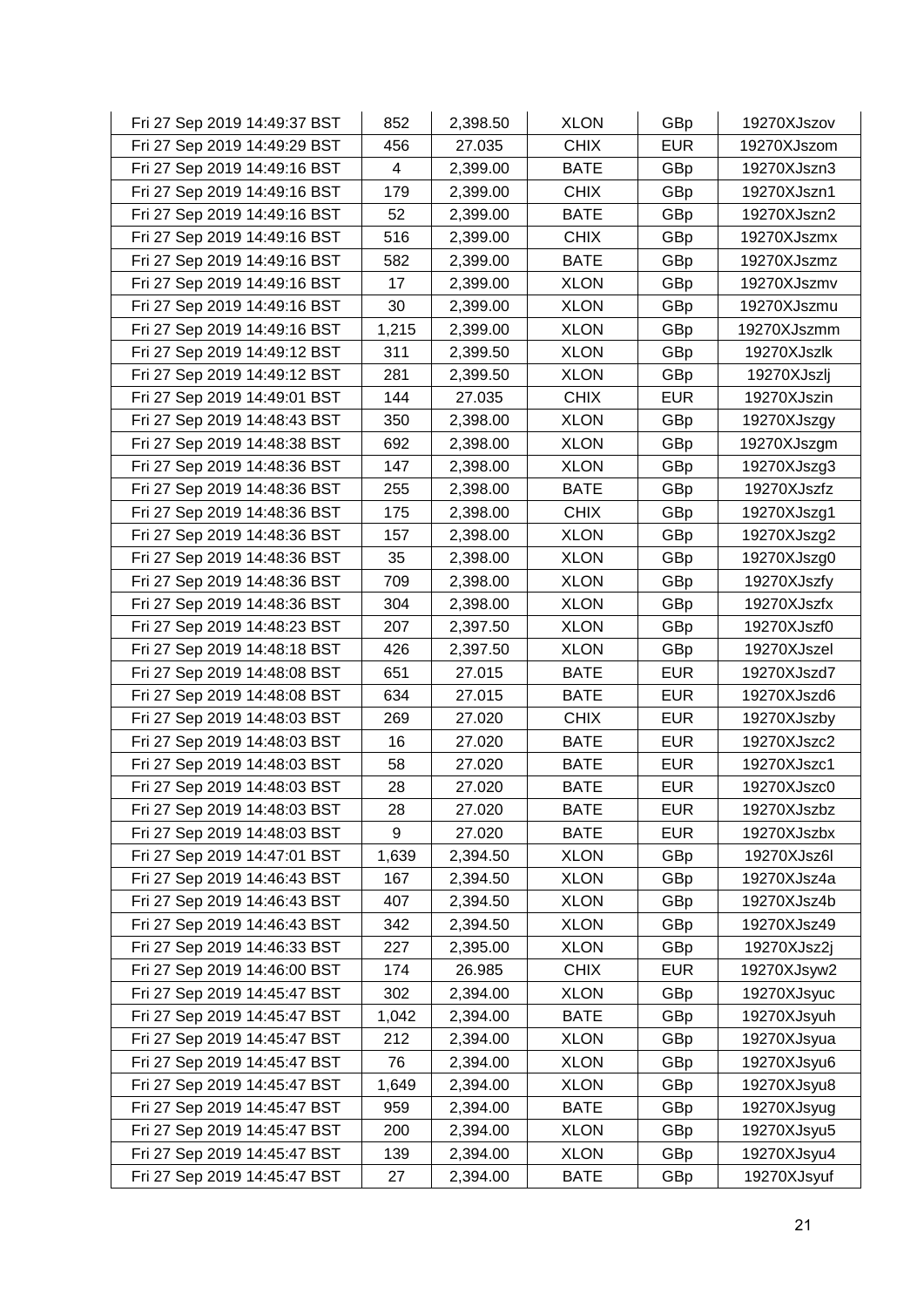| Fri 27 Sep 2019 14:45:47 BST | 6     | 2,394.00 | <b>BATE</b> | GBp        | 19270XJsyue |
|------------------------------|-------|----------|-------------|------------|-------------|
| Fri 27 Sep 2019 14:45:47 BST | 4     | 2,394.00 | <b>BATE</b> | GBp        | 19270XJsyud |
| Fri 27 Sep 2019 14:45:47 BST | 5     | 2,394.00 | <b>BATE</b> | GBp        | 19270XJsyub |
| Fri 27 Sep 2019 14:45:47 BST | 4     | 2,394.00 | <b>BATE</b> | GBp        | 19270XJsyu9 |
| Fri 27 Sep 2019 14:45:47 BST | 19    | 2,394.00 | <b>BATE</b> | GBp        | 19270XJsyu7 |
| Fri 27 Sep 2019 14:45:20 BST | 329   | 2,394.50 | <b>BATE</b> | GBp        | 19270XJsyqk |
| Fri 27 Sep 2019 14:45:20 BST | 140   | 2,394.50 | <b>BATE</b> | GBp        | 19270XJsyql |
| Fri 27 Sep 2019 14:45:20 BST | 256   | 2,394.50 | <b>CHIX</b> | GBp        | 19270XJsyqj |
| Fri 27 Sep 2019 14:45:20 BST | 400   | 2,394.50 | <b>XLON</b> | GBp        | 19270XJsyqi |
| Fri 27 Sep 2019 14:45:20 BST | 956   | 2,394.50 | <b>XLON</b> | GBp        | 19270XJsyqh |
| Fri 27 Sep 2019 14:45:19 BST | 869   | 2,395.00 | <b>XLON</b> | GBp        | 19270XJsyqd |
| Fri 27 Sep 2019 14:45:19 BST | 386   | 26.990   | <b>BATE</b> | <b>EUR</b> | 19270XJsyqc |
| Fri 27 Sep 2019 14:45:00 BST | 1     | 2,394.50 | <b>XLON</b> | GBp        | 19270XJsyo3 |
| Fri 27 Sep 2019 14:45:00 BST | 712   | 2,394.50 | <b>XLON</b> | GBp        | 19270XJsyo2 |
| Fri 27 Sep 2019 14:44:32 BST | 44    | 2,393.50 | <b>XLON</b> | GBp        | 19270XJsymg |
| Fri 27 Sep 2019 14:44:05 BST | 537   | 2,393.00 | <b>CHIX</b> | GBp        | 19270XJsykr |
| Fri 27 Sep 2019 14:44:05 BST | 801   | 2,393.00 | <b>CHIX</b> | GBp        | 19270XJsykq |
| Fri 27 Sep 2019 14:44:05 BST | 708   | 2,393.00 | <b>XLON</b> | GBp        | 19270XJsykp |
| Fri 27 Sep 2019 14:44:05 BST | 74    | 2,393.00 | <b>XLON</b> | GBp        | 19270XJsyko |
| Fri 27 Sep 2019 14:44:00 BST | 266   | 2,393.00 | <b>XLON</b> | GBp        | 19270XJsyki |
| Fri 27 Sep 2019 14:44:00 BST | 36    | 2,393.00 | <b>XLON</b> | GBp        | 19270XJsykj |
| Fri 27 Sep 2019 14:43:49 BST | 769   | 2,393.50 | <b>XLON</b> | GBp        | 19270XJsyjy |
| Fri 27 Sep 2019 14:43:39 BST | 596   | 2,393.50 | <b>CHIX</b> | GBp        | 19270XJsyjj |
| Fri 27 Sep 2019 14:43:39 BST | 250   | 2,393.50 | <b>CHIX</b> | GBp        | 19270XJsyji |
| Fri 27 Sep 2019 14:43:05 BST | 600   | 26.970   | <b>CHIX</b> | <b>EUR</b> | 19270XJsyg8 |
| Fri 27 Sep 2019 14:41:42 BST | 260   | 2,392.00 | <b>XLON</b> | GBp        | 19270XJsya8 |
| Fri 27 Sep 2019 14:41:42 BST | 403   | 2,392.00 | <b>XLON</b> | GBp        | 19270XJsya4 |
| Fri 27 Sep 2019 14:41:42 BST | 25    | 2,392.00 | <b>BATE</b> | GBp        | 19270XJsyaa |
| Fri 27 Sep 2019 14:41:42 BST | 557   | 2,392.00 | <b>BATE</b> | GBp        | 19270XJsya7 |
| Fri 27 Sep 2019 14:41:42 BST | 256   | 2,392.00 | <b>BATE</b> | GBp        | 19270XJsya6 |
| Fri 27 Sep 2019 14:41:42 BST | 92    | 2,392.00 | <b>BATE</b> | GBp        | 19270XJsya9 |
| Fri 27 Sep 2019 14:41:42 BST | 1,404 | 2,392.00 | <b>BATE</b> | GBp        | 19270XJsya5 |
| Fri 27 Sep 2019 14:41:27 BST | 2,111 | 2,392.50 | <b>XLON</b> | GBp        | 19270XJsy9g |
| Fri 27 Sep 2019 14:41:27 BST | 33    | 2,392.50 | <b>XLON</b> | GBp        | 19270XJsy9h |
| Fri 27 Sep 2019 14:40:54 BST | 1,292 | 2,393.00 | <b>XLON</b> | GBp        | 19270XJsy6t |
| Fri 27 Sep 2019 14:40:54 BST | 285   | 2,393.00 | <b>CHIX</b> | GBp        | 19270XJsy6v |
| Fri 27 Sep 2019 14:40:54 BST | 183   | 2,393.00 | <b>CHIX</b> | GBp        | 19270XJsy6u |
| Fri 27 Sep 2019 14:40:53 BST | 504   | 2,393.50 | <b>XLON</b> | GBp        | 19270XJsy6p |
| Fri 27 Sep 2019 14:40:53 BST | 859   | 2,393.50 | <b>XLON</b> | GBp        | 19270XJsy6o |
| Fri 27 Sep 2019 14:40:03 BST | 341   | 26.975   | <b>CHIX</b> | <b>EUR</b> | 19270XJsy2b |
| Fri 27 Sep 2019 14:40:03 BST | 209   | 26.975   | <b>CHIX</b> | <b>EUR</b> | 19270XJsy2a |
| Fri 27 Sep 2019 14:39:50 BST | 31    | 2,392.50 | <b>BATE</b> | GBp        | 19270XJsy0y |
| Fri 27 Sep 2019 14:39:50 BST | 44    | 2,392.50 | <b>CHIX</b> | GBp        | 19270XJsy0u |
| Fri 27 Sep 2019 14:39:50 BST | 104   | 2,392.50 | <b>BATE</b> | GBp        | 19270XJsy0x |
| Fri 27 Sep 2019 14:39:50 BST | 1,303 | 2,392.50 | <b>BATE</b> | GBp        | 19270XJsy0w |
| Fri 27 Sep 2019 14:39:50 BST | 443   | 2,392.50 | <b>BATE</b> | GBp        | 19270XJsy0s |
| Fri 27 Sep 2019 14:39:50 BST | 1,551 | 2,392.50 | <b>XLON</b> | GBp        | 19270XJsy0v |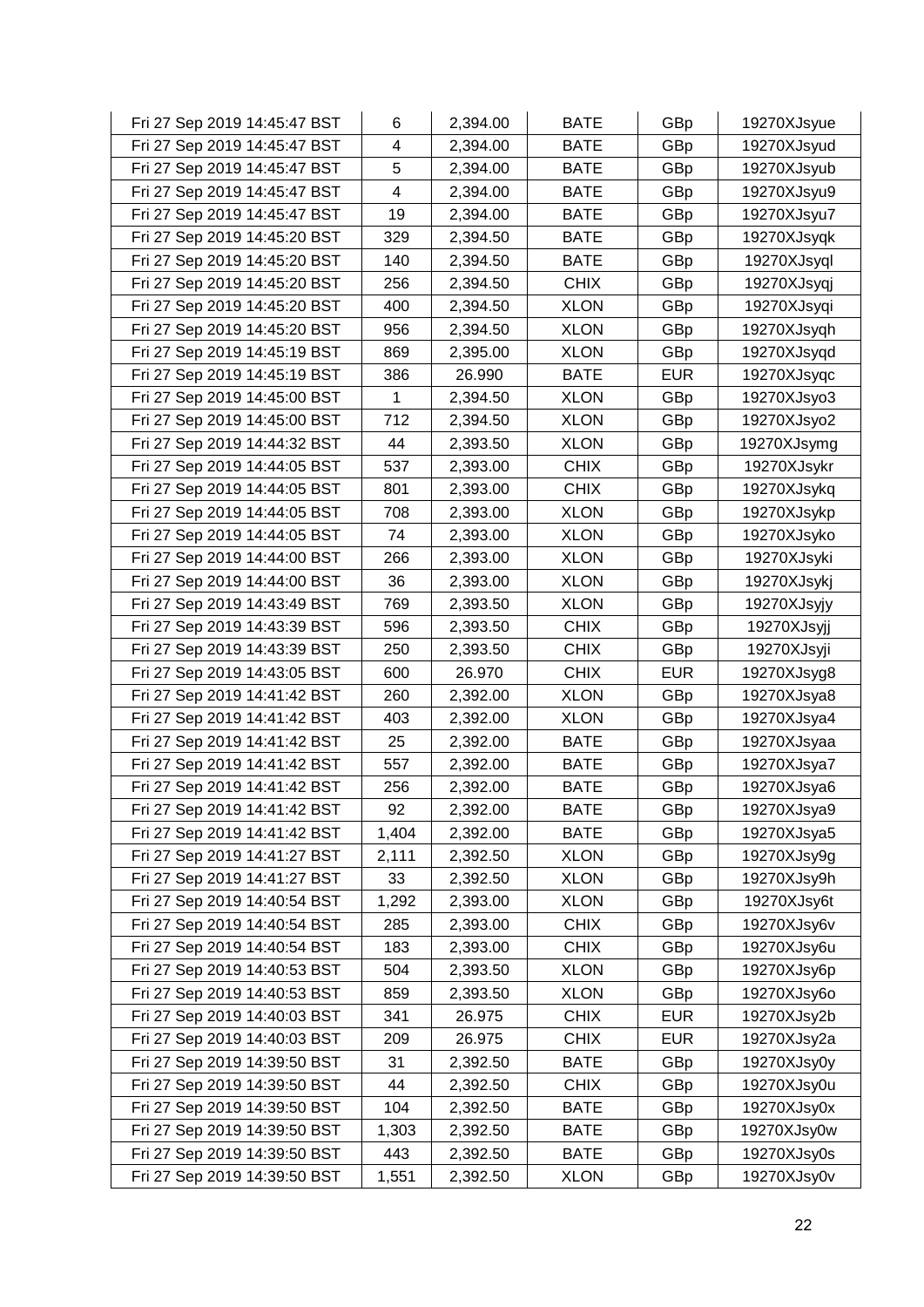| Fri 27 Sep 2019 14:39:50 BST | 1,893          | 2,392.50 | <b>XLON</b> | GBp        | 19270XJsy0r |
|------------------------------|----------------|----------|-------------|------------|-------------|
| Fri 27 Sep 2019 14:39:50 BST | 696            | 2,392.50 | <b>XLON</b> | GBp        | 19270XJsy0t |
| Fri 27 Sep 2019 14:39:50 BST | 272            | 2,392.50 | <b>XLON</b> | GBp        | 19270XJsy0q |
| Fri 27 Sep 2019 14:39:49 BST | 3              | 2,392.50 | <b>BATE</b> | GBp        | 19270XJsy0p |
| Fri 27 Sep 2019 14:39:49 BST | 121            | 2,392.50 | <b>BATE</b> | GBp        | 19270XJsy0o |
| Fri 27 Sep 2019 14:39:49 BST | 6              | 2,392.50 | <b>BATE</b> | GBp        | 19270XJsy0n |
| Fri 27 Sep 2019 14:39:49 BST | 53             | 2,392.50 | <b>BATE</b> | GBp        | 19270XJsy0m |
| Fri 27 Sep 2019 14:39:49 BST | 128            | 2,392.50 | <b>CHIX</b> | GBp        | 19270XJsy0h |
| Fri 27 Sep 2019 14:39:49 BST | 5              | 2,392.50 | <b>BATE</b> | GBp        | 19270XJsy0l |
| Fri 27 Sep 2019 14:39:49 BST | 3              | 2,392.50 | <b>BATE</b> | GBp        | 19270XJsy0k |
| Fri 27 Sep 2019 14:39:49 BST | 5              | 2,392.50 | <b>BATE</b> | GBp        | 19270XJsy0j |
| Fri 27 Sep 2019 14:39:49 BST | 6              | 2,392.50 | <b>BATE</b> | GBp        | 19270XJsy0i |
| Fri 27 Sep 2019 14:39:40 BST | 528            | 2,393.00 | <b>XLON</b> | GBp        | 19270XJsy00 |
| Fri 27 Sep 2019 14:39:40 BST | 269            | 2,393.00 | <b>XLON</b> | GBp        | 19270XJsxzz |
| Fri 27 Sep 2019 14:38:01 BST | 275            | 2,390.50 | <b>XLON</b> | GBp        | 19270XJsxqs |
| Fri 27 Sep 2019 14:38:01 BST | 38             | 2,390.50 | <b>XLON</b> | GBp        | 19270XJsxqr |
| Fri 27 Sep 2019 14:38:01 BST | 132            | 2,390.50 | <b>XLON</b> | GBp        | 19270XJsxqp |
| Fri 27 Sep 2019 14:38:01 BST | 244            | 2,390.50 | <b>BATE</b> | GBp        | 19270XJsxqv |
| Fri 27 Sep 2019 14:38:01 BST | 35             | 2,390.50 | <b>BATE</b> | GBp        | 19270XJsxr6 |
| Fri 27 Sep 2019 14:38:01 BST | 228            | 2,390.50 | <b>BATE</b> | GBp        | 19270XJsxr5 |
| Fri 27 Sep 2019 14:38:01 BST | 249            | 2,390.50 | <b>CHIX</b> | GBp        | 19270XJsxqz |
| Fri 27 Sep 2019 14:38:01 BST | $\overline{2}$ | 2,390.50 | <b>BATE</b> | GBp        | 19270XJsxr3 |
| Fri 27 Sep 2019 14:38:01 BST | 5              | 2,390.50 | <b>BATE</b> | GBp        | 19270XJsxr1 |
| Fri 27 Sep 2019 14:38:01 BST | 4              | 2,390.50 | <b>BATE</b> | GBp        | 19270XJsxqx |
| Fri 27 Sep 2019 14:38:01 BST | 279            | 2,390.50 | <b>BATE</b> | GBp        | 19270XJsxqu |
| Fri 27 Sep 2019 14:37:59 BST | 414            | 2,391.00 | <b>XLON</b> | GBp        | 19270XJsxqg |
| Fri 27 Sep 2019 14:37:59 BST | 349            | 2,391.00 | <b>XLON</b> | GBp        | 19270XJsxqf |
| Fri 27 Sep 2019 14:37:02 BST | 339            | 26.945   | <b>BATE</b> | <b>EUR</b> | 19270XJsxm3 |
| Fri 27 Sep 2019 14:37:02 BST | 324            | 26.945   | <b>BATE</b> | <b>EUR</b> | 19270XJsxm2 |
| Fri 27 Sep 2019 14:37:02 BST | 654            | 26.945   | <b>BATE</b> | <b>EUR</b> | 19270XJsxm0 |
| Fri 27 Sep 2019 14:37:02 BST | 279            | 26.945   | <b>BATE</b> | <b>EUR</b> | 19270XJsxm1 |
| Fri 27 Sep 2019 14:36:00 BST | 153            | 26.935   | <b>BATE</b> | <b>EUR</b> | 19270XJsxix |
| Fri 27 Sep 2019 14:36:00 BST | 53             | 26.935   | <b>BATE</b> | <b>EUR</b> | 19270XJsxiw |
| Fri 27 Sep 2019 14:35:54 BST | 49             | 2,389.50 | <b>CHIX</b> | GBp        | 19270XJsxic |
| Fri 27 Sep 2019 14:35:54 BST | 214            | 2,389.50 | <b>CHIX</b> | GBp        | 19270XJsxib |
| Fri 27 Sep 2019 14:35:53 BST | 3,377          | 2,390.00 | <b>XLON</b> | GBp        | 19270XJsxia |
| Fri 27 Sep 2019 14:35:53 BST | 1,131          | 2,390.00 | <b>XLON</b> | GBp        | 19270XJsxi9 |
| Fri 27 Sep 2019 14:35:44 BST | 252            | 2,390.50 | <b>XLON</b> | GBp        | 19270XJsxgs |
| Fri 27 Sep 2019 14:35:29 BST | 43             | 2,390.50 | <b>XLON</b> | GBp        | 19270XJsxfq |
| Fri 27 Sep 2019 14:35:29 BST | 135            | 2,390.50 | <b>XLON</b> | GBp        | 19270XJsxfr |
| Fri 27 Sep 2019 14:35:29 BST | 92             | 2,390.50 | <b>XLON</b> | GBp        | 19270XJsxfp |
| Fri 27 Sep 2019 14:35:29 BST | 205            | 2,390.50 | <b>BATE</b> | GBp        | 19270XJsxfi |
| Fri 27 Sep 2019 14:35:29 BST | 520            | 2,390.50 | <b>BATE</b> | GBp        | 19270XJsxfj |
| Fri 27 Sep 2019 14:35:29 BST | 530            | 2,390.50 | <b>BATE</b> | GBp        | 19270XJsxfm |
| Fri 27 Sep 2019 14:35:29 BST | 762            | 2,390.50 | <b>BATE</b> | GBp        | 19270XJsxfl |
| Fri 27 Sep 2019 14:35:29 BST | 125            | 2,390.50 | <b>BATE</b> | GBp        | 19270XJsxfo |
| Fri 27 Sep 2019 14:35:29 BST | 29             | 2,390.50 | <b>BATE</b> | GBp        | 19270XJsxfn |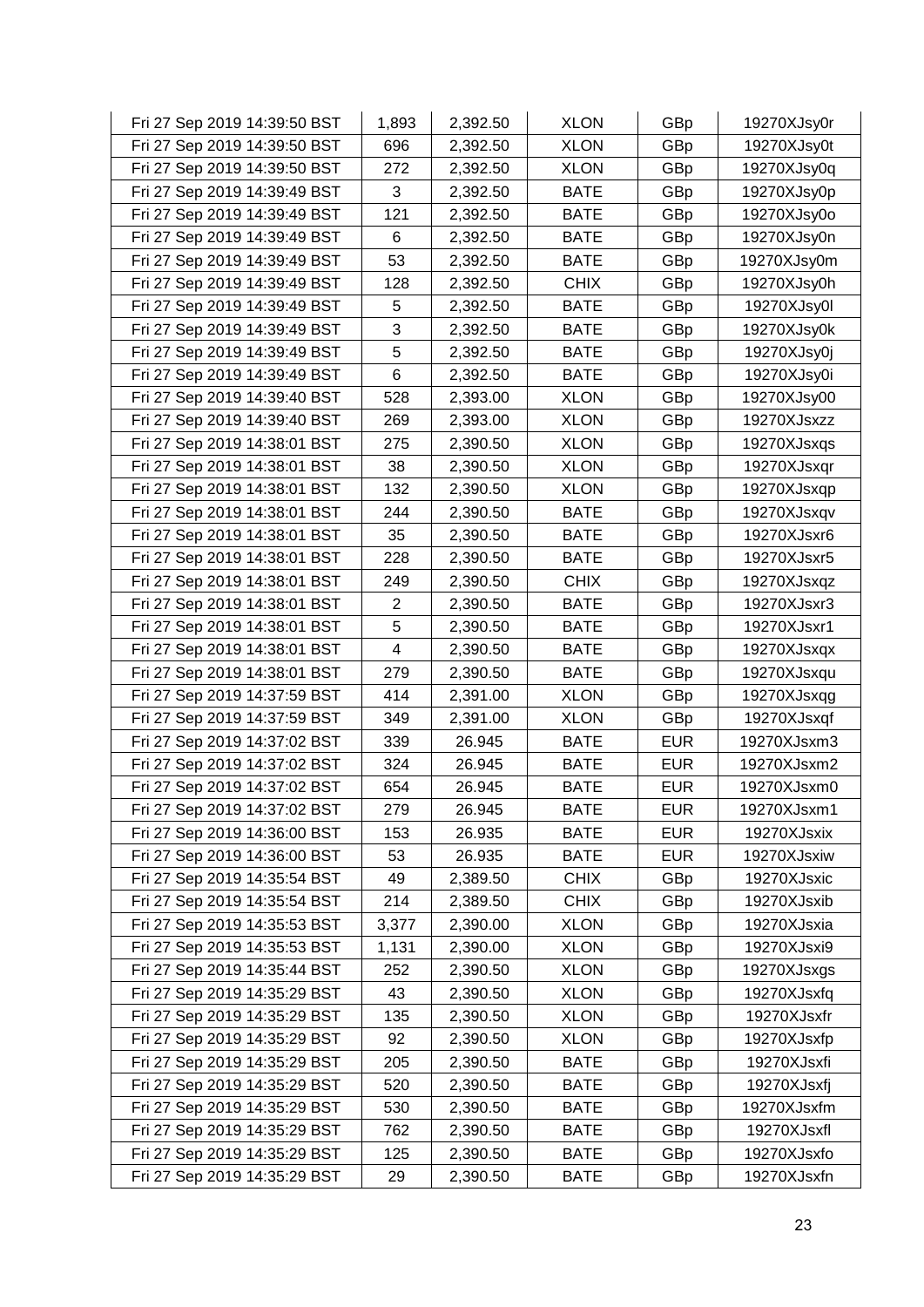| Fri 27 Sep 2019 14:35:29 BST | 1,109          | 2,390.50 | <b>CHIX</b> | GBp        | 19270XJsxfh |
|------------------------------|----------------|----------|-------------|------------|-------------|
| Fri 27 Sep 2019 14:35:29 BST | 139            | 2,390.50 | <b>CHIX</b> | GBp        | 19270XJsxfk |
| Fri 27 Sep 2019 14:35:29 BST | 246            | 2,390.50 | <b>XLON</b> | GBp        | 19270XJsxfg |
| Fri 27 Sep 2019 14:35:29 BST | 745            | 2,390.50 | <b>XLON</b> | GBp        | 19270XJsxff |
| Fri 27 Sep 2019 14:35:24 BST | 385            | 2,391.00 | <b>XLON</b> | GBp        | 19270XJsxeo |
| Fri 27 Sep 2019 14:35:05 BST | 1,500          | 2,391.00 | <b>BATE</b> | GBp        | 19270XJsxd3 |
| Fri 27 Sep 2019 14:35:05 BST | 350            | 2,391.00 | <b>BATE</b> | GBp        | 19270XJsxd5 |
| Fri 27 Sep 2019 14:35:05 BST | 106            | 2,391.00 | <b>CHIX</b> | GBp        | 19270XJsxd6 |
| Fri 27 Sep 2019 14:35:05 BST | 1,555          | 2,391.00 | <b>CHIX</b> | GBp        | 19270XJsxd8 |
| Fri 27 Sep 2019 14:35:05 BST | 139            | 2,391.00 | <b>CHIX</b> | GBp        | 19270XJsxd4 |
| Fri 27 Sep 2019 14:35:05 BST | 1,860          | 2,391.00 | <b>XLON</b> | GBp        | 19270XJsxd2 |
| Fri 27 Sep 2019 14:35:02 BST | 572            | 26.950   | <b>CHIX</b> | <b>EUR</b> | 19270XJsxcw |
| Fri 27 Sep 2019 14:34:50 BST | 879            | 2,391.00 | <b>XLON</b> | GBp        | 19270XJsxby |
| Fri 27 Sep 2019 14:34:50 BST | 1,000          | 2,391.00 | <b>XLON</b> | GBp        | 19270XJsxbx |
| Fri 27 Sep 2019 14:34:36 BST | 123            | 2,390.50 | <b>CHIX</b> | GBp        | 19270XJsxbd |
| Fri 27 Sep 2019 14:34:36 BST | 139            | 2,390.50 | <b>CHIX</b> | GBp        | 19270XJsxbc |
| Fri 27 Sep 2019 14:34:36 BST | 30             | 2,390.50 | <b>XLON</b> | GBp        | 19270XJsxbb |
| Fri 27 Sep 2019 14:34:32 BST | 602            | 26.945   | <b>CHIX</b> | <b>EUR</b> | 19270XJsxb5 |
| Fri 27 Sep 2019 14:34:32 BST | 262            | 26.945   | <b>CHIX</b> | <b>EUR</b> | 19270XJsxb2 |
| Fri 27 Sep 2019 14:34:32 BST | 40             | 26.945   | <b>CHIX</b> | <b>EUR</b> | 19270XJsxb0 |
| Fri 27 Sep 2019 14:34:32 BST | 698            | 2,390.50 | <b>XLON</b> | GBp        | 19270XJsxaz |
| Fri 27 Sep 2019 14:34:32 BST | 480            | 2,390.50 | <b>XLON</b> | GBp        | 19270XJsxb4 |
| Fri 27 Sep 2019 14:34:32 BST | 448            | 2,390.50 | <b>XLON</b> | GBp        | 19270XJsxb1 |
| Fri 27 Sep 2019 14:34:32 BST | 730            | 2,390.50 | <b>XLON</b> | GBp        | 19270XJsxb3 |
| Fri 27 Sep 2019 14:34:32 BST | 500            | 2,390.50 | <b>XLON</b> | GBp        | 19270XJsxay |
| Fri 27 Sep 2019 14:34:17 BST | 41             | 2,390.50 | <b>CHIX</b> | GBp        | 19270XJsx9k |
| Fri 27 Sep 2019 14:34:17 BST | 404            | 2,390.50 | <b>CHIX</b> | GBp        | 19270XJsx9j |
| Fri 27 Sep 2019 14:34:17 BST | 106            | 2,390.50 | <b>XLON</b> | GBp        | 19270XJsx9i |
| Fri 27 Sep 2019 14:34:17 BST | 219            | 2,390.50 | <b>XLON</b> | GBp        | 19270XJsx9h |
| Fri 27 Sep 2019 14:34:17 BST | 530            | 2,390.50 | <b>XLON</b> | GBp        | 19270XJsx9g |
| Fri 27 Sep 2019 14:34:17 BST | 77             | 2,390.50 | <b>XLON</b> | GBp        | 19270XJsx9f |
| Fri 27 Sep 2019 14:33:13 BST | 179            | 26.890   | <b>CHIX</b> | <b>EUR</b> | 19270XJsx2x |
| Fri 27 Sep 2019 14:32:13 BST | 48             | 2,386.00 | <b>XLON</b> | GBp        | 19270XJswwu |
| Fri 27 Sep 2019 14:32:13 BST | 203            | 2,386.00 | <b>XLON</b> | GBp        | 19270XJswwt |
| Fri 27 Sep 2019 14:32:07 BST | 247            | 2,386.50 | <b>CHIX</b> | GBp        | 19270XJswvm |
| Fri 27 Sep 2019 14:32:07 BST | 509            | 2,386.50 | <b>XLON</b> | GBp        | 19270XJswvl |
| Fri 27 Sep 2019 14:32:07 BST | 1,306          | 2,387.00 | <b>BATE</b> | GBp        | 19270XJswva |
| Fri 27 Sep 2019 14:32:07 BST | 9              | 2,387.00 | <b>BATE</b> | GBp        | 19270XJswv9 |
| Fri 27 Sep 2019 14:32:07 BST | $\overline{2}$ | 2,387.00 | <b>BATE</b> | GBp        | 19270XJswv8 |
| Fri 27 Sep 2019 14:32:07 BST | 1,081          | 2,387.00 | <b>XLON</b> | GBp        | 19270XJswv7 |
| Fri 27 Sep 2019 14:32:03 BST | 321            | 26.900   | <b>BATE</b> | <b>EUR</b> | 19270XJswuo |
| Fri 27 Sep 2019 14:31:41 BST | 2,896          | 2,388.00 | <b>XLON</b> | GBp        | 19270XJswsj |
| Fri 27 Sep 2019 14:31:41 BST | 292            | 2,388.00 | <b>XLON</b> | GBp        | 19270XJswsi |
| Fri 27 Sep 2019 14:31:41 BST | 71             | 2,388.00 | <b>XLON</b> | GBp        | 19270XJswsh |
| Fri 27 Sep 2019 14:31:39 BST | 112            | 2,388.50 | <b>XLON</b> | GBp        | 19270XJswsa |
| Fri 27 Sep 2019 14:31:39 BST | 102            | 2,388.50 | <b>XLON</b> | GBp        | 19270XJsws9 |
| Fri 27 Sep 2019 14:31:39 BST | 530            | 2,388.50 | <b>XLON</b> | GBp        | 19270XJsws8 |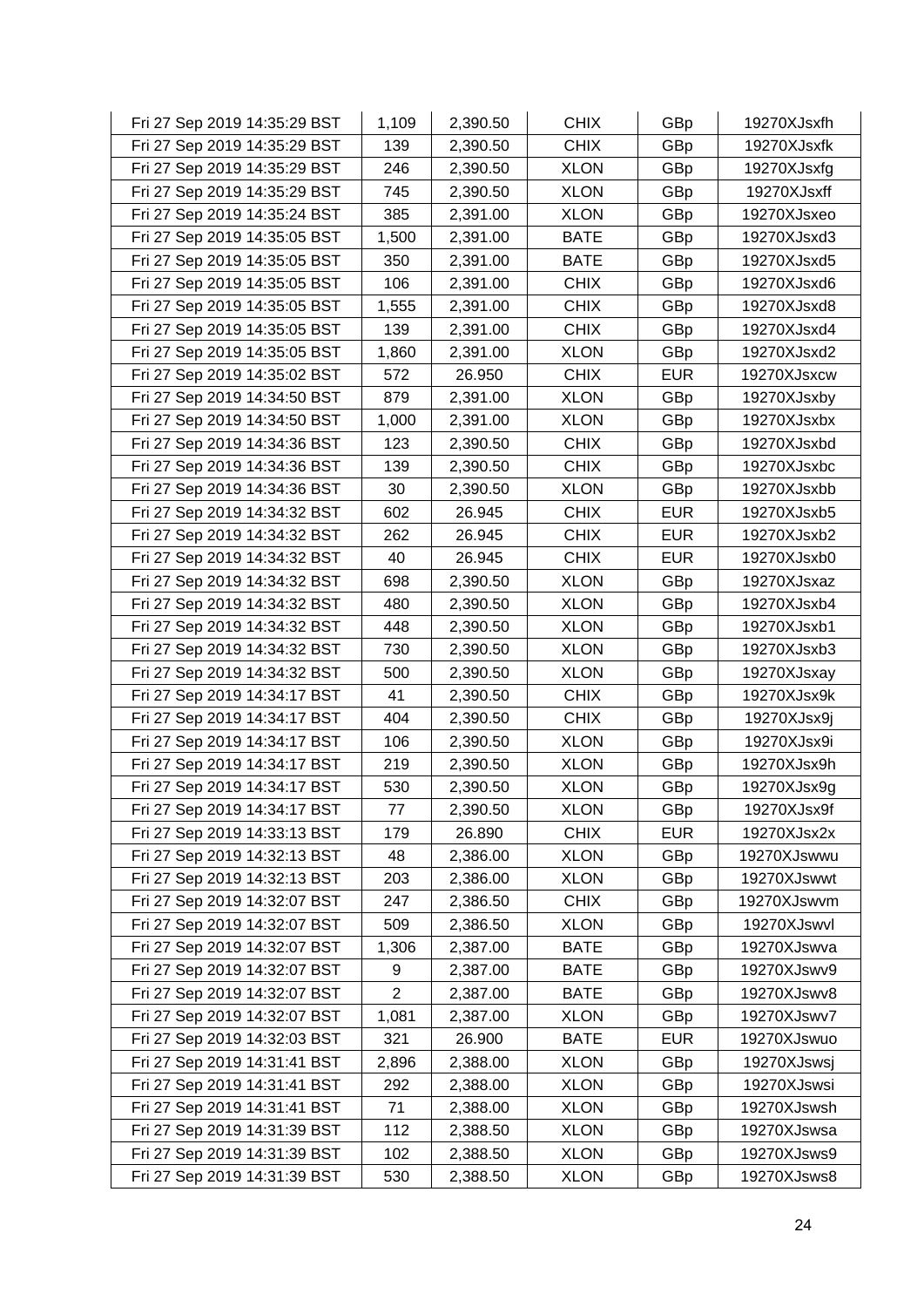| Fri 27 Sep 2019 14:31:39 BST | 479   | 2,388.50 | <b>XLON</b> | GBp        | 19270XJsws7 |
|------------------------------|-------|----------|-------------|------------|-------------|
| Fri 27 Sep 2019 14:31:39 BST | 701   | 2,388.50 | <b>XLON</b> | GBp        | 19270XJsws5 |
| Fri 27 Sep 2019 14:31:39 BST | 144   | 2,388.50 | <b>XLON</b> | GBp        | 19270XJsws3 |
| Fri 27 Sep 2019 14:31:39 BST | 245   | 2,388.50 | <b>XLON</b> | GBp        | 19270XJsws2 |
| Fri 27 Sep 2019 14:31:39 BST | 171   | 2,388.50 | <b>XLON</b> | GBp        | 19270XJsws1 |
| Fri 27 Sep 2019 14:31:02 BST | 353   | 26.890   | <b>CHIX</b> | <b>EUR</b> | 19270XJswmg |
| Fri 27 Sep 2019 14:30:39 BST | 958   | 2,384.50 | <b>XLON</b> | GBp        | 19270XJswi3 |
| Fri 27 Sep 2019 14:30:39 BST | 739   | 2,384.50 | <b>XLON</b> | GBp        | 19270XJswi2 |
| Fri 27 Sep 2019 14:30:39 BST | 958   | 2,384.50 | <b>XLON</b> | GBp        | 19270XJswi1 |
| Fri 27 Sep 2019 14:30:39 BST | 4     | 2,384.50 | <b>XLON</b> | GBp        | 19270XJswi0 |
| Fri 27 Sep 2019 14:30:30 BST | 649   | 2,384.50 | <b>CHIX</b> | GBp        | 19270XJswh9 |
| Fri 27 Sep 2019 14:30:30 BST | 379   | 2,384.50 | <b>XLON</b> | GBp        | 19270XJswh8 |
| Fri 27 Sep 2019 14:30:30 BST | 235   | 2,385.00 | <b>BATE</b> | GBp        | 19270XJswh7 |
| Fri 27 Sep 2019 14:30:30 BST | 11    | 2,385.00 | <b>BATE</b> | GBp        | 19270XJswh6 |
| Fri 27 Sep 2019 14:30:30 BST | 11    | 2,385.00 | <b>BATE</b> | GBp        | 19270XJswh5 |
| Fri 27 Sep 2019 14:30:30 BST | 785   | 2,385.00 | <b>XLON</b> | GBp        | 19270XJswh4 |
| Fri 27 Sep 2019 14:30:30 BST | 253   | 2,385.00 | <b>XLON</b> | GBp        | 19270XJswh3 |
| Fri 27 Sep 2019 14:30:22 BST | 593   | 2,385.50 | <b>XLON</b> | GBp        | 19270XJswg6 |
| Fri 27 Sep 2019 14:30:08 BST | 760   | 2,386.00 | <b>BATE</b> | GBp        | 19270XJswek |
| Fri 27 Sep 2019 14:30:08 BST | 154   | 2,386.00 | <b>CHIX</b> | GBp        | 19270XJswei |
| Fri 27 Sep 2019 14:30:08 BST | 1,176 | 2,386.00 | <b>BATE</b> | GBp        | 19270XJswej |
| Fri 27 Sep 2019 14:30:05 BST | 160   | 2,386.00 | <b>XLON</b> | GBp        | 19270XJswea |
| Fri 27 Sep 2019 14:30:05 BST | 134   | 2,386.00 | <b>XLON</b> | GBp        | 19270XJswec |
| Fri 27 Sep 2019 14:30:05 BST | 175   | 2,386.00 | <b>XLON</b> | GBp        | 19270XJsweb |
| Fri 27 Sep 2019 14:30:05 BST | 1,092 | 2,386.50 | <b>XLON</b> | GBp        | 19270XJswe9 |
| Fri 27 Sep 2019 14:30:01 BST | 1,196 | 2,386.50 | <b>BATE</b> | GBp        | 19270XJswd7 |
| Fri 27 Sep 2019 14:30:01 BST | 116   | 2,386.50 | <b>BATE</b> | GBp        | 19270XJswd9 |
| Fri 27 Sep 2019 14:30:01 BST | 137   | 2,386.50 | <b>BATE</b> | GBp        | 19270XJswd6 |
| Fri 27 Sep 2019 14:30:01 BST | 1,019 | 2,386.50 | <b>CHIX</b> | GBp        | 19270XJswdb |
| Fri 27 Sep 2019 14:28:55 BST | 307   | 2,386.00 | <b>XLON</b> | GBp        | 19270XJsw91 |
| Fri 27 Sep 2019 14:28:55 BST | 673   | 2,386.00 | <b>XLON</b> | GBp        | 19270XJsw92 |
| Fri 27 Sep 2019 14:28:26 BST | 134   | 26.890   | <b>CHIX</b> | <b>EUR</b> | 19270XJsw88 |
| Fri 27 Sep 2019 14:27:02 BST | 27    | 26.880   | <b>BATE</b> | <b>EUR</b> | 19270XJsw3p |
| Fri 27 Sep 2019 14:27:00 BST | 41    | 26.880   | <b>BATE</b> | <b>EUR</b> | 19270XJsw3f |
| Fri 27 Sep 2019 14:27:00 BST | 215   | 26.880   | <b>BATE</b> | <b>EUR</b> | 19270XJsw3e |
| Fri 27 Sep 2019 14:27:00 BST | 13    | 26.880   | <b>BATE</b> | <b>EUR</b> | 19270XJsw3c |
| Fri 27 Sep 2019 14:27:00 BST | 109   | 26.880   | <b>BATE</b> | <b>EUR</b> | 19270XJsw3b |
| Fri 27 Sep 2019 14:27:00 BST | 234   | 26.880   | <b>BATE</b> | <b>EUR</b> | 19270XJsw3a |
| Fri 27 Sep 2019 14:27:00 BST | 113   | 26.880   | <b>BATE</b> | <b>EUR</b> | 19270XJsw39 |
| Fri 27 Sep 2019 14:27:00 BST | 505   | 26.880   | <b>BATE</b> | <b>EUR</b> | 19270XJsw37 |
| Fri 27 Sep 2019 14:24:08 BST | 721   | 2,385.00 | <b>BATE</b> | GBp        | 19270XJsvr2 |
| Fri 27 Sep 2019 14:24:08 BST | 432   | 2,385.00 | <b>CHIX</b> | GBp        | 19270XJsvr4 |
| Fri 27 Sep 2019 14:24:08 BST | 261   | 2,385.00 | <b>CHIX</b> | GBp        | 19270XJsvr1 |
| Fri 27 Sep 2019 14:24:08 BST | 343   | 2,385.00 | <b>XLON</b> | GBp        | 19270XJsvr3 |
| Fri 27 Sep 2019 14:24:08 BST | 1,487 | 2,385.00 | <b>XLON</b> | GBp        | 19270XJsvr0 |
| Fri 27 Sep 2019 14:24:08 BST | 1,800 | 2,385.00 | <b>XLON</b> | GBp        | 19270XJsvqz |
| Fri 27 Sep 2019 14:24:00 BST | 363   | 26.890   | <b>CHIX</b> | <b>EUR</b> | 19270XJsvqb |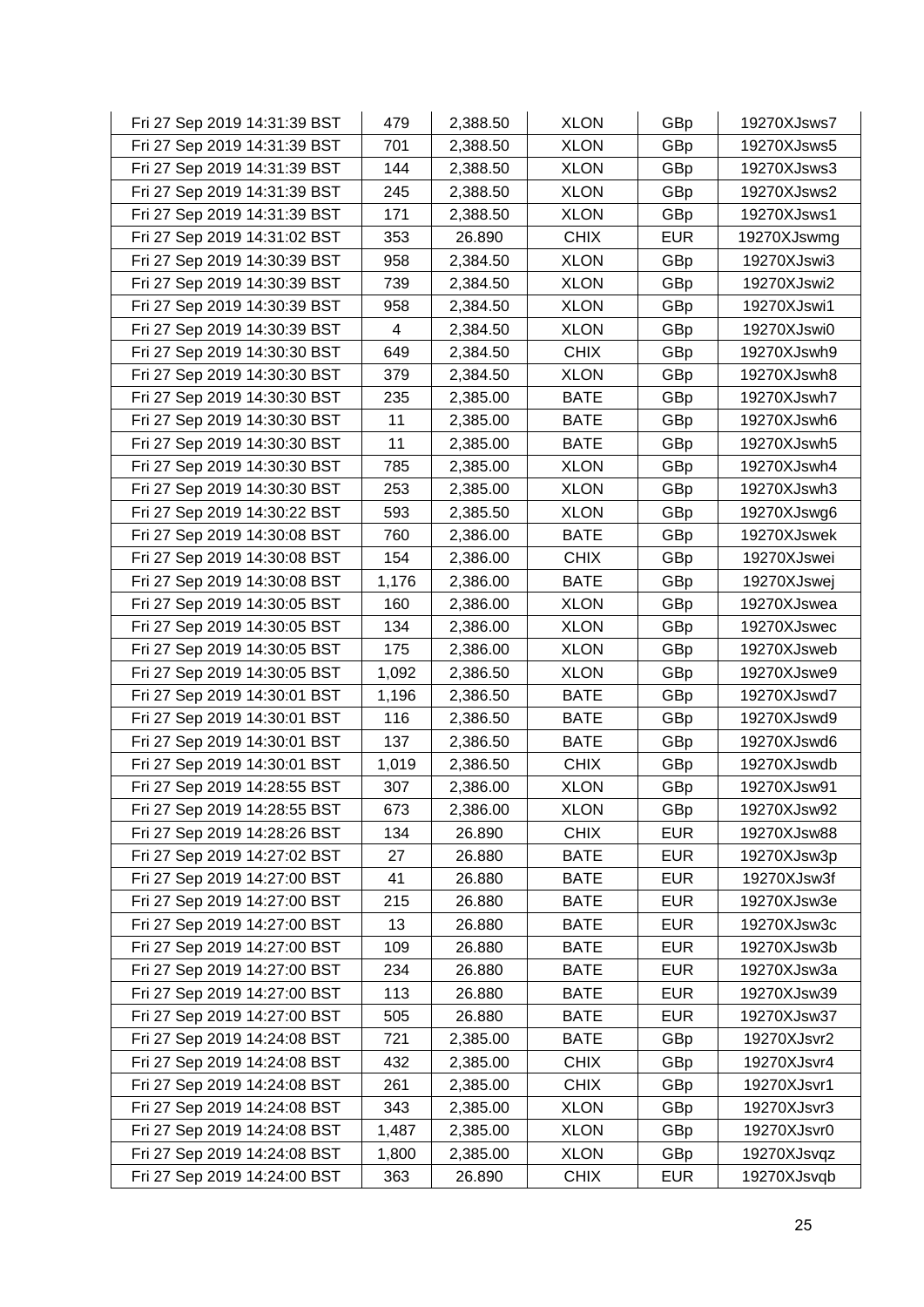| Fri 27 Sep 2019 14:24:00 BST | 573   | 26.890   | <b>CHIX</b> | <b>EUR</b> | 19270XJsvq9 |
|------------------------------|-------|----------|-------------|------------|-------------|
| Fri 27 Sep 2019 14:23:38 BST | 226   | 2,385.50 | <b>XLON</b> | GBp        | 19270XJsvoo |
| Fri 27 Sep 2019 14:23:17 BST | 565   | 2,386.00 | <b>XLON</b> | GBp        | 19270XJsvld |
| Fri 27 Sep 2019 14:23:17 BST | 800   | 2,386.00 | <b>BATE</b> | GBp        | 19270XJsvle |
| Fri 27 Sep 2019 14:22:58 BST | 288   | 2,384.00 | <b>CHIX</b> | GBp        | 19270XJsvhy |
| Fri 27 Sep 2019 14:22:58 BST | 251   | 2,384.00 | <b>BATE</b> | GBp        | 19270XJsvhx |
| Fri 27 Sep 2019 14:22:58 BST | 765   | 2,384.00 | <b>XLON</b> | GBp        | 19270XJsvhw |
| Fri 27 Sep 2019 14:21:50 BST | 465   | 2,384.50 | <b>CHIX</b> | GBp        | 19270XJsvdg |
| Fri 27 Sep 2019 14:21:50 BST | 1,772 | 2,384.50 | <b>BATE</b> | GBp        | 19270XJsvdf |
| Fri 27 Sep 2019 14:21:50 BST | 205   | 2,384.50 | <b>XLON</b> | GBp        | 19270XJsvde |
| Fri 27 Sep 2019 14:21:50 BST | 136   | 2,384.50 | <b>BATE</b> | GBp        | 19270XJsvdd |
| Fri 27 Sep 2019 14:21:50 BST | 69    | 2,384.50 | <b>BATE</b> | GBp        | 19270XJsvdc |
| Fri 27 Sep 2019 14:21:50 BST | 1,958 | 2,384.50 | <b>XLON</b> | GBp        | 19270XJsvda |
| Fri 27 Sep 2019 14:21:50 BST | 142   | 2,384.50 | <b>XLON</b> | GBp        | 19270XJsvdb |
| Fri 27 Sep 2019 14:21:32 BST | 325   | 2,385.00 | <b>XLON</b> | GBp        | 19270XJsvcm |
| Fri 27 Sep 2019 14:20:51 BST | 105   | 26.890   | <b>CHIX</b> | <b>EUR</b> | 19270XJsvbk |
| Fri 27 Sep 2019 14:20:51 BST | 65    | 26.890   | <b>CHIX</b> | <b>EUR</b> | 19270XJsvbj |
| Fri 27 Sep 2019 14:19:47 BST | 268   | 2,384.50 | <b>XLON</b> | GBp        | 19270XJsv7p |
| Fri 27 Sep 2019 14:19:43 BST | 695   | 2,385.00 | <b>XLON</b> | GBp        | 19270XJsv7e |
| Fri 27 Sep 2019 14:18:50 BST | 421   | 2,384.50 | <b>XLON</b> | GBp        | 19270XJsv3n |
| Fri 27 Sep 2019 14:18:50 BST | 617   | 2,384.50 | <b>XLON</b> | GBp        | 19270XJsv3m |
| Fri 27 Sep 2019 14:17:14 BST | 386   | 2,385.00 | <b>XLON</b> | GBp        | 19270XJsuwd |
| Fri 27 Sep 2019 14:17:14 BST | 855   | 2,385.00 | <b>XLON</b> | GBp        | 19270XJsuwc |
| Fri 27 Sep 2019 14:17:14 BST | 608   | 2,385.00 | <b>XLON</b> | GBp        | 19270XJsuwb |
| Fri 27 Sep 2019 14:17:14 BST | 225   | 2,385.00 | <b>XLON</b> | GBp        | 19270XJsuwa |
| Fri 27 Sep 2019 14:17:14 BST | 176   | 2,385.00 | <b>XLON</b> | GBp        | 19270XJsuw9 |
| Fri 27 Sep 2019 14:17:12 BST | 725   | 2,385.50 | <b>XLON</b> | GBp        | 19270XJsuvz |
| Fri 27 Sep 2019 14:17:12 BST | 1,583 | 2,385.50 | <b>XLON</b> | GBp        | 19270XJsuvy |
| Fri 27 Sep 2019 14:17:12 BST | 251   | 2,385.50 | <b>CHIX</b> | GBp        | 19270XJsuvx |
| Fri 27 Sep 2019 14:16:09 BST | 308   | 2,386.00 | <b>XLON</b> | GBp        | 19270XJsurx |
| Fri 27 Sep 2019 14:16:09 BST | 388   | 2,386.00 | <b>XLON</b> | GBp        | 19270XJsurz |
| Fri 27 Sep 2019 14:16:09 BST | 2,015 | 2,386.00 | <b>BATE</b> | GBp        | 19270XJsus1 |
| Fri 27 Sep 2019 14:16:09 BST | 38    | 2,386.00 | <b>BATE</b> | GBp        | 19270XJsus0 |
| Fri 27 Sep 2019 14:16:09 BST | 1     | 2,386.00 | <b>BATE</b> | GBp        | 19270XJsury |
| Fri 27 Sep 2019 14:15:03 BST | 575   | 26.895   | <b>BATE</b> | <b>EUR</b> | 19270XJsuku |
| Fri 27 Sep 2019 14:13:59 BST | 261   | 2,385.00 | <b>BATE</b> | GBp        | 19270XJsuie |
| Fri 27 Sep 2019 14:13:59 BST | 1,372 | 2,385.00 | <b>CHIX</b> | GBp        | 19270XJsuif |
| Fri 27 Sep 2019 14:11:55 BST | 40    | 2,385.50 | <b>CHIX</b> | GBp        | 19270XJsubc |
| Fri 27 Sep 2019 14:11:55 BST | 2,833 | 2,385.50 | <b>XLON</b> | GBp        | 19270XJsubb |
| Fri 27 Sep 2019 14:11:55 BST | 1,740 | 2,385.50 | <b>XLON</b> | GBp        | 19270XJsuba |
| Fri 27 Sep 2019 14:11:55 BST | 19    | 2,385.50 | <b>XLON</b> | GBp        | 19270XJsub8 |
| Fri 27 Sep 2019 14:11:55 BST | 326   | 2,385.50 | <b>XLON</b> | GBp        | 19270XJsub7 |
| Fri 27 Sep 2019 14:11:55 BST | 63    | 2,385.50 | <b>XLON</b> | GBp        | 19270XJsub6 |
| Fri 27 Sep 2019 14:11:55 BST | 238   | 2,385.50 | <b>XLON</b> | GBp        | 19270XJsub5 |
| Fri 27 Sep 2019 14:11:33 BST | 246   | 2,386.00 | <b>CHIX</b> | GBp        | 19270XJsu9r |
| Fri 27 Sep 2019 14:11:33 BST | 847   | 2,386.00 | <b>XLON</b> | GBp        | 19270XJsu9q |
| Fri 27 Sep 2019 14:10:54 BST | 560   | 26.880   | <b>CHIX</b> | <b>EUR</b> | 19270XJsu7y |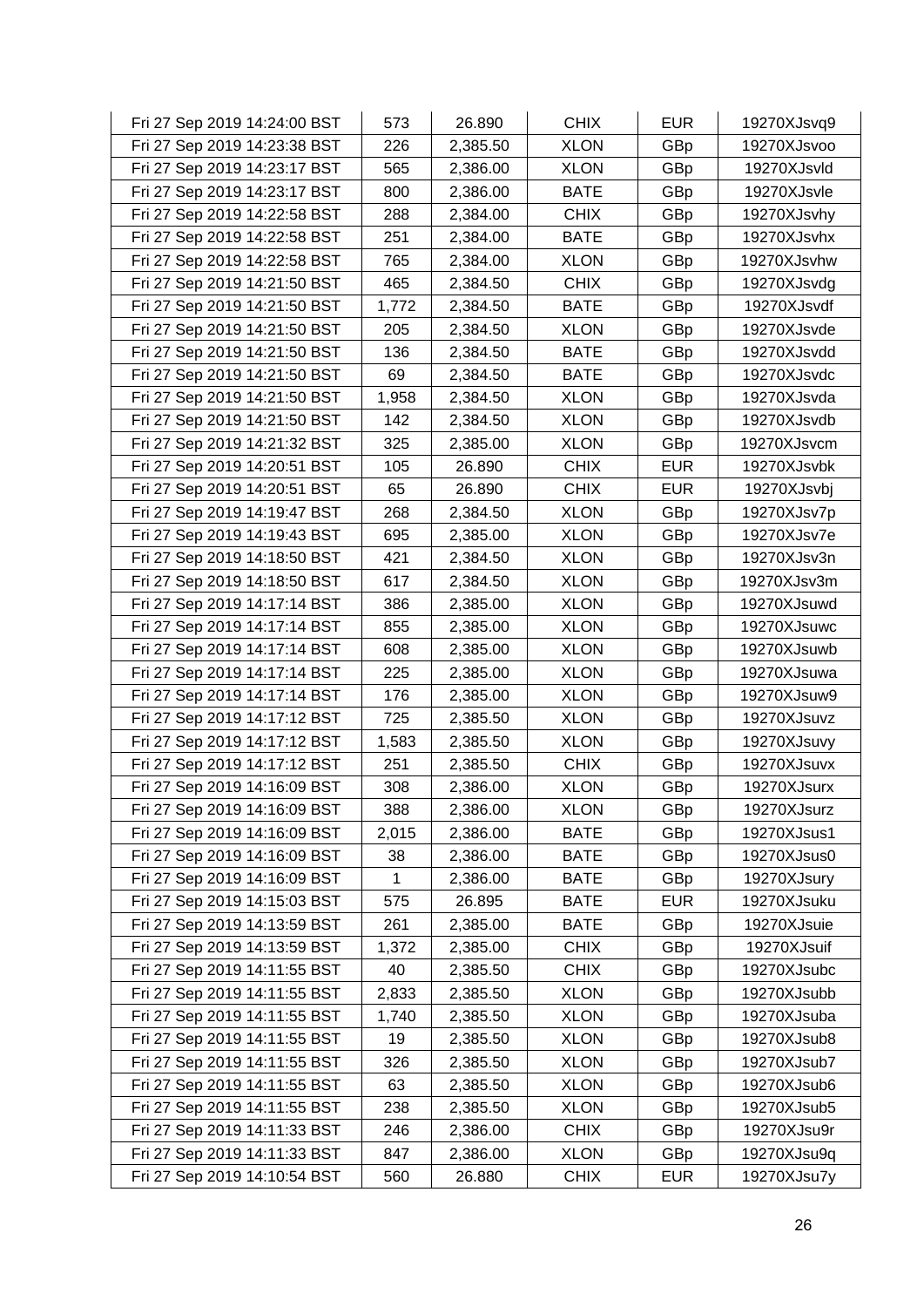| Fri 27 Sep 2019 14:10:54 BST | 33    | 26.880   | <b>CHIX</b> | <b>EUR</b> | 19270XJsu7v |
|------------------------------|-------|----------|-------------|------------|-------------|
| Fri 27 Sep 2019 14:10:54 BST | 279   | 26.880   | <b>CHIX</b> | <b>EUR</b> | 19270XJsu7t |
| Fri 27 Sep 2019 14:10:54 BST | 259   | 2,386.50 | <b>BATE</b> | GBp        | 19270XJsu7s |
| Fri 27 Sep 2019 14:10:54 BST | 584   | 2,386.50 | <b>CHIX</b> | GBp        | 19270XJsu81 |
| Fri 27 Sep 2019 14:10:54 BST | 414   | 2,386.50 | <b>CHIX</b> | GBp        | 19270XJsu80 |
| Fri 27 Sep 2019 14:10:54 BST | 138   | 2,386.50 | <b>CHIX</b> | GBp        | 19270XJsu7w |
| Fri 27 Sep 2019 14:10:54 BST | 166   | 2,386.50 | <b>XLON</b> | GBp        | 19270XJsu7x |
| Fri 27 Sep 2019 14:10:54 BST | 898   | 2,386.50 | <b>XLON</b> | GBp        | 19270XJsu7z |
| Fri 27 Sep 2019 14:10:54 BST | 30    | 2,386.50 | <b>XLON</b> | GBp        | 19270XJsu7u |
| Fri 27 Sep 2019 14:10:54 BST | 28    | 2,386.50 | <b>XLON</b> | GBp        | 19270XJsu7r |
| Fri 27 Sep 2019 14:08:00 BST | 1,247 | 26.865   | <b>BATE</b> | <b>EUR</b> | 19270XJstwu |
| Fri 27 Sep 2019 14:06:52 BST | 259   | 2,385.00 | <b>XLON</b> | GBp        | 19270XJsts7 |
| Fri 27 Sep 2019 14:06:52 BST | 378   | 2,385.00 | <b>CHIX</b> | GBp        | 19270XJsts9 |
| Fri 27 Sep 2019 14:06:52 BST | 66    | 2,385.00 | <b>CHIX</b> | GBp        | 19270XJsts8 |
| Fri 27 Sep 2019 14:06:48 BST | 553   | 2,385.50 | <b>BATE</b> | GBp        | 19270XJsts4 |
| Fri 27 Sep 2019 14:06:48 BST | 1,301 | 2,385.50 | <b>BATE</b> | GBp        | 19270XJsts3 |
| Fri 27 Sep 2019 14:06:48 BST | 174   | 2,385.50 | <b>BATE</b> | GBp        | 19270XJsts2 |
| Fri 27 Sep 2019 14:06:48 BST | 133   | 2,385.50 | <b>CHIX</b> | GBp        | 19270XJsts0 |
| Fri 27 Sep 2019 14:06:48 BST | 1     | 2,385.50 | <b>BATE</b> | GBp        | 19270XJsts1 |
| Fri 27 Sep 2019 14:06:48 BST | 16    | 2,385.50 | <b>BATE</b> | GBp        | 19270XJstry |
| Fri 27 Sep 2019 14:06:48 BST | 1,005 | 2,385.50 | <b>XLON</b> | GBp        | 19270XJstrz |
| Fri 27 Sep 2019 14:06:48 BST | 1,115 | 2,385.50 | <b>XLON</b> | GBp        | 19270XJstrx |
| Fri 27 Sep 2019 14:06:48 BST | 23    | 2,385.50 | <b>XLON</b> | GBp        | 19270XJstrw |
| Fri 27 Sep 2019 14:06:42 BST | 330   | 2,386.00 | <b>BATE</b> | GBp        | 19270XJstri |
| Fri 27 Sep 2019 14:06:42 BST | 26    | 2,386.00 | <b>BATE</b> | GBp        | 19270XJstrh |
| Fri 27 Sep 2019 14:06:42 BST | 1,129 | 2,386.00 | <b>BATE</b> | GBp        | 19270XJstrf |
| Fri 27 Sep 2019 14:06:42 BST | 41    | 2,386.00 | <b>XLON</b> | GBp        | 19270XJstre |
| Fri 27 Sep 2019 14:06:42 BST | 669   | 2,386.00 | <b>XLON</b> | GBp        | 19270XJstrg |
| Fri 27 Sep 2019 14:04:26 BST | 199   | 2,385.00 | <b>CHIX</b> | GBp        | 19270XJstkq |
| Fri 27 Sep 2019 14:04:26 BST | 22    | 2,385.00 | <b>CHIX</b> | GBp        | 19270XJstkp |
| Fri 27 Sep 2019 14:04:11 BST | 258   | 2,385.50 | <b>BATE</b> | GBp        | 19270XJstjh |
| Fri 27 Sep 2019 14:03:07 BST | 73    | 26.875   | <b>CHIX</b> | <b>EUR</b> | 19270XJstgj |
| Fri 27 Sep 2019 14:03:07 BST | 254   | 2,385.50 | <b>BATE</b> | GBp        | 19270XJstgf |
| Fri 27 Sep 2019 14:03:07 BST | 13    | 2,385.50 | <b>BATE</b> | GBp        | 19270XJstge |
| Fri 27 Sep 2019 14:03:07 BST | 25    | 2,385.50 | <b>BATE</b> | GBp        | 19270XJstgd |
| Fri 27 Sep 2019 14:03:07 BST | 10    | 26.875   | <b>CHIX</b> | <b>EUR</b> | 19270XJstgi |
| Fri 27 Sep 2019 14:03:07 BST | 177   | 26.875   | <b>CHIX</b> | <b>EUR</b> | 19270XJstgh |
| Fri 27 Sep 2019 14:03:07 BST | 96    | 26.875   | <b>CHIX</b> | <b>EUR</b> | 19270XJstgg |
| Fri 27 Sep 2019 14:02:39 BST | 652   | 2,386.00 | <b>XLON</b> | GBp        | 19270XJstea |
| Fri 27 Sep 2019 14:02:39 BST | 245   | 2,386.00 | <b>XLON</b> | GBp        | 19270XJste8 |
| Fri 27 Sep 2019 14:02:39 BST | 3,132 | 2,386.00 | <b>XLON</b> | GBp        | 19270XJste9 |
| Fri 27 Sep 2019 14:02:37 BST | 745   | 2,386.50 | <b>XLON</b> | GBp        | 19270XJste2 |
| Fri 27 Sep 2019 14:02:37 BST | 399   | 2,386.50 | <b>XLON</b> | GBp        | 19270XJste1 |
| Fri 27 Sep 2019 14:02:37 BST | 144   | 2,386.50 | <b>XLON</b> | GBp        | 19270XJste0 |
| Fri 27 Sep 2019 14:02:37 BST | 860   | 2,386.50 | <b>XLON</b> | GBp        | 19270XJstdz |
| Fri 27 Sep 2019 14:02:01 BST | 551   | 2,386.50 | <b>XLON</b> | GBp        | 19270XJstbm |
| Fri 27 Sep 2019 14:02:00 BST | 29    | 26.890   | <b>CHIX</b> | <b>EUR</b> | 19270XJstbl |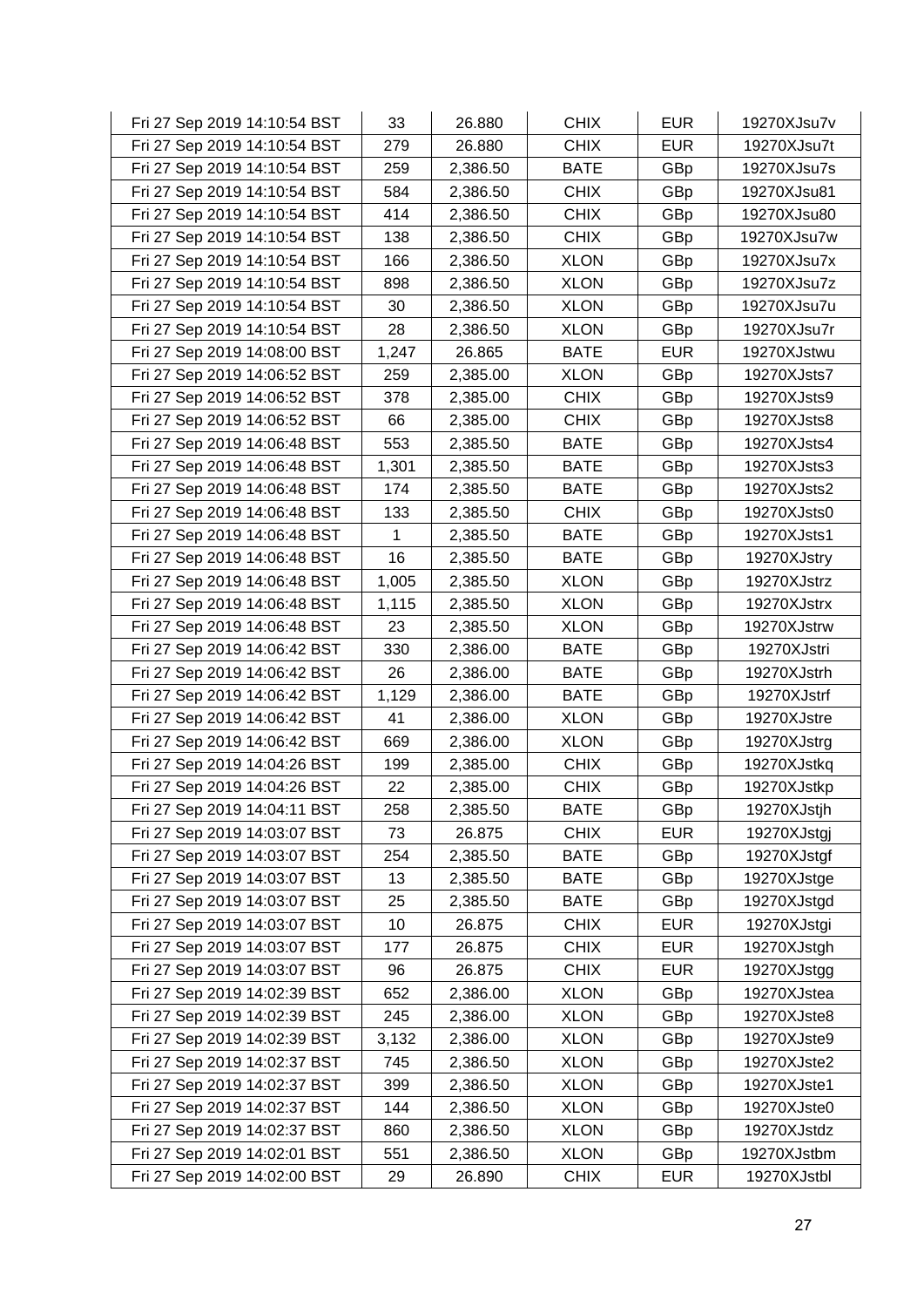| Fri 27 Sep 2019 14:02:00 BST | 900   | 26.890   | <b>CHIX</b> | <b>EUR</b> | 19270XJstbk |
|------------------------------|-------|----------|-------------|------------|-------------|
| Fri 27 Sep 2019 14:02:00 BST | 173   | 2,386.50 | <b>XLON</b> | GBp        | 19270XJstbj |
| Fri 27 Sep 2019 14:00:24 BST | 218   | 2,386.50 | <b>XLON</b> | GBp        | 19270XJst6c |
| Fri 27 Sep 2019 14:00:24 BST | 737   | 2,386.50 | <b>XLON</b> | GBp        | 19270XJst6b |
| Fri 27 Sep 2019 14:00:17 BST | 832   | 2,387.50 | <b>BATE</b> | GBp        | 19270XJst63 |
| Fri 27 Sep 2019 14:00:15 BST | 3     | 2,387.50 | <b>BATE</b> | GBp        | 19270XJst61 |
| Fri 27 Sep 2019 14:00:15 BST | 61    | 2,387.50 | <b>BATE</b> | GBp        | 19270XJst62 |
| Fri 27 Sep 2019 14:00:06 BST | 318   | 2,387.00 | <b>XLON</b> | GBp        | 19270XJst5j |
| Fri 27 Sep 2019 14:00:06 BST | 417   | 2,387.00 | <b>XLON</b> | GBp        | 19270XJst5i |
| Fri 27 Sep 2019 14:00:02 BST | 771   | 2,387.50 | <b>BATE</b> | GBp        | 19270XJst4u |
| Fri 27 Sep 2019 14:00:02 BST | 137   | 2,387.50 | <b>BATE</b> | GBp        | 19270XJst4t |
| Fri 27 Sep 2019 14:00:02 BST | 534   | 2,387.50 | <b>XLON</b> | GBp        | 19270XJst4s |
| Fri 27 Sep 2019 14:00:00 BST | 1,334 | 2,388.00 | <b>CHIX</b> | GBp        | 19270XJst48 |
| Fri 27 Sep 2019 14:00:00 BST | 2     | 2,388.00 | <b>XLON</b> | GBp        | 19270XJst47 |
| Fri 27 Sep 2019 14:00:00 BST | 213   | 2,388.00 | <b>XLON</b> | GBp        | 19270XJst46 |
| Fri 27 Sep 2019 13:58:47 BST | 147   | 2,388.00 | <b>XLON</b> | GBp        | 19270XJst0a |
| Fri 27 Sep 2019 13:58:47 BST | 119   | 2,388.00 | <b>CHIX</b> | GBp        | 19270XJst0c |
| Fri 27 Sep 2019 13:58:47 BST | 28    | 2,388.00 | <b>CHIX</b> | GBp        | 19270XJst0b |
| Fri 27 Sep 2019 13:56:15 BST | 375   | 2,386.50 | <b>XLON</b> | GBp        | 19270XJssrh |
| Fri 27 Sep 2019 13:56:15 BST | 871   | 2,386.50 | <b>XLON</b> | GBp        | 19270XJssrg |
| Fri 27 Sep 2019 13:56:13 BST | 40    | 2,387.00 | <b>CHIX</b> | GBp        | 19270XJssqh |
| Fri 27 Sep 2019 13:56:13 BST | 196   | 2,387.00 | <b>XLON</b> | GBp        | 19270XJssqg |
| Fri 27 Sep 2019 13:56:12 BST | 137   | 2,387.50 | <b>BATE</b> | GBp        | 19270XJssq5 |
| Fri 27 Sep 2019 13:55:02 BST | 531   | 2,387.00 | <b>CHIX</b> | GBp        | 19270XJssm7 |
| Fri 27 Sep 2019 13:55:02 BST | 13    | 2,387.00 | <b>XLON</b> | GBp        | 19270XJssm5 |
| Fri 27 Sep 2019 13:55:02 BST | 5,279 | 2,387.00 | <b>XLON</b> | GBp        | 19270XJssm6 |
| Fri 27 Sep 2019 13:55:02 BST | 4     | 2,387.00 | <b>XLON</b> | GBp        | 19270XJssm4 |
| Fri 27 Sep 2019 13:55:01 BST | 1,360 | 2,387.50 | <b>XLON</b> | GBp        | 19270XJsslu |
| Fri 27 Sep 2019 13:54:40 BST | 465   | 2,387.50 | <b>XLON</b> | GBp        | 19270XJssjr |
| Fri 27 Sep 2019 13:54:40 BST | 288   | 2,387.50 | <b>XLON</b> | GBp        | 19270XJssjs |
| Fri 27 Sep 2019 13:54:08 BST | 76    | 2,385.50 | <b>XLON</b> | GBp        | 19270XJssii |
| Fri 27 Sep 2019 13:54:08 BST | 207   | 2,385.50 | <b>CHIX</b> | GBp        | 19270XJssij |
| Fri 27 Sep 2019 13:54:08 BST | 21    | 2,385.50 | <b>BATE</b> | GBp        | 19270XJssih |
| Fri 27 Sep 2019 13:54:03 BST | 159   | 2,386.00 | <b>XLON</b> | GBp        | 19270XJsshp |
| Fri 27 Sep 2019 13:54:03 BST | 1,163 | 2,386.00 | <b>XLON</b> | GBp        | 19270XJsshn |
| Fri 27 Sep 2019 13:54:00 BST | 574   | 26.880   | <b>BATE</b> | <b>EUR</b> | 19270XJsshl |
| Fri 27 Sep 2019 13:52:59 BST | 178   | 2,382.50 | <b>XLON</b> | GBp        | 19270XJsscw |
| Fri 27 Sep 2019 13:52:59 BST | 81    | 2,382.50 | <b>XLON</b> | GBp        | 19270XJsscx |
| Fri 27 Sep 2019 13:52:59 BST | 1,259 | 2,382.50 | <b>XLON</b> | GBp        | 19270XJsscv |
| Fri 27 Sep 2019 13:51:15 BST | 1,578 | 2,380.50 | <b>BATE</b> | GBp        | 19270XJss6v |
| Fri 27 Sep 2019 13:51:15 BST | 249   | 2,380.50 | <b>BATE</b> | GBp        | 19270XJss6x |
| Fri 27 Sep 2019 13:51:15 BST | 130   | 2,380.50 | <b>BATE</b> | GBp        | 19270XJss6w |
| Fri 27 Sep 2019 13:51:15 BST | 45    | 2,380.50 | <b>XLON</b> | GBp        | 19270XJss6u |
| Fri 27 Sep 2019 13:51:15 BST | 193   | 2,380.50 | <b>XLON</b> | GBp        | 19270XJss6t |
| Fri 27 Sep 2019 13:51:06 BST | 448   | 26.805   | <b>BATE</b> | <b>EUR</b> | 19270XJss6n |
| Fri 27 Sep 2019 13:51:04 BST | 165   | 2,381.00 | <b>XLON</b> | GBp        | 19270XJss6e |
| Fri 27 Sep 2019 13:51:04 BST | 87    | 2,381.00 | <b>CHIX</b> | GBp        | 19270XJss6i |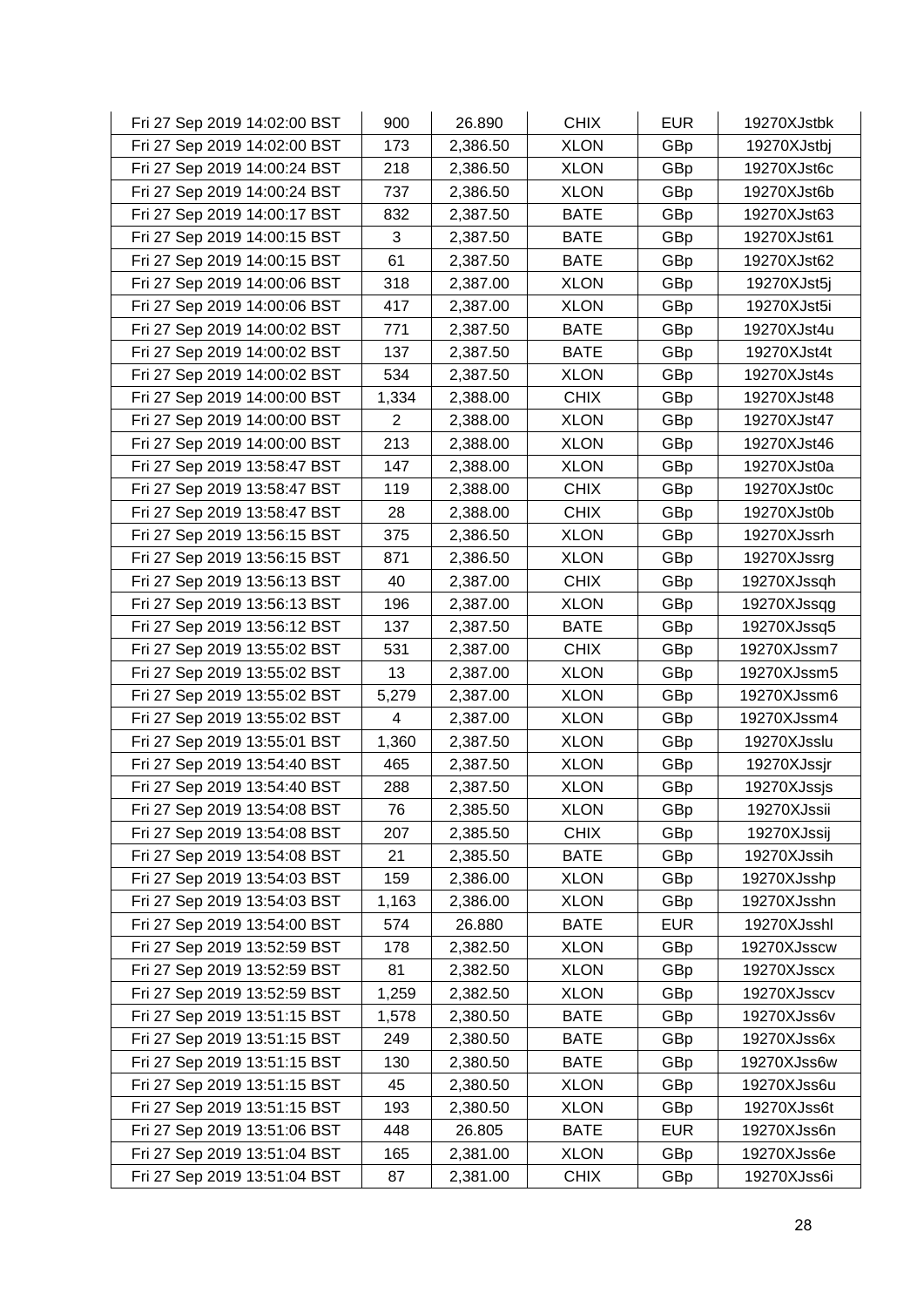| Fri 27 Sep 2019 13:51:04 BST | 542   | 2,381.00 | <b>CHIX</b> | GBp        | 19270XJss6g |
|------------------------------|-------|----------|-------------|------------|-------------|
| Fri 27 Sep 2019 13:51:04 BST | 839   | 2,381.00 | <b>BATE</b> | GBp        | 19270XJss6h |
| Fri 27 Sep 2019 13:51:04 BST | 710   | 2,381.00 | <b>BATE</b> | GBp        | 19270XJss6f |
| Fri 27 Sep 2019 13:51:01 BST | 500   | 26.815   | <b>CHIX</b> | <b>EUR</b> | 19270XJss6b |
| Fri 27 Sep 2019 13:51:01 BST | 110   | 26.815   | <b>CHIX</b> | <b>EUR</b> | 19270XJss6a |
| Fri 27 Sep 2019 13:51:01 BST | 30    | 26.815   | <b>CHIX</b> | <b>EUR</b> | 19270XJss69 |
| Fri 27 Sep 2019 13:50:16 BST | 24    | 26.810   | <b>BATE</b> | <b>EUR</b> | 19270XJss39 |
| Fri 27 Sep 2019 13:50:16 BST | 85    | 26.810   | <b>BATE</b> | <b>EUR</b> | 19270XJss38 |
| Fri 27 Sep 2019 13:50:16 BST | 122   | 26.810   | <b>BATE</b> | <b>EUR</b> | 19270XJss37 |
| Fri 27 Sep 2019 13:50:16 BST | 198   | 26.810   | <b>BATE</b> | <b>EUR</b> | 19270XJss36 |
| Fri 27 Sep 2019 13:50:16 BST | 371   | 26.810   | <b>BATE</b> | <b>EUR</b> | 19270XJss35 |
| Fri 27 Sep 2019 13:49:05 BST | 131   | 26.800   | <b>BATE</b> | <b>EUR</b> | 19270XJsrzn |
| Fri 27 Sep 2019 13:48:23 BST | 138   | 2,379.00 | <b>BATE</b> | GBp        | 19270XJsrxt |
| Fri 27 Sep 2019 13:48:23 BST | 124   | 2,379.00 | <b>BATE</b> | GBp        | 19270XJsrxs |
| Fri 27 Sep 2019 13:48:23 BST | 36    | 2,379.00 | <b>BATE</b> | GBp        | 19270XJsrxr |
| Fri 27 Sep 2019 13:46:11 BST | 302   | 2,380.50 | <b>BATE</b> | GBp        | 19270XJsrpj |
| Fri 27 Sep 2019 13:45:38 BST | 16    | 2,380.50 | <b>BATE</b> | GBp        | 19270XJsroi |
| Fri 27 Sep 2019 13:45:26 BST | 426   | 2,381.00 | <b>CHIX</b> | GBp        | 19270XJsro8 |
| Fri 27 Sep 2019 13:45:26 BST | 516   | 2,381.00 | <b>XLON</b> | GBp        | 19270XJsro7 |
| Fri 27 Sep 2019 13:45:26 BST | 3,082 | 2,381.50 | <b>XLON</b> | GBp        | 19270XJsro6 |
| Fri 27 Sep 2019 13:45:26 BST | 263   | 2,381.50 | <b>XLON</b> | GBp        | 19270XJsro5 |
| Fri 27 Sep 2019 13:45:26 BST | 429   | 2,381.00 | <b>CHIX</b> | GBp        | 19270XJsro4 |
| Fri 27 Sep 2019 13:44:25 BST | 640   | 2,380.00 | <b>XLON</b> | GBp        | 19270XJsrle |
| Fri 27 Sep 2019 13:44:25 BST | 320   | 2,380.00 | <b>XLON</b> | GBp        | 19270XJsrld |
| Fri 27 Sep 2019 13:43:59 BST | 958   | 2,380.00 | <b>XLON</b> | GBp        | 19270XJsrj8 |
| Fri 27 Sep 2019 13:43:53 BST | 203   | 2,380.50 | <b>XLON</b> | GBp        | 19270XJsrim |
| Fri 27 Sep 2019 13:43:53 BST | 38    | 2,380.50 | <b>XLON</b> | GBp        | 19270XJsril |
| Fri 27 Sep 2019 13:43:47 BST | 303   | 2,381.00 | <b>XLON</b> | GBp        | 19270XJsrif |
| Fri 27 Sep 2019 13:43:00 BST | 926   | 26.815   | <b>CHIX</b> | <b>EUR</b> | 19270XJsrgy |
| Fri 27 Sep 2019 13:40:52 BST | 257   | 2,378.50 | <b>XLON</b> | GBp        | 19270XJsrcn |
| Fri 27 Sep 2019 13:40:52 BST | 253   | 2,378.50 | <b>BATE</b> | GBp        | 19270XJsrco |
| Fri 27 Sep 2019 13:40:51 BST | 1,016 | 2,379.00 | <b>XLON</b> | GBp        | 19270XJsrck |
| Fri 27 Sep 2019 13:40:47 BST | 6     | 2,379.50 | <b>XLON</b> | GBp        | 19270XJsrbp |
| Fri 27 Sep 2019 13:40:47 BST | 73    | 2,379.50 | <b>XLON</b> | GBp        | 19270XJsrbo |
| Fri 27 Sep 2019 13:40:47 BST | 278   | 2,379.50 | <b>XLON</b> | GBp        | 19270XJsrbn |
| Fri 27 Sep 2019 13:39:16 BST | 499   | 2,379.50 | <b>BATE</b> | GBp        | 19270XJsr8j |
| Fri 27 Sep 2019 13:39:16 BST | 213   | 2,379.50 | <b>BATE</b> | GBp        | 19270XJsr8h |
| Fri 27 Sep 2019 13:39:16 BST | 112   | 2,379.50 | <b>XLON</b> | GBp        | 19270XJsr8k |
| Fri 27 Sep 2019 13:39:16 BST | 155   | 2,379.50 | <b>XLON</b> | GBp        | 19270XJsr8i |
| Fri 27 Sep 2019 13:39:16 BST | 252   | 2,379.50 | <b>XLON</b> | GBp        | 19270XJsr8g |
| Fri 27 Sep 2019 13:39:08 BST | 3     | 2,380.00 | <b>BATE</b> | GBp        | 19270XJsr82 |
| Fri 27 Sep 2019 13:39:08 BST | 140   | 2,380.00 | <b>BATE</b> | GBp        | 19270XJsr81 |
| Fri 27 Sep 2019 13:39:08 BST | 3     | 2,380.00 | <b>BATE</b> | GBp        | 19270XJsr80 |
| Fri 27 Sep 2019 13:38:36 BST | 244   | 2,381.00 | <b>CHIX</b> | GBp        | 19270XJsr6r |
| Fri 27 Sep 2019 13:38:36 BST | 33    | 2,381.00 | <b>BATE</b> | GBp        | 19270XJsr6t |
| Fri 27 Sep 2019 13:38:36 BST | 190   | 2,381.00 | <b>BATE</b> | GBp        | 19270XJsr6s |
| Fri 27 Sep 2019 13:38:36 BST | 3     | 2,381.00 | <b>BATE</b> | GBp        | 19270XJsr6q |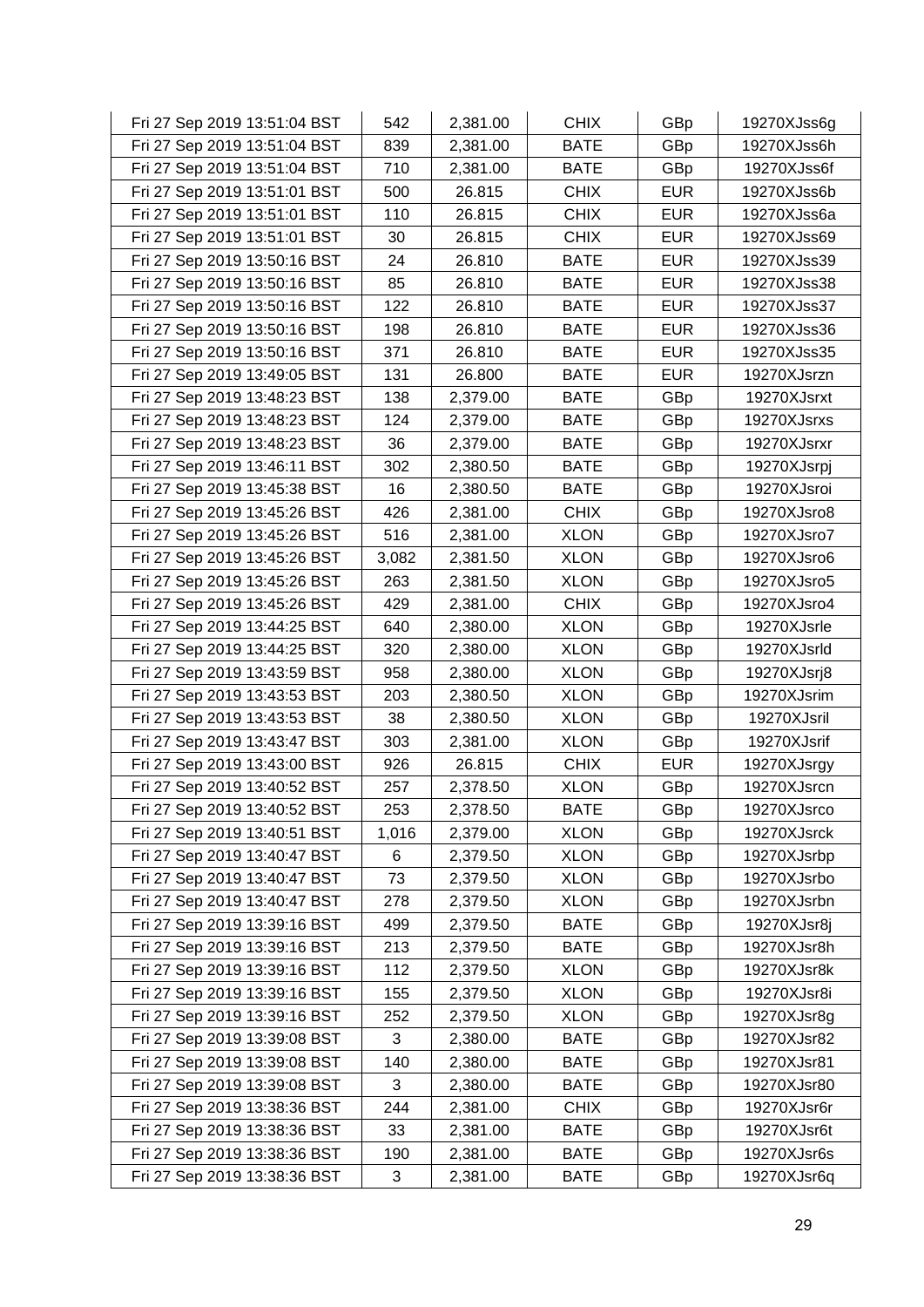| Fri 27 Sep 2019 13:38:35 BST | 196   | 2,381.50 | <b>CHIX</b> | GBp        | 19270XJsr6l |
|------------------------------|-------|----------|-------------|------------|-------------|
| Fri 27 Sep 2019 13:38:35 BST | 844   | 2,381.50 | <b>XLON</b> | GBp        | 19270XJsr6f |
| Fri 27 Sep 2019 13:38:35 BST | 187   | 2,381.50 | <b>CHIX</b> | GBp        | 19270XJsr6j |
| Fri 27 Sep 2019 13:38:35 BST | 8     | 2,381.50 | <b>CHIX</b> | GBp        | 19270XJsr6h |
| Fri 27 Sep 2019 13:38:35 BST | 13    | 2,381.50 | <b>BATE</b> | GBp        | 19270XJsr6m |
| Fri 27 Sep 2019 13:38:35 BST | 166   | 2,381.50 | <b>BATE</b> | GBp        | 19270XJsr6k |
| Fri 27 Sep 2019 13:38:35 BST | 43    | 2,381.50 | <b>BATE</b> | GBp        | 19270XJsr6i |
| Fri 27 Sep 2019 13:38:35 BST | 6     | 2,381.50 | <b>BATE</b> | GBp        | 19270XJsr6g |
| Fri 27 Sep 2019 13:38:35 BST | 21    | 2,381.50 | <b>BATE</b> | GBp        | 19270XJsr6e |
| Fri 27 Sep 2019 13:37:04 BST | 111   | 26.835   | <b>CHIX</b> | <b>EUR</b> | 19270XJsr21 |
| Fri 27 Sep 2019 13:37:04 BST | 469   | 26.835   | <b>CHIX</b> | <b>EUR</b> | 19270XJsr20 |
| Fri 27 Sep 2019 13:36:38 BST | 323   | 2,381.00 | <b>XLON</b> | GBp        | 19270XJsqzm |
| Fri 27 Sep 2019 13:36:33 BST | 659   | 2,381.50 | <b>XLON</b> | GBp        | 19270XJsqz9 |
| Fri 27 Sep 2019 13:36:33 BST | 262   | 2,381.50 | <b>XLON</b> | GBp        | 19270XJsqzc |
| Fri 27 Sep 2019 13:36:33 BST | 203   | 2,381.50 | <b>BATE</b> | GBp        | 19270XJsqz8 |
| Fri 27 Sep 2019 13:36:33 BST | 338   | 2,381.00 | <b>BATE</b> | GBp        | 19270XJsqzb |
| Fri 27 Sep 2019 13:36:33 BST | 115   | 2,381.50 | <b>CHIX</b> | GBp        | 19270XJsqzd |
| Fri 27 Sep 2019 13:36:33 BST | 263   | 2,381.00 | <b>CHIX</b> | GBp        | 19270XJsqzf |
| Fri 27 Sep 2019 13:36:33 BST | 262   | 2,381.00 | <b>CHIX</b> | GBp        | 19270XJsqze |
| Fri 27 Sep 2019 13:36:33 BST | 262   | 2,381.50 | <b>CHIX</b> | GBp        | 19270XJsqza |
| Fri 27 Sep 2019 13:35:10 BST | 252   | 2,382.50 | <b>CHIX</b> | GBp        | 19270XJsqu7 |
| Fri 27 Sep 2019 13:35:10 BST | 316   | 2,382.50 | <b>XLON</b> | GBp        | 19270XJsqu6 |
| Fri 27 Sep 2019 13:35:10 BST | 479   | 2,382.50 | <b>XLON</b> | GBp        | 19270XJsqu5 |
| Fri 27 Sep 2019 13:35:10 BST | 238   | 2,382.50 | <b>XLON</b> | GBp        | 19270XJsqu4 |
| Fri 27 Sep 2019 13:34:55 BST | 804   | 2,383.50 | <b>XLON</b> | GBp        | 19270XJsqt3 |
| Fri 27 Sep 2019 13:34:55 BST | 1,825 | 2,383.50 | <b>XLON</b> | GBp        | 19270XJsqt2 |
| Fri 27 Sep 2019 13:34:55 BST | 175   | 2,383.50 | <b>CHIX</b> | GBp        | 19270XJsqt4 |
| Fri 27 Sep 2019 13:34:55 BST | 623   | 2,383.50 | <b>XLON</b> | GBp        | 19270XJsqt1 |
| Fri 27 Sep 2019 13:34:44 BST | 183   | 2,384.00 | <b>XLON</b> | GBp        | 19270XJsqss |
| Fri 27 Sep 2019 13:34:44 BST | 332   | 2,384.00 | <b>XLON</b> | GBp        | 19270XJsqsp |
| Fri 27 Sep 2019 13:34:44 BST | 85    | 2,384.00 | <b>XLON</b> | GBp        | 19270XJsqsr |
| Fri 27 Sep 2019 13:34:44 BST | 140   | 2,384.00 | <b>CHIX</b> | GBp        | 19270XJsqso |
| Fri 27 Sep 2019 13:32:09 BST | 235   | 2,383.50 | <b>XLON</b> | GBp        | 19270XJsqmm |
| Fri 27 Sep 2019 13:32:09 BST | 282   | 2,383.50 | <b>XLON</b> | GBp        | 19270XJsqml |
| Fri 27 Sep 2019 13:32:09 BST | 260   | 2,383.50 | <b>CHIX</b> | GBp        | 19270XJsqmk |
| Fri 27 Sep 2019 13:32:09 BST | 270   | 2,383.50 | <b>XLON</b> | GBp        | 19270XJsqmj |
| Fri 27 Sep 2019 13:32:09 BST | 1,551 | 2,383.50 | <b>XLON</b> | GBp        | 19270XJsqmi |
| Fri 27 Sep 2019 13:32:09 BST | 281   | 2,383.50 | <b>XLON</b> | GBp        | 19270XJsqmh |
| Fri 27 Sep 2019 13:29:00 BST | 726   | 26.850   | <b>BATE</b> | <b>EUR</b> | 19270XJsqeq |
| Fri 27 Sep 2019 13:29:00 BST | 505   | 26.850   | <b>BATE</b> | <b>EUR</b> | 19270XJsqep |
| Fri 27 Sep 2019 13:26:54 BST | 202   | 2,381.50 | <b>XLON</b> | GBp        | 19270XJsq98 |
| Fri 27 Sep 2019 13:26:54 BST | 240   | 2,381.50 | <b>CHIX</b> | GBp        | 19270XJsq99 |
| Fri 27 Sep 2019 13:26:54 BST | 510   | 2,382.00 | <b>XLON</b> | GBp        | 19270XJsq97 |
| Fri 27 Sep 2019 13:26:33 BST | 138   | 2,382.50 | <b>XLON</b> | GBp        | 19270XJsq7p |
| Fri 27 Sep 2019 13:26:33 BST | 105   | 2,382.50 | <b>CHIX</b> | GBp        | 19270XJsq7q |
| Fri 27 Sep 2019 13:26:17 BST | 610   | 2,383.50 | <b>XLON</b> | GBp        | 19270XJsq4i |
| Fri 27 Sep 2019 13:25:12 BST | 449   | 2,384.50 | <b>XLON</b> | GBp        | 19270XJsq1g |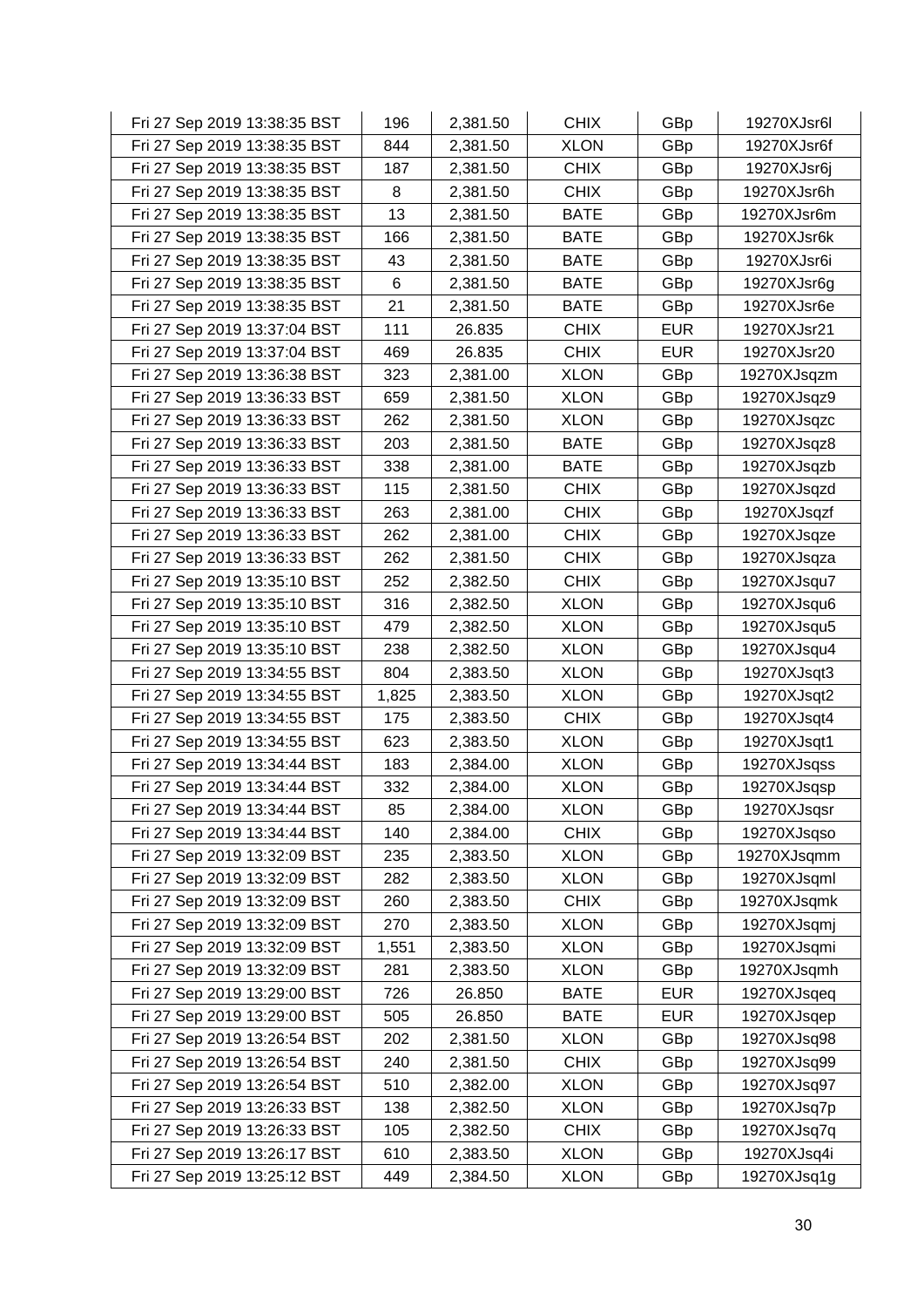| Fri 27 Sep 2019 13:25:12 BST | 246   | 2,384.50 | <b>CHIX</b> | GBp        | 19270XJsq1h |
|------------------------------|-------|----------|-------------|------------|-------------|
| Fri 27 Sep 2019 13:24:19 BST | 1     | 2,390.50 | <b>BATE</b> | GBp        | 19270XJspy0 |
| Fri 27 Sep 2019 13:24:19 BST | 860   | 2,390.50 | <b>BATE</b> | GBp        | 19270XJspxz |
| Fri 27 Sep 2019 13:24:16 BST | 702   | 2,391.00 | <b>BATE</b> | GBp        | 19270XJspxy |
| Fri 27 Sep 2019 13:24:16 BST | 16    | 2,391.00 | <b>BATE</b> | GBp        | 19270XJspxx |
| Fri 27 Sep 2019 13:24:16 BST | 3     | 2,391.00 | <b>BATE</b> | GBp        | 19270XJspxw |
| Fri 27 Sep 2019 13:24:16 BST | 16    | 2,391.00 | <b>BATE</b> | GBp        | 19270XJspxv |
| Fri 27 Sep 2019 13:24:16 BST | 200   | 2,391.00 | <b>BATE</b> | GBp        | 19270XJspxr |
| Fri 27 Sep 2019 13:24:16 BST | 554   | 2,391.00 | <b>BATE</b> | GBp        | 19270XJspxq |
| Fri 27 Sep 2019 13:24:16 BST | 146   | 2,391.00 | <b>BATE</b> | GBp        | 19270XJspxp |
| Fri 27 Sep 2019 13:24:16 BST | 200   | 2,391.00 | <b>BATE</b> | GBp        | 19270XJspxn |
| Fri 27 Sep 2019 13:24:16 BST | 3     | 2,391.50 | <b>BATE</b> | GBp        | 19270XJspxf |
| Fri 27 Sep 2019 13:24:16 BST | 344   | 2,391.50 | <b>CHIX</b> | GBp        | 19270XJspxh |
| Fri 27 Sep 2019 13:24:16 BST | 263   | 2,392.00 | <b>XLON</b> | GBp        | 19270XJspxe |
| Fri 27 Sep 2019 13:24:16 BST | 63    | 2,392.00 | <b>XLON</b> | GBp        | 19270XJspxd |
| Fri 27 Sep 2019 13:24:16 BST | 257   | 2,392.00 | <b>CHIX</b> | GBp        | 19270XJspxc |
| Fri 27 Sep 2019 13:24:16 BST | 930   | 2,392.00 | <b>XLON</b> | GBp        | 19270XJspxb |
| Fri 27 Sep 2019 13:24:16 BST | 1,041 | 2,392.00 | <b>XLON</b> | GBp        | 19270XJspxa |
| Fri 27 Sep 2019 13:24:15 BST | 107   | 2,392.50 | <b>BATE</b> | GBp        | 19270XJspwq |
| Fri 27 Sep 2019 13:24:15 BST | 486   | 2,392.50 | <b>BATE</b> | GBp        | 19270XJspwt |
| Fri 27 Sep 2019 13:24:15 BST | 265   | 2,392.50 | <b>BATE</b> | GBp        | 19270XJspwr |
| Fri 27 Sep 2019 13:24:15 BST | 256   | 2,392.50 | <b>CHIX</b> | GBp        | 19270XJspwu |
| Fri 27 Sep 2019 13:24:15 BST | 449   | 2,392.50 | <b>XLON</b> | GBp        | 19270XJspws |
| Fri 27 Sep 2019 13:24:15 BST | 247   | 2,392.50 | <b>XLON</b> | GBp        | 19270XJspwp |
| Fri 27 Sep 2019 13:24:15 BST | 148   | 2,392.50 | <b>XLON</b> | GBp        | 19270XJspwo |
| Fri 27 Sep 2019 13:24:15 BST | 96    | 2,392.50 | <b>XLON</b> | GBp        | 19270XJspwn |
| Fri 27 Sep 2019 13:24:10 BST | 317   | 2,393.00 | <b>XLON</b> | GBp        | 19270XJspwj |
| Fri 27 Sep 2019 13:24:10 BST | 162   | 2,393.00 | <b>XLON</b> | GBp        | 19270XJspwk |
| Fri 27 Sep 2019 13:24:10 BST | 241   | 2,393.00 | <b>BATE</b> | GBp        | 19270XJspwi |
| Fri 27 Sep 2019 13:24:10 BST | 2,957 | 2,393.50 | <b>XLON</b> | GBp        | 19270XJspwd |
| Fri 27 Sep 2019 13:24:10 BST | 345   | 2,393.50 | <b>XLON</b> | GBp        | 19270XJspwf |
| Fri 27 Sep 2019 13:24:10 BST | 249   | 2,393.50 | <b>BATE</b> | GBp        | 19270XJspwe |
| Fri 27 Sep 2019 13:24:10 BST | 1,874 | 2,393.50 | <b>BATE</b> | GBp        | 19270XJspwg |
| Fri 27 Sep 2019 13:24:10 BST | 230   | 2,393.50 | <b>CHIX</b> | GBp        | 19270XJspwh |
| Fri 27 Sep 2019 13:24:09 BST | 579   | 26.965   | <b>BATE</b> | <b>EUR</b> | 19270XJspwb |
| Fri 27 Sep 2019 13:22:24 BST | 128   | 2,393.50 | <b>BATE</b> | GBp        | 19270XJsprc |
| Fri 27 Sep 2019 13:22:24 BST | 464   | 2,393.50 | <b>CHIX</b> | GBp        | 19270XJsprb |
| Fri 27 Sep 2019 13:22:24 BST | 125   | 2,393.50 | <b>BATE</b> | GBp        | 19270XJspra |
| Fri 27 Sep 2019 13:22:04 BST | 574   | 26.970   | <b>CHIX</b> | <b>EUR</b> | 19270XJspqx |
| Fri 27 Sep 2019 13:22:04 BST | 14    | 26.970   | <b>CHIX</b> | <b>EUR</b> | 19270XJspqw |
| Fri 27 Sep 2019 13:21:06 BST | 301   | 26.965   | <b>CHIX</b> | <b>EUR</b> | 19270XJspmc |
| Fri 27 Sep 2019 13:21:06 BST | 628   | 26.965   | <b>CHIX</b> | <b>EUR</b> | 19270XJspmb |
| Fri 27 Sep 2019 13:21:01 BST | 33    | 2,394.00 | <b>BATE</b> | GBp        | 19270XJspm9 |
| Fri 27 Sep 2019 13:21:01 BST | 7     | 2,394.00 | <b>BATE</b> | GBp        | 19270XJspm8 |
| Fri 27 Sep 2019 13:21:01 BST | 61    | 2,394.00 | <b>BATE</b> | GBp        | 19270XJspm7 |
| Fri 27 Sep 2019 13:21:01 BST | 49    | 2,394.00 | <b>BATE</b> | GBp        | 19270XJspm6 |
| Fri 27 Sep 2019 13:21:01 BST | 31    | 2,394.00 | <b>XLON</b> | GBp        | 19270XJspm5 |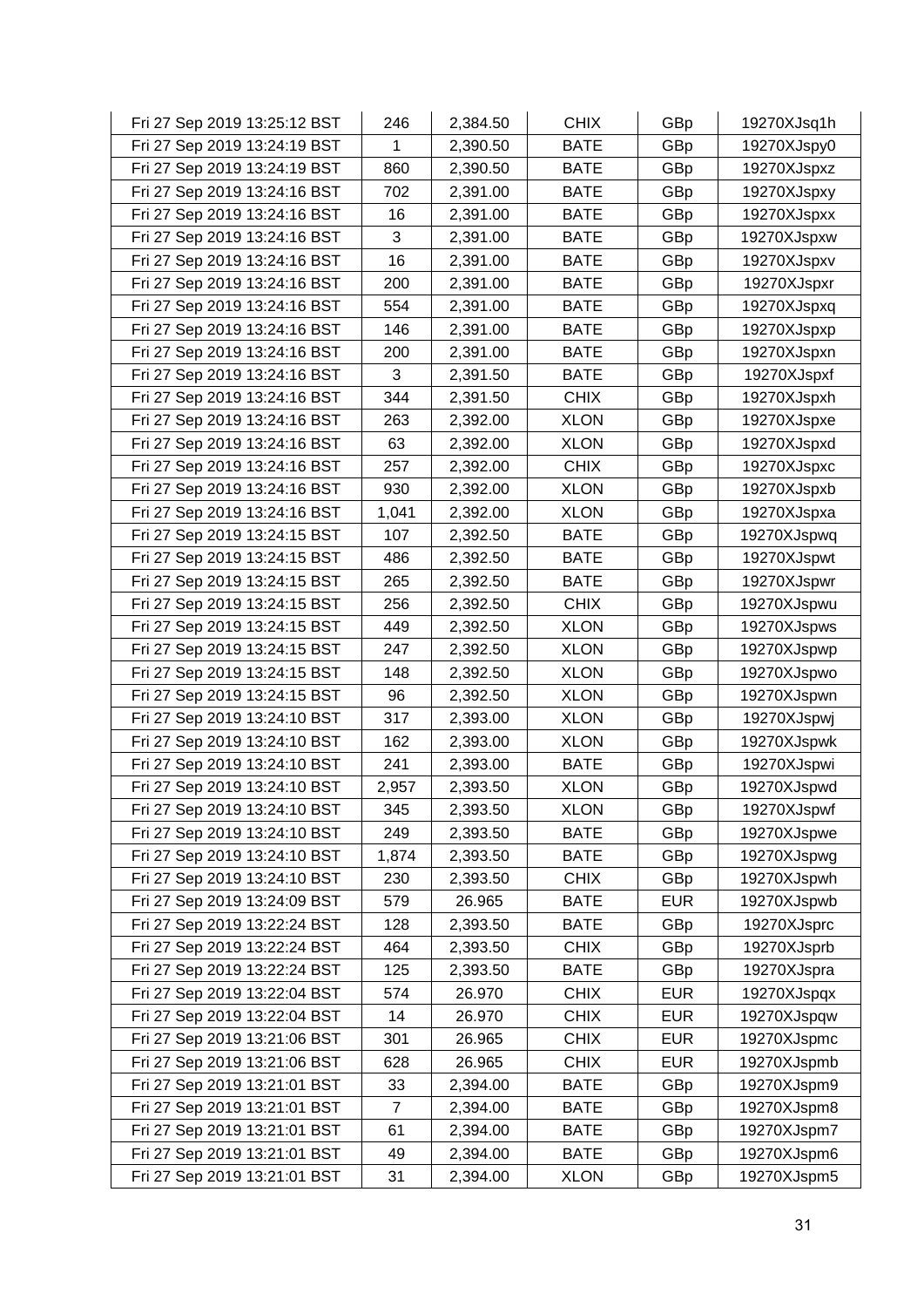| Fri 27 Sep 2019 13:21:01 BST | 92    | 2,394.00 | <b>XLON</b> | GBp        | 19270XJspm3 |
|------------------------------|-------|----------|-------------|------------|-------------|
| Fri 27 Sep 2019 13:21:01 BST | 175   | 2,394.00 | <b>XLON</b> | GBp        | 19270XJspm1 |
| Fri 27 Sep 2019 13:21:01 BST | 420   | 2,394.00 | <b>BATE</b> | GBp        | 19270XJspm4 |
| Fri 27 Sep 2019 13:21:01 BST | 102   | 2,394.00 | <b>BATE</b> | GBp        | 19270XJspm2 |
| Fri 27 Sep 2019 13:21:01 BST | 67    | 2,394.00 | <b>BATE</b> | GBp        | 19270XJspm0 |
| Fri 27 Sep 2019 13:20:54 BST | 149   | 2,394.00 | <b>BATE</b> | GBp        | 19270XJsplr |
| Fri 27 Sep 2019 13:20:54 BST | 1,852 | 2,394.00 | <b>XLON</b> | GBp        | 19270XJspls |
| Fri 27 Sep 2019 13:20:30 BST | 1,521 | 2,394.50 | <b>XLON</b> | GBp        | 19270XJspl5 |
| Fri 27 Sep 2019 13:18:00 BST | 240   | 26.970   | <b>BATE</b> | <b>EUR</b> | 19270XJspg0 |
| Fri 27 Sep 2019 13:18:00 BST | 304   | 26.970   | <b>BATE</b> | <b>EUR</b> | 19270XJspfz |
| Fri 27 Sep 2019 13:18:00 BST | 6     | 26.970   | <b>BATE</b> | <b>EUR</b> | 19270XJspfy |
| Fri 27 Sep 2019 13:17:42 BST | 243   | 2,394.50 | <b>BATE</b> | GBp        | 19270XJspfk |
| Fri 27 Sep 2019 13:17:42 BST | 329   | 2,394.50 | <b>XLON</b> | GBp        | 19270XJspfi |
| Fri 27 Sep 2019 13:17:42 BST | 783   | 2,394.50 | <b>XLON</b> | GBp        | 19270XJspfj |
| Fri 27 Sep 2019 13:16:46 BST | 402   | 2,395.00 | <b>CHIX</b> | GBp        | 19270XJspe5 |
| Fri 27 Sep 2019 13:16:25 BST | 326   | 2,395.50 | <b>BATE</b> | GBp        | 19270XJspd3 |
| Fri 27 Sep 2019 13:16:25 BST | 40    | 2,395.50 | <b>BATE</b> | GBp        | 19270XJspd2 |
| Fri 27 Sep 2019 13:14:34 BST | 3,307 | 2,394.50 | <b>XLON</b> | GBp        | 19270XJsp7e |
| Fri 27 Sep 2019 13:14:19 BST | 204   | 2,395.00 | <b>XLON</b> | GBp        | 19270XJsp6l |
| Fri 27 Sep 2019 13:14:01 BST | 904   | 2,395.50 | <b>XLON</b> | GBp        | 19270XJsp67 |
| Fri 27 Sep 2019 13:14:01 BST | 615   | 2,395.50 | <b>BATE</b> | GBp        | 19270XJsp66 |
| Fri 27 Sep 2019 13:12:24 BST | 138   | 2,395.00 | <b>CHIX</b> | GBp        | 19270XJsp29 |
| Fri 27 Sep 2019 13:12:19 BST | 253   | 2,395.50 | <b>XLON</b> | GBp        | 19270XJsp1p |
| Fri 27 Sep 2019 13:12:19 BST | 500   | 2,395.50 | <b>BATE</b> | GBp        | 19270XJsp1t |
| Fri 27 Sep 2019 13:12:19 BST | 186   | 2,395.50 | <b>CHIX</b> | GBp        | 19270XJsp1q |
| Fri 27 Sep 2019 13:12:19 BST | 140   | 2,395.50 | <b>BATE</b> | GBp        | 19270XJsp1s |
| Fri 27 Sep 2019 13:12:19 BST | 6     | 2,395.50 | <b>BATE</b> | GBp        | 19270XJsp1r |
| Fri 27 Sep 2019 13:12:19 BST | 26    | 2,395.50 | <b>BATE</b> | GBp        | 19270XJsp1o |
| Fri 27 Sep 2019 13:12:15 BST | 1,127 | 2,396.00 | <b>XLON</b> | GBp        | 19270XJsp1c |
| Fri 27 Sep 2019 13:12:15 BST | 279   | 2,396.00 | <b>XLON</b> | GBp        | 19270XJsp1b |
| Fri 27 Sep 2019 13:12:15 BST | 954   | 2,396.00 | <b>XLON</b> | GBp        | 19270XJsp1a |
| Fri 27 Sep 2019 13:12:15 BST | 343   | 2,396.00 | <b>XLON</b> | GBp        | 19270XJsp19 |
| Fri 27 Sep 2019 13:12:09 BST | 1,281 | 2,396.50 | <b>CHIX</b> | GBp        | 19270XJsp0v |
| Fri 27 Sep 2019 13:12:09 BST | 140   | 2,396.50 | <b>CHIX</b> | GBp        | 19270XJsp0u |
| Fri 27 Sep 2019 13:12:09 BST | 389   | 2,396.50 | <b>XLON</b> | GBp        | 19270XJsp0s |
| Fri 27 Sep 2019 13:12:09 BST | 498   | 2,396.50 | <b>XLON</b> | GBp        | 19270XJsp0r |
| Fri 27 Sep 2019 13:12:09 BST | 472   | 2,396.50 | <b>XLON</b> | GBp        | 19270XJsp0t |
| Fri 27 Sep 2019 13:12:07 BST | 726   | 2,396.50 | <b>XLON</b> | GBp        | 19270XJsp0q |
| Fri 27 Sep 2019 13:12:07 BST | 17    | 2,396.50 | <b>XLON</b> | GBp        | 19270XJsp0p |
| Fri 27 Sep 2019 13:12:07 BST | 625   | 2,396.50 | <b>XLON</b> | GBp        | 19270XJsp0o |
| Fri 27 Sep 2019 13:10:19 BST | 329   | 2,395.50 | <b>XLON</b> | GBp        | 19270XJsovt |
| Fri 27 Sep 2019 13:09:37 BST | 1,869 | 2,396.00 | <b>XLON</b> | GBp        | 19270XJsoty |
| Fri 27 Sep 2019 13:09:17 BST | 56    | 26.985   | <b>BATE</b> | <b>EUR</b> | 19270XJsotp |
| Fri 27 Sep 2019 13:09:17 BST | 200   | 26.985   | <b>BATE</b> | <b>EUR</b> | 19270XJsoto |
| Fri 27 Sep 2019 13:09:17 BST | 218   | 26.985   | <b>BATE</b> | <b>EUR</b> | 19270XJsotn |
| Fri 27 Sep 2019 13:08:52 BST | 298   | 2,395.50 | <b>XLON</b> | GBp        | 19270XJsoso |
| Fri 27 Sep 2019 13:08:31 BST | 79    | 2,395.00 | <b>XLON</b> | GBp        | 19270XJsos2 |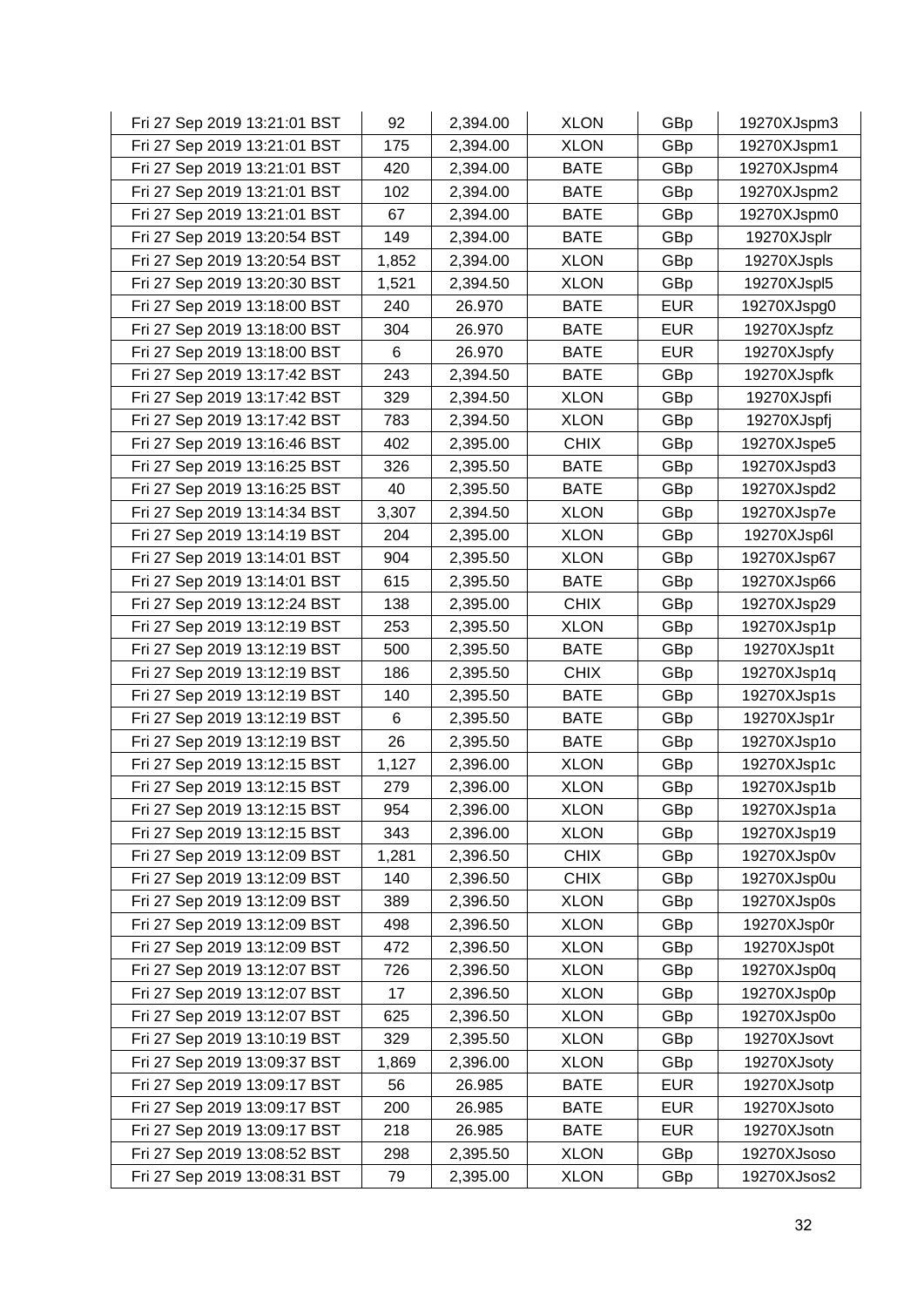| Fri 27 Sep 2019 13:08:31 BST | 89             | 2,395.00 | <b>CHIX</b> | GBp        | 19270XJsory |
|------------------------------|----------------|----------|-------------|------------|-------------|
| Fri 27 Sep 2019 13:08:31 BST | 1,750          | 2,395.00 | <b>XLON</b> | GBp        | 19270XJsorz |
| Fri 27 Sep 2019 13:08:31 BST | 50             | 2,395.00 | <b>XLON</b> | GBp        | 19270XJsos1 |
| Fri 27 Sep 2019 13:08:31 BST | 291            | 2,395.00 | <b>XLON</b> | GBp        | 19270XJsorw |
| Fri 27 Sep 2019 13:07:28 BST | 1,070          | 2,394.50 | <b>XLON</b> | GBp        | 19270XJsopb |
| Fri 27 Sep 2019 13:07:14 BST | 483            | 26.960   | <b>CHIX</b> | <b>EUR</b> | 19270XJsop3 |
| Fri 27 Sep 2019 13:07:14 BST | 97             | 26.960   | <b>CHIX</b> | <b>EUR</b> | 19270XJsop2 |
| Fri 27 Sep 2019 13:04:32 BST | 1,471          | 2,392.50 | <b>BATE</b> | GBp        | 19270XJsoia |
| Fri 27 Sep 2019 13:04:32 BST | 18             | 2,392.50 | <b>XLON</b> | GBp        | 19270XJsoi9 |
| Fri 27 Sep 2019 13:04:32 BST | 1,459          | 2,392.50 | <b>XLON</b> | GBp        | 19270XJsoi4 |
| Fri 27 Sep 2019 13:04:32 BST | 925            | 2,392.50 | <b>XLON</b> | GBp        | 19270XJsoi6 |
| Fri 27 Sep 2019 13:04:32 BST | 250            | 2,392.50 | <b>BATE</b> | GBp        | 19270XJsoi8 |
| Fri 27 Sep 2019 13:04:32 BST | 288            | 2,392.50 | <b>BATE</b> | GBp        | 19270XJsoi7 |
| Fri 27 Sep 2019 13:04:32 BST | 140            | 2,392.50 | <b>CHIX</b> | GBp        | 19270XJsoi5 |
| Fri 27 Sep 2019 13:04:26 BST | 90             | 2,393.00 | <b>XLON</b> | GBp        | 19270XJsohj |
| Fri 27 Sep 2019 13:04:26 BST | 228            | 2,393.00 | <b>XLON</b> | GBp        | 19270XJsohi |
| Fri 27 Sep 2019 13:04:26 BST | 1,228          | 2,393.00 | <b>CHIX</b> | GBp        | 19270XJsohh |
| Fri 27 Sep 2019 13:04:26 BST | 752            | 2,393.00 | <b>XLON</b> | GBp        | 19270XJsohg |
| Fri 27 Sep 2019 13:04:26 BST | 725            | 2,393.00 | <b>XLON</b> | GBp        | 19270XJsohd |
| Fri 27 Sep 2019 13:04:26 BST | 1,027          | 2,393.00 | <b>XLON</b> | GBp        | 19270XJsoha |
| Fri 27 Sep 2019 13:04:26 BST | 1,827          | 2,393.00 | <b>BATE</b> | GBp        | 19270XJsohc |
| Fri 27 Sep 2019 13:04:26 BST | 90             | 2,393.00 | <b>BATE</b> | GBp        | 19270XJsohf |
| Fri 27 Sep 2019 13:04:26 BST | 256            | 2,393.00 | <b>BATE</b> | GBp        | 19270XJsohe |
| Fri 27 Sep 2019 13:04:26 BST | 140            | 2,393.00 | <b>BATE</b> | GBp        | 19270XJsohb |
| Fri 27 Sep 2019 13:02:17 BST | 87             | 2,393.00 | <b>XLON</b> | GBp        | 19270XJso9p |
| Fri 27 Sep 2019 13:02:17 BST | 485            | 2,393.00 | <b>XLON</b> | GBp        | 19270XJso9o |
| Fri 27 Sep 2019 13:02:17 BST | 500            | 2,393.00 | <b>XLON</b> | GBp        | 19270XJso9n |
| Fri 27 Sep 2019 13:02:17 BST | 36             | 2,393.00 | <b>XLON</b> | GBp        | 19270XJso9m |
| Fri 27 Sep 2019 13:02:17 BST | 1,600          | 2,393.00 | <b>XLON</b> | GBp        | 19270XJso9l |
| Fri 27 Sep 2019 13:00:15 BST | 20             | 2,391.50 | <b>BATE</b> | GBp        | 19270XJso49 |
| Fri 27 Sep 2019 13:00:15 BST | 851            | 2,391.50 | <b>BATE</b> | GBp        | 19270XJso46 |
| Fri 27 Sep 2019 13:00:15 BST | 14             | 2,391.50 | <b>BATE</b> | GBp        | 19270XJso45 |
| Fri 27 Sep 2019 13:00:15 BST | 3              | 2,391.50 | <b>BATE</b> | GBp        | 19270XJso4b |
| Fri 27 Sep 2019 13:00:15 BST | 928            | 2,391.50 | <b>BATE</b> | GBp        | 19270XJso4a |
| Fri 27 Sep 2019 13:00:15 BST | 471            | 2,391.50 | <b>CHIX</b> | GBp        | 19270XJso48 |
| Fri 27 Sep 2019 13:00:15 BST | 20             | 2,391.50 | <b>XLON</b> | GBp        | 19270XJso47 |
| Fri 27 Sep 2019 13:00:15 BST | 637            | 2,391.50 | <b>XLON</b> | GBp        | 19270XJso44 |
| Fri 27 Sep 2019 13:00:15 BST | 214            | 2,391.50 | <b>XLON</b> | GBp        | 19270XJso43 |
| Fri 27 Sep 2019 12:57:54 BST | 351            | 2,391.50 | <b>XLON</b> | GBp        | 19270XJso04 |
| Fri 27 Sep 2019 12:57:54 BST | 1,007          | 2,391.50 | <b>XLON</b> | GBp        | 19270XJso03 |
| Fri 27 Sep 2019 12:57:40 BST | 329            | 26.905   | <b>CHIX</b> | <b>EUR</b> | 19270XJsnzi |
| Fri 27 Sep 2019 12:57:39 BST | 601            | 2,392.00 | <b>CHIX</b> | GBp        | 19270XJsnzh |
| Fri 27 Sep 2019 12:57:39 BST | 330            | 2,392.00 | <b>XLON</b> | GBp        | 19270XJsnzg |
| Fri 27 Sep 2019 12:57:39 BST | 620            | 2,392.00 | <b>XLON</b> | GBp        | 19270XJsnzf |
| Fri 27 Sep 2019 12:57:23 BST | 250            | 2,392.50 | <b>CHIX</b> | GBp        | 19270XJsnyy |
| Fri 27 Sep 2019 12:57:22 BST | 126            | 2,392.50 | <b>XLON</b> | GBp        | 19270XJsnyx |
| Fri 27 Sep 2019 12:57:19 BST | $\overline{7}$ | 2,393.00 | <b>XLON</b> | GBp        | 19270XJsnyr |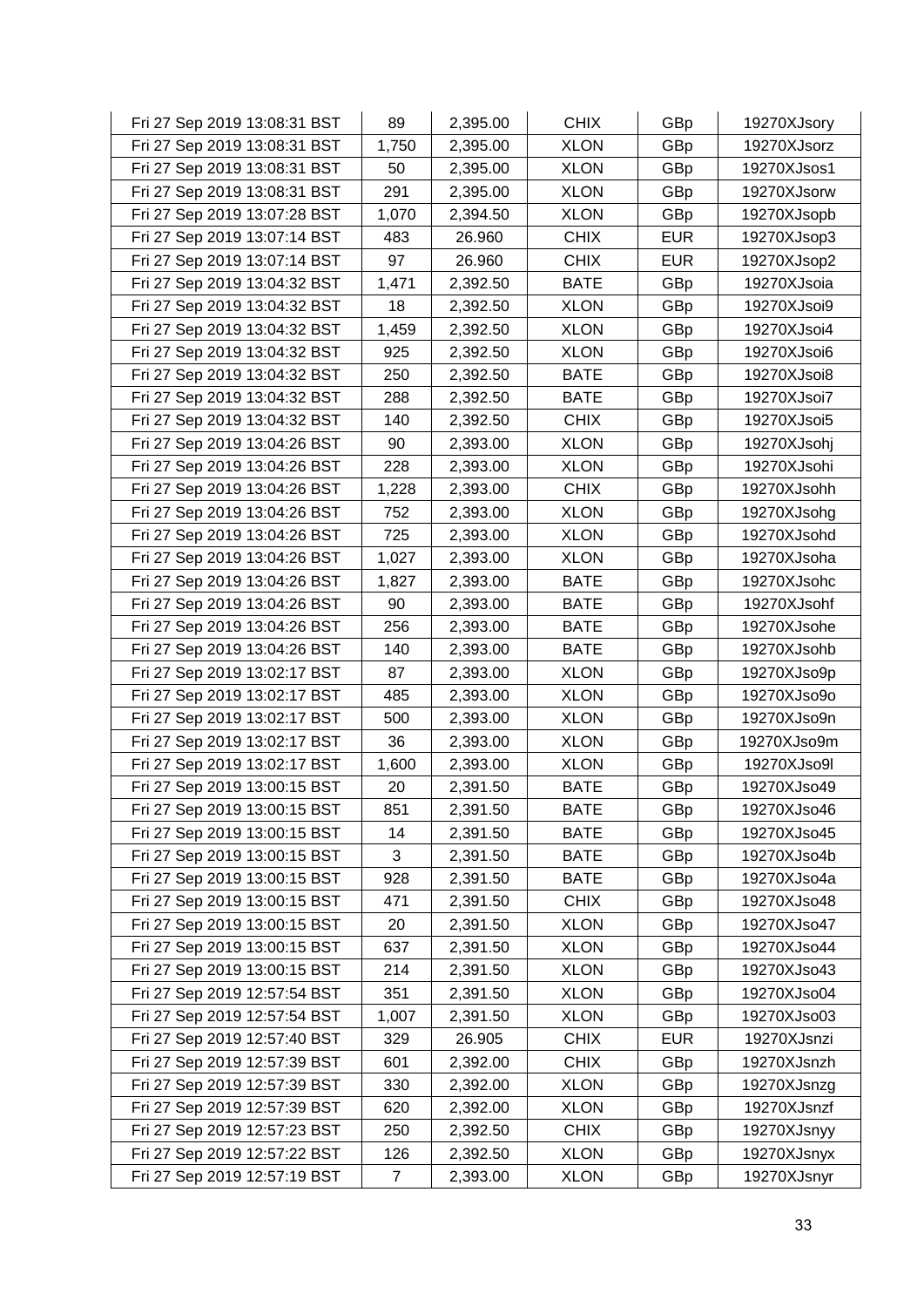| Fri 27 Sep 2019 12:57:19 BST | 631   | 26.915   | <b>CHIX</b> | <b>EUR</b> | 19270XJsnyo |
|------------------------------|-------|----------|-------------|------------|-------------|
| Fri 27 Sep 2019 12:57:19 BST | 565   | 2,393.00 | <b>XLON</b> | GBp        | 19270XJsnyq |
| Fri 27 Sep 2019 12:57:19 BST | 32    | 2,393.00 | <b>XLON</b> | GBp        | 19270XJsnyp |
| Fri 27 Sep 2019 12:57:19 BST | 565   | 2,393.00 | <b>XLON</b> | GBp        | 19270XJsnyn |
| Fri 27 Sep 2019 12:56:00 BST | 565   | 26.905   | <b>BATE</b> | <b>EUR</b> | 19270XJsnwf |
| Fri 27 Sep 2019 12:55:12 BST | 844   | 2,391.50 | <b>XLON</b> | GBp        | 19270XJsnvc |
| Fri 27 Sep 2019 12:55:12 BST | 3     | 2,391.50 | <b>XLON</b> | GBp        | 19270XJsnvb |
| Fri 27 Sep 2019 12:53:16 BST | 395   | 26.905   | <b>BATE</b> | <b>EUR</b> | 19270XJsnol |
| Fri 27 Sep 2019 12:53:16 BST | 405   | 26.905   | <b>BATE</b> | <b>EUR</b> | 19270XJsnok |
| Fri 27 Sep 2019 12:52:25 BST | 1,179 | 2,392.00 | <b>XLON</b> | GBp        | 19270XJsnmq |
| Fri 27 Sep 2019 12:52:25 BST | 279   | 2,392.00 | <b>XLON</b> | GBp        | 19270XJsnmp |
| Fri 27 Sep 2019 12:52:25 BST | 252   | 2,392.00 | <b>CHIX</b> | GBp        | 19270XJsnmo |
| Fri 27 Sep 2019 12:51:23 BST | 415   | 2,392.50 | <b>XLON</b> | GBp        | 19270XJsnkg |
| Fri 27 Sep 2019 12:51:23 BST | 344   | 2,392.50 | <b>BATE</b> | GBp        | 19270XJsnkh |
| Fri 27 Sep 2019 12:51:21 BST | 193   | 2,393.00 | <b>BATE</b> | GBp        | 19270XJsnkc |
| Fri 27 Sep 2019 12:51:21 BST | 13    | 2,393.00 | <b>BATE</b> | GBp        | 19270XJsnka |
| Fri 27 Sep 2019 12:51:21 BST | 398   | 2,393.00 | <b>XLON</b> | GBp        | 19270XJsnkd |
| Fri 27 Sep 2019 12:51:21 BST | 399   | 2,393.00 | <b>XLON</b> | GBp        | 19270XJsnke |
| Fri 27 Sep 2019 12:51:21 BST | 504   | 2,393.00 | <b>XLON</b> | GBp        | 19270XJsnkb |
| Fri 27 Sep 2019 12:51:21 BST | 1,078 | 2,393.00 | <b>XLON</b> | GBp        | 19270XJsnk9 |
| Fri 27 Sep 2019 12:49:21 BST | 711   | 2,392.50 | <b>XLON</b> | GBp        | 19270XJsnfk |
| Fri 27 Sep 2019 12:49:21 BST | 249   | 2,392.50 | <b>XLON</b> | GBp        | 19270XJsnfj |
| Fri 27 Sep 2019 12:49:21 BST | 570   | 2,392.50 | <b>XLON</b> | GBp        | 19270XJsnfl |
| Fri 27 Sep 2019 12:49:21 BST | 1,801 | 2,392.50 | <b>BATE</b> | GBp        | 19270XJsnff |
| Fri 27 Sep 2019 12:49:21 BST | 781   | 2,392.50 | <b>CHIX</b> | GBp        | 19270XJsnfi |
| Fri 27 Sep 2019 12:49:21 BST | 338   | 2,392.50 | <b>CHIX</b> | GBp        | 19270XJsnfh |
| Fri 27 Sep 2019 12:49:21 BST | 108   | 2,392.50 | <b>BATE</b> | GBp        | 19270XJsnfd |
| Fri 27 Sep 2019 12:49:21 BST | 23    | 2,392.50 | <b>BATE</b> | GBp        | 19270XJsnfb |
| Fri 27 Sep 2019 12:49:21 BST | 144   | 2,392.50 | <b>BATE</b> | GBp        | 19270XJsnfa |
| Fri 27 Sep 2019 12:49:21 BST | 1,698 | 2,392.50 | <b>XLON</b> | GBp        | 19270XJsnfg |
| Fri 27 Sep 2019 12:49:21 BST | 227   | 2,392.50 | <b>XLON</b> | GBp        | 19270XJsnfc |
| Fri 27 Sep 2019 12:49:21 BST | 65    | 2,392.50 | <b>XLON</b> | GBp        | 19270XJsnfe |
| Fri 27 Sep 2019 12:49:21 BST | 222   | 2,392.50 | <b>XLON</b> | GBp        | 19270XJsnf9 |
| Fri 27 Sep 2019 12:49:01 BST | 125   | 2,393.00 | <b>XLON</b> | GBp        | 19270XJsne2 |
| Fri 27 Sep 2019 12:49:01 BST | 132   | 2,393.00 | <b>XLON</b> | GBp        | 19270XJsne3 |
| Fri 27 Sep 2019 12:49:01 BST | 190   | 2,393.00 | <b>XLON</b> | GBp        | 19270XJsne1 |
| Fri 27 Sep 2019 12:49:01 BST | 252   | 2,393.00 | <b>XLON</b> | GBp        | 19270XJsne0 |
| Fri 27 Sep 2019 12:49:01 BST | 916   | 2,393.00 | <b>XLON</b> | GBp        | 19270XJsndz |
| Fri 27 Sep 2019 12:49:01 BST | 43    | 2,393.00 | <b>XLON</b> | GBp        | 19270XJsndy |
| Fri 27 Sep 2019 12:47:03 BST | 38    | 2,391.50 | <b>XLON</b> | GBp        | 19270XJsn7c |
| Fri 27 Sep 2019 12:47:03 BST | 650   | 2,391.50 | <b>XLON</b> | GBp        | 19270XJsn7b |
| Fri 27 Sep 2019 12:44:04 BST | 408   | 2,392.00 | <b>XLON</b> | GBp        | 19270XJsmx1 |
| Fri 27 Sep 2019 12:44:04 BST | 877   | 2,392.00 | <b>XLON</b> | GBp        | 19270XJsmx0 |
| Fri 27 Sep 2019 12:44:01 BST | 467   | 2,392.00 | <b>BATE</b> | GBp        | 19270XJsmwx |
| Fri 27 Sep 2019 12:44:01 BST | 301   | 2,392.00 | <b>BATE</b> | GBp        | 19270XJsmwz |
| Fri 27 Sep 2019 12:44:01 BST | 248   | 2,392.00 | <b>BATE</b> | GBp        | 19270XJsmwt |
| Fri 27 Sep 2019 12:44:01 BST | 1,166 | 2,392.00 | <b>BATE</b> | GBp        | 19270XJsmww |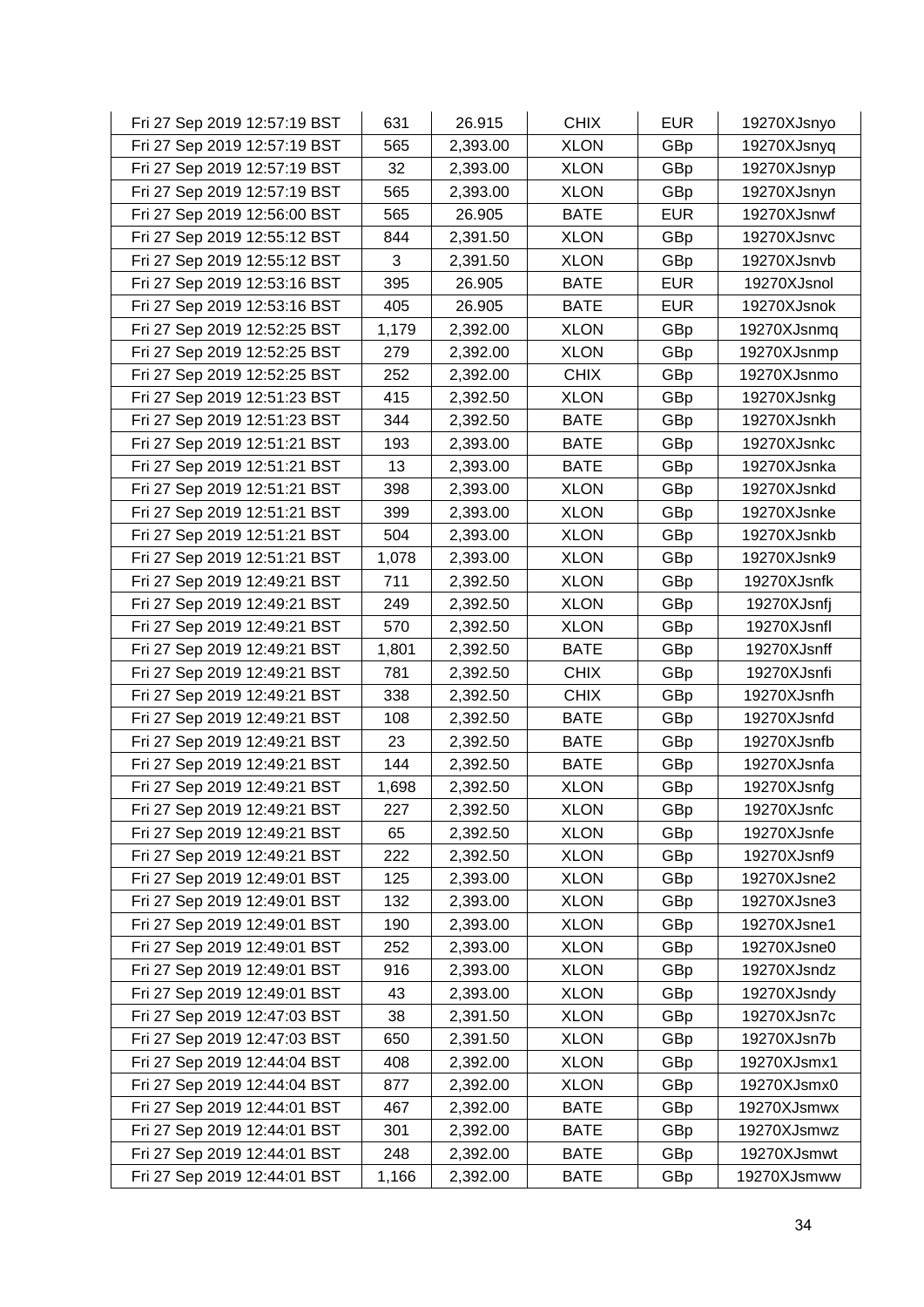| Fri 27 Sep 2019 12:44:01 BST | 243   | 2,392.00 | <b>CHIX</b> | GBp        | 19270XJsmwy |
|------------------------------|-------|----------|-------------|------------|-------------|
| Fri 27 Sep 2019 12:44:01 BST | 531   | 2,392.00 | <b>CHIX</b> | GBp        | 19270XJsmwv |
| Fri 27 Sep 2019 12:44:01 BST | 386   | 2,392.00 | <b>XLON</b> | GBp        | 19270XJsmwu |
| Fri 27 Sep 2019 12:44:01 BST | 498   | 2,392.00 | <b>XLON</b> | GBp        | 19270XJsmws |
| Fri 27 Sep 2019 12:44:01 BST | 733   | 2,392.50 | <b>XLON</b> | GBp        | 19270XJsmwr |
| Fri 27 Sep 2019 12:42:15 BST | 114   | 2,392.00 | <b>BATE</b> | GBp        | 19270XJsmtp |
| Fri 27 Sep 2019 12:42:15 BST | 187   | 2,392.00 | <b>BATE</b> | GBp        | 19270XJsmtn |
| Fri 27 Sep 2019 12:42:15 BST | 4     | 2,392.00 | <b>BATE</b> | GBp        | 19270XJsmtm |
| Fri 27 Sep 2019 12:42:12 BST | 1,000 | 2,392.00 | <b>XLON</b> | GBp        | 19270XJsmth |
| Fri 27 Sep 2019 12:42:00 BST | 393   | 26.920   | <b>CHIX</b> | <b>EUR</b> | 19270XJsmt9 |
| Fri 27 Sep 2019 12:42:00 BST | 393   | 26.920   | <b>CHIX</b> | <b>EUR</b> | 19270XJsmt8 |
| Fri 27 Sep 2019 12:42:00 BST | 113   | 26.920   | <b>CHIX</b> | <b>EUR</b> | 19270XJsmt7 |
| Fri 27 Sep 2019 12:41:25 BST | 10    | 2,392.50 | <b>BATE</b> | GBp        | 19270XJsmrd |
| Fri 27 Sep 2019 12:41:25 BST | 262   | 2,392.50 | <b>BATE</b> | GBp        | 19270XJsmre |
| Fri 27 Sep 2019 12:41:25 BST | 267   | 2,392.50 | <b>CHIX</b> | GBp        | 19270XJsmrc |
| Fri 27 Sep 2019 12:41:25 BST | 585   | 2,392.50 | <b>CHIX</b> | GBp        | 19270XJsmrb |
| Fri 27 Sep 2019 12:41:17 BST | 65    | 2,392.50 | <b>XLON</b> | GBp        | 19270XJsmqu |
| Fri 27 Sep 2019 12:41:17 BST | 233   | 2,392.50 | <b>XLON</b> | GBp        | 19270XJsmqs |
| Fri 27 Sep 2019 12:41:17 BST | 5     | 2,392.50 | <b>XLON</b> | GBp        | 19270XJsmqt |
| Fri 27 Sep 2019 12:41:17 BST | 1,551 | 2,392.50 | <b>XLON</b> | GBp        | 19270XJsmqr |
| Fri 27 Sep 2019 12:41:17 BST | 463   | 2,392.50 | <b>XLON</b> | GBp        | 19270XJsmqq |
| Fri 27 Sep 2019 12:41:17 BST | 17    | 2,392.50 | <b>XLON</b> | GBp        | 19270XJsmqo |
| Fri 27 Sep 2019 12:41:17 BST | 46    | 2,392.50 | <b>XLON</b> | GBp        | 19270XJsmqp |
| Fri 27 Sep 2019 12:41:17 BST | 362   | 2,392.50 | <b>XLON</b> | GBp        | 19270XJsmqn |
| Fri 27 Sep 2019 12:40:45 BST | 378   | 2,393.00 | <b>XLON</b> | GBp        | 19270XJsmpt |
| Fri 27 Sep 2019 12:40:45 BST | 881   | 2,393.00 | <b>XLON</b> | GBp        | 19270XJsmps |
| Fri 27 Sep 2019 12:40:07 BST | 177   | 2,393.00 | <b>XLON</b> | GBp        | 19270XJsmne |
| Fri 27 Sep 2019 12:40:01 BST | 138   | 2,393.00 | <b>XLON</b> | GBp        | 19270XJsmmy |
| Fri 27 Sep 2019 12:37:32 BST | 12    | 2,392.50 | <b>XLON</b> | GBp        | 19270XJsmh9 |
| Fri 27 Sep 2019 12:37:32 BST | 67    | 2,392.50 | <b>XLON</b> | GBp        | 19270XJsmh8 |
| Fri 27 Sep 2019 12:37:32 BST | 600   | 2,392.50 | <b>XLON</b> | GBp        | 19270XJsmh7 |
| Fri 27 Sep 2019 12:37:32 BST | 157   | 2,392.50 | <b>XLON</b> | GBp        | 19270XJsmh6 |
| Fri 27 Sep 2019 12:34:21 BST | 45    | 26.915   | <b>BATE</b> | <b>EUR</b> | 19270XJsmb2 |
| Fri 27 Sep 2019 12:34:21 BST | 1     | 26.915   | <b>BATE</b> | <b>EUR</b> | 19270XJsmb1 |
| Fri 27 Sep 2019 12:34:21 BST | 94    | 26.915   | <b>BATE</b> | <b>EUR</b> | 19270XJsmb0 |
| Fri 27 Sep 2019 12:34:21 BST | 5     | 26.915   | <b>BATE</b> | <b>EUR</b> | 19270XJsmaz |
| Fri 27 Sep 2019 12:34:21 BST | 45    | 26.915   | <b>BATE</b> | <b>EUR</b> | 19270XJsmay |
| Fri 27 Sep 2019 12:34:21 BST | 13    | 26.915   | <b>BATE</b> | <b>EUR</b> | 19270XJsmax |
| Fri 27 Sep 2019 12:34:21 BST | 674   | 26.915   | <b>BATE</b> | <b>EUR</b> | 19270XJsmaw |
| Fri 27 Sep 2019 12:32:18 BST | 1,262 | 2,392.00 | <b>BATE</b> | GBp        | 19270XJsm6f |
| Fri 27 Sep 2019 12:32:18 BST | 800   | 2,392.00 | <b>BATE</b> | GBp        | 19270XJsm6e |
| Fri 27 Sep 2019 12:32:18 BST | 187   | 2,392.00 | <b>XLON</b> | GBp        | 19270XJsm6d |
| Fri 27 Sep 2019 12:31:37 BST | 503   | 2,393.00 | <b>BATE</b> | GBp        | 19270XJsm4g |
| Fri 27 Sep 2019 12:31:37 BST | 150   | 2,392.50 | <b>CHIX</b> | GBp        | 19270XJsm4i |
| Fri 27 Sep 2019 12:31:37 BST | 93    | 2,392.50 | <b>CHIX</b> | GBp        | 19270XJsm4e |
| Fri 27 Sep 2019 12:31:37 BST | 246   | 2,392.50 | <b>XLON</b> | GBp        | 19270XJsm4j |
| Fri 27 Sep 2019 12:31:37 BST | 148   | 2,393.00 | <b>XLON</b> | GBp        | 19270XJsm4f |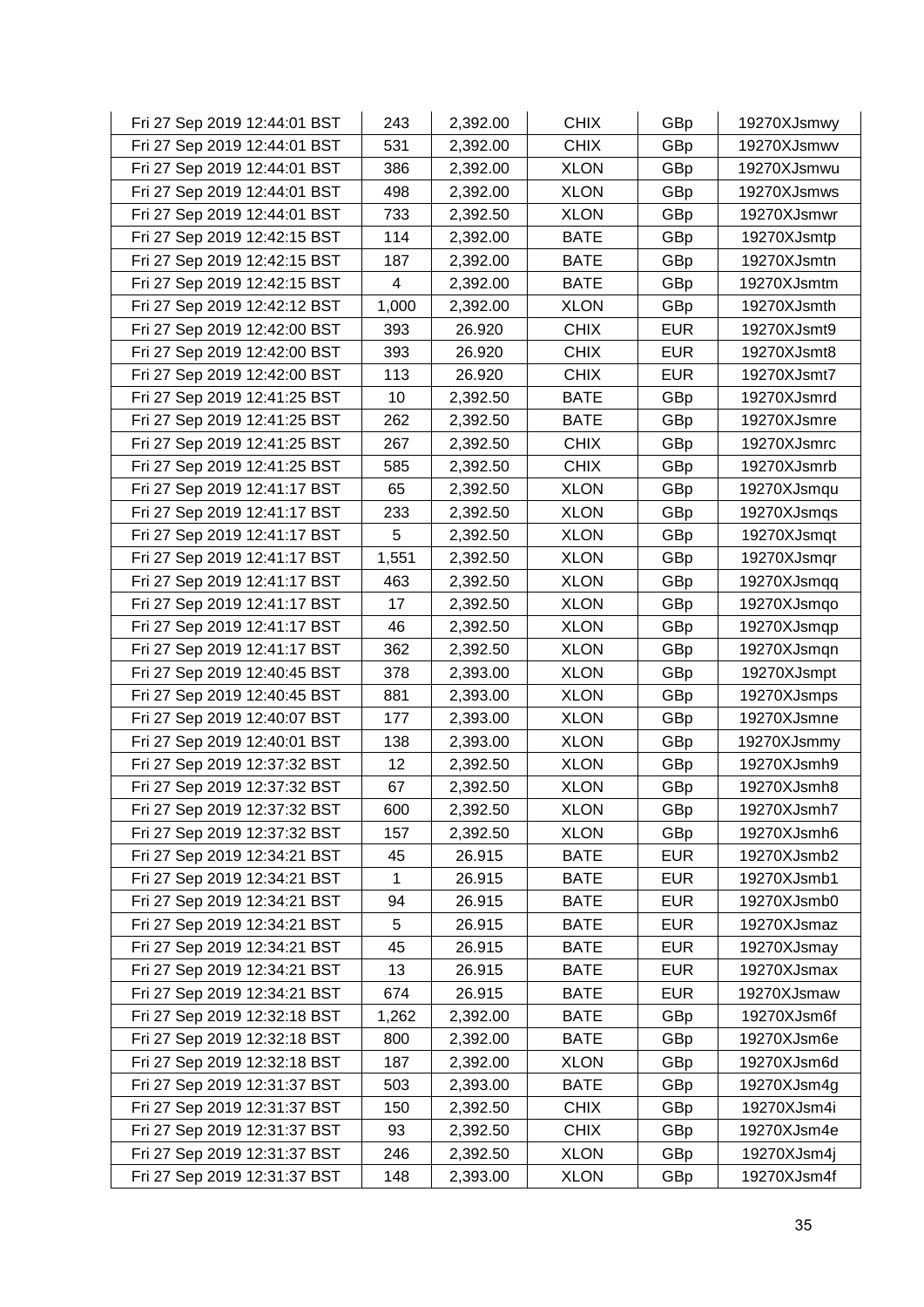| Fri 27 Sep 2019 12:31:37 BST | 2,358 | 2,393.00 | <b>XLON</b> | GBp        | 19270XJsm4h |
|------------------------------|-------|----------|-------------|------------|-------------|
| Fri 27 Sep 2019 12:31:37 BST | 255   | 2,393.00 | <b>XLON</b> | GBp        | 19270XJsm4d |
| Fri 27 Sep 2019 12:31:00 BST | 176   | 2,392.50 | <b>BATE</b> | GBp        | 19270XJsm1h |
| Fri 27 Sep 2019 12:31:00 BST | 149   | 2,392.50 | <b>XLON</b> | GBp        | 19270XJsm1g |
| Fri 27 Sep 2019 12:31:00 BST | 72    | 2,392.50 | <b>XLON</b> | GBp        | 19270XJsm1f |
| Fri 27 Sep 2019 12:31:00 BST | 172   | 2,392.50 | <b>XLON</b> | GBp        | 19270XJsm1e |
| Fri 27 Sep 2019 12:30:00 BST | 143   | 26.920   | <b>CHIX</b> | <b>EUR</b> | 19270XJslyz |
| Fri 27 Sep 2019 12:30:00 BST | 193   | 26.920   | <b>CHIX</b> | <b>EUR</b> | 19270XJslyy |
| Fri 27 Sep 2019 12:30:00 BST | 400   | 26.920   | <b>CHIX</b> | <b>EUR</b> | 19270XJslyx |
| Fri 27 Sep 2019 12:30:00 BST | 170   | 26.920   | <b>CHIX</b> | <b>EUR</b> | 19270XJslyw |
| Fri 27 Sep 2019 12:29:00 BST | 1,470 | 2,392.50 | <b>BATE</b> | GBp        | 19270XJslvs |
| Fri 27 Sep 2019 12:29:00 BST | 17    | 2,392.50 | <b>XLON</b> | GBp        | 19270XJslvr |
| Fri 27 Sep 2019 12:29:00 BST | 1,433 | 2,392.50 | <b>XLON</b> | GBp        | 19270XJslvq |
| Fri 27 Sep 2019 12:29:00 BST | 296   | 2,392.50 | <b>XLON</b> | GBp        | 19270XJslvp |
| Fri 27 Sep 2019 12:26:00 BST | 58    | 26.925   | <b>BATE</b> | <b>EUR</b> | 19270XJsloc |
| Fri 27 Sep 2019 12:26:00 BST | 505   | 26.925   | <b>BATE</b> | <b>EUR</b> | 19270XJslob |
| Fri 27 Sep 2019 12:25:44 BST | 174   | 2,393.50 | <b>XLON</b> | GBp        | 19270XJslnt |
| Fri 27 Sep 2019 12:25:44 BST | 174   | 2,393.50 | <b>BATE</b> | GBp        | 19270XJslnn |
| Fri 27 Sep 2019 12:25:44 BST | 94    | 2,393.50 | <b>XLON</b> | GBp        | 19270XJslnr |
| Fri 27 Sep 2019 12:25:44 BST | 1,439 | 2,393.50 | <b>XLON</b> | GBp        | 19270XJslnp |
| Fri 27 Sep 2019 12:25:44 BST | 70    | 2,393.50 | <b>XLON</b> | GBp        | 19270XJslnm |
| Fri 27 Sep 2019 12:23:35 BST | 263   | 2,394.50 | <b>CHIX</b> | GBp        | 19270XJslhs |
| Fri 27 Sep 2019 12:23:35 BST | 284   | 2,394.50 | <b>CHIX</b> | GBp        | 19270XJslhu |
| Fri 27 Sep 2019 12:23:35 BST | 205   | 2,394.50 | <b>CHIX</b> | GBp        | 19270XJslht |
| Fri 27 Sep 2019 12:23:35 BST | 1,102 | 2,394.50 | <b>XLON</b> | GBp        | 19270XJslhr |
| Fri 27 Sep 2019 12:23:35 BST | 387   | 2,394.50 | <b>XLON</b> | GBp        | 19270XJslhq |
| Fri 27 Sep 2019 12:23:26 BST | 1,234 | 2,395.00 | <b>CHIX</b> | GBp        | 19270XJslhi |
| Fri 27 Sep 2019 12:23:26 BST | 243   | 2,395.00 | <b>CHIX</b> | GBp        | 19270XJslhh |
| Fri 27 Sep 2019 12:23:26 BST | 1,537 | 2,395.00 | <b>XLON</b> | GBp        | 19270XJslhg |
| Fri 27 Sep 2019 12:23:12 BST | 103   | 2,395.50 | <b>CHIX</b> | GBp        | 19270XJslh0 |
| Fri 27 Sep 2019 12:23:12 BST | 84    | 2,395.50 | <b>BATE</b> | GBp        | 19270XJslh2 |
| Fri 27 Sep 2019 12:23:12 BST | 3     | 2,395.50 | <b>BATE</b> | GBp        | 19270XJslh1 |
| Fri 27 Sep 2019 12:23:12 BST | 48    | 2,395.50 | <b>BATE</b> | GBp        | 19270XJslgz |
| Fri 27 Sep 2019 12:23:12 BST | 236   | 2,395.50 | <b>XLON</b> | GBp        | 19270XJslgy |
| Fri 27 Sep 2019 12:23:12 BST | 3     | 2,395.50 | <b>XLON</b> | GBp        | 19270XJslgx |
| Fri 27 Sep 2019 12:22:11 BST | 133   | 2,396.00 | <b>XLON</b> | GBp        | 19270XJsle5 |
| Fri 27 Sep 2019 12:22:11 BST | 86    | 2,396.00 | <b>XLON</b> | GBp        | 19270XJsle4 |
| Fri 27 Sep 2019 12:22:00 BST | 26    | 2,396.00 | <b>XLON</b> | GBp        | 19270XJsldd |
| Fri 27 Sep 2019 12:20:18 BST | 387   | 2,396.00 | <b>XLON</b> | GBp        | 19270XJsl8d |
| Fri 27 Sep 2019 12:20:09 BST | 58    | 2,396.50 | <b>XLON</b> | GBp        | 19270XJsl7z |
| Fri 27 Sep 2019 12:20:09 BST | 1,193 | 2,396.50 | <b>XLON</b> | GBp        | 19270XJsl81 |
| Fri 27 Sep 2019 12:20:09 BST | 566   | 2,396.50 | <b>CHIX</b> | GBp        | 19270XJsl85 |
| Fri 27 Sep 2019 12:20:09 BST | 38    | 2,396.50 | <b>CHIX</b> | GBp        | 19270XJsl83 |
| Fri 27 Sep 2019 12:19:15 BST | 326   | 2,396.00 | <b>XLON</b> | GBp        | 19270XJsl5k |
| Fri 27 Sep 2019 12:19:15 BST | 29    | 2,396.00 | <b>XLON</b> | GBp        | 19270XJsl5l |
| Fri 27 Sep 2019 12:19:15 BST | 2,066 | 2,396.00 | <b>BATE</b> | GBp        | 19270XJsl5m |
| Fri 27 Sep 2019 12:16:59 BST | 900   | 2,395.50 | <b>CHIX</b> | GBp        | 19270XJsl0m |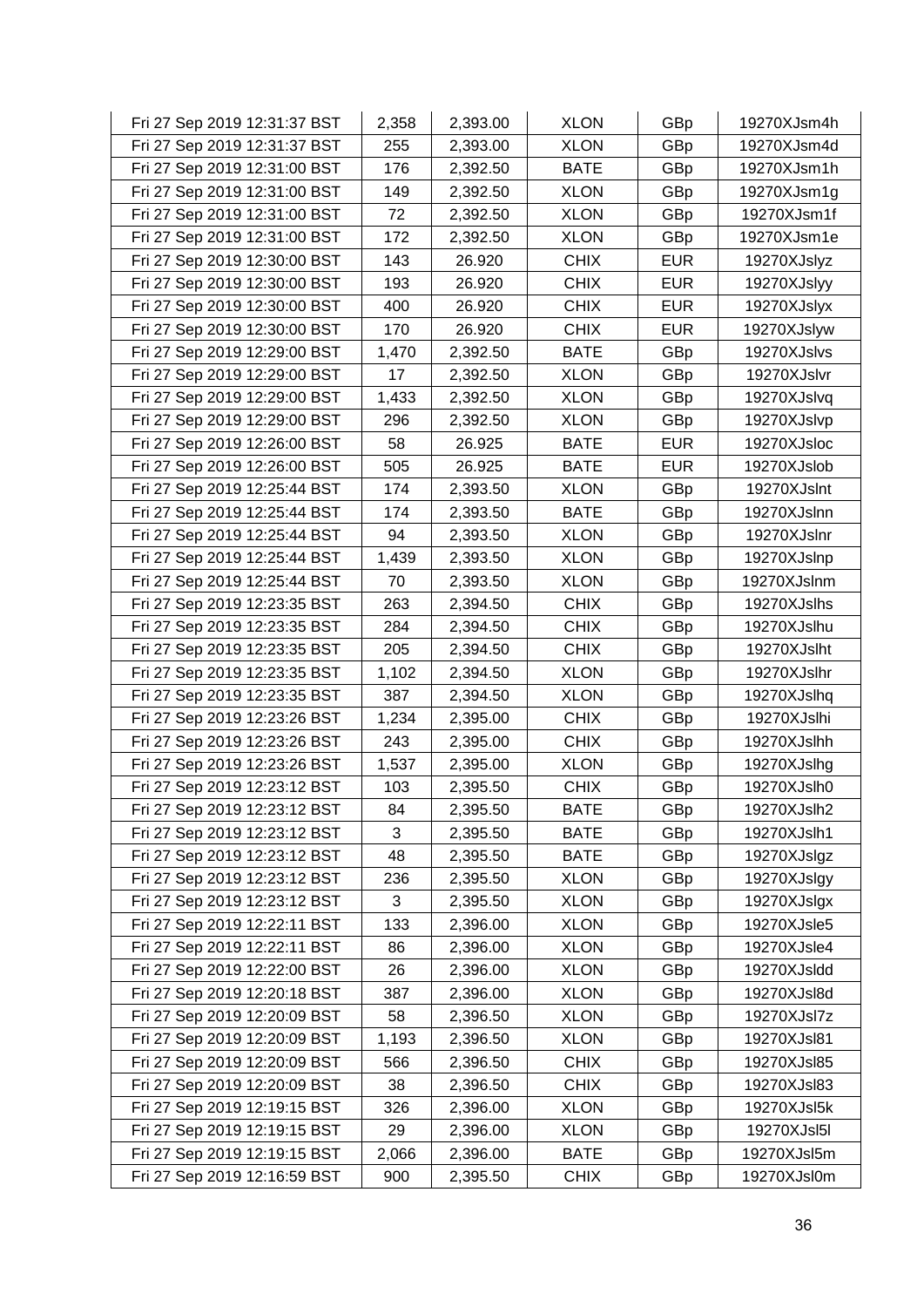| Fri 27 Sep 2019 12:16:59 BST | 136   | 2,395.50 | <b>BATE</b> | GBp        | 19270XJsl0j |
|------------------------------|-------|----------|-------------|------------|-------------|
| Fri 27 Sep 2019 12:16:59 BST | 127   | 2,395.50 | <b>XLON</b> | GBp        | 19270XJsl0k |
| Fri 27 Sep 2019 12:16:59 BST | 1,412 | 2,395.50 | <b>XLON</b> | GBp        | 19270XJsl0l |
| Fri 27 Sep 2019 12:15:10 BST | 870   | 26.940   | <b>CHIX</b> | <b>EUR</b> | 19270XJskx2 |
| Fri 27 Sep 2019 12:12:23 BST | 392   | 2,394.00 | <b>CHIX</b> | GBp        | 19270XJskqf |
| Fri 27 Sep 2019 12:12:23 BST | 255   | 2,394.00 | <b>CHIX</b> | GBp        | 19270XJskqg |
| Fri 27 Sep 2019 12:12:23 BST | 715   | 2,394.00 | <b>BATE</b> | GBp        | 19270XJskqd |
| Fri 27 Sep 2019 12:12:23 BST | 241   | 2,394.00 | <b>BATE</b> | GBp        | 19270XJskqe |
| Fri 27 Sep 2019 12:12:23 BST | 4,667 | 2,394.00 | <b>XLON</b> | GBp        | 19270XJskqa |
| Fri 27 Sep 2019 12:12:23 BST | 397   | 2,394.00 | <b>XLON</b> | GBp        | 19270XJskqc |
| Fri 27 Sep 2019 12:12:23 BST | 1,181 | 2,394.00 | <b>BATE</b> | GBp        | 19270XJskqb |
| Fri 27 Sep 2019 12:10:49 BST | 4,056 | 2,393.50 | XLON        | GBp        | 19270XJskni |
| Fri 27 Sep 2019 12:10:49 BST | 288   | 2,393.50 | <b>XLON</b> | GBp        | 19270XJsknh |
| Fri 27 Sep 2019 12:10:30 BST | 155   | 2,394.00 | <b>XLON</b> | GBp        | 19270XJskmi |
| Fri 27 Sep 2019 12:10:30 BST | 300   | 2,394.00 | <b>XLON</b> | GBp        | 19270XJskmh |
| Fri 27 Sep 2019 12:10:30 BST | 685   | 2,394.00 | <b>XLON</b> | GBp        | 19270XJskmg |
| Fri 27 Sep 2019 12:10:30 BST | 360   | 2,394.00 | <b>XLON</b> | GBp        | 19270XJskmf |
| Fri 27 Sep 2019 12:10:30 BST | 253   | 2,394.00 | <b>XLON</b> | GBp        | 19270XJskme |
| Fri 27 Sep 2019 12:10:30 BST | 113   | 2,394.00 | <b>XLON</b> | GBp        | 19270XJskmd |
| Fri 27 Sep 2019 12:10:30 BST | 25    | 2,394.00 | <b>XLON</b> | GBp        | 19270XJskmc |
| Fri 27 Sep 2019 12:08:00 BST | 1,218 | 26.910   | <b>BATE</b> | <b>EUR</b> | 19270XJske5 |
| Fri 27 Sep 2019 12:07:16 BST | 203   | 2,391.00 | <b>BATE</b> | GBp        | 19270XJsk8q |
| Fri 27 Sep 2019 12:07:16 BST | 37    | 2,391.00 | <b>XLON</b> | GBp        | 19270XJsk8o |
| Fri 27 Sep 2019 12:07:16 BST | 306   | 2,391.00 | <b>XLON</b> | GBp        | 19270XJsk8p |
| Fri 27 Sep 2019 12:07:16 BST | 1,386 | 2,391.00 | <b>XLON</b> | GBp        | 19270XJsk8m |
| Fri 27 Sep 2019 12:05:58 BST | 559   | 2,391.50 | <b>CHIX</b> | GBp        | 19270XJsk3f |
| Fri 27 Sep 2019 12:05:58 BST | 452   | 2,391.50 | <b>BATE</b> | GBp        | 19270XJsk3d |
| Fri 27 Sep 2019 12:05:58 BST | 723   | 2,391.50 | <b>XLON</b> | GBp        | 19270XJsk3c |
| Fri 27 Sep 2019 12:05:58 BST | 1,010 | 2,391.50 | <b>XLON</b> | GBp        | 19270XJsk3e |
| Fri 27 Sep 2019 12:05:58 BST | 65    | 2,391.50 | <b>XLON</b> | GBp        | 19270XJsk3b |
| Fri 27 Sep 2019 12:04:31 BST | 238   | 2,392.50 | <b>BATE</b> | GBp        | 19270XJsjxq |
| Fri 27 Sep 2019 12:04:31 BST | 22    | 2,392.50 | <b>BATE</b> | GBp        | 19270XJsjxo |
| Fri 27 Sep 2019 12:04:31 BST | 6     | 2,392.50 | <b>CHIX</b> | GBp        | 19270XJsjxp |
| Fri 27 Sep 2019 12:04:31 BST | 235   | 2,392.50 | <b>CHIX</b> | GBp        | 19270XJsjxn |
| Fri 27 Sep 2019 12:04:31 BST | 92    | 2,392.50 | <b>XLON</b> | GBp        | 19270XJsjxm |
| Fri 27 Sep 2019 12:04:31 BST | 130   | 2,392.50 | <b>XLON</b> | GBp        | 19270XJsjxl |
| Fri 27 Sep 2019 12:04:00 BST | 503   | 26.910   | <b>CHIX</b> | <b>EUR</b> | 19270XJsjvn |
| Fri 27 Sep 2019 12:04:00 BST | 401   | 26.910   | <b>CHIX</b> | <b>EUR</b> | 19270XJsjvm |
| Fri 27 Sep 2019 12:03:23 BST | 488   | 2,392.50 | <b>XLON</b> | GBp        | 19270XJsjt0 |
| Fri 27 Sep 2019 12:03:23 BST | 104   | 2,392.50 | <b>XLON</b> | GBp        | 19270XJsjsx |
| Fri 27 Sep 2019 12:03:23 BST | 153   | 2,392.50 | <b>XLON</b> | GBp        | 19270XJsjsy |
| Fri 27 Sep 2019 12:03:23 BST | 227   | 2,392.50 | <b>XLON</b> | GBp        | 19270XJsjsw |
| Fri 27 Sep 2019 12:03:23 BST | 380   | 2,392.50 | <b>XLON</b> | GBp        | 19270XJsjsu |
| Fri 27 Sep 2019 12:03:23 BST | 247   | 2,392.50 | <b>XLON</b> | GBp        | 19270XJsjss |
| Fri 27 Sep 2019 12:03:23 BST | 779   | 2,392.50 | <b>XLON</b> | GBp        | 19270XJsjsq |
| Fri 27 Sep 2019 12:03:23 BST | 16    | 2,392.50 | <b>BATE</b> | GBp        | 19270XJsjsv |
| Fri 27 Sep 2019 12:03:23 BST | 82    | 2,392.50 | <b>BATE</b> | GBp        | 19270XJsjst |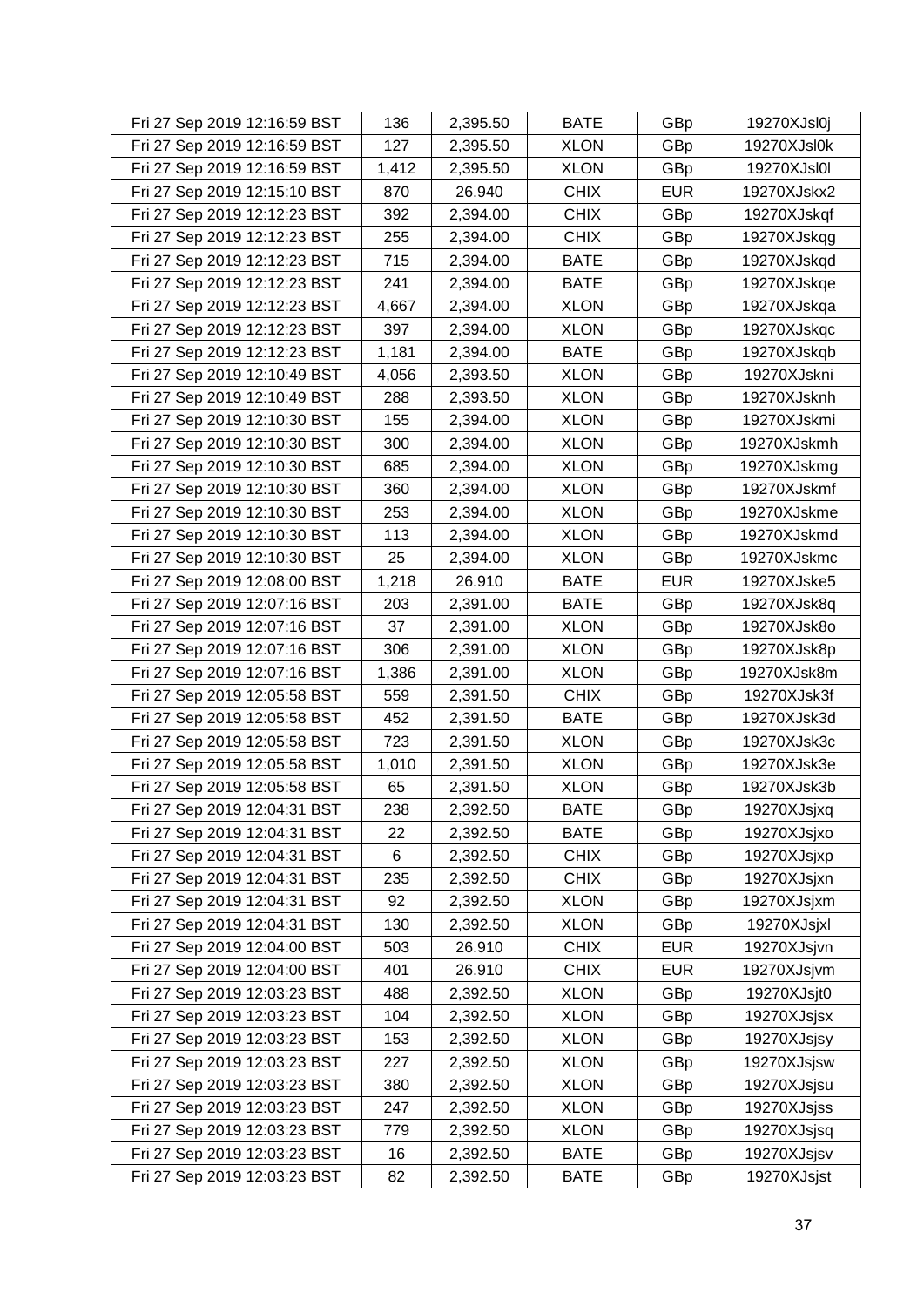| Fri 27 Sep 2019 12:03:23 BST | 1,780 | 2,392.50 | <b>BATE</b> | GBp        | 19270XJsjsr |
|------------------------------|-------|----------|-------------|------------|-------------|
| Fri 27 Sep 2019 12:03:23 BST | 893   | 2,392.50 | <b>CHIX</b> | GBp        | 19270XJsjsz |
| Fri 27 Sep 2019 12:02:48 BST | 787   | 2,392.50 | <b>BATE</b> | GBp        | 19270XJsjpo |
| Fri 27 Sep 2019 11:58:00 BST | 138   | 2,391.50 | <b>CHIX</b> | GBp        | 19270XJsj6v |
| Fri 27 Sep 2019 11:57:42 BST | 268   | 2,392.00 | <b>XLON</b> | GBp        | 19270XJsj63 |
| Fri 27 Sep 2019 11:57:42 BST | 131   | 2,392.00 | <b>BATE</b> | GBp        | 19270XJsj62 |
| Fri 27 Sep 2019 11:57:00 BST | 415   | 26.915   | <b>BATE</b> | <b>EUR</b> | 19270XJsj4y |
| Fri 27 Sep 2019 11:57:00 BST | 155   | 26.915   | <b>BATE</b> | <b>EUR</b> | 19270XJsj4w |
| Fri 27 Sep 2019 11:56:43 BST | 653   | 2,391.50 | <b>CHIX</b> | GBp        | 19270XJsj4j |
| Fri 27 Sep 2019 11:56:13 BST | 985   | 2,392.50 | <b>XLON</b> | GBp        | 19270XJsj3o |
| Fri 27 Sep 2019 11:56:13 BST | 825   | 2,392.50 | <b>XLON</b> | GBp        | 19270XJsj3n |
| Fri 27 Sep 2019 11:56:13 BST | 1,435 | 2,392.50 | <b>XLON</b> | GBp        | 19270XJsj3m |
| Fri 27 Sep 2019 11:55:47 BST | 204   | 2,393.00 | <b>XLON</b> | GBp        | 19270XJsj32 |
| Fri 27 Sep 2019 11:55:47 BST | 1,489 | 2,393.00 | <b>XLON</b> | GBp        | 19270XJsj30 |
| Fri 27 Sep 2019 11:55:47 BST | 303   | 2,393.00 | <b>XLON</b> | GBp        | 19270XJsj31 |
| Fri 27 Sep 2019 11:54:21 BST | 809   | 2,390.50 | <b>XLON</b> | GBp        | 19270XJsiyg |
| Fri 27 Sep 2019 11:54:07 BST | 137   | 2,391.00 | <b>XLON</b> | GBp        | 19270XJsiy3 |
| Fri 27 Sep 2019 11:54:07 BST | 104   | 2,391.00 | <b>XLON</b> | GBp        | 19270XJsiy5 |
| Fri 27 Sep 2019 11:54:07 BST | 1,413 | 2,391.00 | <b>BATE</b> | GBp        | 19270XJsiy4 |
| Fri 27 Sep 2019 11:52:01 BST | 22    | 2,389.50 | <b>XLON</b> | GBp        | 19270XJsitp |
| Fri 27 Sep 2019 11:52:01 BST | 272   | 2,389.50 | <b>XLON</b> | GBp        | 19270XJsito |
| Fri 27 Sep 2019 11:52:01 BST | 237   | 2,389.50 | <b>XLON</b> | GBp        | 19270XJsitn |
| Fri 27 Sep 2019 11:52:01 BST | 225   | 2,389.50 | <b>XLON</b> | GBp        | 19270XJsitm |
| Fri 27 Sep 2019 11:52:01 BST | 461   | 2,389.50 | <b>XLON</b> | GBp        | 19270XJsitk |
| Fri 27 Sep 2019 11:52:01 BST | 231   | 2,389.50 | <b>XLON</b> | GBp        | 19270XJsitl |
| Fri 27 Sep 2019 11:51:56 BST | 664   | 2,390.00 | <b>XLON</b> | GBp        | 19270XJsith |
| Fri 27 Sep 2019 11:51:56 BST | 610   | 2,390.00 | <b>CHIX</b> | GBp        | 19270XJsiti |
| Fri 27 Sep 2019 11:51:12 BST | 1,669 | 2,390.00 | <b>XLON</b> | GBp        | 19270XJsis7 |
| Fri 27 Sep 2019 11:51:09 BST | 135   | 26.895   | <b>CHIX</b> | <b>EUR</b> | 19270XJsis2 |
| Fri 27 Sep 2019 11:51:00 BST | 553   | 26.895   | <b>CHIX</b> | <b>EUR</b> | 19270XJsirg |
| Fri 27 Sep 2019 11:51:00 BST | 189   | 26.895   | <b>CHIX</b> | <b>EUR</b> | 19270XJsirf |
| Fri 27 Sep 2019 11:50:46 BST | 249   | 2,390.50 | <b>XLON</b> | GBp        | 19270XJsir8 |
| Fri 27 Sep 2019 11:50:46 BST | 170   | 2,390.50 | <b>CHIX</b> | GBp        | 19270XJsir7 |
| Fri 27 Sep 2019 11:50:41 BST | 204   | 2,391.00 | <b>XLON</b> | GBp        | 19270XJsir3 |
| Fri 27 Sep 2019 11:50:41 BST | 1,619 | 2,391.00 | <b>BATE</b> | GBp        | 19270XJsir4 |
| Fri 27 Sep 2019 11:50:41 BST | 293   | 2,391.00 | <b>BATE</b> | GBp        | 19270XJsir5 |
| Fri 27 Sep 2019 11:47:58 BST | 52    | 2,389.50 | <b>BATE</b> | GBp        | 19270XJsij9 |
| Fri 27 Sep 2019 11:47:18 BST | 1,051 | 2,389.00 | <b>XLON</b> | GBp        | 19270XJsihp |
| Fri 27 Sep 2019 11:47:18 BST | 231   | 2,389.00 | <b>XLON</b> | GBp        | 19270XJsihn |
| Fri 27 Sep 2019 11:47:18 BST | 99    | 2,389.00 | <b>XLON</b> | GBp        | 19270XJsiho |
| Fri 27 Sep 2019 11:47:17 BST | 3     | 2,389.50 | <b>BATE</b> | GBp        | 19270XJsihl |
| Fri 27 Sep 2019 11:47:17 BST | 611   | 2,389.50 | <b>XLON</b> | GBp        | 19270XJsihk |
| Fri 27 Sep 2019 11:47:17 BST | 199   | 2,389.50 | <b>XLON</b> | GBp        | 19270XJsihj |
| Fri 27 Sep 2019 11:47:12 BST | 101   | 2,390.00 | <b>XLON</b> | GBp        | 19270XJsihe |
| Fri 27 Sep 2019 11:45:15 BST | 240   | 2,388.50 | <b>XLON</b> | GBp        | 19270XJsi9x |
| Fri 27 Sep 2019 11:45:15 BST | 246   | 2,388.50 | <b>CHIX</b> | GBp        | 19270XJsi9y |
| Fri 27 Sep 2019 11:45:15 BST | 240   | 2,389.00 | <b>XLON</b> | GBp        | 19270XJsi9m |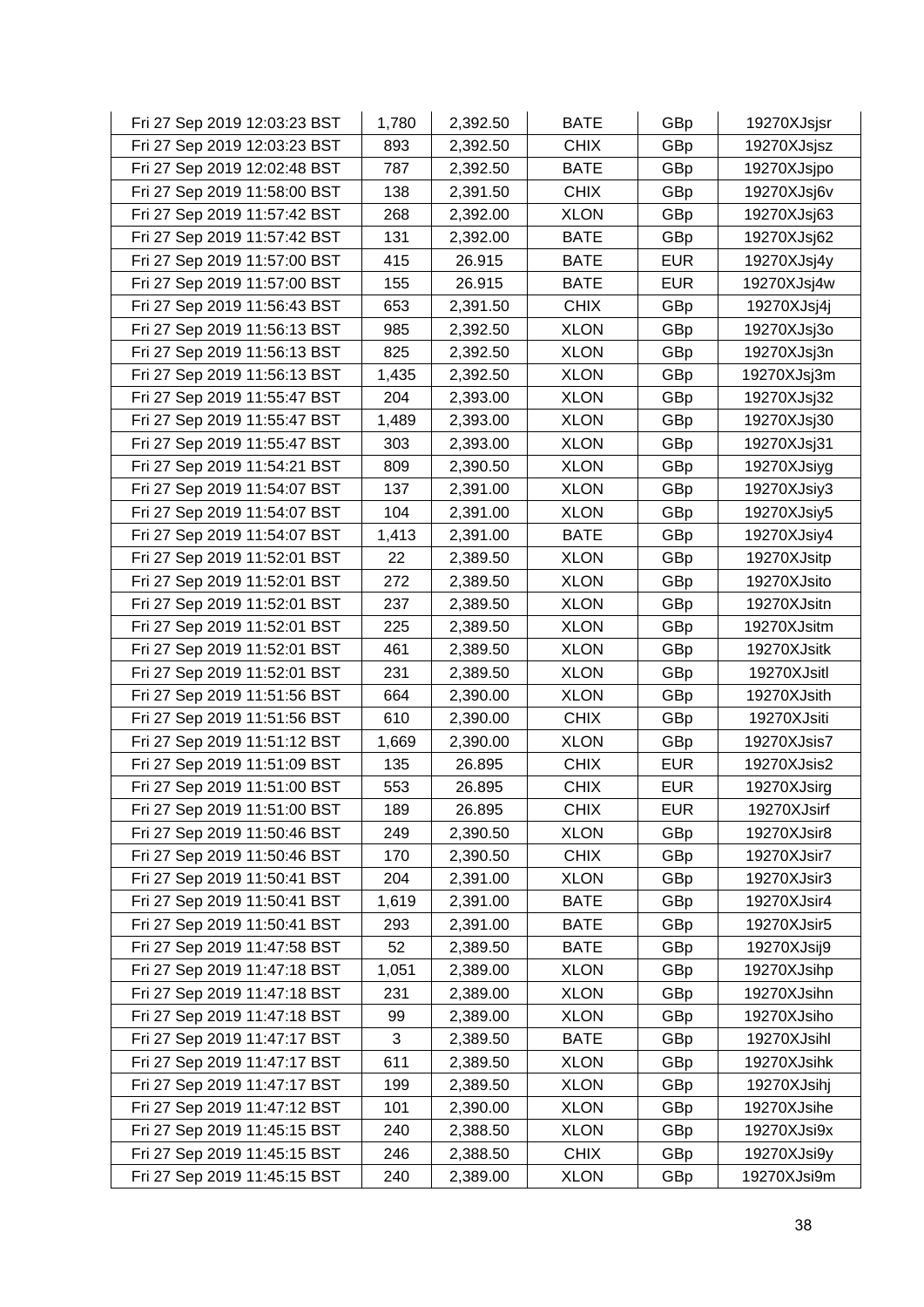| Fri 27 Sep 2019 11:45:15 BST | 257   | 2,389.00 | <b>CHIX</b> | GBp        | 19270XJsi9q |
|------------------------------|-------|----------|-------------|------------|-------------|
| Fri 27 Sep 2019 11:45:15 BST | 239   | 2,389.00 | <b>BATE</b> | GBp        | 19270XJsi9o |
| Fri 27 Sep 2019 11:44:09 BST | 749   | 2,390.50 | <b>BATE</b> | GBp        | 19270XJsi6d |
| Fri 27 Sep 2019 11:44:02 BST | 61    | 26.905   | <b>BATE</b> | <b>EUR</b> | 19270XJsi5s |
| Fri 27 Sep 2019 11:44:02 BST | 965   | 26.905   | <b>BATE</b> | <b>EUR</b> | 19270XJsi5r |
| Fri 27 Sep 2019 11:44:00 BST | 197   | 26.905   | <b>BATE</b> | <b>EUR</b> | 19270XJsi5h |
| Fri 27 Sep 2019 11:43:45 BST | 121   | 2,391.00 | <b>BATE</b> | GBp        | 19270XJsi56 |
| Fri 27 Sep 2019 11:43:45 BST | 256   | 2,391.00 | <b>BATE</b> | GBp        | 19270XJsi55 |
| Fri 27 Sep 2019 11:43:45 BST | 506   | 2,391.50 | <b>CHIX</b> | GBp        | 19270XJsi54 |
| Fri 27 Sep 2019 11:43:45 BST | 1,874 | 2,391.00 | <b>XLON</b> | GBp        | 19270XJsi52 |
| Fri 27 Sep 2019 11:43:45 BST | 160   | 2,391.00 | <b>XLON</b> | GBp        | 19270XJsi53 |
| Fri 27 Sep 2019 11:43:45 BST | 145   | 2,391.50 | <b>CHIX</b> | GBp        | 19270XJsi51 |
| Fri 27 Sep 2019 11:43:45 BST | 139   | 2,391.50 | <b>BATE</b> | GBp        | 19270XJsi4z |
| Fri 27 Sep 2019 11:43:45 BST | 140   | 2,391.50 | <b>BATE</b> | GBp        | 19270XJsi4x |
| Fri 27 Sep 2019 11:43:45 BST | 559   | 2,391.00 | <b>XLON</b> | GBp        | 19270XJsi4y |
| Fri 27 Sep 2019 11:43:45 BST | 665   | 2,391.50 | <b>XLON</b> | GBp        | 19270XJsi4v |
| Fri 27 Sep 2019 11:43:45 BST | 388   | 2,391.50 | <b>XLON</b> | GBp        | 19270XJsi4w |
| Fri 27 Sep 2019 11:43:45 BST | 125   | 2,391.00 | <b>XLON</b> | GBp        | 19270XJsi50 |
| Fri 27 Sep 2019 11:43:12 BST | 1,048 | 2,391.50 | <b>XLON</b> | GBp        | 19270XJsi42 |
| Fri 27 Sep 2019 11:43:12 BST | 292   | 2,391.50 | <b>XLON</b> | GBp        | 19270XJsi44 |
| Fri 27 Sep 2019 11:43:12 BST | 222   | 2,391.50 | <b>CHIX</b> | GBp        | 19270XJsi46 |
| Fri 27 Sep 2019 11:43:12 BST | 135   | 2,391.50 | <b>BATE</b> | GBp        | 19270XJsi45 |
| Fri 27 Sep 2019 11:43:12 BST | 299   | 2,391.50 | <b>BATE</b> | GBp        | 19270XJsi43 |
| Fri 27 Sep 2019 11:41:49 BST | 202   | 2,392.00 | <b>XLON</b> | GBp        | 19270XJsi1o |
| Fri 27 Sep 2019 11:40:03 BST | 762   | 26.920   | <b>CHIX</b> | <b>EUR</b> | 19270XJshxx |
| Fri 27 Sep 2019 11:40:00 BST | 159   | 26.920   | <b>CHIX</b> | <b>EUR</b> | 19270XJshx7 |
| Fri 27 Sep 2019 11:38:52 BST | 109   | 2,391.50 | <b>BATE</b> | GBp        | 19270XJshsh |
| Fri 27 Sep 2019 11:38:35 BST | 262   | 2,392.00 | <b>CHIX</b> | GBp        | 19270XJshs0 |
| Fri 27 Sep 2019 11:38:28 BST | 30    | 2,392.50 | <b>CHIX</b> | GBp        | 19270XJshrz |
| Fri 27 Sep 2019 11:38:24 BST | 1,752 | 2,392.50 | <b>XLON</b> | GBp        | 19270XJshrx |
| Fri 27 Sep 2019 11:35:46 BST | 240   | 2,393.50 | <b>XLON</b> | GBp        | 19270XJshi7 |
| Fri 27 Sep 2019 11:35:41 BST | 921   | 2,394.00 | <b>XLON</b> | GBp        | 19270XJshi1 |
| Fri 27 Sep 2019 11:35:15 BST | 261   | 2,395.00 | <b>CHIX</b> | GBp        | 19270XJshfd |
| Fri 27 Sep 2019 11:35:15 BST | 245   | 2,395.00 | <b>XLON</b> | GBp        | 19270XJshfc |
| Fri 27 Sep 2019 11:35:15 BST | 253   | 2,395.50 | <b>CHIX</b> | GBp        | 19270XJshf9 |
| Fri 27 Sep 2019 11:35:15 BST | 316   | 26.955   | <b>CHIX</b> | <b>EUR</b> | 19270XJshfb |
| Fri 27 Sep 2019 11:35:15 BST | 216   | 26.955   | <b>CHIX</b> | <b>EUR</b> | 19270XJshfa |
| Fri 27 Sep 2019 11:35:15 BST | 25    | 26.955   | <b>CHIX</b> | <b>EUR</b> | 19270XJshf8 |
| Fri 27 Sep 2019 11:35:15 BST | 260   | 2,396.00 | <b>BATE</b> | GBp        | 19270XJshf7 |
| Fri 27 Sep 2019 11:35:02 BST | 185   | 26.975   | <b>CHIX</b> | <b>EUR</b> | 19270XJsheg |
| Fri 27 Sep 2019 11:34:07 BST | 247   | 2,397.00 | <b>CHIX</b> | GBp        | 19270XJshbl |
| Fri 27 Sep 2019 11:34:07 BST | 262   | 2,397.00 | <b>XLON</b> | GBp        | 19270XJshbm |
| Fri 27 Sep 2019 11:34:07 BST | 383   | 2,397.00 | <b>XLON</b> | GBp        | 19270XJshbk |
| Fri 27 Sep 2019 11:34:04 BST | 121   | 2,397.50 | <b>CHIX</b> | GBp        | 19270XJshbb |
| Fri 27 Sep 2019 11:32:19 BST | 59    | 2,396.00 | <b>XLON</b> | GBp        | 19270XJsh3y |
| Fri 27 Sep 2019 11:32:19 BST | 240   | 2,396.00 | <b>XLON</b> | GBp        | 19270XJsh3x |
| Fri 27 Sep 2019 11:31:21 BST | 459   | 2,396.00 | <b>XLON</b> | GBp        | 19270XJsh0c |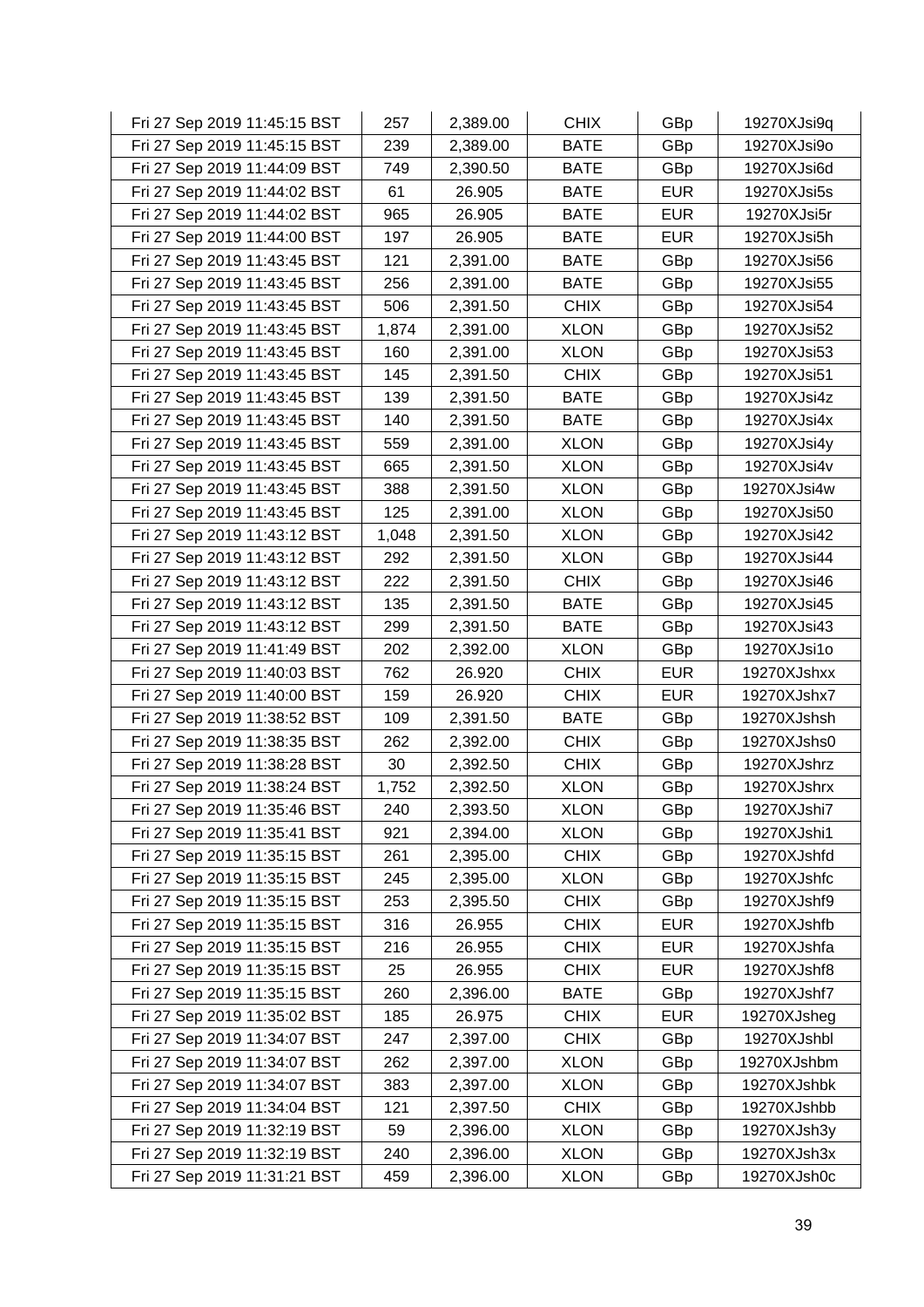| Fri 27 Sep 2019 11:31:21 BST | 344   | 2,396.50 | <b>XLON</b> | GBp        | 19270XJsh0b |
|------------------------------|-------|----------|-------------|------------|-------------|
| Fri 27 Sep 2019 11:31:21 BST | 125   | 2,396.50 | <b>XLON</b> | GBp        | 19270XJsh0a |
| Fri 27 Sep 2019 11:31:13 BST | 956   | 2,399.00 | <b>XLON</b> | GBp        | 19270XJsgxi |
| Fri 27 Sep 2019 11:31:00 BST | 241   | 2,399.50 | <b>XLON</b> | GBp        | 19270XJsgw8 |
| Fri 27 Sep 2019 11:31:00 BST | 138   | 2,399.50 | <b>XLON</b> | GBp        | 19270XJsgw9 |
| Fri 27 Sep 2019 11:30:24 BST | 643   | 2,403.00 | <b>BATE</b> | GBp        | 19270XJsgpy |
| Fri 27 Sep 2019 11:30:24 BST | 1,000 | 2,403.00 | <b>BATE</b> | GBp        | 19270XJsgpx |
| Fri 27 Sep 2019 11:30:22 BST | 1,346 | 2,403.50 | <b>BATE</b> | GBp        | 19270XJsgpu |
| Fri 27 Sep 2019 11:30:20 BST | 1,159 | 2,403.50 | <b>XLON</b> | GBp        | 19270XJsgpn |
| Fri 27 Sep 2019 11:30:14 BST | 97    | 2,404.50 | <b>XLON</b> | GBp        | 19270XJsgoj |
| Fri 27 Sep 2019 11:30:14 BST | 51    | 2,404.50 | <b>BATE</b> | GBp        | 19270XJsgoi |
| Fri 27 Sep 2019 11:30:14 BST | 1,294 | 2,404.50 | <b>XLON</b> | GBp        | 19270XJsgoh |
| Fri 27 Sep 2019 11:29:57 BST | 105   | 2,405.00 | <b>CHIX</b> | GBp        | 19270XJsgn9 |
| Fri 27 Sep 2019 11:29:57 BST | 137   | 2,405.00 | <b>CHIX</b> | GBp        | 19270XJsgn7 |
| Fri 27 Sep 2019 11:29:57 BST | 96    | 2,405.00 | <b>CHIX</b> | GBp        | 19270XJsgn8 |
| Fri 27 Sep 2019 11:29:57 BST | 406   | 2,405.00 | <b>BATE</b> | GBp        | 19270XJsgn6 |
| Fri 27 Sep 2019 11:29:57 BST | 162   | 2,405.50 | <b>XLON</b> | GBp        | 19270XJsgn4 |
| Fri 27 Sep 2019 11:29:57 BST | 545   | 2,405.50 | <b>XLON</b> | GBp        | 19270XJsgn3 |
| Fri 27 Sep 2019 11:29:57 BST | 200   | 2,405.50 | <b>CHIX</b> | GBp        | 19270XJsgn5 |
| Fri 27 Sep 2019 11:29:55 BST | 290   | 2,406.00 | <b>CHIX</b> | GBp        | 19270XJsgmz |
| Fri 27 Sep 2019 11:29:55 BST | 125   | 2,406.00 | <b>BATE</b> | GBp        | 19270XJsgn0 |
| Fri 27 Sep 2019 11:29:55 BST | 333   | 2,406.50 | <b>XLON</b> | GBp        | 19270XJsgmy |
| Fri 27 Sep 2019 11:29:55 BST | 436   | 2,406.50 | <b>XLON</b> | GBp        | 19270XJsgmx |
| Fri 27 Sep 2019 11:28:16 BST | 256   | 2,405.50 | <b>CHIX</b> | GBp        | 19270XJsgjf |
| Fri 27 Sep 2019 11:28:16 BST | 9     | 2,406.00 | <b>BATE</b> | GBp        | 19270XJsgj8 |
| Fri 27 Sep 2019 11:28:16 BST | 9     | 2,406.00 | <b>BATE</b> | GBp        | 19270XJsgja |
| Fri 27 Sep 2019 11:28:16 BST | 218   | 2,406.00 | <b>BATE</b> | GBp        | 19270XJsgjb |
| Fri 27 Sep 2019 11:28:16 BST | 249   | 2,405.50 | <b>BATE</b> | GBp        | 19270XJsgjd |
| Fri 27 Sep 2019 11:28:16 BST | 359   | 2,406.00 | <b>XLON</b> | GBp        | 19270XJsgj9 |
| Fri 27 Sep 2019 11:28:16 BST | 179   | 2,406.00 | <b>XLON</b> | GBp        | 19270XJsgj7 |
| Fri 27 Sep 2019 11:28:16 BST | 359   | 2,405.50 | <b>XLON</b> | GBp        | 19270XJsgje |
| Fri 27 Sep 2019 11:28:16 BST | 1,188 | 2,405.50 | <b>XLON</b> | GBp        | 19270XJsgjc |
| Fri 27 Sep 2019 11:28:04 BST | 564   | 27.075   | <b>BATE</b> | <b>EUR</b> | 19270XJsgil |
| Fri 27 Sep 2019 11:27:04 BST | 62    | 2,407.00 | <b>CHIX</b> | GBp        | 19270XJsgf4 |
| Fri 27 Sep 2019 11:27:04 BST | 800   | 2,407.00 | <b>CHIX</b> | GBp        | 19270XJsgf3 |
| Fri 27 Sep 2019 11:26:40 BST | 36    | 2,407.50 | <b>BATE</b> | GBp        | 19270XJsged |
| Fri 27 Sep 2019 11:25:30 BST | 171   | 2,407.50 | <b>BATE</b> | GBp        | 19270XJsgb8 |
| Fri 27 Sep 2019 11:25:30 BST | 167   | 2,407.50 | <b>CHIX</b> | GBp        | 19270XJsgba |
| Fri 27 Sep 2019 11:25:30 BST | 140   | 2,407.50 | <b>CHIX</b> | GBp        | 19270XJsgbc |
| Fri 27 Sep 2019 11:25:30 BST | 138   | 2,407.50 | <b>XLON</b> | GBp        | 19270XJsgb7 |
| Fri 27 Sep 2019 11:25:30 BST | 4,581 | 2,407.50 | <b>XLON</b> | GBp        | 19270XJsgbb |
| Fri 27 Sep 2019 11:25:30 BST | 258   | 2,407.50 | <b>XLON</b> | GBp        | 19270XJsgb9 |
| Fri 27 Sep 2019 11:24:00 BST | 951   | 27.095   | <b>BATE</b> | <b>EUR</b> | 19270XJsg5m |
| Fri 27 Sep 2019 11:23:27 BST | 246   | 2,408.50 | <b>XLON</b> | GBp        | 19270XJsg45 |
| Fri 27 Sep 2019 11:22:34 BST | 1,951 | 2,408.50 | <b>XLON</b> | GBp        | 19270XJsg14 |
| Fri 27 Sep 2019 11:22:11 BST | 253   | 2,409.00 | <b>XLON</b> | GBp        | 19270XJsfzr |
| Fri 27 Sep 2019 11:21:29 BST | 1,244 | 2,410.00 | <b>XLON</b> | GBp        | 19270XJsfyu |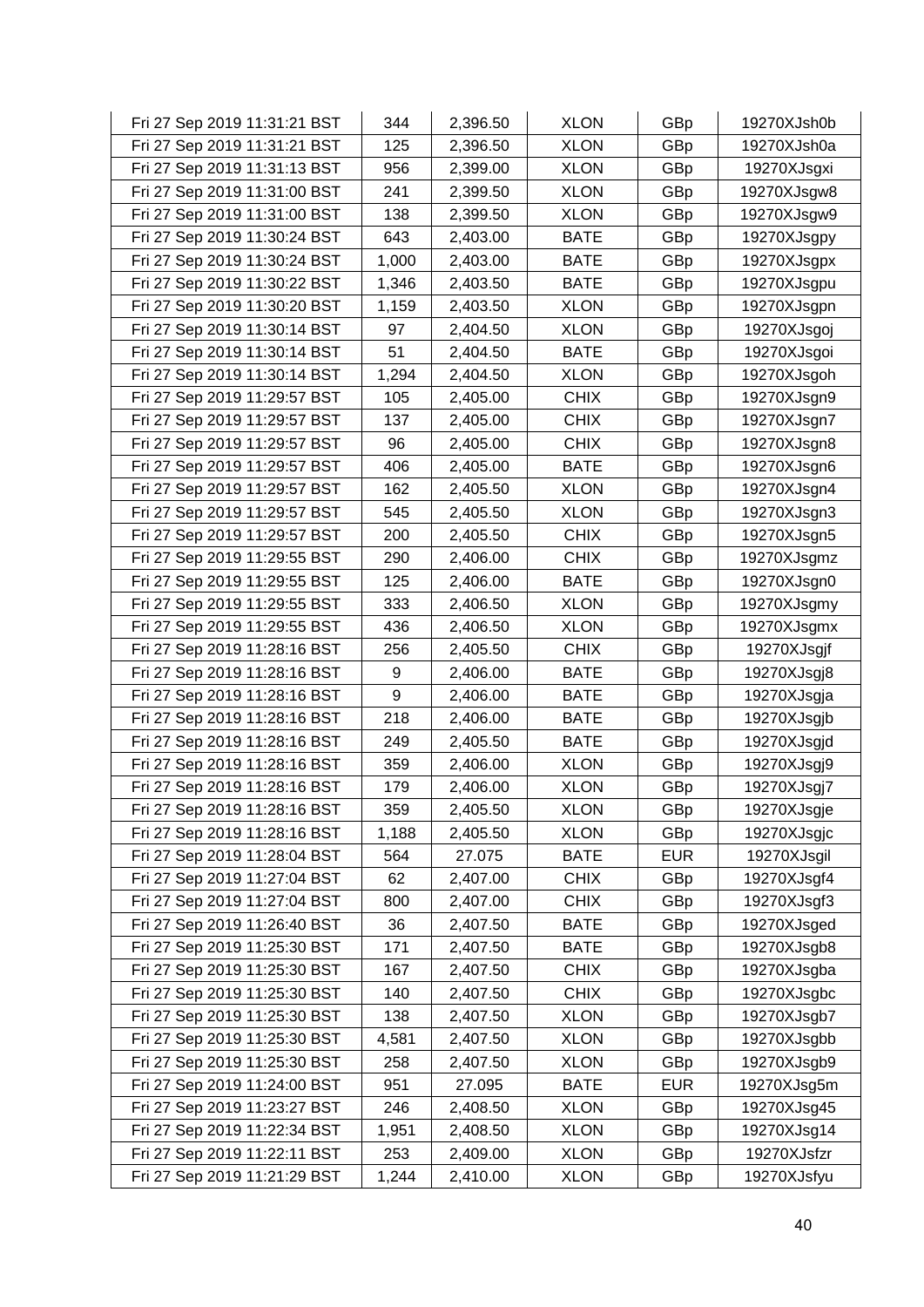| Fri 27 Sep 2019 11:21:29 BST | 391   | 2,410.00 | <b>XLON</b> | GBp        | 19270XJsfyt |
|------------------------------|-------|----------|-------------|------------|-------------|
| Fri 27 Sep 2019 11:21:29 BST | 2,116 | 2,410.00 | <b>BATE</b> | GBp        | 19270XJsfys |
| Fri 27 Sep 2019 11:20:48 BST | 87    | 2,410.50 | <b>BATE</b> | GBp        | 19270XJsfws |
| Fri 27 Sep 2019 11:20:48 BST | 66    | 2,410.50 | <b>CHIX</b> | GBp        | 19270XJsfwv |
| Fri 27 Sep 2019 11:20:48 BST | 1     | 2,410.50 | <b>BATE</b> | GBp        | 19270XJsfwq |
| Fri 27 Sep 2019 11:20:48 BST | 57    | 2,410.50 | <b>BATE</b> | GBp        | 19270XJsfwo |
| Fri 27 Sep 2019 11:20:48 BST | 676   | 2,410.50 | <b>CHIX</b> | GBp        | 19270XJsfwu |
| Fri 27 Sep 2019 11:20:48 BST | 316   | 2,410.50 | <b>CHIX</b> | GBp        | 19270XJsfwr |
| Fri 27 Sep 2019 11:20:48 BST | 33    | 2,410.50 | <b>BATE</b> | GBp        | 19270XJsfwn |
| Fri 27 Sep 2019 11:20:48 BST | 192   | 2,410.50 | <b>CHIX</b> | GBp        | 19270XJsfwp |
| Fri 27 Sep 2019 11:20:48 BST | 31    | 2,410.50 | <b>BATE</b> | GBp        | 19270XJsfwl |
| Fri 27 Sep 2019 11:20:48 BST | 24    | 2,410.50 | <b>BATE</b> | GBp        | 19270XJsfwj |
| Fri 27 Sep 2019 11:20:48 BST | 1     | 2,410.50 | <b>BATE</b> | GBp        | 19270XJsfwh |
| Fri 27 Sep 2019 11:20:48 BST | 1,086 | 2,410.50 | <b>XLON</b> | GBp        | 19270XJsfwm |
| Fri 27 Sep 2019 11:20:48 BST | 1,245 | 2,410.50 | <b>XLON</b> | GBp        | 19270XJsfwk |
| Fri 27 Sep 2019 11:20:48 BST | 21    | 2,410.50 | <b>XLON</b> | GBp        | 19270XJsfwi |
| Fri 27 Sep 2019 11:20:48 BST | 234   | 2,410.50 | <b>XLON</b> | GBp        | 19270XJsfwf |
| Fri 27 Sep 2019 11:19:52 BST | 1,111 | 2,410.50 | <b>XLON</b> | GBp        | 19270XJsftq |
| Fri 27 Sep 2019 11:19:52 BST | 244   | 2,410.50 | <b>CHIX</b> | GBp        | 19270XJsfts |
| Fri 27 Sep 2019 11:19:52 BST | 847   | 2,410.50 | <b>BATE</b> | GBp        | 19270XJsftr |
| Fri 27 Sep 2019 11:19:47 BST | 264   | 2,410.50 | <b>BATE</b> | GBp        | 19270XJsftn |
| Fri 27 Sep 2019 11:17:02 BST | 228   | 27.125   | <b>CHIX</b> | <b>EUR</b> | 19270XJsfij |
| Fri 27 Sep 2019 11:17:01 BST | 178   | 27.125   | <b>CHIX</b> | <b>EUR</b> | 19270XJsfii |
| Fri 27 Sep 2019 11:17:01 BST | 258   | 27.125   | <b>CHIX</b> | <b>EUR</b> | 19270XJsfig |
| Fri 27 Sep 2019 11:15:07 BST | 154   | 2,407.00 | <b>XLON</b> | GBp        | 19270XJsfbi |
| Fri 27 Sep 2019 11:15:07 BST | 48    | 2,407.00 | <b>BATE</b> | GBp        | 19270XJsfbj |
| Fri 27 Sep 2019 11:15:07 BST | 126   | 2,407.00 | <b>BATE</b> | GBp        | 19270XJsfbh |
| Fri 27 Sep 2019 11:13:56 BST | 146   | 2,407.00 | <b>XLON</b> | GBp        | 19270XJsf7l |
| Fri 27 Sep 2019 11:13:56 BST | 134   | 2,407.00 | <b>XLON</b> | GBp        | 19270XJsf7k |
| Fri 27 Sep 2019 11:13:22 BST | 717   | 2,407.50 | <b>XLON</b> | GBp        | 19270XJsf4c |
| Fri 27 Sep 2019 11:13:22 BST | 211   | 2,407.50 | <b>XLON</b> | GBp        | 19270XJsf49 |
| Fri 27 Sep 2019 11:13:22 BST | 230   | 2,407.50 | <b>BATE</b> | GBp        | 19270XJsf4j |
| Fri 27 Sep 2019 11:13:22 BST | 227   | 2,407.50 | <b>CHIX</b> | GBp        | 19270XJsf4f |
| Fri 27 Sep 2019 11:13:22 BST | 188   | 2,407.50 | <b>BATE</b> | GBp        | 19270XJsf4i |
| Fri 27 Sep 2019 11:13:22 BST | 3     | 2,407.50 | <b>BATE</b> | GBp        | 19270XJsf4h |
| Fri 27 Sep 2019 11:13:22 BST | 64    | 2,407.50 | <b>BATE</b> | GBp        | 19270XJsf4g |
| Fri 27 Sep 2019 11:13:22 BST | 231   | 2,407.50 | <b>XLON</b> | GBp        | 19270XJsf46 |
| Fri 27 Sep 2019 11:13:22 BST | 8     | 2,407.50 | <b>BATE</b> | GBp        | 19270XJsf4e |
| Fri 27 Sep 2019 11:13:22 BST | 13    | 2,407.50 | <b>BATE</b> | GBp        | 19270XJsf4a |
| Fri 27 Sep 2019 11:13:22 BST | 43    | 2,407.50 | <b>BATE</b> | GBp        | 19270XJsf47 |
| Fri 27 Sep 2019 11:13:16 BST | 174   | 2,408.00 | <b>XLON</b> | GBp        | 19270XJsf31 |
| Fri 27 Sep 2019 11:12:00 BST | 195   | 27.070   | <b>CHIX</b> | <b>EUR</b> | 19270XJsey1 |
| Fri 27 Sep 2019 11:11:00 BST | 787   | 27.065   | <b>CHIX</b> | <b>EUR</b> | 19270XJsevc |
| Fri 27 Sep 2019 11:11:00 BST | 88    | 27.065   | <b>CHIX</b> | <b>EUR</b> | 19270XJseva |
| Fri 27 Sep 2019 11:10:49 BST | 181   | 2,405.50 | <b>XLON</b> | GBp        | 19270XJsev2 |
| Fri 27 Sep 2019 11:10:49 BST | 70    | 2,405.50 | <b>BATE</b> | GBp        | 19270XJsev0 |
| Fri 27 Sep 2019 11:10:49 BST | 217   | 2,405.50 | <b>BATE</b> | GBp        | 19270XJseuy |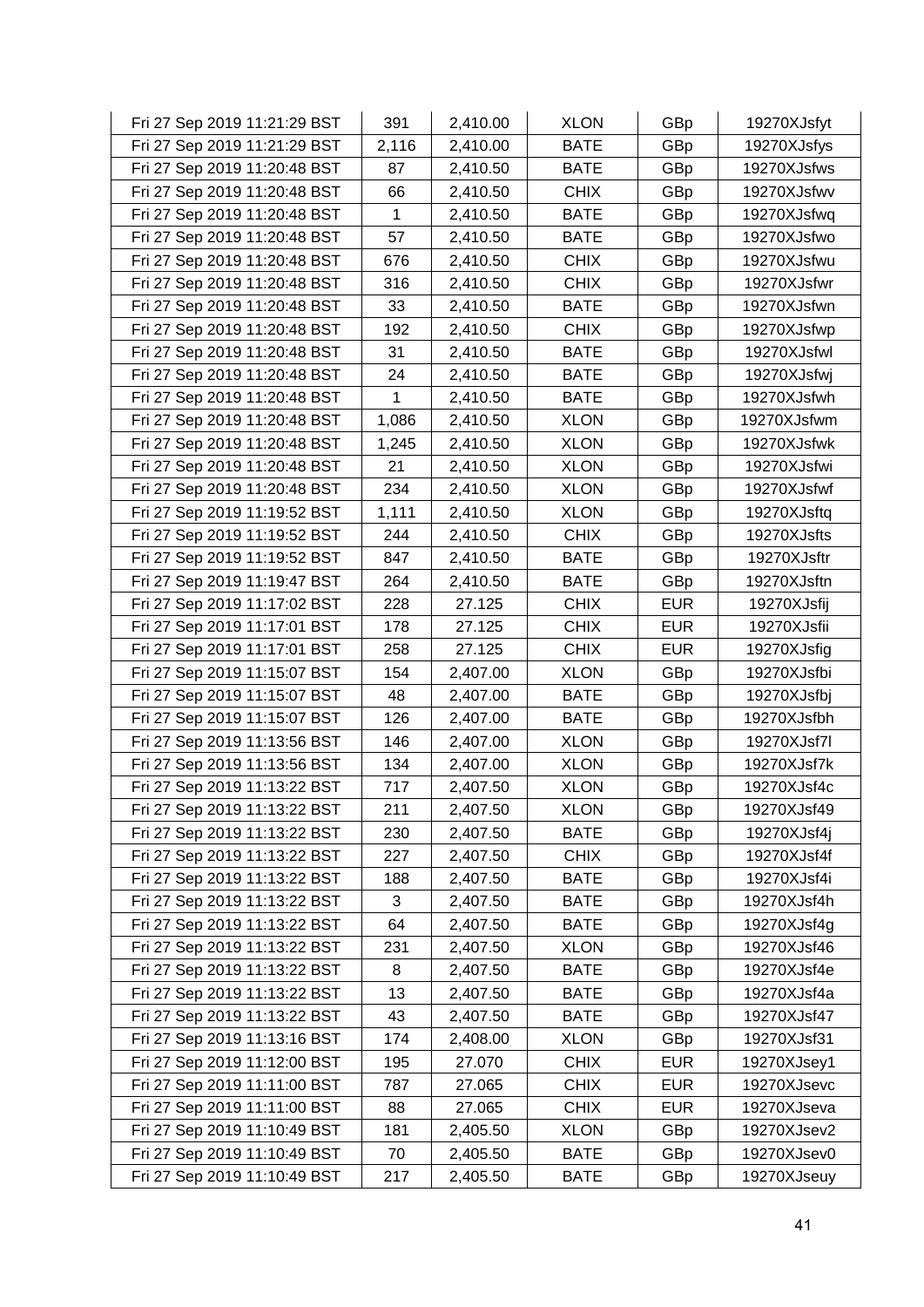| Fri 27 Sep 2019 11:10:49 BST | 285            | 2,405.50 | <b>CHIX</b> | GBp        | 19270XJsev1 |
|------------------------------|----------------|----------|-------------|------------|-------------|
| Fri 27 Sep 2019 11:10:49 BST | 24             | 2,405.50 | <b>XLON</b> | GBp        | 19270XJseuz |
| Fri 27 Sep 2019 11:10:49 BST | 815            | 2,405.50 | <b>XLON</b> | GBp        | 19270XJseux |
| Fri 27 Sep 2019 11:09:15 BST | 2,128          | 2,405.50 | <b>XLON</b> | GBp        | 19270XJser9 |
| Fri 27 Sep 2019 11:08:42 BST | 53             | 2,406.00 | <b>XLON</b> | GBp        | 19270XJseqf |
| Fri 27 Sep 2019 11:08:42 BST | 400            | 2,406.00 | <b>BATE</b> | GBp        | 19270XJseql |
| Fri 27 Sep 2019 11:08:42 BST | 86             | 2,406.00 | <b>BATE</b> | GBp        | 19270XJseqk |
| Fri 27 Sep 2019 11:08:42 BST | 138            | 2,406.00 | <b>BATE</b> | GBp        | 19270XJseqi |
| Fri 27 Sep 2019 11:08:42 BST | 300            | 2,406.00 | <b>BATE</b> | GBp        | 19270XJseqg |
| Fri 27 Sep 2019 11:07:22 BST | 367            | 2,407.00 | <b>XLON</b> | GBp        | 19270XJsenc |
| Fri 27 Sep 2019 11:07:22 BST | 470            | 2,407.00 | <b>BATE</b> | GBp        | 19270XJsene |
| Fri 27 Sep 2019 11:07:22 BST | 551            | 2,407.00 | <b>CHIX</b> | GBp        | 19270XJsend |
| Fri 27 Sep 2019 11:04:48 BST | $\overline{7}$ | 2,408.00 | <b>BATE</b> | GBp        | 19270XJsegj |
| Fri 27 Sep 2019 11:04:48 BST | 233            | 2,408.00 | <b>BATE</b> | GBp        | 19270XJsegi |
| Fri 27 Sep 2019 11:04:48 BST | 119            | 2,408.00 | <b>BATE</b> | GBp        | 19270XJsegg |
| Fri 27 Sep 2019 11:04:10 BST | 23             | 2,408.50 | <b>BATE</b> | GBp        | 19270XJseft |
| Fri 27 Sep 2019 11:04:10 BST | 252            | 2,408.50 | <b>BATE</b> | GBp        | 19270XJsefr |
| Fri 27 Sep 2019 11:04:10 BST | 139            | 2,408.50 | <b>XLON</b> | GBp        | 19270XJsefs |
| Fri 27 Sep 2019 11:04:10 BST | 2,176          | 2,408.50 | <b>XLON</b> | GBp        | 19270XJsefq |
| Fri 27 Sep 2019 11:03:52 BST | 8              | 2,408.50 | <b>BATE</b> | GBp        | 19270XJseeb |
| Fri 27 Sep 2019 11:03:47 BST | 70             | 2,409.00 | <b>XLON</b> | GBp        | 19270XJsee7 |
| Fri 27 Sep 2019 11:03:47 BST | 3,795          | 2,409.00 | <b>XLON</b> | GBp        | 19270XJsee8 |
| Fri 27 Sep 2019 11:03:47 BST | 251            | 2,409.00 | <b>XLON</b> | GBp        | 19270XJsee4 |
| Fri 27 Sep 2019 11:03:47 BST | 238            | 2,409.00 | <b>CHIX</b> | GBp        | 19270XJsee6 |
| Fri 27 Sep 2019 11:02:29 BST | 248            | 2,409.00 | <b>XLON</b> | GBp        | 19270XJseas |
| Fri 27 Sep 2019 11:01:30 BST | 1,591          | 2,408.50 | <b>XLON</b> | GBp        | 19270XJse6c |
| Fri 27 Sep 2019 11:01:08 BST | 191            | 27.090   | <b>BATE</b> | <b>EUR</b> | 19270XJse4t |
| Fri 27 Sep 2019 11:01:08 BST | 257            | 27.090   | <b>BATE</b> | <b>EUR</b> | 19270XJse4s |
| Fri 27 Sep 2019 11:01:08 BST | 71             | 2,409.00 | <b>XLON</b> | GBp        | 19270XJse4p |
| Fri 27 Sep 2019 11:01:08 BST | 110            | 27.090   | <b>BATE</b> | <b>EUR</b> | 19270XJse4o |
| Fri 27 Sep 2019 11:01:00 BST | 647            | 27.095   | <b>BATE</b> | <b>EUR</b> | 19270XJse3i |
| Fri 27 Sep 2019 11:01:00 BST | 505            | 27.095   | <b>BATE</b> | <b>EUR</b> | 19270XJse3g |
| Fri 27 Sep 2019 11:01:00 BST | 28             | 27.095   | <b>BATE</b> | <b>EUR</b> | 19270XJse3e |
| Fri 27 Sep 2019 11:01:00 BST | 30             | 27.095   | <b>BATE</b> | <b>EUR</b> | 19270XJse3f |
| Fri 27 Sep 2019 10:59:31 BST | 374            | 2,410.00 | <b>XLON</b> | GBp        | 19270XJsdxw |
| Fri 27 Sep 2019 10:59:31 BST | 166            | 2,410.00 | <b>XLON</b> | GBp        | 19270XJsdxx |
| Fri 27 Sep 2019 10:59:31 BST | 364            | 2,410.50 | <b>XLON</b> | GBp        | 19270XJsdxv |
| Fri 27 Sep 2019 10:59:09 BST | 1,229          | 2,411.00 | <b>XLON</b> | GBp        | 19270XJsdw8 |
| Fri 27 Sep 2019 10:57:44 BST | 637            | 2,412.50 | <b>CHIX</b> | GBp        | 19270XJsdri |
| Fri 27 Sep 2019 10:57:44 BST | 539            | 2,412.50 | <b>CHIX</b> | GBp        | 19270XJsdrg |
| Fri 27 Sep 2019 10:57:44 BST | 106            | 2,412.50 | <b>BATE</b> | GBp        | 19270XJsdrh |
| Fri 27 Sep 2019 10:57:44 BST | 155            | 2,412.50 | <b>BATE</b> | GBp        | 19270XJsdre |
| Fri 27 Sep 2019 10:57:44 BST | 1,855          | 2,412.50 | <b>BATE</b> | GBp        | 19270XJsdrf |
| Fri 27 Sep 2019 10:57:44 BST | 97             | 2,412.50 | <b>BATE</b> | GBp        | 19270XJsdrc |
| Fri 27 Sep 2019 10:57:44 BST | 1,531          | 2,412.50 | <b>XLON</b> | GBp        | 19270XJsdrd |
| Fri 27 Sep 2019 10:57:44 BST | 2,219          | 2,412.50 | <b>XLON</b> | GBp        | 19270XJsdrb |
| Fri 27 Sep 2019 10:57:34 BST | 56             | 2,413.00 | <b>BATE</b> | GBp        | 19270XJsdqz |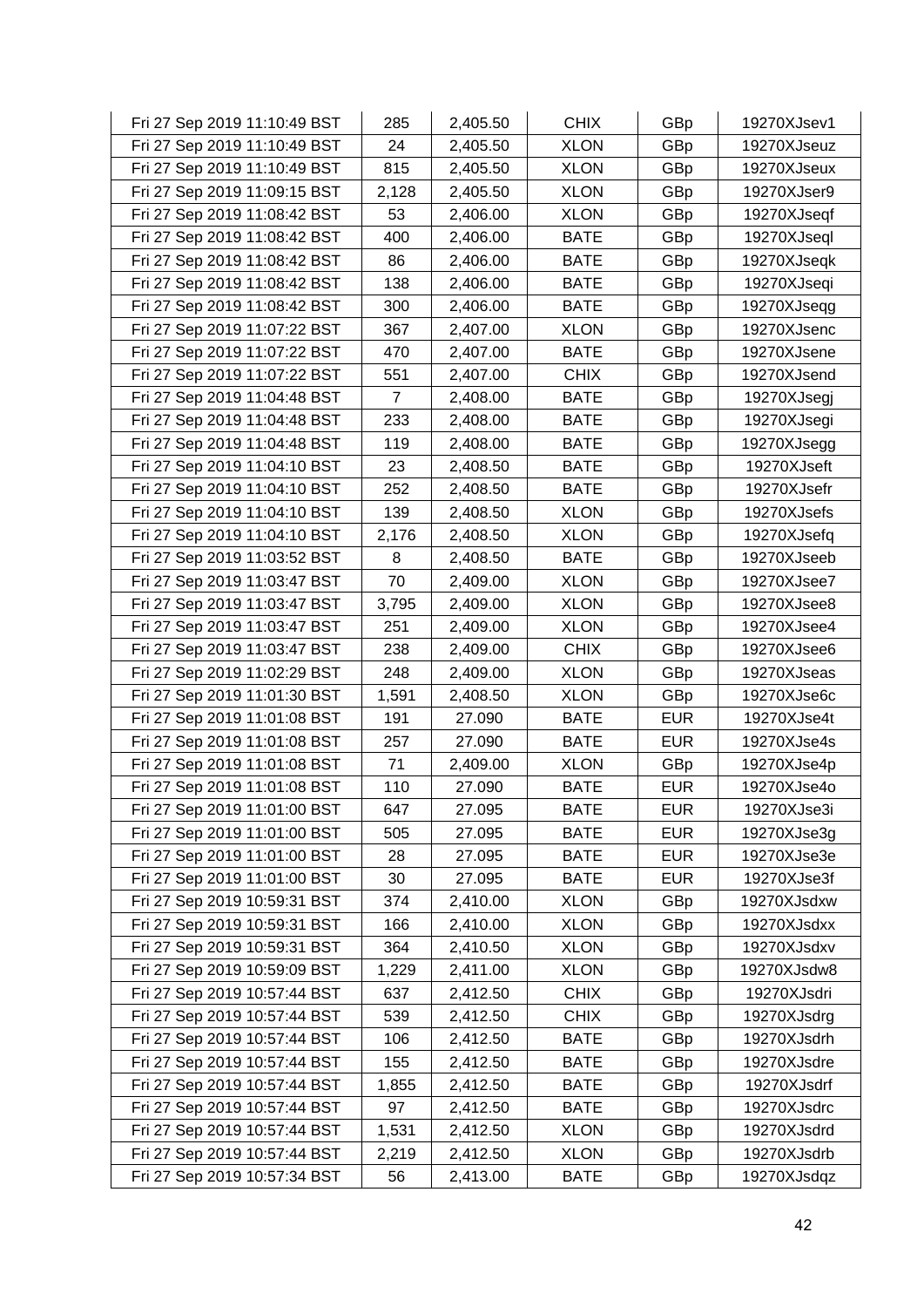| Fri 27 Sep 2019 10:57:34 BST | 171   | 2,413.00 | <b>BATE</b> | GBp        | 19270XJsdr0 |
|------------------------------|-------|----------|-------------|------------|-------------|
| Fri 27 Sep 2019 10:57:34 BST | 723   | 2,413.00 | <b>BATE</b> | GBp        | 19270XJsdr1 |
| Fri 27 Sep 2019 10:57:34 BST | 437   | 2,413.00 | <b>BATE</b> | GBp        | 19270XJsdr2 |
| Fri 27 Sep 2019 10:57:34 BST | 600   | 2,413.00 | <b>BATE</b> | GBp        | 19270XJsdqx |
| Fri 27 Sep 2019 10:57:34 BST | 1,179 | 2,413.00 | <b>CHIX</b> | GBp        | 19270XJsdqy |
| Fri 27 Sep 2019 10:55:06 BST | 553   | 2,413.00 | <b>XLON</b> | GBp        | 19270XJsdkk |
| Fri 27 Sep 2019 10:55:06 BST | 4,735 | 2,413.00 | <b>XLON</b> | GBp        | 19270XJsdkl |
| Fri 27 Sep 2019 10:55:06 BST | 181   | 2,413.00 | <b>BATE</b> | GBp        | 19270XJsdkm |
| Fri 27 Sep 2019 10:54:02 BST | 179   | 2,413.50 | <b>XLON</b> | GBp        | 19270XJsdhn |
| Fri 27 Sep 2019 10:54:02 BST | 64    | 2,413.50 | <b>XLON</b> | GBp        | 19270XJsdho |
| Fri 27 Sep 2019 10:54:02 BST | 243   | 2,413.50 | <b>CHIX</b> | GBp        | 19270XJsdhp |
| Fri 27 Sep 2019 10:53:09 BST | 730   | 27.135   | <b>CHIX</b> | <b>EUR</b> | 19270XJsdfb |
| Fri 27 Sep 2019 10:50:39 BST | 228   | 2,412.00 | <b>XLON</b> | GBp        | 19270XJsd6j |
| Fri 27 Sep 2019 10:50:39 BST | 2,046 | 2,412.00 | <b>XLON</b> | GBp        | 19270XJsd6k |
| Fri 27 Sep 2019 10:50:26 BST | 72    | 2,412.50 | <b>XLON</b> | GBp        | 19270XJsd5v |
| Fri 27 Sep 2019 10:50:26 BST | 129   | 2,412.50 | <b>BATE</b> | GBp        | 19270XJsd5s |
| Fri 27 Sep 2019 10:50:26 BST | 1,011 | 2,412.50 | <b>BATE</b> | GBp        | 19270XJsd5u |
| Fri 27 Sep 2019 10:50:26 BST | 545   | 2,412.50 | <b>CHIX</b> | GBp        | 19270XJsd5t |
| Fri 27 Sep 2019 10:50:26 BST | 253   | 2,412.50 | <b>CHIX</b> | GBp        | 19270XJsd5q |
| Fri 27 Sep 2019 10:50:26 BST | 362   | 2,412.50 | <b>BATE</b> | GBp        | 19270XJsd5o |
| Fri 27 Sep 2019 10:50:26 BST | 1,159 | 2,412.50 | <b>XLON</b> | GBp        | 19270XJsd5n |
| Fri 27 Sep 2019 10:50:26 BST | 10    | 2,412.50 | <b>XLON</b> | GBp        | 19270XJsd5p |
| Fri 27 Sep 2019 10:50:26 BST | 56    | 2,412.50 | <b>XLON</b> | GBp        | 19270XJsd5r |
| Fri 27 Sep 2019 10:50:16 BST | 173   | 27.125   | <b>CHIX</b> | <b>EUR</b> | 19270XJsd50 |
| Fri 27 Sep 2019 10:50:00 BST | 56    | 27.125   | <b>CHIX</b> | <b>EUR</b> | 19270XJsd3b |
| Fri 27 Sep 2019 10:50:00 BST | 200   | 27.125   | <b>CHIX</b> | <b>EUR</b> | 19270XJsd3a |
| Fri 27 Sep 2019 10:50:00 BST | 67    | 27.125   | <b>CHIX</b> | <b>EUR</b> | 19270XJsd39 |
| Fri 27 Sep 2019 10:50:00 BST | 223   | 27.125   | <b>CHIX</b> | <b>EUR</b> | 19270XJsd36 |
| Fri 27 Sep 2019 10:50:00 BST | 205   | 27.125   | <b>CHIX</b> | <b>EUR</b> | 19270XJsd38 |
| Fri 27 Sep 2019 10:49:22 BST | 1,142 | 2,412.50 | <b>XLON</b> | GBp        | 19270XJsczg |
| Fri 27 Sep 2019 10:47:28 BST | 230   | 2,411.50 | <b>BATE</b> | GBp        | 19270XJscrm |
| Fri 27 Sep 2019 10:47:28 BST | 891   | 2,411.50 | <b>BATE</b> | GBp        | 19270XJscrj |
| Fri 27 Sep 2019 10:47:28 BST | 891   | 2,411.50 | <b>CHIX</b> | GBp        | 19270XJscro |
| Fri 27 Sep 2019 10:47:28 BST | 1,986 | 2,411.50 | <b>XLON</b> | GBp        | 19270XJscrn |
| Fri 27 Sep 2019 10:47:28 BST | 124   | 2,411.50 | <b>XLON</b> | GBp        | 19270XJscri |
| Fri 27 Sep 2019 10:47:28 BST | 458   | 2,411.50 | <b>XLON</b> | GBp        | 19270XJscrk |
| Fri 27 Sep 2019 10:47:28 BST | 434   | 2,411.50 | <b>XLON</b> | GBp        | 19270XJscrl |
| Fri 27 Sep 2019 10:47:24 BST | 296   | 2,412.00 | <b>XLON</b> | GBp        | 19270XJscrb |
| Fri 27 Sep 2019 10:45:20 BST | 1,065 | 2,411.50 | <b>BATE</b> | GBp        | 19270XJsclw |
| Fri 27 Sep 2019 10:45:20 BST | 408   | 2,411.50 | <b>CHIX</b> | GBp        | 19270XJsclx |
| Fri 27 Sep 2019 10:40:41 BST | 102   | 2,410.00 | <b>BATE</b> | GBp        | 19270XJsc2k |
| Fri 27 Sep 2019 10:40:41 BST | 1,824 | 2,410.00 | <b>XLON</b> | GBp        | 19270XJsc2j |
| Fri 27 Sep 2019 10:40:35 BST | 144   | 2,410.50 | <b>BATE</b> | GBp        | 19270XJsc1y |
| Fri 27 Sep 2019 10:40:35 BST | 249   | 2,410.50 | <b>BATE</b> | GBp        | 19270XJsc22 |
| Fri 27 Sep 2019 10:40:35 BST | 139   | 2,410.50 | <b>CHIX</b> | GBp        | 19270XJsc21 |
| Fri 27 Sep 2019 10:40:35 BST | 115   | 2,410.50 | <b>XLON</b> | GBp        | 19270XJsc1x |
| Fri 27 Sep 2019 10:40:35 BST | 228   | 2,410.50 | <b>XLON</b> | GBp        | 19270XJsc1z |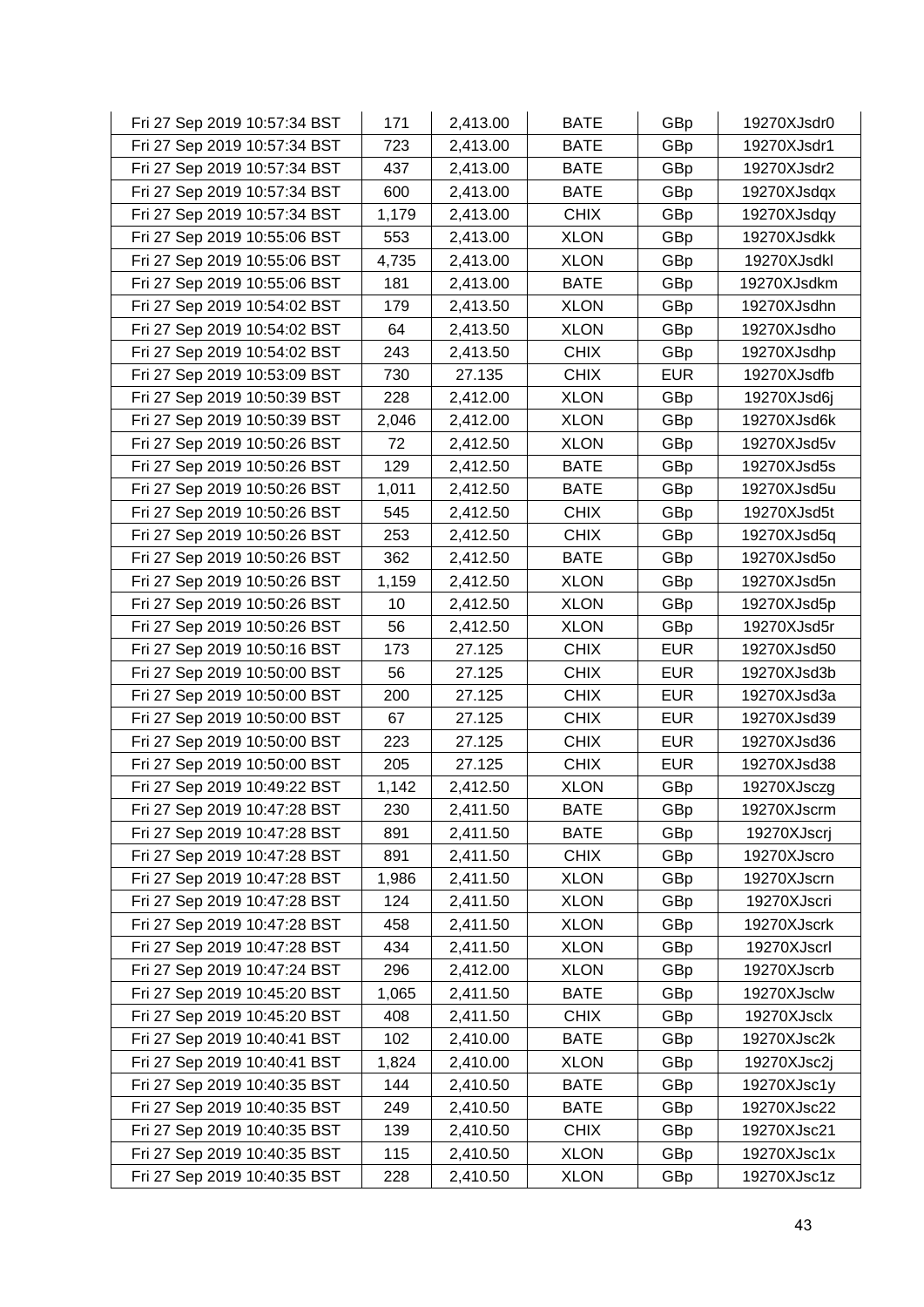| Fri 27 Sep 2019 10:40:00 BST | 887   | 27.115   | <b>BATE</b> | <b>EUR</b> | 19270XJsbyt |
|------------------------------|-------|----------|-------------|------------|-------------|
| Fri 27 Sep 2019 10:40:00 BST | 345   | 27.115   | <b>BATE</b> | <b>EUR</b> | 19270XJsbys |
| Fri 27 Sep 2019 10:39:06 BST | 207   | 2,411.00 | <b>XLON</b> | GBp        | 19270XJsbv5 |
| Fri 27 Sep 2019 10:37:00 BST | 579   | 27.105   | <b>BATE</b> | <b>EUR</b> | 19270XJsbku |
| Fri 27 Sep 2019 10:36:34 BST | 581   | 27.100   | <b>CHIX</b> | <b>EUR</b> | 19270XJsbjk |
| Fri 27 Sep 2019 10:36:16 BST | 240   | 2,410.50 | <b>BATE</b> | GBp        | 19270XJsbhw |
| Fri 27 Sep 2019 10:35:19 BST | 272   | 2,411.00 | <b>XLON</b> | GBp        | 19270XJsbbc |
| Fri 27 Sep 2019 10:35:19 BST | 1,147 | 2,411.00 | <b>XLON</b> | GBp        | 19270XJsbbd |
| Fri 27 Sep 2019 10:34:53 BST | 1,801 | 2,411.50 | <b>XLON</b> | GBp        | 19270XJsb9k |
| Fri 27 Sep 2019 10:34:05 BST | 363   | 2,411.00 | <b>XLON</b> | GBp        | 19270XJsb5r |
| Fri 27 Sep 2019 10:34:05 BST | 1,445 | 2,411.00 | <b>XLON</b> | GBp        | 19270XJsb5s |
| Fri 27 Sep 2019 10:33:51 BST | 261   | 2,411.50 | <b>BATE</b> | GBp        | 19270XJsb4z |
| Fri 27 Sep 2019 10:33:51 BST | 129   | 2,411.50 | <b>BATE</b> | GBp        | 19270XJsb4u |
| Fri 27 Sep 2019 10:33:51 BST | 8     | 2,411.50 | <b>BATE</b> | GBp        | 19270XJsb51 |
| Fri 27 Sep 2019 10:33:51 BST | 1,202 | 2,411.50 | <b>BATE</b> | GBp        | 19270XJsb50 |
| Fri 27 Sep 2019 10:33:51 BST | 400   | 2,411.50 | <b>BATE</b> | GBp        | 19270XJsb4y |
| Fri 27 Sep 2019 10:33:51 BST | 138   | 2,411.50 | <b>BATE</b> | GBp        | 19270XJsb4x |
| Fri 27 Sep 2019 10:33:51 BST | 37    | 2,411.50 | <b>BATE</b> | GBp        | 19270XJsb4w |
| Fri 27 Sep 2019 10:33:51 BST | 57    | 2,411.50 | <b>BATE</b> | GBp        | 19270XJsb4s |
| Fri 27 Sep 2019 10:33:51 BST | 65    | 2,411.50 | <b>BATE</b> | GBp        | 19270XJsb4q |
| Fri 27 Sep 2019 10:33:51 BST | 47    | 2,411.50 | <b>BATE</b> | GBp        | 19270XJsb4o |
| Fri 27 Sep 2019 10:33:51 BST | 399   | 2,411.50 | <b>CHIX</b> | GBp        | 19270XJsb4t |
| Fri 27 Sep 2019 10:33:51 BST | 794   | 2,411.50 | <b>CHIX</b> | GBp        | 19270XJsb4v |
| Fri 27 Sep 2019 10:33:51 BST | 169   | 2,411.50 | <b>CHIX</b> | GBp        | 19270XJsb4p |
| Fri 27 Sep 2019 10:33:51 BST | 639   | 2,411.50 | <b>XLON</b> | GBp        | 19270XJsb4r |
| Fri 27 Sep 2019 10:33:51 BST | 488   | 2,411.50 | <b>XLON</b> | GBp        | 19270XJsb4n |
| Fri 27 Sep 2019 10:32:13 BST | 6     | 27.110   | <b>CHIX</b> | <b>EUR</b> | 19270XJsav4 |
| Fri 27 Sep 2019 10:32:13 BST | 67    | 27.110   | <b>CHIX</b> | <b>EUR</b> | 19270XJsav3 |
| Fri 27 Sep 2019 10:32:13 BST | 208   | 27.110   | <b>CHIX</b> | <b>EUR</b> | 19270XJsav0 |
| Fri 27 Sep 2019 10:32:13 BST | 500   | 27.110   | <b>CHIX</b> | <b>EUR</b> | 19270XJsav1 |
| Fri 27 Sep 2019 10:32:13 BST | 100   | 27.110   | <b>CHIX</b> | <b>EUR</b> | 19270XJsav2 |
| Fri 27 Sep 2019 10:31:14 BST | 316   | 2,411.00 | <b>XLON</b> | GBp        | 19270XJsan9 |
| Fri 27 Sep 2019 10:31:14 BST | 1,289 | 2,411.00 | <b>XLON</b> | GBp        | 19270XJsana |
| Fri 27 Sep 2019 10:29:00 BST | 16    | 27.100   | <b>BATE</b> | <b>EUR</b> | 19270XJsafd |
| Fri 27 Sep 2019 10:29:00 BST | 20    | 27.100   | <b>BATE</b> | <b>EUR</b> | 19270XJsafc |
| Fri 27 Sep 2019 10:29:00 BST | 13    | 27.100   | <b>BATE</b> | <b>EUR</b> | 19270XJsafa |
| Fri 27 Sep 2019 10:29:00 BST | 575   | 27.100   | <b>BATE</b> | <b>EUR</b> | 19270XJsaf9 |
| Fri 27 Sep 2019 10:28:50 BST | 11    | 2,410.00 | <b>BATE</b> | GBp        | 19270XJsadf |
| Fri 27 Sep 2019 10:28:50 BST | 2,063 | 2,410.00 | <b>XLON</b> | GBp        | 19270XJsade |
| Fri 27 Sep 2019 10:27:30 BST | 315   | 2,410.50 | <b>CHIX</b> | GBp        | 19270XJsa96 |
| Fri 27 Sep 2019 10:27:30 BST | 900   | 2,410.50 | <b>CHIX</b> | GBp        | 19270XJsa95 |
| Fri 27 Sep 2019 10:27:23 BST | 1,551 | 2,410.50 | <b>XLON</b> | GBp        | 19270XJsa85 |
| Fri 27 Sep 2019 10:27:23 BST | 370   | 2,410.50 | <b>XLON</b> | GBp        | 19270XJsa84 |
| Fri 27 Sep 2019 10:27:23 BST | 1,008 | 2,410.50 | <b>XLON</b> | GBp        | 19270XJsa83 |
| Fri 27 Sep 2019 10:27:23 BST | 698   | 2,410.50 | <b>XLON</b> | GBp        | 19270XJsa82 |
| Fri 27 Sep 2019 10:27:06 BST | 320   | 27.110   | <b>CHIX</b> | <b>EUR</b> | 19270XJsa74 |
| Fri 27 Sep 2019 10:27:05 BST | 100   | 27.110   | <b>CHIX</b> | <b>EUR</b> | 19270XJsa73 |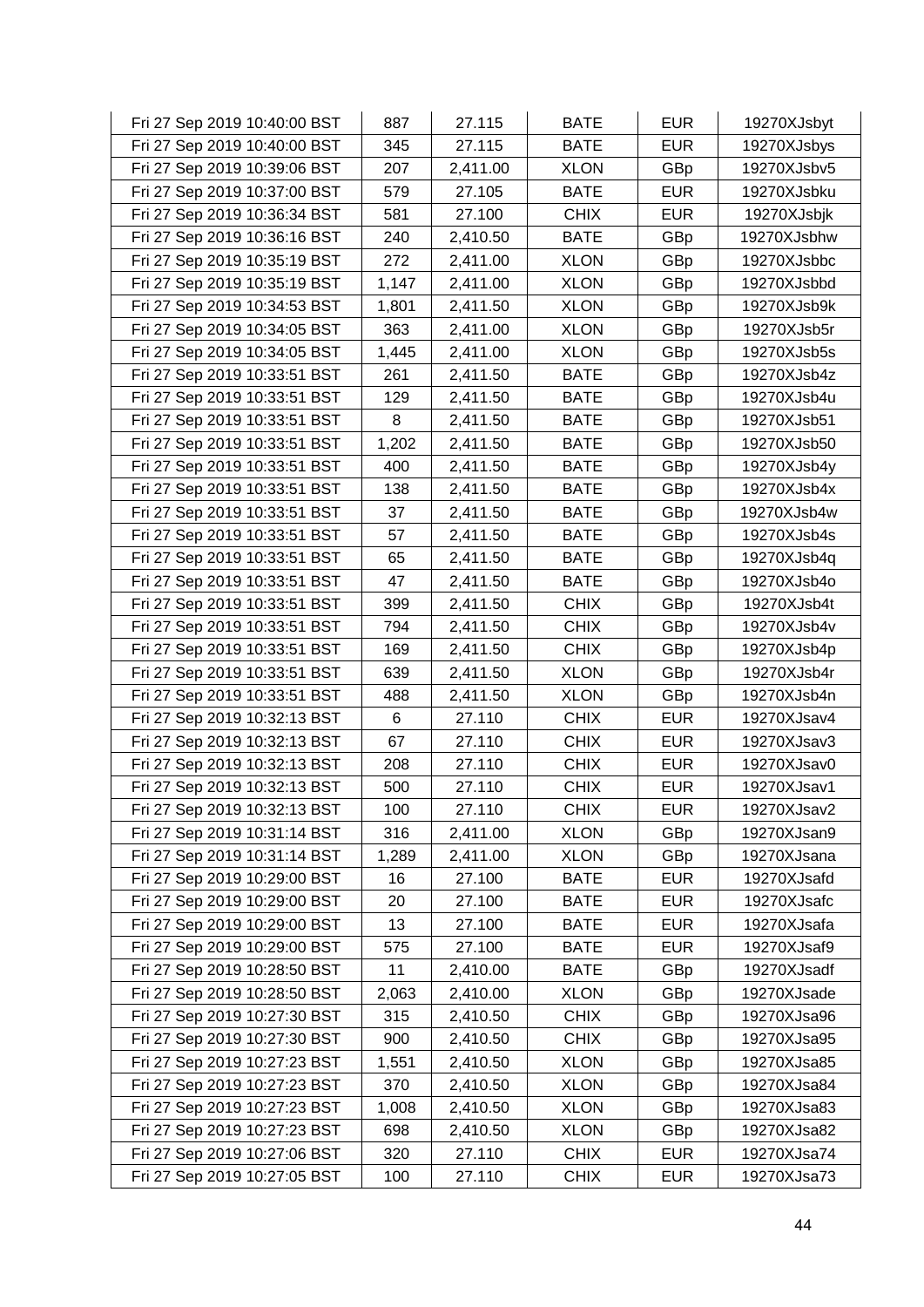| Fri 27 Sep 2019 10:26:28 BST | 215            | 2,411.00 | <b>CHIX</b> | GBp        | 19270XJsa4a |
|------------------------------|----------------|----------|-------------|------------|-------------|
| Fri 27 Sep 2019 10:26:28 BST | 194            | 2,411.00 | <b>BATE</b> | GBp        | 19270XJsa4f |
| Fri 27 Sep 2019 10:26:28 BST | 252            | 2,411.00 | <b>BATE</b> | GBp        | 19270XJsa4e |
| Fri 27 Sep 2019 10:26:28 BST | 12             | 2,411.00 | <b>BATE</b> | GBp        | 19270XJsa4d |
| Fri 27 Sep 2019 10:26:28 BST | 1,598          | 2,411.00 | <b>BATE</b> | GBp        | 19270XJsa4b |
| Fri 27 Sep 2019 10:26:28 BST | 483            | 2,411.00 | <b>XLON</b> | GBp        | 19270XJsa49 |
| Fri 27 Sep 2019 10:26:28 BST | 905            | 2,411.00 | <b>XLON</b> | GBp        | 19270XJsa48 |
| Fri 27 Sep 2019 10:26:28 BST | 1,979          | 2,411.00 | <b>XLON</b> | GBp        | 19270XJsa4c |
| Fri 27 Sep 2019 10:25:12 BST | 224            | 2,411.00 | <b>XLON</b> | GBp        | 19270XJs9zp |
| Fri 27 Sep 2019 10:25:12 BST | 551            | 2,411.00 | <b>XLON</b> | GBp        | 19270XJs9zo |
| Fri 27 Sep 2019 10:25:12 BST | 225            | 2,411.00 | <b>XLON</b> | GBp        | 19270XJs9zk |
| Fri 27 Sep 2019 10:25:12 BST | 1,024          | 2,411.00 | <b>XLON</b> | GBp        | 19270XJs9zm |
| Fri 27 Sep 2019 10:25:12 BST | 160            | 2,411.00 | <b>BATE</b> | GBp        | 19270XJs9zl |
| Fri 27 Sep 2019 10:25:12 BST | 1,024          | 2,411.00 | <b>BATE</b> | GBp        | 19270XJs9zn |
| Fri 27 Sep 2019 10:24:28 BST | 386            | 2,411.00 | <b>BATE</b> | GBp        | 19270XJs9x1 |
| Fri 27 Sep 2019 10:24:28 BST | 163            | 2,411.00 | <b>BATE</b> | GBp        | 19270XJs9x0 |
| Fri 27 Sep 2019 10:24:28 BST | 239            | 2,411.00 | <b>BATE</b> | GBp        | 19270XJs9wy |
| Fri 27 Sep 2019 10:24:28 BST | 1,306          | 2,411.00 | <b>XLON</b> | GBp        | 19270XJs9wz |
| Fri 27 Sep 2019 10:24:28 BST | $\overline{2}$ | 2,411.00 | <b>XLON</b> | GBp        | 19270XJs9wx |
| Fri 27 Sep 2019 10:22:41 BST | 259            | 2,409.50 | <b>BATE</b> | GBp        | 19270XJs9nw |
| Fri 27 Sep 2019 10:20:35 BST | 1,131          | 2,409.00 | <b>CHIX</b> | GBp        | 19270XJs9g4 |
| Fri 27 Sep 2019 10:20:35 BST | 140            | 2,409.00 | <b>CHIX</b> | GBp        | 19270XJs9g2 |
| Fri 27 Sep 2019 10:20:35 BST | 329            | 2,409.00 | <b>XLON</b> | GBp        | 19270XJs9g1 |
| Fri 27 Sep 2019 10:20:35 BST | 2,673          | 2,409.00 | <b>XLON</b> | GBp        | 19270XJs9g3 |
| Fri 27 Sep 2019 10:16:18 BST | 156            | 2,407.50 | <b>XLON</b> | GBp        | 19270XJs92j |
| Fri 27 Sep 2019 10:16:18 BST | 438            | 2,407.50 | <b>XLON</b> | GBp        | 19270XJs92g |
| Fri 27 Sep 2019 10:16:18 BST | 1,066          | 2,407.50 | <b>XLON</b> | GBp        | 19270XJs92h |
| Fri 27 Sep 2019 10:16:18 BST | 296            | 2,407.50 | <b>XLON</b> | GBp        | 19270XJs92i |
| Fri 27 Sep 2019 10:16:18 BST | 289            | 2,407.50 | <b>CHIX</b> | GBp        | 19270XJs92l |
| Fri 27 Sep 2019 10:16:18 BST | 208            | 2,407.50 | <b>CHIX</b> | GBp        | 19270XJs92k |
| Fri 27 Sep 2019 10:14:03 BST | 250            | 27.055   | <b>CHIX</b> | <b>EUR</b> | 19270XJs8sr |
| Fri 27 Sep 2019 10:14:03 BST | 300            | 27.055   | <b>CHIX</b> | <b>EUR</b> | 19270XJs8sq |
| Fri 27 Sep 2019 10:14:03 BST | 421            | 27.055   | <b>BATE</b> | <b>EUR</b> | 19270XJs8sp |
| Fri 27 Sep 2019 10:14:01 BST | 293            | 2,406.50 | <b>XLON</b> | GBp        | 19270XJs8sk |
| Fri 27 Sep 2019 10:14:01 BST | 428            | 2,406.50 | <b>XLON</b> | GBp        | 19270XJs8sj |
| Fri 27 Sep 2019 10:13:39 BST | 153            | 2,407.50 | <b>BATE</b> | GBp        | 19270XJs8rk |
| Fri 27 Sep 2019 10:13:39 BST | 522            | 2,407.50 | <b>CHIX</b> | GBp        | 19270XJs8rl |
| Fri 27 Sep 2019 10:13:39 BST | 143            | 2,407.50 | <b>CHIX</b> | GBp        | 19270XJs8rn |
| Fri 27 Sep 2019 10:13:39 BST | 2,113          | 2,407.50 | <b>XLON</b> | GBp        | 19270XJs8ri |
| Fri 27 Sep 2019 10:13:39 BST | 448            | 2,407.50 | <b>XLON</b> | GBp        | 19270XJs8rj |
| Fri 27 Sep 2019 10:12:00 BST | 124            | 27.055   | <b>BATE</b> | <b>EUR</b> | 19270XJs8ms |
| Fri 27 Sep 2019 10:12:00 BST | 30             | 27.055   | <b>BATE</b> | <b>EUR</b> | 19270XJs8mt |
| Fri 27 Sep 2019 10:11:45 BST | 752            | 2,406.50 | <b>XLON</b> | GBp        | 19270XJs8md |
| Fri 27 Sep 2019 10:11:18 BST | 782            | 27.070   | <b>CHIX</b> | <b>EUR</b> | 19270XJs8km |
| Fri 27 Sep 2019 10:11:18 BST | 123            | 27.070   | <b>CHIX</b> | <b>EUR</b> | 19270XJs8kn |
| Fri 27 Sep 2019 10:10:40 BST | 91             | 2,407.00 | <b>XLON</b> | GBp        | 19270XJs8h0 |
| Fri 27 Sep 2019 10:10:40 BST | 1,304          | 2,407.00 | <b>XLON</b> | GBp        | 19270XJs8gz |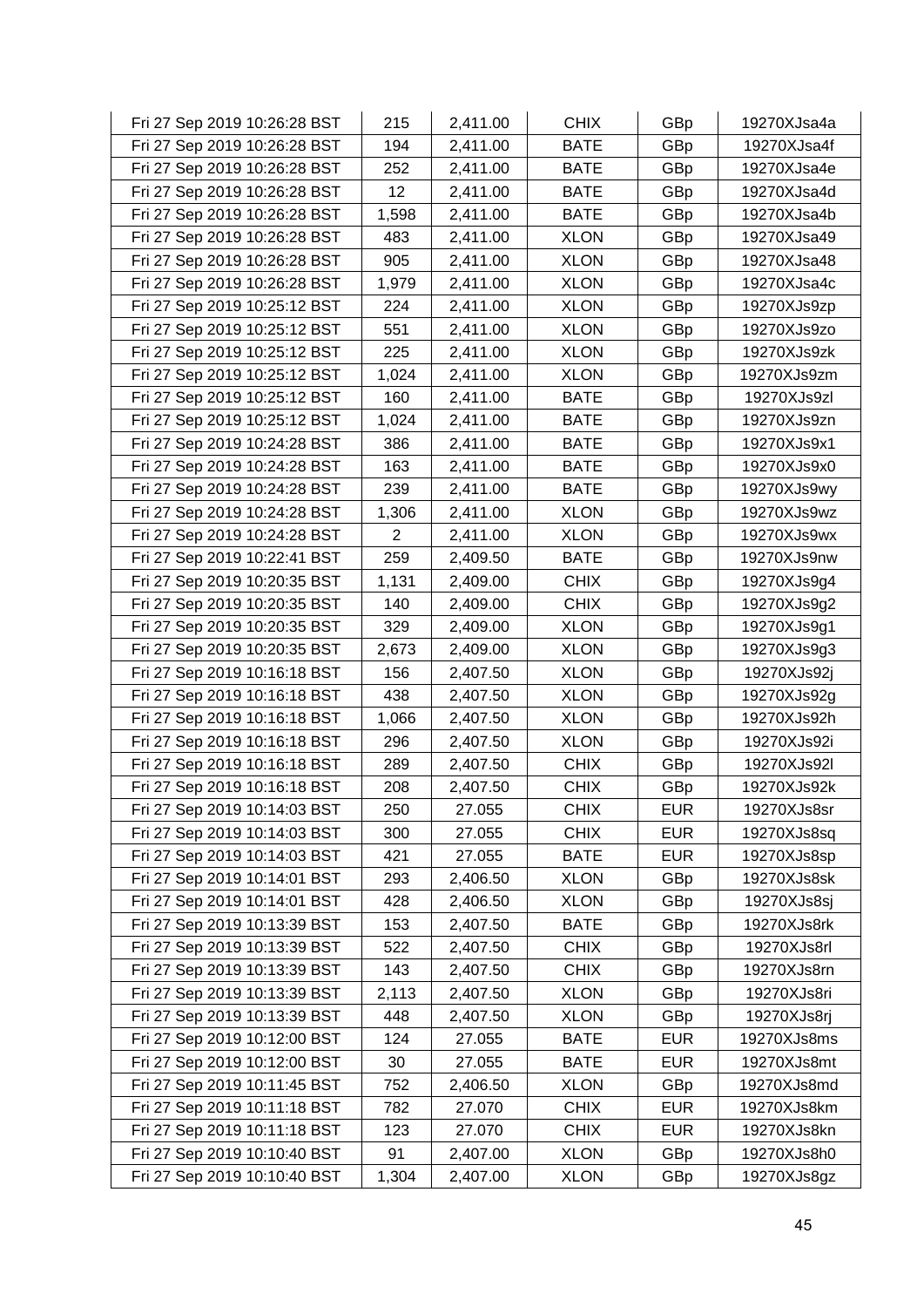| Fri 27 Sep 2019 10:09:50 BST | 755   | 2,407.00 | <b>XLON</b> | GBp        | 19270XJs8bl |
|------------------------------|-------|----------|-------------|------------|-------------|
| Fri 27 Sep 2019 10:09:50 BST | 304   | 2,407.00 | <b>XLON</b> | GBp        | 19270XJs8bm |
| Fri 27 Sep 2019 10:09:28 BST | 516   | 2,407.50 | <b>XLON</b> | GBp        | 19270XJs8am |
| Fri 27 Sep 2019 10:09:28 BST | 1,158 | 2,407.50 | <b>XLON</b> | GBp        | 19270XJs8al |
| Fri 27 Sep 2019 10:08:00 BST | 726   | 27.060   | <b>BATE</b> | <b>EUR</b> | 19270XJs834 |
| Fri 27 Sep 2019 10:08:00 BST | 140   | 27.060   | <b>BATE</b> | <b>EUR</b> | 19270XJs833 |
| Fri 27 Sep 2019 10:08:00 BST | 394   | 27.060   | <b>BATE</b> | <b>EUR</b> | 19270XJs831 |
| Fri 27 Sep 2019 10:07:29 BST | 2,152 | 2,406.50 | <b>XLON</b> | GBp        | 19270XJs80y |
| Fri 27 Sep 2019 10:07:29 BST | 1,138 | 2,406.50 | <b>CHIX</b> | GBp        | 19270XJs80z |
| Fri 27 Sep 2019 10:07:07 BST | 321   | 2,406.50 | <b>XLON</b> | GBp        | 19270XJs7zb |
| Fri 27 Sep 2019 10:06:55 BST | 173   | 2,407.00 | <b>BATE</b> | GBp        | 19270XJs7ym |
| Fri 27 Sep 2019 10:06:34 BST | 125   | 2,406.50 | <b>XLON</b> | GBp        | 19270XJs7y8 |
| Fri 27 Sep 2019 10:06:34 BST | 35    | 2,406.50 | <b>XLON</b> | GBp        | 19270XJs7y6 |
| Fri 27 Sep 2019 10:06:34 BST | 500   | 2,406.50 | <b>XLON</b> | GBp        | 19270XJs7y7 |
| Fri 27 Sep 2019 10:06:34 BST | 142   | 2,406.50 | <b>CHIX</b> | GBp        | 19270XJs7y5 |
| Fri 27 Sep 2019 10:06:34 BST | 1,892 | 2,406.50 | <b>BATE</b> | GBp        | 19270XJs7y0 |
| Fri 27 Sep 2019 10:06:34 BST | 108   | 2,406.50 | <b>CHIX</b> | GBp        | 19270XJs7y3 |
| Fri 27 Sep 2019 10:06:34 BST | 1     | 2,406.50 | <b>XLON</b> | GBp        | 19270XJs7y4 |
| Fri 27 Sep 2019 10:06:34 BST | 116   | 2,407.00 | <b>XLON</b> | GBp        | 19270XJs7xu |
| Fri 27 Sep 2019 10:06:34 BST | 2,185 | 2,407.00 | <b>XLON</b> | GBp        | 19270XJs7xv |
| Fri 27 Sep 2019 10:06:34 BST | 259   | 2,406.50 | <b>XLON</b> | GBp        | 19270XJs7y1 |
| Fri 27 Sep 2019 10:06:34 BST | 1,992 | 2,407.00 | <b>BATE</b> | GBp        | 19270XJs7xx |
| Fri 27 Sep 2019 10:06:34 BST | 139   | 2,407.00 | <b>BATE</b> | GBp        | 19270XJs7xy |
| Fri 27 Sep 2019 10:06:34 BST | 111   | 2,407.00 | <b>BATE</b> | GBp        | 19270XJs7y2 |
| Fri 27 Sep 2019 10:05:23 BST | 1,040 | 2,407.50 | <b>XLON</b> | GBp        | 19270XJs7sb |
| Fri 27 Sep 2019 10:05:23 BST | 125   | 2,407.50 | <b>XLON</b> | GBp        | 19270XJs7s7 |
| Fri 27 Sep 2019 10:05:23 BST | 125   | 2,407.50 | <b>XLON</b> | GBp        | 19270XJs7s8 |
| Fri 27 Sep 2019 10:05:23 BST | 500   | 2,407.50 | <b>XLON</b> | GBp        | 19270XJs7s9 |
| Fri 27 Sep 2019 10:05:23 BST | 170   | 2,407.50 | <b>XLON</b> | GBp        | 19270XJs7sa |
| Fri 27 Sep 2019 10:05:23 BST | 1,812 | 2,407.50 | <b>BATE</b> | GBp        | 19270XJs7s3 |
| Fri 27 Sep 2019 10:05:23 BST | 286   | 2,407.50 | <b>CHIX</b> | GBp        | 19270XJs7s6 |
| Fri 27 Sep 2019 10:05:23 BST | 1,097 | 2,407.50 | <b>XLON</b> | GBp        | 19270XJs7s2 |
| Fri 27 Sep 2019 10:05:23 BST | 1,559 | 2,407.50 | <b>XLON</b> | GBp        | 19270XJs7s4 |
| Fri 27 Sep 2019 10:05:23 BST | 29    | 2,407.50 | <b>XLON</b> | GBp        | 19270XJs7s5 |
| Fri 27 Sep 2019 10:04:55 BST | 244   | 2,407.50 | <b>XLON</b> | GBp        | 19270XJs7ql |
| Fri 27 Sep 2019 10:03:52 BST | 268   | 2,406.50 | <b>XLON</b> | GBp        | 19270XJs7o5 |
| Fri 27 Sep 2019 10:03:52 BST | 246   | 2,406.50 | <b>CHIX</b> | GBp        | 19270XJs7o4 |
| Fri 27 Sep 2019 10:03:52 BST | 894   | 2,406.50 | <b>BATE</b> | GBp        | 19270XJs7o6 |
| Fri 27 Sep 2019 10:03:52 BST | 318   | 2,406.50 | <b>BATE</b> | GBp        | 19270XJs7o3 |
| Fri 27 Sep 2019 10:03:52 BST | 72    | 2,406.50 | <b>XLON</b> | GBp        | 19270XJs7o2 |
| Fri 27 Sep 2019 10:03:52 BST | 1,072 | 2,406.50 | <b>XLON</b> | GBp        | 19270XJs7o1 |
| Fri 27 Sep 2019 10:00:46 BST | 15    | 2,404.50 | <b>XLON</b> | GBp        | 19270XJs7a8 |
| Fri 27 Sep 2019 10:00:46 BST | 13    | 2,404.50 | <b>XLON</b> | GBp        | 19270XJs7a9 |
| Fri 27 Sep 2019 10:00:46 BST | 1,588 | 2,404.50 | <b>XLON</b> | GBp        | 19270XJs7a1 |
| Fri 27 Sep 2019 10:00:46 BST | 212   | 2,404.50 | <b>XLON</b> | GBp        | 19270XJs7a2 |
| Fri 27 Sep 2019 10:00:46 BST | 618   | 2,404.50 | <b>CHIX</b> | GBp        | 19270XJs7ab |
| Fri 27 Sep 2019 10:00:46 BST | 690   | 2,404.50 | <b>CHIX</b> | GBp        | 19270XJs7aa |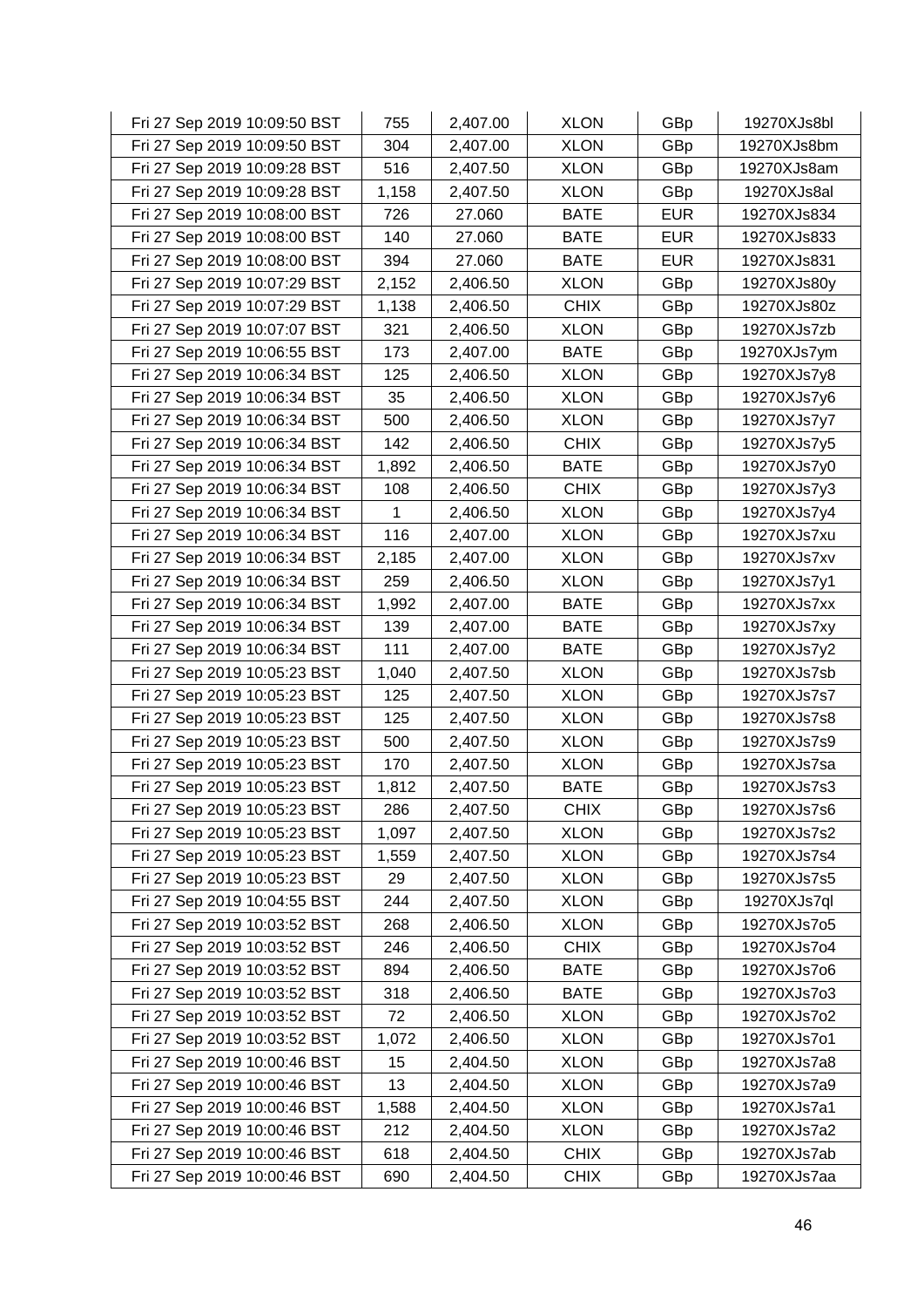| Fri 27 Sep 2019 10:00:46 BST | 261   | 2,404.50 | <b>BATE</b> | GBp        | 19270XJs7a4 |
|------------------------------|-------|----------|-------------|------------|-------------|
| Fri 27 Sep 2019 10:00:46 BST | 441   | 2,404.50 | <b>BATE</b> | GBp        | 19270XJs7a6 |
| Fri 27 Sep 2019 10:00:46 BST | 553   | 2,404.50 | <b>BATE</b> | GBp        | 19270XJs7a7 |
| Fri 27 Sep 2019 09:55:31 BST | 227   | 2,402.00 | <b>XLON</b> | GBp        | 19270XJs6m0 |
| Fri 27 Sep 2019 09:55:24 BST | 1     | 2,402.50 | <b>BATE</b> | GBp        | 19270XJs6li |
| Fri 27 Sep 2019 09:55:24 BST | 179   | 2,402.50 | <b>BATE</b> | GBp        | 19270XJs6lg |
| Fri 27 Sep 2019 09:55:24 BST | 319   | 2,402.50 | <b>XLON</b> | GBp        | 19270XJs6lh |
| Fri 27 Sep 2019 09:55:24 BST | 6,068 | 2,402.50 | <b>XLON</b> | GBp        | 19270XJs6lf |
| Fri 27 Sep 2019 09:54:51 BST | 241   | 2,403.00 | <b>CHIX</b> | GBp        | 19270XJs6kl |
| Fri 27 Sep 2019 09:54:51 BST | 1,895 | 2,403.00 | <b>XLON</b> | GBp        | 19270XJs6kk |
| Fri 27 Sep 2019 09:54:51 BST | 298   | 2,403.00 | <b>XLON</b> | GBp        | 19270XJs6km |
| Fri 27 Sep 2019 09:54:51 BST | 46    | 2,403.00 | <b>XLON</b> | GBp        | 19270XJs6kn |
| Fri 27 Sep 2019 09:54:00 BST | 500   | 27.025   | <b>CHIX</b> | <b>EUR</b> | 19270XJs6ht |
| Fri 27 Sep 2019 09:54:00 BST | 436   | 27.025   | <b>CHIX</b> | <b>EUR</b> | 19270XJs6hu |
| Fri 27 Sep 2019 09:53:46 BST | 168   | 2,402.50 | <b>XLON</b> | GBp        | 19270XJs6gg |
| Fri 27 Sep 2019 09:53:46 BST | 347   | 2,402.50 | <b>BATE</b> | GBp        | 19270XJs6gk |
| Fri 27 Sep 2019 09:53:46 BST | 342   | 2,402.50 | <b>BATE</b> | GBp        | 19270XJs6gl |
| Fri 27 Sep 2019 09:53:46 BST | 287   | 2,402.50 | <b>BATE</b> | GBp        | 19270XJs6gm |
| Fri 27 Sep 2019 09:53:46 BST | 278   | 2,402.50 | <b>BATE</b> | GBp        | 19270XJs6gh |
| Fri 27 Sep 2019 09:53:46 BST | 256   | 2,402.50 | <b>BATE</b> | GBp        | 19270XJs6gi |
| Fri 27 Sep 2019 09:53:46 BST | 1,069 | 2,402.50 | <b>CHIX</b> | GBp        | 19270XJs6gj |
| Fri 27 Sep 2019 09:53:46 BST | 293   | 2,402.50 | <b>XLON</b> | GBp        | 19270XJs6ge |
| Fri 27 Sep 2019 09:53:46 BST | 463   | 2,402.50 | <b>XLON</b> | GBp        | 19270XJs6gf |
| Fri 27 Sep 2019 09:53:46 BST | 853   | 2,402.50 | <b>XLON</b> | GBp        | 19270XJs6gd |
| Fri 27 Sep 2019 09:53:46 BST | 748   | 2,402.50 | <b>BATE</b> | GBp        | 19270XJs6gc |
| Fri 27 Sep 2019 09:51:00 BST | 327   | 27.030   | <b>CHIX</b> | <b>EUR</b> | 19270XJs634 |
| Fri 27 Sep 2019 09:51:00 BST | 156   | 27.030   | <b>CHIX</b> | <b>EUR</b> | 19270XJs62x |
| Fri 27 Sep 2019 09:51:00 BST | 15    | 27.030   | <b>CHIX</b> | <b>EUR</b> | 19270XJs62y |
| Fri 27 Sep 2019 09:51:00 BST | 15    | 27.030   | <b>CHIX</b> | <b>EUR</b> | 19270XJs630 |
| Fri 27 Sep 2019 09:51:00 BST | 252   | 27.030   | <b>CHIX</b> | <b>EUR</b> | 19270XJs631 |
| Fri 27 Sep 2019 09:51:00 BST | 74    | 27.030   | <b>CHIX</b> | <b>EUR</b> | 19270XJs632 |
| Fri 27 Sep 2019 09:51:00 BST | 61    | 27.030   | <b>CHIX</b> | <b>EUR</b> | 19270XJs62z |
| Fri 27 Sep 2019 09:49:41 BST | 421   | 2,402.00 | <b>XLON</b> | GBp        | 19270XJs5z7 |
| Fri 27 Sep 2019 09:49:41 BST | 233   | 2,402.00 | <b>XLON</b> | GBp        | 19270XJs5z8 |
| Fri 27 Sep 2019 09:49:41 BST | 638   | 2,402.00 | <b>XLON</b> | GBp        | 19270XJs5z9 |
| Fri 27 Sep 2019 09:49:41 BST | 1,300 | 2,402.00 | <b>XLON</b> | GBp        | 19270XJs5z6 |
| Fri 27 Sep 2019 09:49:41 BST | 338   | 2,402.00 | <b>CHIX</b> | GBp        | 19270XJs5za |
| Fri 27 Sep 2019 09:49:00 BST | 578   | 27.025   | <b>BATE</b> | <b>EUR</b> | 19270XJs5w0 |
| Fri 27 Sep 2019 09:48:00 BST | 330   | 27.025   | <b>BATE</b> | <b>EUR</b> | 19270XJs5sz |
| Fri 27 Sep 2019 09:48:00 BST | 530   | 27.025   | <b>BATE</b> | <b>EUR</b> | 19270XJs5sy |
| Fri 27 Sep 2019 09:48:00 BST | 93    | 27.025   | <b>BATE</b> | <b>EUR</b> | 19270XJs5sx |
| Fri 27 Sep 2019 09:48:00 BST | 300   | 27.025   | <b>BATE</b> | <b>EUR</b> | 19270XJs5sw |
| Fri 27 Sep 2019 09:47:38 BST | 135   | 2,401.00 | <b>CHIX</b> | GBp        | 19270XJs5r8 |
| Fri 27 Sep 2019 09:47:38 BST | 30    | 2,401.00 | <b>XLON</b> | GBp        | 19270XJs5r7 |
| Fri 27 Sep 2019 09:45:46 BST | 320   | 2,401.00 | <b>XLON</b> | GBp        | 19270XJs5dz |
| Fri 27 Sep 2019 09:45:45 BST | 845   | 2,401.00 | <b>BATE</b> | GBp        | 19270XJs5dy |
| Fri 27 Sep 2019 09:45:45 BST | 404   | 2,401.00 | <b>CHIX</b> | GBp        | 19270XJs5dx |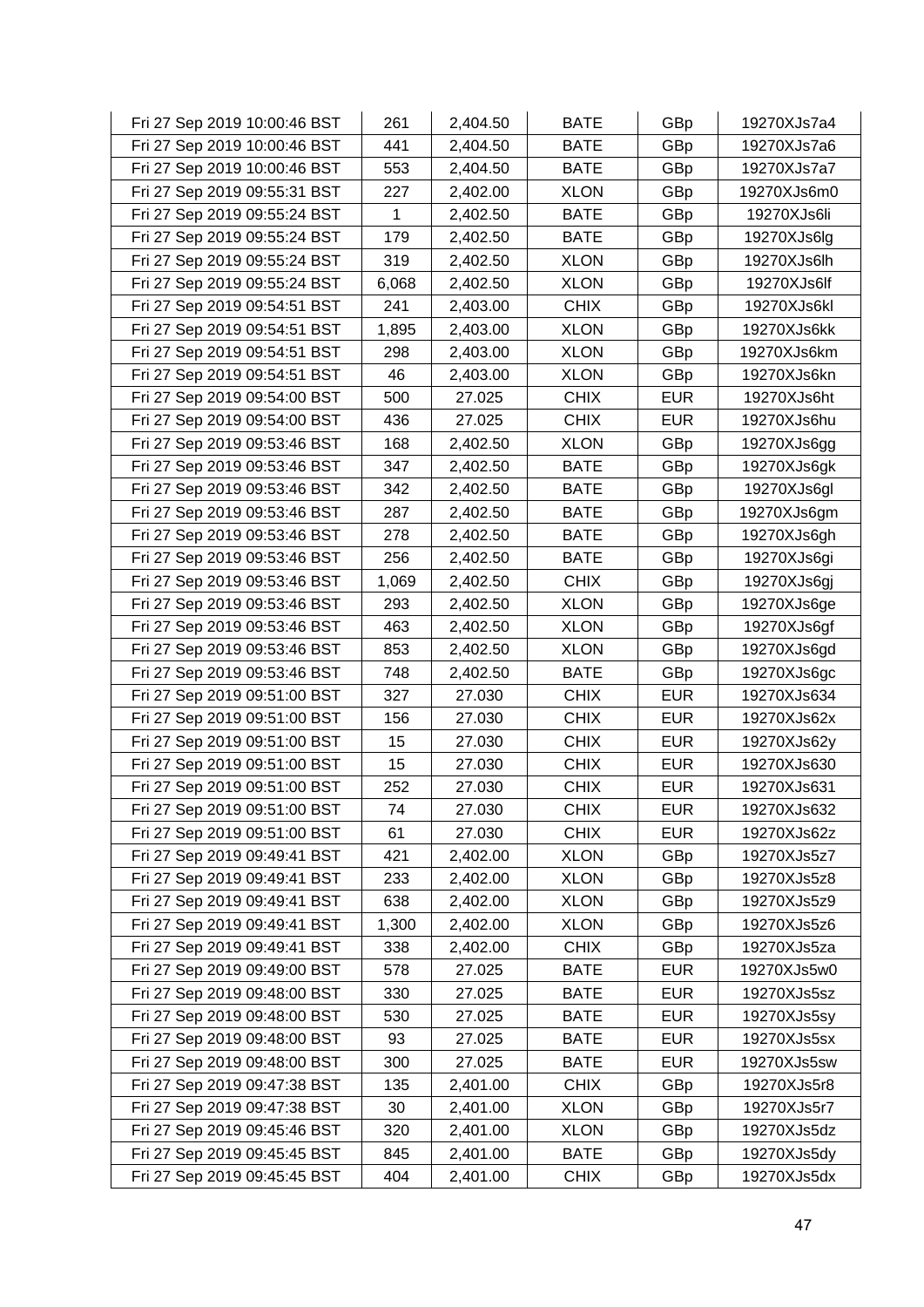| Fri 27 Sep 2019 09:45:45 BST | 413   | 2,401.50 | <b>XLON</b> | GBp | 19270XJs5dw |
|------------------------------|-------|----------|-------------|-----|-------------|
| Fri 27 Sep 2019 09:45:45 BST | 1,800 | 2,401.50 | <b>XLON</b> | GBp | 19270XJs5dv |
| Fri 27 Sep 2019 09:45:16 BST | 152   | 2,402.00 | <b>XLON</b> | GBp | 19270XJs5c6 |
| Fri 27 Sep 2019 09:45:06 BST | 824   | 2,402.50 | <b>XLON</b> | GBp | 19270XJs5au |
| Fri 27 Sep 2019 09:45:06 BST | 399   | 2,402.50 | <b>CHIX</b> | GBp | 19270XJs5av |
| Fri 27 Sep 2019 09:45:06 BST | 956   | 2,402.50 | <b>BATE</b> | GBp | 19270XJs5as |
| Fri 27 Sep 2019 09:45:06 BST | 254   | 2,402.50 | <b>BATE</b> | GBp | 19270XJs5at |
| Fri 27 Sep 2019 09:44:42 BST | 1,066 | 2,403.00 | <b>XLON</b> | GBp | 19270XJs57s |
| Fri 27 Sep 2019 09:43:24 BST | 312   | 2,402.50 | <b>CHIX</b> | GBp | 19270XJs541 |
| Fri 27 Sep 2019 09:43:24 BST | 801   | 2,402.50 | <b>XLON</b> | GBp | 19270XJs53x |
| Fri 27 Sep 2019 09:43:24 BST | 331   | 2,402.50 | <b>XLON</b> | GBp | 19270XJs53z |
| Fri 27 Sep 2019 09:43:24 BST | 61    | 2,402.50 | <b>BATE</b> | GBp | 19270XJs53y |
| Fri 27 Sep 2019 09:43:24 BST | 750   | 2,402.50 | <b>BATE</b> | GBp | 19270XJs53w |
| Fri 27 Sep 2019 09:43:24 BST | 170   | 2,402.50 | <b>CHIX</b> | GBp | 19270XJs540 |
| Fri 27 Sep 2019 09:42:59 BST | 82    | 2,403.00 | <b>XLON</b> | GBp | 19270XJs520 |
| Fri 27 Sep 2019 09:42:59 BST | 171   | 2,403.00 | <b>XLON</b> | GBp | 19270XJs51z |
| Fri 27 Sep 2019 09:42:59 BST | 252   | 2,403.00 | <b>XLON</b> | GBp | 19270XJs51x |
| Fri 27 Sep 2019 09:42:59 BST | 353   | 2,403.00 | <b>XLON</b> | GBp | 19270XJs51y |
| Fri 27 Sep 2019 09:41:08 BST | 551   | 2,402.50 | <b>BATE</b> | GBp | 19270XJs4vn |
| Fri 27 Sep 2019 09:41:08 BST | 138   | 2,402.50 | <b>CHIX</b> | GBp | 19270XJs4vp |
| Fri 27 Sep 2019 09:41:08 BST | 43    | 2,402.50 | <b>CHIX</b> | GBp | 19270XJs4vr |
| Fri 27 Sep 2019 09:41:08 BST | 551   | 2,402.50 | <b>CHIX</b> | GBp | 19270XJs4vs |
| Fri 27 Sep 2019 09:41:08 BST | 286   | 2,402.50 | <b>XLON</b> | GBp | 19270XJs4vq |
| Fri 27 Sep 2019 09:41:08 BST | 50    | 2,402.50 | <b>XLON</b> | GBp | 19270XJs4vm |
| Fri 27 Sep 2019 09:41:08 BST | 2,198 | 2,402.50 | <b>XLON</b> | GBp | 19270XJs4vo |
| Fri 27 Sep 2019 09:40:46 BST | 27    | 2,403.00 | <b>XLON</b> | GBp | 19270XJs4tl |
| Fri 27 Sep 2019 09:40:46 BST | 734   | 2,403.00 | <b>XLON</b> | GBp | 19270XJs4tm |
| Fri 27 Sep 2019 09:39:37 BST | 1,099 | 2,402.50 | <b>XLON</b> | GBp | 19270XJs4od |
| Fri 27 Sep 2019 09:39:32 BST | 498   | 2,403.00 | <b>XLON</b> | GBp | 19270XJs4o7 |
| Fri 27 Sep 2019 09:39:26 BST | 394   | 2,403.00 | <b>XLON</b> | GBp | 19270XJs4nu |
| Fri 27 Sep 2019 09:39:02 BST | 114   | 2,403.50 | <b>XLON</b> | GBp | 19270XJs4n1 |
| Fri 27 Sep 2019 09:39:02 BST | 782   | 2,403.50 | <b>XLON</b> | GBp | 19270XJs4n0 |
| Fri 27 Sep 2019 09:39:02 BST | 197   | 2,403.50 | <b>XLON</b> | GBp | 19270XJs4mz |
| Fri 27 Sep 2019 09:38:10 BST | 115   | 2,404.50 | <b>XLON</b> | GBp | 19270XJs4ke |
| Fri 27 Sep 2019 09:37:57 BST | 217   | 2,404.00 | <b>BATE</b> | GBp | 19270XJs4jd |
| Fri 27 Sep 2019 09:37:57 BST | 40    | 2,404.00 | <b>BATE</b> | GBp | 19270XJs4jb |
| Fri 27 Sep 2019 09:37:57 BST | 601   | 2,404.00 | <b>BATE</b> | GBp | 19270XJs4j9 |
| Fri 27 Sep 2019 09:37:57 BST | 205   | 2,404.00 | <b>CHIX</b> | GBp | 19270XJs4je |
| Fri 27 Sep 2019 09:37:57 BST | 284   | 2,404.00 | <b>XLON</b> | GBp | 19270XJs4ja |
| Fri 27 Sep 2019 09:37:57 BST | 299   | 2,404.00 | <b>XLON</b> | GBp | 19270XJs4jc |
| Fri 27 Sep 2019 09:37:57 BST | 604   | 2,404.50 | <b>XLON</b> | GBp | 19270XJs4j8 |
| Fri 27 Sep 2019 09:37:16 BST | 1     | 2,405.00 | <b>BATE</b> | GBp | 19270XJs4ha |
| Fri 27 Sep 2019 09:37:16 BST | 949   | 2,405.00 | <b>BATE</b> | GBp | 19270XJs4h8 |
| Fri 27 Sep 2019 09:37:16 BST | 405   | 2,405.00 | <b>CHIX</b> | GBp | 19270XJs4h9 |
| Fri 27 Sep 2019 09:35:22 BST | 207   | 2,404.00 | <b>BATE</b> | GBp | 19270XJs4b2 |
| Fri 27 Sep 2019 09:35:22 BST | 207   | 2,404.00 | <b>CHIX</b> | GBp | 19270XJs4b3 |
| Fri 27 Sep 2019 09:35:13 BST | 157   | 2,404.50 | <b>XLON</b> | GBp | 19270XJs497 |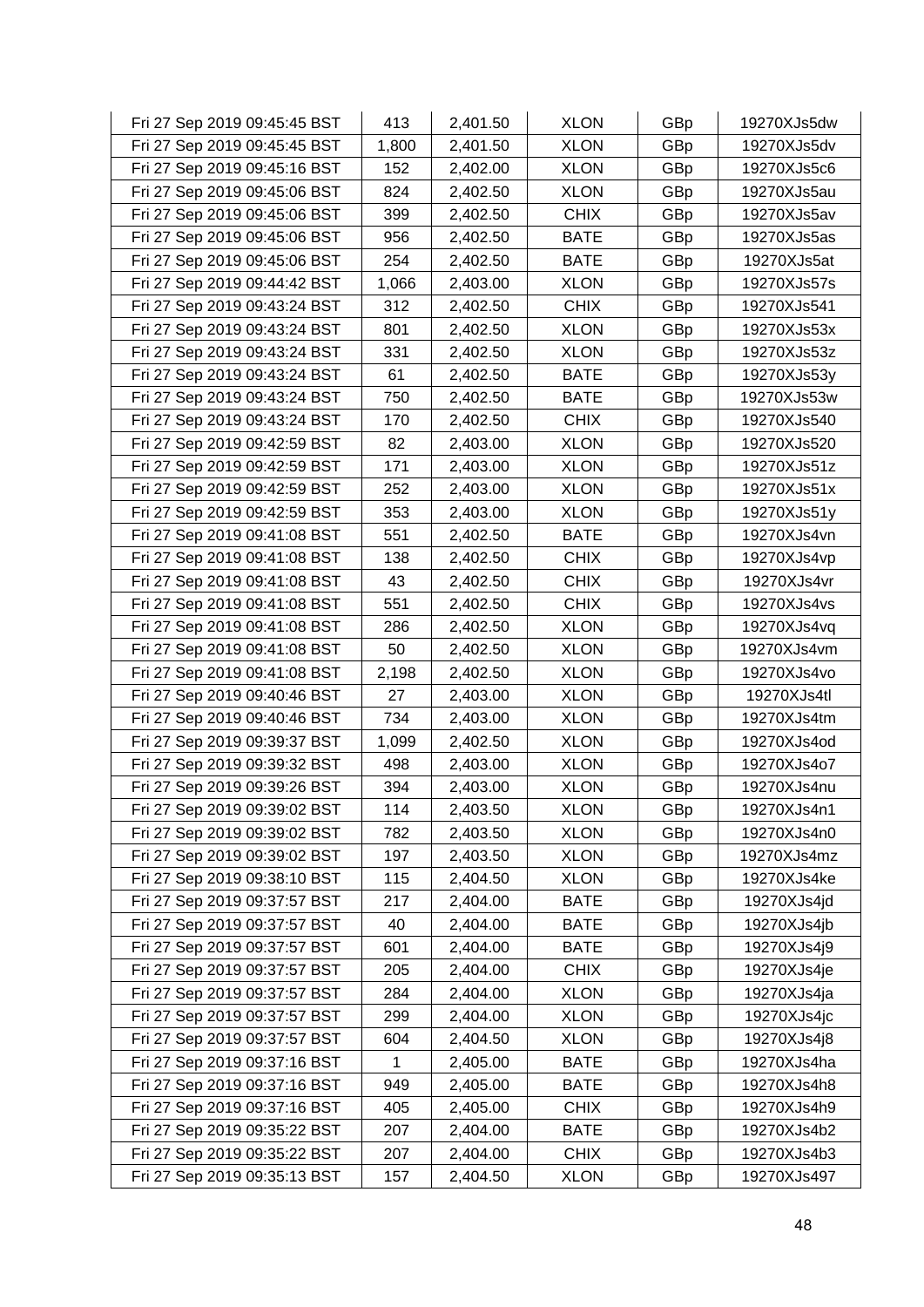| Fri 27 Sep 2019 09:35:13 BST | 580   | 2,404.50 | <b>XLON</b> | GBp        | 19270XJs495 |
|------------------------------|-------|----------|-------------|------------|-------------|
| Fri 27 Sep 2019 09:35:13 BST | 102   | 2,404.50 | <b>XLON</b> | GBp        | 19270XJs496 |
| Fri 27 Sep 2019 09:33:00 BST | 313   | 27.050   | <b>CHIX</b> | <b>EUR</b> | 19270XJs42h |
| Fri 27 Sep 2019 09:33:00 BST | 67    | 27.050   | <b>CHIX</b> | <b>EUR</b> | 19270XJs42d |
| Fri 27 Sep 2019 09:33:00 BST | 430   | 27.050   | <b>CHIX</b> | <b>EUR</b> | 19270XJs42f |
| Fri 27 Sep 2019 09:33:00 BST | 67    | 27.050   | <b>CHIX</b> | <b>EUR</b> | 19270XJs42g |
| Fri 27 Sep 2019 09:32:52 BST | 194   | 2,405.00 | <b>BATE</b> | GBp        | 19270XJs41y |
| Fri 27 Sep 2019 09:32:52 BST | 250   | 2,405.00 | <b>CHIX</b> | GBp        | 19270XJs41z |
| Fri 27 Sep 2019 09:32:52 BST | 248   | 2,405.00 | <b>XLON</b> | GBp        | 19270XJs421 |
| Fri 27 Sep 2019 09:32:52 BST | 243   | 2,405.50 | <b>CHIX</b> | GBp        | 19270XJs420 |
| Fri 27 Sep 2019 09:32:52 BST | 255   | 2,405.50 | <b>CHIX</b> | GBp        | 19270XJs41x |
| Fri 27 Sep 2019 09:32:52 BST | 606   | 2,405.50 | <b>XLON</b> | GBp        | 19270XJs41w |
| Fri 27 Sep 2019 09:32:52 BST | 583   | 2,405.50 | <b>XLON</b> | GBp        | 19270XJs41v |
| Fri 27 Sep 2019 09:32:52 BST | 1,183 | 2,405.50 | <b>XLON</b> | GBp        | 19270XJs41u |
| Fri 27 Sep 2019 09:32:48 BST | 1,634 | 2,406.00 | <b>BATE</b> | GBp        | 19270XJs41m |
| Fri 27 Sep 2019 09:32:48 BST | 250   | 2,406.00 | <b>XLON</b> | GBp        | 19270XJs41n |
| Fri 27 Sep 2019 09:32:35 BST | 104   | 2,406.50 | <b>XLON</b> | GBp        | 19270XJs417 |
| Fri 27 Sep 2019 09:32:35 BST | 56    | 2,406.50 | <b>XLON</b> | GBp        | 19270XJs418 |
| Fri 27 Sep 2019 09:31:07 BST | 241   | 2,406.50 | <b>BATE</b> | GBp        | 19270XJs3xk |
| Fri 27 Sep 2019 09:30:29 BST | 197   | 2,408.00 | <b>XLON</b> | GBp        | 19270XJs3t7 |
| Fri 27 Sep 2019 09:30:24 BST | 17    | 2,408.50 | <b>BATE</b> | GBp        | 19270XJs3sj |
| Fri 27 Sep 2019 09:30:24 BST | 562   | 2,408.50 | <b>XLON</b> | GBp        | 19270XJs3si |
| Fri 27 Sep 2019 09:30:21 BST | 600   | 27.095   | <b>CHIX</b> | <b>EUR</b> | 19270XJs3sf |
| Fri 27 Sep 2019 09:30:19 BST | 264   | 2,409.00 | <b>XLON</b> | GBp        | 19270XJs3se |
| Fri 27 Sep 2019 09:30:19 BST | 594   | 2,409.00 | <b>XLON</b> | GBp        | 19270XJs3sd |
| Fri 27 Sep 2019 09:30:17 BST | 199   | 2,409.50 | <b>BATE</b> | GBp        | 19270XJs3rw |
| Fri 27 Sep 2019 09:30:07 BST | 3,581 | 2,409.50 | <b>XLON</b> | GBp        | 19270XJs3rc |
| Fri 27 Sep 2019 09:30:07 BST | 1,051 | 2,409.50 | <b>CHIX</b> | GBp        | 19270XJs3rd |
| Fri 27 Sep 2019 09:30:06 BST | 1,000 | 2,409.50 | <b>XLON</b> | GBp        | 19270XJs3rb |
| Fri 27 Sep 2019 09:30:06 BST | 47    | 2,409.50 | <b>XLON</b> | GBp        | 19270XJs3ra |
| Fri 27 Sep 2019 09:30:06 BST | 1,218 | 27.100   | <b>BATE</b> | <b>EUR</b> | 19270XJs3r6 |
| Fri 27 Sep 2019 09:30:04 BST | 72    | 27.100   | <b>CHIX</b> | <b>EUR</b> | 19270XJs3qq |
| Fri 27 Sep 2019 09:30:04 BST | 82    | 27.100   | <b>CHIX</b> | <b>EUR</b> | 19270XJs3qs |
| Fri 27 Sep 2019 09:30:04 BST | 100   | 27.100   | <b>CHIX</b> | <b>EUR</b> | 19270XJs3ql |
| Fri 27 Sep 2019 09:30:04 BST | 274   | 27.100   | <b>CHIX</b> | <b>EUR</b> | 19270XJs3qn |
| Fri 27 Sep 2019 09:30:04 BST | 72    | 27.100   | <b>CHIX</b> | <b>EUR</b> | 19270XJs3qo |
| Fri 27 Sep 2019 09:30:00 BST | 30    | 27.095   | <b>BATE</b> | <b>EUR</b> | 19270XJs3qc |
| Fri 27 Sep 2019 09:29:36 BST | 5     | 2,408.00 | <b>XLON</b> | GBp        | 19270XJs3p0 |
| Fri 27 Sep 2019 09:29:36 BST | 214   | 2,408.00 | <b>XLON</b> | GBp        | 19270XJs3oz |
| Fri 27 Sep 2019 09:29:36 BST | 833   | 2,408.00 | <b>XLON</b> | GBp        | 19270XJs3oy |
| Fri 27 Sep 2019 09:29:36 BST | 1,784 | 2,408.00 | <b>BATE</b> | GBp        | 19270XJs3ov |
| Fri 27 Sep 2019 09:29:36 BST | 260   | 2,408.00 | <b>CHIX</b> | GBp        | 19270XJs3ow |
| Fri 27 Sep 2019 09:29:36 BST | 254   | 2,408.00 | <b>CHIX</b> | GBp        | 19270XJs3ox |
| Fri 27 Sep 2019 09:29:36 BST | 954   | 2,408.00 | <b>XLON</b> | GBp        | 19270XJs3ou |
| Fri 27 Sep 2019 09:29:18 BST | 824   | 2,408.00 | <b>BATE</b> | GBp        | 19270XJs3oa |
| Fri 27 Sep 2019 09:28:02 BST | 395   | 27.060   | <b>BATE</b> | <b>EUR</b> | 19270XJs3fv |
| Fri 27 Sep 2019 09:28:00 BST | 178   | 27.060   | <b>BATE</b> | <b>EUR</b> | 19270XJs3ft |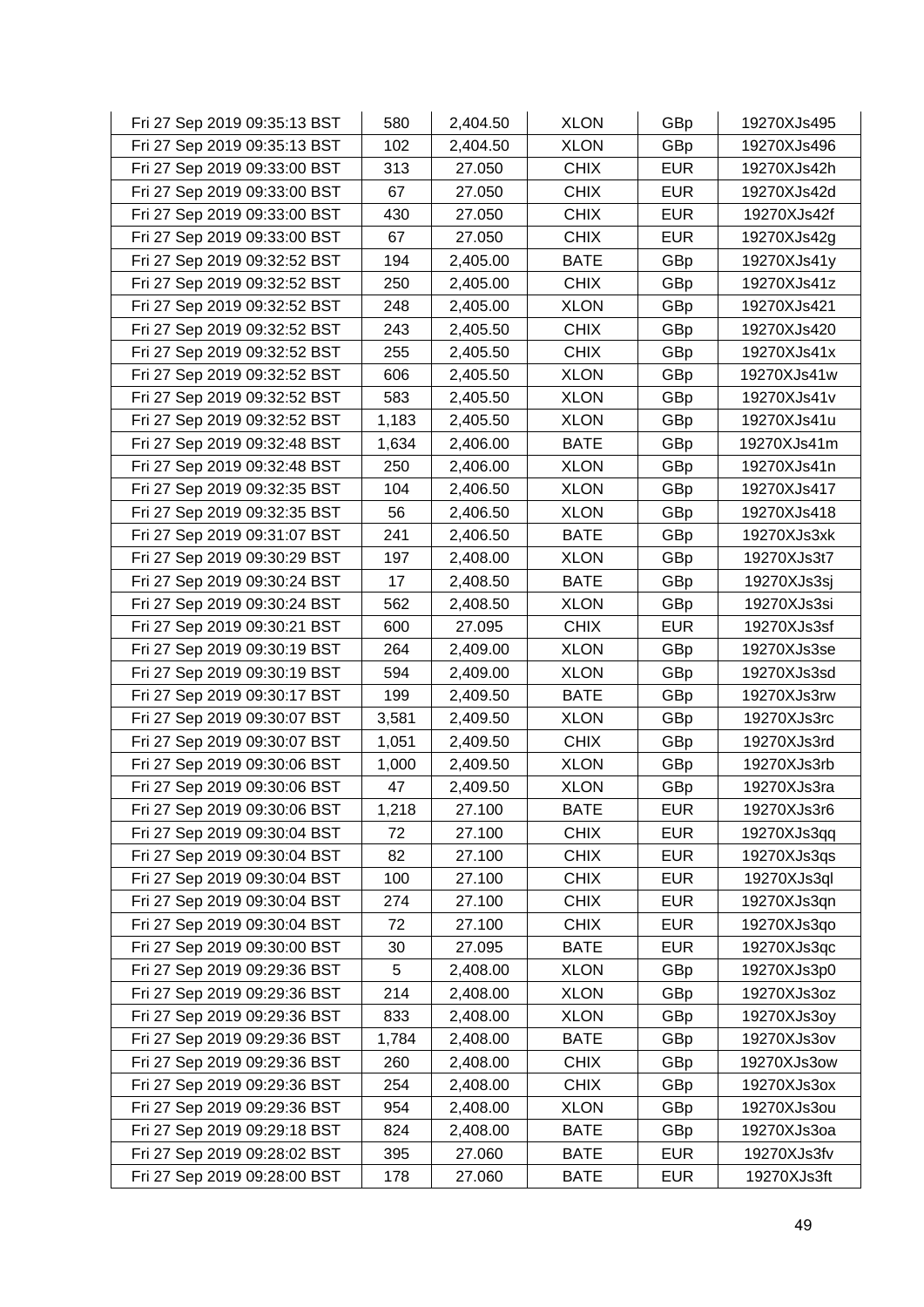| Fri 27 Sep 2019 09:27:04 BST | 139   | 2,404.50 | <b>XLON</b> | GBp        | 19270XJs39d |
|------------------------------|-------|----------|-------------|------------|-------------|
| Fri 27 Sep 2019 09:27:04 BST | 1,339 | 2,404.50 | <b>XLON</b> | GBp        | 19270XJs39e |
| Fri 27 Sep 2019 09:26:01 BST | 212   | 27.030   | <b>CHIX</b> | <b>EUR</b> | 19270XJs331 |
| Fri 27 Sep 2019 09:25:30 BST | 137   | 2,402.50 | <b>BATE</b> | GBp        | 19270XJs2z5 |
| Fri 27 Sep 2019 09:25:30 BST | 572   | 2,402.50 | <b>CHIX</b> | GBp        | 19270XJs2z4 |
| Fri 27 Sep 2019 09:25:30 BST | 539   | 2,402.50 | <b>XLON</b> | GBp        | 19270XJs2z3 |
| Fri 27 Sep 2019 09:25:30 BST | 228   | 2,402.50 | <b>XLON</b> | GBp        | 19270XJs2z2 |
| Fri 27 Sep 2019 09:25:30 BST | 197   | 2,402.50 | <b>XLON</b> | GBp        | 19270XJs2z0 |
| Fri 27 Sep 2019 09:25:30 BST | 1,350 | 2,402.50 | <b>XLON</b> | GBp        | 19270XJs2z1 |
| Fri 27 Sep 2019 09:23:36 BST | 24    | 2,400.00 | <b>CHIX</b> | GBp        | 19270XJs2kb |
| Fri 27 Sep 2019 09:23:36 BST | 11    | 2,400.00 | <b>BATE</b> | GBp        | 19270XJs2ka |
| Fri 27 Sep 2019 09:22:39 BST | 132   | 2,400.50 | <b>XLON</b> | GBp        | 19270XJs29m |
| Fri 27 Sep 2019 09:22:39 BST | 1,800 | 2,400.50 | <b>XLON</b> | GBp        | 19270XJs29I |
| Fri 27 Sep 2019 09:22:39 BST | 871   | 2,400.50 | <b>XLON</b> | GBp        | 19270XJs29k |
| Fri 27 Sep 2019 09:22:39 BST | 46    | 2,400.50 | <b>XLON</b> | GBp        | 19270XJs29j |
| Fri 27 Sep 2019 09:22:14 BST | 331   | 2,400.50 | <b>XLON</b> | GBp        | 19270XJs24v |
| Fri 27 Sep 2019 09:22:14 BST | 862   | 2,400.50 | <b>XLON</b> | GBp        | 19270XJs24t |
| Fri 27 Sep 2019 09:22:14 BST | 187   | 2,400.50 | <b>XLON</b> | GBp        | 19270XJs24u |
| Fri 27 Sep 2019 09:22:14 BST | 724   | 2,400.50 | <b>XLON</b> | GBp        | 19270XJs24s |
| Fri 27 Sep 2019 09:22:14 BST | 734   | 2,400.50 | <b>XLON</b> | GBp        | 19270XJs24r |
| Fri 27 Sep 2019 09:22:14 BST | 127   | 2,400.50 | <b>CHIX</b> | GBp        | 19270XJs24q |
| Fri 27 Sep 2019 09:21:58 BST | 454   | 2,401.00 | <b>BATE</b> | GBp        | 19270XJs20w |
| Fri 27 Sep 2019 09:21:58 BST | 265   | 2,401.00 | <b>BATE</b> | GBp        | 19270XJs20v |
| Fri 27 Sep 2019 09:21:58 BST | 149   | 2,401.00 | <b>BATE</b> | GBp        | 19270XJs20t |
| Fri 27 Sep 2019 09:21:58 BST | 697   | 2,401.00 | <b>BATE</b> | GBp        | 19270XJs20u |
| Fri 27 Sep 2019 09:21:58 BST | 300   | 2,401.00 | <b>BATE</b> | GBp        | 19270XJs20s |
| Fri 27 Sep 2019 09:21:58 BST | 135   | 2,401.00 | <b>BATE</b> | GBp        | 19270XJs20r |
| Fri 27 Sep 2019 09:21:58 BST | 108   | 2,401.00 | <b>BATE</b> | GBp        | 19270XJs20q |
| Fri 27 Sep 2019 09:21:58 BST | 1,689 | 2,401.00 | <b>XLON</b> | GBp        | 19270XJs20o |
| Fri 27 Sep 2019 09:21:54 BST | 620   | 2,401.00 | <b>XLON</b> | GBp        | 19270XJs1zb |
| Fri 27 Sep 2019 09:21:51 BST | 526   | 2,401.00 | <b>XLON</b> | GBp        | 19270XJs1z3 |
| Fri 27 Sep 2019 09:21:26 BST | 837   | 2,400.50 | <b>XLON</b> | GBp        | 19270XJs1ww |
| Fri 27 Sep 2019 09:21:00 BST | 350   | 27.010   | <b>CHIX</b> | <b>EUR</b> | 19270XJs1v3 |
| Fri 27 Sep 2019 09:21:00 BST | 200   | 27.010   | <b>CHIX</b> | <b>EUR</b> | 19270XJs1v2 |
| Fri 27 Sep 2019 09:21:00 BST | 536   | 27.010   | <b>BATE</b> | <b>EUR</b> | 19270XJs1v0 |
| Fri 27 Sep 2019 09:20:54 BST | 189   | 2,401.00 | <b>XLON</b> | GBp        | 19270XJs1uo |
| Fri 27 Sep 2019 09:20:54 BST | 365   | 2,401.00 | <b>XLON</b> | GBp        | 19270XJs1un |
| Fri 27 Sep 2019 09:20:50 BST | 138   | 2,401.00 | <b>XLON</b> | GBp        | 19270XJs1uf |
| Fri 27 Sep 2019 09:19:41 BST | 1,189 | 2,399.00 | <b>BATE</b> | GBp        | 19270XJs1qo |
| Fri 27 Sep 2019 09:19:41 BST | 1,161 | 2,399.00 | <b>CHIX</b> | GBp        | 19270XJs1qp |
| Fri 27 Sep 2019 09:16:29 BST | 224   | 2,397.50 | <b>XLON</b> | GBp        | 19270XJs1gs |
| Fri 27 Sep 2019 09:16:28 BST | 809   | 2,398.00 | <b>XLON</b> | GBp        | 19270XJs1gj |
| Fri 27 Sep 2019 09:16:28 BST | 1,726 | 2,398.00 | <b>XLON</b> | GBp        | 19270XJs1gi |
| Fri 27 Sep 2019 09:16:00 BST | 299   | 26.975   | <b>BATE</b> | <b>EUR</b> | 19270XJs1ew |
| Fri 27 Sep 2019 09:16:00 BST | 299   | 26.975   | <b>BATE</b> | <b>EUR</b> | 19270XJs1ex |
| Fri 27 Sep 2019 09:15:33 BST | 32    | 2,397.00 | <b>XLON</b> | GBp        | 19270XJs1dr |
| Fri 27 Sep 2019 09:13:55 BST | 1,038 | 2,394.50 | <b>BATE</b> | GBp        | 19270XJs1as |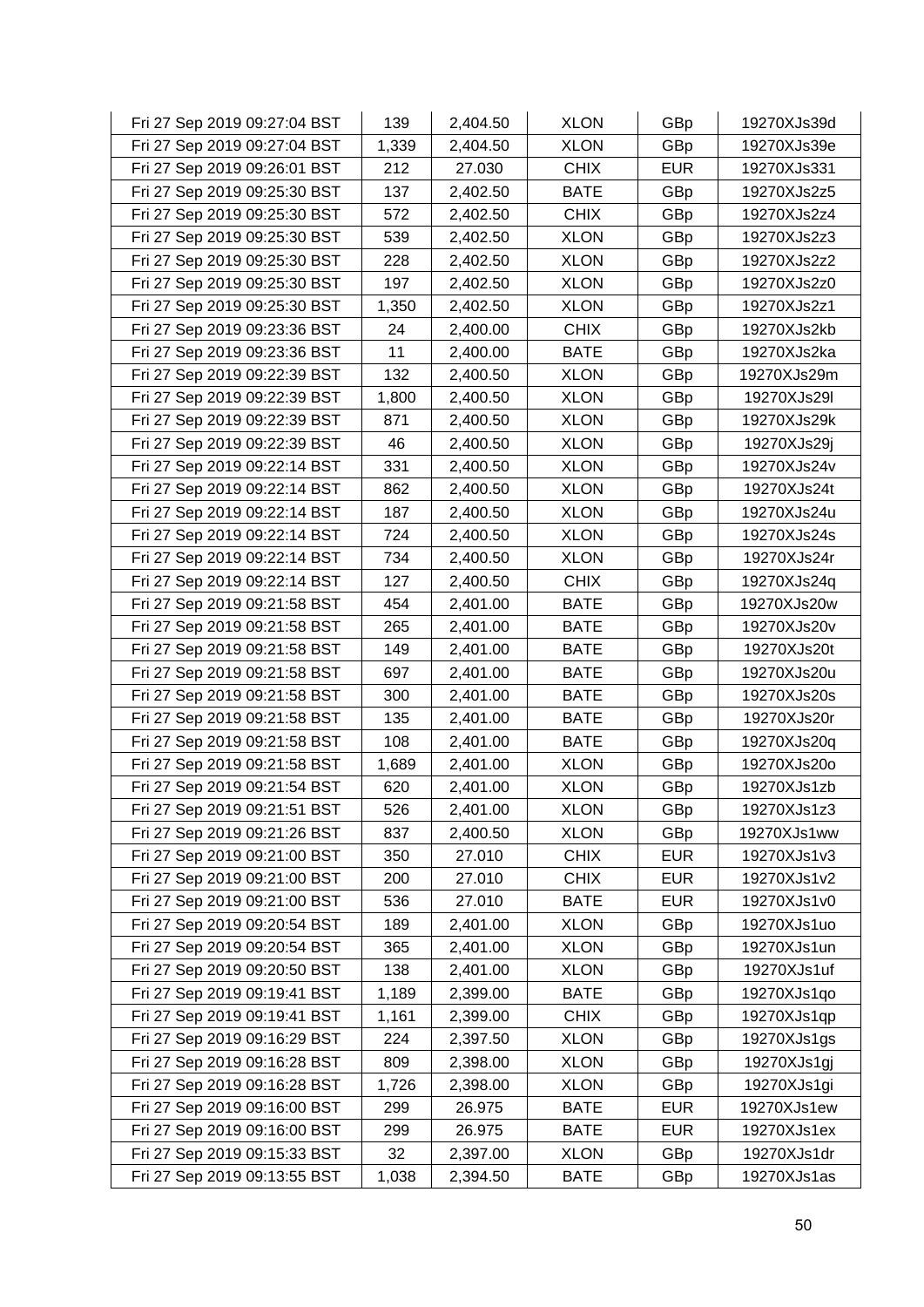| Fri 27 Sep 2019 09:13:55 BST | 330   | 2,394.50 | <b>BATE</b> | GBp        | 19270XJs1ar |
|------------------------------|-------|----------|-------------|------------|-------------|
| Fri 27 Sep 2019 09:13:33 BST | 559   | 2,395.00 | <b>XLON</b> | GBp        | 19270XJs19v |
| Fri 27 Sep 2019 09:13:32 BST | 3,120 | 2,395.50 | <b>XLON</b> | GBp        | 19270XJs19s |
| Fri 27 Sep 2019 09:13:32 BST | 95    | 2,395.50 | <b>XLON</b> | GBp        | 19270XJs19t |
| Fri 27 Sep 2019 09:13:32 BST | 67    | 2,395.50 | <b>CHIX</b> | GBp        | 19270XJs19r |
| Fri 27 Sep 2019 09:13:32 BST | 400   | 2,395.50 | <b>CHIX</b> | GBp        | 19270XJs19q |
| Fri 27 Sep 2019 09:13:32 BST | 55    | 2,395.50 | <b>CHIX</b> | GBp        | 19270XJs19p |
| Fri 27 Sep 2019 09:13:32 BST | 417   | 2,395.50 | <b>CHIX</b> | GBp        | 19270XJs19o |
| Fri 27 Sep 2019 09:13:32 BST | 151   | 2,395.50 | <b>CHIX</b> | GBp        | 19270XJs19n |
| Fri 27 Sep 2019 09:13:23 BST | 600   | 26.955   | <b>CHIX</b> | <b>EUR</b> | 19270XJs19j |
| Fri 27 Sep 2019 09:12:34 BST | 1,225 | 2,395.00 | <b>BATE</b> | GBp        | 19270XJs183 |
| Fri 27 Sep 2019 09:12:34 BST | 946   | 2,395.00 | <b>XLON</b> | GBp        | 19270XJs182 |
| Fri 27 Sep 2019 09:10:55 BST | 274   | 2,394.50 | <b>XLON</b> | GBp        | 19270XJs141 |
| Fri 27 Sep 2019 09:10:55 BST | 37    | 2,394.50 | <b>CHIX</b> | GBp        | 19270XJs140 |
| Fri 27 Sep 2019 09:10:55 BST | 150   | 2,394.50 | <b>CHIX</b> | GBp        | 19270XJs13z |
| Fri 27 Sep 2019 09:08:22 BST | 502   | 2,394.00 | <b>BATE</b> | GBp        | 19270XJs0wb |
| Fri 27 Sep 2019 09:08:22 BST | 194   | 2,394.00 | <b>XLON</b> | GBp        | 19270XJs0wa |
| Fri 27 Sep 2019 09:08:22 BST | 3,509 | 2,394.00 | <b>XLON</b> | GBp        | 19270XJs0wc |
| Fri 27 Sep 2019 09:07:38 BST | 1,692 | 2,394.50 | <b>XLON</b> | GBp        | 19270XJs0uh |
| Fri 27 Sep 2019 09:07:38 BST | 48    | 2,394.50 | <b>CHIX</b> | GBp        | 19270XJs0uj |
| Fri 27 Sep 2019 09:07:38 BST | 515   | 2,394.50 | <b>CHIX</b> | GBp        | 19270XJs0ui |
| Fri 27 Sep 2019 09:05:58 BST | 16    | 2,394.50 | <b>CHIX</b> | GBp        | 19270XJs0qu |
| Fri 27 Sep 2019 09:05:58 BST | 44    | 2,394.50 | <b>XLON</b> | GBp        | 19270XJs0qt |
| Fri 27 Sep 2019 09:05:58 BST | 251   | 2,394.50 | <b>XLON</b> | GBp        | 19270XJs0qr |
| Fri 27 Sep 2019 09:05:58 BST | 868   | 2,394.50 | <b>CHIX</b> | GBp        | 19270XJs0qs |
| Fri 27 Sep 2019 09:05:58 BST | 1,420 | 2,395.00 | <b>XLON</b> | GBp        | 19270XJs0qo |
| Fri 27 Sep 2019 09:05:58 BST | 207   | 2,395.00 | <b>XLON</b> | GBp        | 19270XJs0qq |
| Fri 27 Sep 2019 09:05:58 BST | 507   | 2,395.00 | <b>XLON</b> | GBp        | 19270XJs0ql |
| Fri 27 Sep 2019 09:05:58 BST | 1,141 | 2,395.00 | <b>BATE</b> | GBp        | 19270XJs0qp |
| Fri 27 Sep 2019 09:05:58 BST | 80    | 2,395.00 | <b>BATE</b> | GBp        | 19270XJs0qn |
| Fri 27 Sep 2019 09:05:58 BST | 400   | 2,395.00 | <b>BATE</b> | GBp        | 19270XJs0qm |
| Fri 27 Sep 2019 09:05:19 BST | 135   | 26.945   | <b>CHIX</b> | <b>EUR</b> | 19270XJs0ou |
| Fri 27 Sep 2019 09:05:17 BST | 390   | 26.945   | <b>CHIX</b> | <b>EUR</b> | 19270XJs0os |
| Fri 27 Sep 2019 09:05:17 BST | 300   | 26.945   | <b>CHIX</b> | <b>EUR</b> | 19270XJs0ot |
| Fri 27 Sep 2019 09:04:04 BST | 262   | 2,393.50 | <b>CHIX</b> | GBp        | 19270XJs0ju |
| Fri 27 Sep 2019 09:04:04 BST | 236   | 2,393.50 | <b>BATE</b> | GBp        | 19270XJs0jt |
| Fri 27 Sep 2019 09:04:04 BST | 379   | 2,393.50 | <b>XLON</b> | GBp        | 19270XJs0jr |
| Fri 27 Sep 2019 09:04:04 BST | 633   | 2,393.50 | <b>XLON</b> | GBp        | 19270XJs0js |
| Fri 27 Sep 2019 09:03:50 BST | 268   | 2,394.00 | <b>BATE</b> | GBp        | 19270XJs0jd |
| Fri 27 Sep 2019 09:03:50 BST | 1,814 | 2,394.00 | <b>XLON</b> | GBp        | 19270XJs0jf |
| Fri 27 Sep 2019 09:03:50 BST | 82    | 2,394.00 | <b>XLON</b> | GBp        | 19270XJs0je |
| Fri 27 Sep 2019 09:03:50 BST | 318   | 2,394.00 | <b>XLON</b> | GBp        | 19270XJs0jc |
| Fri 27 Sep 2019 09:03:08 BST | 378   | 2,394.50 | <b>XLON</b> | GBp        | 19270XJs0hv |
| Fri 27 Sep 2019 09:03:08 BST | 206   | 2,394.50 | <b>XLON</b> | GBp        | 19270XJs0hw |
| Fri 27 Sep 2019 09:02:00 BST | 217   | 26.930   | <b>BATE</b> | <b>EUR</b> | 19270XJs0dv |
| Fri 27 Sep 2019 09:02:00 BST | 694   | 26.930   | <b>BATE</b> | <b>EUR</b> | 19270XJs0du |
| Fri 27 Sep 2019 09:02:00 BST | 136   | 26.930   | <b>BATE</b> | <b>EUR</b> | 19270XJs0dt |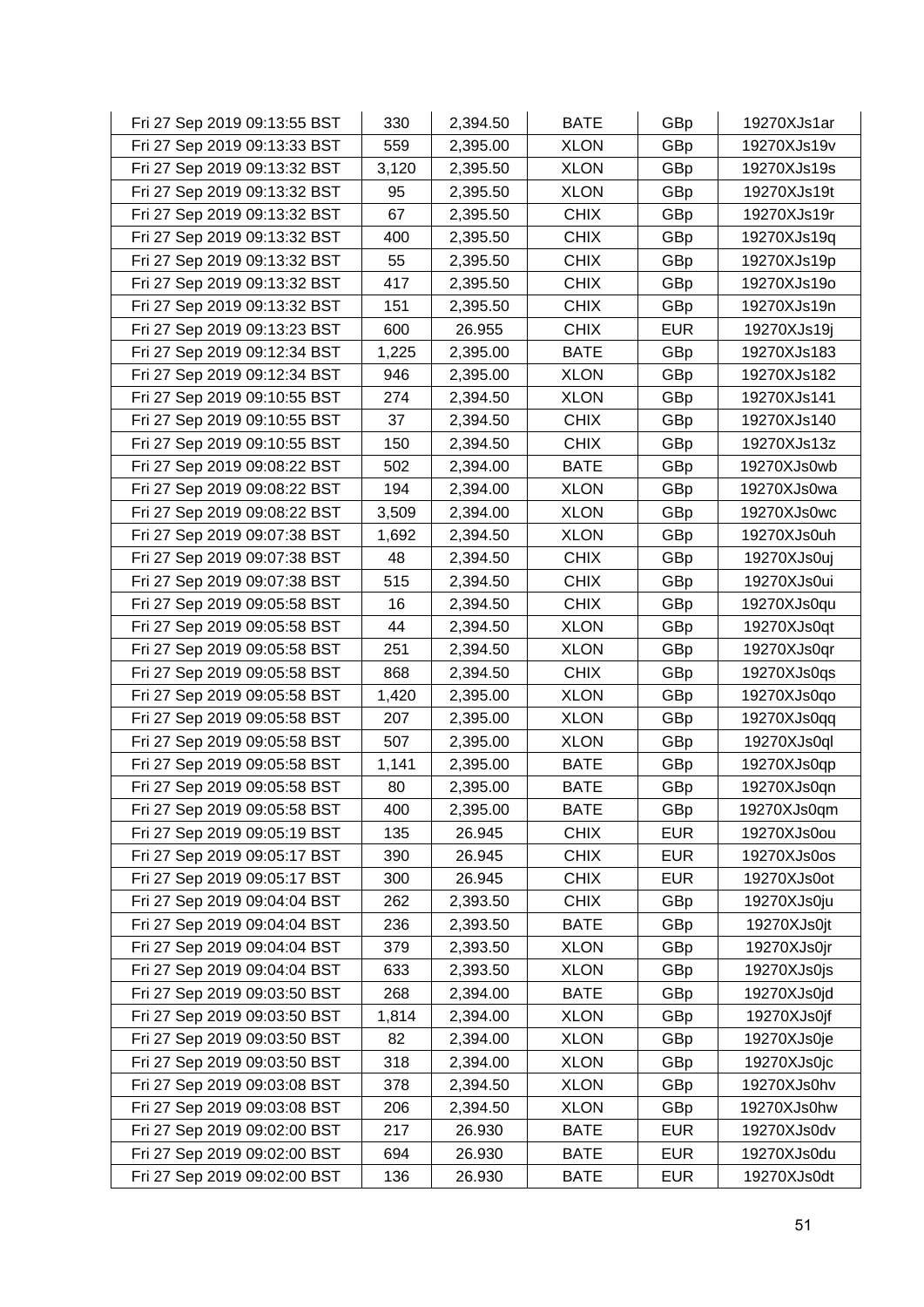| Fri 27 Sep 2019 08:59:08 BST | 114   | 2,394.00 | <b>CHIX</b> | GBp        | 19270XJs05r |
|------------------------------|-------|----------|-------------|------------|-------------|
| Fri 27 Sep 2019 08:58:50 BST | 168   | 2,394.00 | <b>BATE</b> | GBp        | 19270XJs04u |
| Fri 27 Sep 2019 08:57:15 BST | 166   | 26.910   | <b>CHIX</b> | <b>EUR</b> | 19270XJrzzq |
| Fri 27 Sep 2019 08:57:00 BST | 143   | 26.910   | <b>CHIX</b> | <b>EUR</b> | 19270XJrzxy |
| Fri 27 Sep 2019 08:57:00 BST | 500   | 26.910   | <b>CHIX</b> | <b>EUR</b> | 19270XJrzxs |
| Fri 27 Sep 2019 08:57:00 BST | 103   | 26.910   | <b>CHIX</b> | <b>EUR</b> | 19270XJrzxt |
| Fri 27 Sep 2019 08:57:00 BST | 572   | 26.910   | <b>BATE</b> | <b>EUR</b> | 19270XJrzxq |
| Fri 27 Sep 2019 08:55:40 BST | 211   | 2,393.00 | <b>CHIX</b> | GBp        | 19270XJrzub |
| Fri 27 Sep 2019 08:55:40 BST | 18    | 2,393.00 | <b>XLON</b> | GBp        | 19270XJrzua |
| Fri 27 Sep 2019 08:55:40 BST | 888   | 2,393.00 | <b>XLON</b> | GBp        | 19270XJrzuc |
| Fri 27 Sep 2019 08:53:58 BST | 323   | 26.900   | <b>BATE</b> | <b>EUR</b> | 19270XJrznw |
| Fri 27 Sep 2019 08:53:47 BST | 261   | 2,393.00 | <b>BATE</b> | GBp        | 19270XJrzne |
| Fri 27 Sep 2019 08:53:47 BST | 102   | 2,393.00 | <b>XLON</b> | GBp        | 19270XJrznf |
| Fri 27 Sep 2019 08:53:47 BST | 2,957 | 2,393.00 | <b>XLON</b> | GBp        | 19270XJrzng |
| Fri 27 Sep 2019 08:53:47 BST | 213   | 2,393.00 | <b>XLON</b> | GBp        | 19270XJrznd |
| Fri 27 Sep 2019 08:53:47 BST | 117   | 2,393.00 | <b>XLON</b> | GBp        | 19270XJrznc |
| Fri 27 Sep 2019 08:53:44 BST | 145   | 2,393.50 | <b>XLON</b> | GBp        | 19270XJrzmi |
| Fri 27 Sep 2019 08:53:44 BST | 672   | 2,393.50 | <b>XLON</b> | GBp        | 19270XJrzmg |
| Fri 27 Sep 2019 08:52:07 BST | 447   | 26.900   | <b>BATE</b> | <b>EUR</b> | 19270XJrzix |
| Fri 27 Sep 2019 08:51:28 BST | 457   | 2,393.00 | <b>XLON</b> | GBp        | 19270XJrzh7 |
| Fri 27 Sep 2019 08:51:17 BST | 1,254 | 2,393.50 | <b>XLON</b> | GBp        | 19270XJrzg9 |
| Fri 27 Sep 2019 08:51:17 BST | 56    | 2,393.50 | <b>BATE</b> | GBp        | 19270XJrzgg |
| Fri 27 Sep 2019 08:51:17 BST | 112   | 2,393.50 | <b>BATE</b> | GBp        | 19270XJrzgf |
| Fri 27 Sep 2019 08:51:17 BST | 91    | 2,393.50 | <b>BATE</b> | GBp        | 19270XJrzgc |
| Fri 27 Sep 2019 08:51:17 BST | 94    | 2,393.50 | <b>BATE</b> | GBp        | 19270XJrzge |
| Fri 27 Sep 2019 08:51:17 BST | 80    | 2,393.50 | <b>BATE</b> | GBp        | 19270XJrzgd |
| Fri 27 Sep 2019 08:51:17 BST | 4     | 2,393.50 | <b>BATE</b> | GBp        | 19270XJrzgb |
| Fri 27 Sep 2019 08:51:17 BST | 27    | 2,393.50 | <b>BATE</b> | GBp        | 19270XJrzga |
| Fri 27 Sep 2019 08:51:17 BST | 192   | 2,393.50 | <b>CHIX</b> | GBp        | 19270XJrzg8 |
| Fri 27 Sep 2019 08:51:17 BST | 313   | 2,393.50 | <b>XLON</b> | GBp        | 19270XJrzg7 |
| Fri 27 Sep 2019 08:51:16 BST | 56    | 2,393.50 | <b>BATE</b> | GBp        | 19270XJrzg6 |
| Fri 27 Sep 2019 08:51:05 BST | 1,605 | 2,394.00 | <b>XLON</b> | GBp        | 19270XJrzg0 |
| Fri 27 Sep 2019 08:51:05 BST | 28    | 2,394.00 | <b>XLON</b> | GBp        | 19270XJrzg1 |
| Fri 27 Sep 2019 08:50:25 BST | 12    | 2,394.50 | <b>XLON</b> | GBp        | 19270XJrzf0 |
| Fri 27 Sep 2019 08:50:25 BST | 1,051 | 2,394.50 | <b>CHIX</b> | GBp        | 19270XJrzey |
| Fri 27 Sep 2019 08:50:25 BST | 162   | 2,394.50 | <b>CHIX</b> | GBp        | 19270XJrzes |
| Fri 27 Sep 2019 08:50:25 BST | 316   | 2,394.50 | <b>BATE</b> | GBp        | 19270XJrzeu |
| Fri 27 Sep 2019 08:50:25 BST | 1,647 | 2,394.50 | <b>BATE</b> | GBp        | 19270XJrzev |
| Fri 27 Sep 2019 08:50:25 BST | 845   | 2,394.50 | <b>BATE</b> | GBp        | 19270XJrzew |
| Fri 27 Sep 2019 08:50:25 BST | 784   | 2,394.50 | <b>XLON</b> | GBp        | 19270XJrzex |
| Fri 27 Sep 2019 08:50:25 BST | 2,315 | 2,394.50 | <b>XLON</b> | GBp        | 19270XJrzez |
| Fri 27 Sep 2019 08:50:25 BST | 1,491 | 2,394.50 | <b>XLON</b> | GBp        | 19270XJrzet |
| Fri 27 Sep 2019 08:50:25 BST | 292   | 2,394.50 | <b>XLON</b> | GBp        | 19270XJrzer |
| Fri 27 Sep 2019 08:48:05 BST | 50    | 26.925   | <b>CHIX</b> | <b>EUR</b> | 19270XJrz8o |
| Fri 27 Sep 2019 08:48:05 BST | 500   | 26.925   | <b>CHIX</b> | <b>EUR</b> | 19270XJrz8n |
| Fri 27 Sep 2019 08:47:28 BST | 417   | 26.915   | <b>BATE</b> | <b>EUR</b> | 19270XJrz7k |
| Fri 27 Sep 2019 08:47:00 BST | 222   | 26.910   | <b>BATE</b> | <b>EUR</b> | 19270XJrz73 |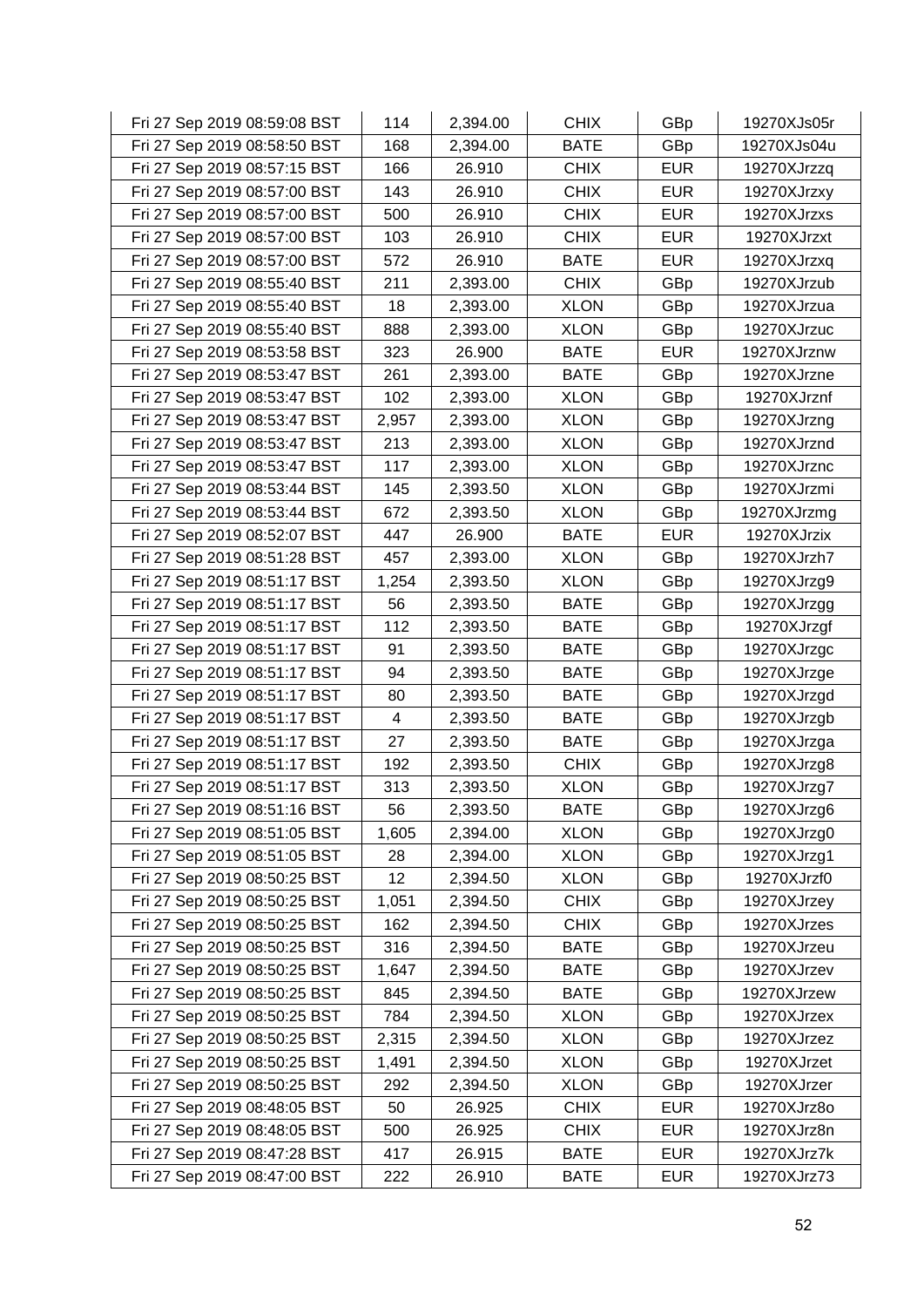| Fri 27 Sep 2019 08:47:00 BST | 99    | 26.910   | <b>BATE</b> | <b>EUR</b> | 19270XJrz72 |
|------------------------------|-------|----------|-------------|------------|-------------|
| Fri 27 Sep 2019 08:46:38 BST | 44    | 26.910   | <b>CHIX</b> | <b>EUR</b> | 19270XJrz5z |
| Fri 27 Sep 2019 08:46:38 BST | 1,322 | 2,393.50 | <b>XLON</b> | GBp        | 19270XJrz61 |
| Fri 27 Sep 2019 08:46:38 BST | 677   | 2,393.50 | <b>XLON</b> | GBp        | 19270XJrz60 |
| Fri 27 Sep 2019 08:46:38 BST | 198   | 2,393.50 | <b>XLON</b> | GBp        | 19270XJrz5x |
| Fri 27 Sep 2019 08:46:38 BST | 234   | 2,393.50 | <b>XLON</b> | GBp        | 19270XJrz5y |
| Fri 27 Sep 2019 08:46:33 BST | 643   | 26.910   | <b>CHIX</b> | <b>EUR</b> | 19270XJrz5n |
| Fri 27 Sep 2019 08:46:25 BST | 205   | 26.915   | <b>CHIX</b> | <b>EUR</b> | 19270XJrz5i |
| Fri 27 Sep 2019 08:46:25 BST | 183   | 26.915   | <b>CHIX</b> | <b>EUR</b> | 19270XJrz5j |
| Fri 27 Sep 2019 08:45:44 BST | 615   | 2,393.50 | <b>BATE</b> | GBp        | 19270XJrz3r |
| Fri 27 Sep 2019 08:45:44 BST | 251   | 2,393.50 | <b>CHIX</b> | GBp        | 19270XJrz3s |
| Fri 27 Sep 2019 08:45:44 BST | 1,388 | 2,393.50 | <b>XLON</b> | GBp        | 19270XJrz3q |
| Fri 27 Sep 2019 08:45:10 BST | 194   | 26.915   | <b>CHIX</b> | <b>EUR</b> | 19270XJrz2a |
| Fri 27 Sep 2019 08:44:54 BST | 1,055 | 2,394.50 | <b>BATE</b> | GBp        | 19270XJrz21 |
| Fri 27 Sep 2019 08:44:54 BST | 1,187 | 2,394.50 | <b>BATE</b> | GBp        | 19270XJrz22 |
| Fri 27 Sep 2019 08:44:42 BST | 136   | 2,394.50 | <b>BATE</b> | GBp        | 19270XJrz1s |
| Fri 27 Sep 2019 08:44:42 BST | 3     | 2,394.50 | <b>XLON</b> | GBp        | 19270XJrz1o |
| Fri 27 Sep 2019 08:44:39 BST | 48    | 2,394.50 | <b>BATE</b> | GBp        | 19270XJrz1e |
| Fri 27 Sep 2019 08:43:55 BST | 1,568 | 2,394.50 | <b>XLON</b> | GBp        | 19270XJryzl |
| Fri 27 Sep 2019 08:43:55 BST | 1,077 | 2,394.50 | <b>XLON</b> | GBp        | 19270XJryzj |
| Fri 27 Sep 2019 08:43:55 BST | 299   | 2,394.50 | <b>XLON</b> | GBp        | 19270XJryzk |
| Fri 27 Sep 2019 08:43:55 BST | 1,512 | 2,394.50 | <b>XLON</b> | GBp        | 19270XJryzi |
| Fri 27 Sep 2019 08:43:55 BST | 93    | 2,394.50 | <b>XLON</b> | GBp        | 19270XJryzg |
| Fri 27 Sep 2019 08:43:55 BST | 226   | 2,394.50 | <b>BATE</b> | GBp        | 19270XJryzh |
| Fri 27 Sep 2019 08:43:51 BST | 884   | 2,395.00 | <b>XLON</b> | GBp        | 19270XJryz8 |
| Fri 27 Sep 2019 08:43:51 BST | 230   | 2,395.00 | <b>XLON</b> | GBp        | 19270XJryz9 |
| Fri 27 Sep 2019 08:43:09 BST | 106   | 26.920   | <b>BATE</b> | <b>EUR</b> | 19270XJryy4 |
| Fri 27 Sep 2019 08:42:46 BST | 68    | 2,394.00 | <b>BATE</b> | GBp        | 19270XJryxo |
| Fri 27 Sep 2019 08:42:39 BST | 257   | 2,394.50 | <b>BATE</b> | GBp        | 19270XJrywn |
| Fri 27 Sep 2019 08:40:46 BST | 87    | 2,393.50 | <b>XLON</b> | GBp        | 19270XJryqy |
| Fri 27 Sep 2019 08:40:46 BST | 852   | 2,393.50 | <b>XLON</b> | GBp        | 19270XJryqz |
| Fri 27 Sep 2019 08:39:19 BST | 541   | 2,393.50 | <b>BATE</b> | GBp        | 19270XJryos |
| Fri 27 Sep 2019 08:39:19 BST | 258   | 2,393.50 | <b>CHIX</b> | GBp        | 19270XJryot |
| Fri 27 Sep 2019 08:39:19 BST | 418   | 26.920   | <b>CHIX</b> | <b>EUR</b> | 19270XJryor |
| Fri 27 Sep 2019 08:39:15 BST | 528   | 2,394.00 | <b>XLON</b> | GBp        | 19270XJryog |
| Fri 27 Sep 2019 08:39:15 BST | 445   | 2,394.00 | <b>XLON</b> | GBp        | 19270XJryoe |
| Fri 27 Sep 2019 08:39:15 BST | 324   | 2,394.00 | <b>BATE</b> | GBp        | 19270XJryoh |
| Fri 27 Sep 2019 08:39:15 BST | 985   | 2,394.00 | <b>CHIX</b> | GBp        | 19270XJryoi |
| Fri 27 Sep 2019 08:39:15 BST | 246   | 2,394.00 | <b>CHIX</b> | GBp        | 19270XJryof |
| Fri 27 Sep 2019 08:39:15 BST | 227   | 2,394.50 | <b>XLON</b> | GBp        | 19270XJryod |
| Fri 27 Sep 2019 08:38:24 BST | 29    | 2,394.50 | <b>CHIX</b> | GBp        | 19270XJrymg |
| Fri 27 Sep 2019 08:38:24 BST | 355   | 2,394.50 | <b>CHIX</b> | GBp        | 19270XJryme |
| Fri 27 Sep 2019 08:38:24 BST | 206   | 2,394.50 | <b>CHIX</b> | GBp        | 19270XJrymh |
| Fri 27 Sep 2019 08:38:24 BST | 106   | 2,394.50 | <b>CHIX</b> | GBp        | 19270XJrymc |
| Fri 27 Sep 2019 08:38:24 BST | 176   | 2,394.50 | <b>CHIX</b> | GBp        | 19270XJrymf |
| Fri 27 Sep 2019 08:38:24 BST | 484   | 2,394.50 | <b>CHIX</b> | GBp        | 19270XJrymd |
| Fri 27 Sep 2019 08:38:24 BST | 171   | 2,394.50 | <b>CHIX</b> | GBp        | 19270XJrymb |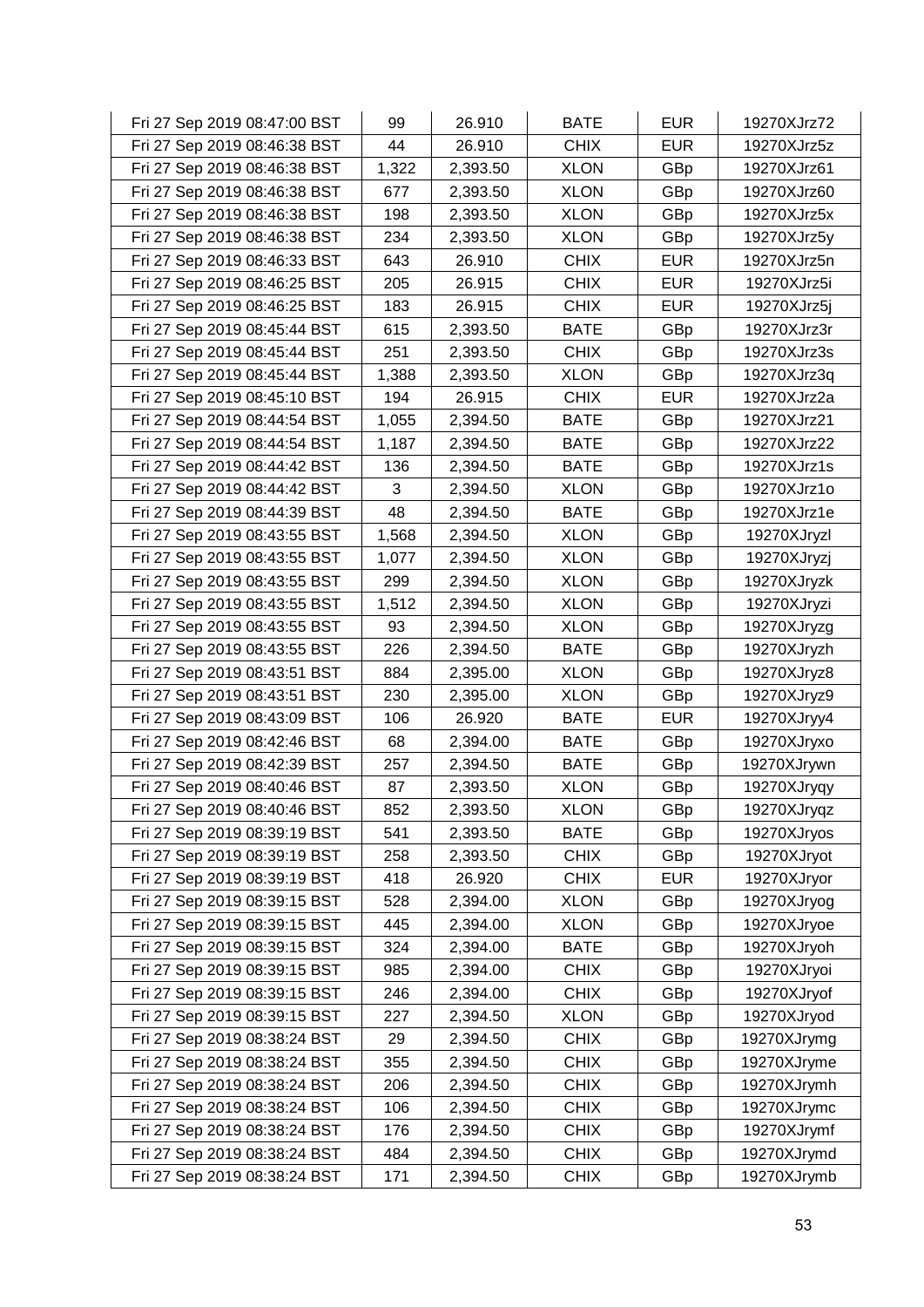| Fri 27 Sep 2019 08:38:11 BST | 61    | 2,394.50 | <b>CHIX</b> | GBp        | 19270XJrylv |
|------------------------------|-------|----------|-------------|------------|-------------|
| Fri 27 Sep 2019 08:38:11 BST | 85    | 2,394.50 | <b>XLON</b> | GBp        | 19270XJrylt |
| Fri 27 Sep 2019 08:38:11 BST | 1,309 | 2,394.50 | <b>XLON</b> | GBp        | 19270XJrylu |
| Fri 27 Sep 2019 08:38:11 BST | 106   | 2,394.50 | <b>XLON</b> | GBp        | 19270XJryls |
| Fri 27 Sep 2019 08:37:07 BST | 538   | 2,394.50 | <b>XLON</b> | GBp        | 19270XJryjb |
| Fri 27 Sep 2019 08:37:07 BST | 953   | 2,394.50 | <b>XLON</b> | GBp        | 19270XJryja |
| Fri 27 Sep 2019 08:33:58 BST | 366   | 2,394.00 | <b>BATE</b> | GBp        | 19270XJrya4 |
| Fri 27 Sep 2019 08:33:58 BST | 290   | 2,394.00 | <b>CHIX</b> | GBp        | 19270XJrya6 |
| Fri 27 Sep 2019 08:33:58 BST | 1,166 | 2,394.00 | <b>XLON</b> | GBp        | 19270XJrya7 |
| Fri 27 Sep 2019 08:33:58 BST | 317   | 2,394.00 | <b>XLON</b> | GBp        | 19270XJrya5 |
| Fri 27 Sep 2019 08:33:58 BST | 1,483 | 2,394.00 | <b>XLON</b> | GBp        | 19270XJrya3 |
| Fri 27 Sep 2019 08:33:49 BST | 1     | 2,395.00 | <b>BATE</b> | GBp        | 19270XJry9p |
| Fri 27 Sep 2019 08:33:49 BST | 279   | 2,395.00 | <b>CHIX</b> | GBp        | 19270XJry9m |
| Fri 27 Sep 2019 08:33:49 BST | 1,449 | 2,395.00 | <b>BATE</b> | GBp        | 19270XJry9o |
| Fri 27 Sep 2019 08:33:49 BST | 2,372 | 2,395.00 | <b>XLON</b> | GBp        | 19270XJry9q |
| Fri 27 Sep 2019 08:33:49 BST | 412   | 2,395.00 | <b>XLON</b> | GBp        | 19270XJry9n |
| Fri 27 Sep 2019 08:33:48 BST | 412   | 2,395.50 | <b>XLON</b> | GBp        | 19270XJry9k |
| Fri 27 Sep 2019 08:33:48 BST | 661   | 2,395.50 | <b>XLON</b> | GBp        | 19270XJry9h |
| Fri 27 Sep 2019 08:33:48 BST | 1,124 | 2,395.50 | <b>BATE</b> | GBp        | 19270XJry9i |
| Fri 27 Sep 2019 08:32:54 BST | 1,036 | 2,395.50 | <b>BATE</b> | GBp        | 19270XJry7b |
| Fri 27 Sep 2019 08:32:54 BST | 1     | 2,395.50 | <b>XLON</b> | GBp        | 19270XJry7h |
| Fri 27 Sep 2019 08:32:54 BST | 79    | 2,395.50 | <b>XLON</b> | GBp        | 19270XJry7i |
| Fri 27 Sep 2019 08:32:54 BST | 570   | 2,395.50 | <b>XLON</b> | GBp        | 19270XJry7g |
| Fri 27 Sep 2019 08:32:54 BST | 210   | 2,395.50 | <b>XLON</b> | GBp        | 19270XJry7f |
| Fri 27 Sep 2019 08:32:54 BST | 230   | 2,395.50 | <b>XLON</b> | GBp        | 19270XJry7e |
| Fri 27 Sep 2019 08:32:54 BST | 774   | 2,395.50 | <b>XLON</b> | GBp        | 19270XJry7c |
| Fri 27 Sep 2019 08:32:54 BST | 209   | 2,395.50 | <b>XLON</b> | GBp        | 19270XJry7d |
| Fri 27 Sep 2019 08:32:54 BST | 322   | 2,395.50 | <b>XLON</b> | GBp        | 19270XJry7a |
| Fri 27 Sep 2019 08:32:34 BST | 92    | 26.960   | <b>CHIX</b> | <b>EUR</b> | 19270XJry6c |
| Fri 27 Sep 2019 08:32:34 BST | 1,219 | 26.960   | <b>BATE</b> | <b>EUR</b> | 19270XJry6b |
| Fri 27 Sep 2019 08:32:34 BST | 685   | 26.960   | <b>CHIX</b> | <b>EUR</b> | 19270XJry6a |
| Fri 27 Sep 2019 08:31:03 BST | 55    | 2,393.00 | <b>XLON</b> | GBp        | 19270XJry2g |
| Fri 27 Sep 2019 08:31:03 BST | 828   | 2,393.00 | <b>XLON</b> | GBp        | 19270XJry2h |
| Fri 27 Sep 2019 08:31:03 BST | 336   | 2,393.00 | <b>XLON</b> | GBp        | 19270XJry2i |
| Fri 27 Sep 2019 08:29:18 BST | 856   | 2,392.50 | <b>XLON</b> | GBp        | 19270XJrxxf |
| Fri 27 Sep 2019 08:29:18 BST | 839   | 2,392.50 | <b>XLON</b> | GBp        | 19270XJrxxd |
| Fri 27 Sep 2019 08:28:25 BST | 247   | 2,393.00 | <b>CHIX</b> | GBp        | 19270XJrxua |
| Fri 27 Sep 2019 08:27:00 BST | 590   | 26.930   | <b>BATE</b> | <b>EUR</b> | 19270XJrxns |
| Fri 27 Sep 2019 08:26:58 BST | 1     | 2,394.00 | <b>BATE</b> | GBp        | 19270XJrxno |
| Fri 27 Sep 2019 08:26:58 BST | 871   | 2,394.00 | <b>CHIX</b> | GBp        | 19270XJrxnn |
| Fri 27 Sep 2019 08:26:58 BST | 871   | 2,394.00 | <b>BATE</b> | GBp        | 19270XJrxnk |
| Fri 27 Sep 2019 08:26:58 BST | 175   | 2,394.00 | <b>BATE</b> | GBp        | 19270XJrxnm |
| Fri 27 Sep 2019 08:26:58 BST | 526   | 2,394.00 | <b>BATE</b> | GBp        | 19270XJrxnj |
| Fri 27 Sep 2019 08:26:58 BST | 521   | 2,394.00 | <b>XLON</b> | GBp        | 19270XJrxnl |
| Fri 27 Sep 2019 08:26:58 BST | 907   | 2,394.00 | <b>XLON</b> | GBp        | 19270XJrxni |
| Fri 27 Sep 2019 08:26:57 BST | 799   | 2,394.50 | <b>CHIX</b> | GBp        | 19270XJrxnh |
| Fri 27 Sep 2019 08:26:41 BST | 259   | 2,395.00 | <b>CHIX</b> | GBp        | 19270XJrxm0 |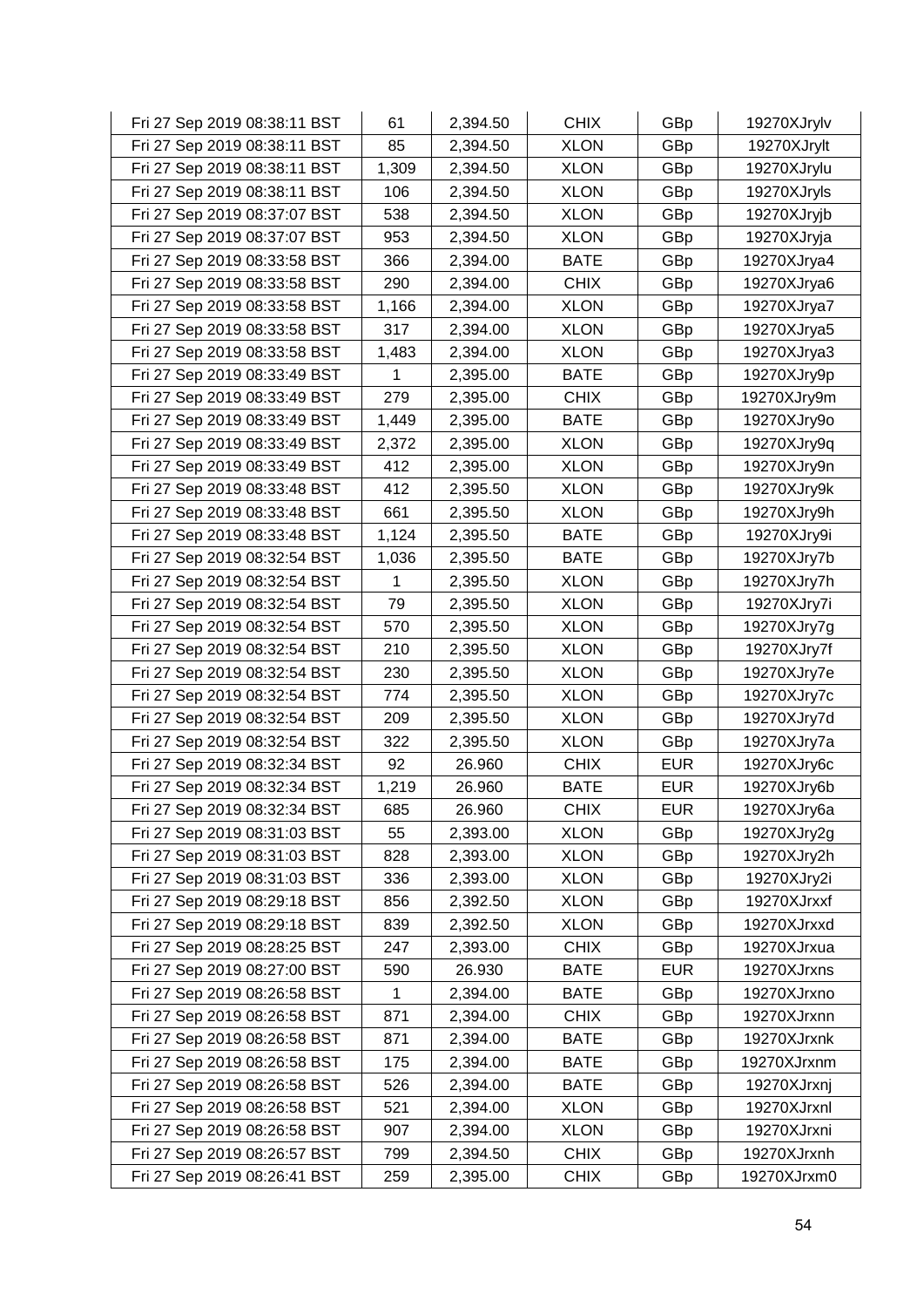| Fri 27 Sep 2019 08:26:41 BST | 249   | 2,395.00 | <b>XLON</b> | GBp        | 19270XJrxlu |
|------------------------------|-------|----------|-------------|------------|-------------|
| Fri 27 Sep 2019 08:26:41 BST | 403   | 2,395.00 | <b>XLON</b> | GBp        | 19270XJrxlv |
| Fri 27 Sep 2019 08:26:33 BST | 602   | 2,395.50 | <b>XLON</b> | GBp        | 19270XJrxji |
| Fri 27 Sep 2019 08:26:05 BST | 1     | 2,396.00 | <b>BATE</b> | GBp        | 19270XJrxhk |
| Fri 27 Sep 2019 08:26:05 BST | 284   | 2,396.00 | <b>BATE</b> | GBp        | 19270XJrxhj |
| Fri 27 Sep 2019 08:26:05 BST | 351   | 2,396.00 | <b>XLON</b> | GBp        | 19270XJrxhi |
| Fri 27 Sep 2019 08:26:05 BST | 514   | 2,396.00 | <b>XLON</b> | GBp        | 19270XJrxhl |
| Fri 27 Sep 2019 08:26:00 BST | 100   | 2,396.50 | <b>CHIX</b> | GBp        | 19270XJrxgv |
| Fri 27 Sep 2019 08:25:20 BST | 1     | 2,396.00 | <b>BATE</b> | GBp        | 19270XJrxe0 |
| Fri 27 Sep 2019 08:25:20 BST | 530   | 2,396.00 | <b>BATE</b> | GBp        | 19270XJrxdz |
| Fri 27 Sep 2019 08:25:16 BST | 1,158 | 2,396.00 | <b>XLON</b> | GBp        | 19270XJrxdu |
| Fri 27 Sep 2019 08:25:16 BST | 535   | 2,396.00 | <b>XLON</b> | GBp        | 19270XJrxdt |
| Fri 27 Sep 2019 08:25:00 BST | 877   | 26.965   | <b>CHIX</b> | <b>EUR</b> | 19270XJrxdg |
| Fri 27 Sep 2019 08:24:57 BST | 986   | 2,396.00 | <b>XLON</b> | GBp        | 19270XJrxd9 |
| Fri 27 Sep 2019 08:24:57 BST | 728   | 2,396.00 | <b>XLON</b> | GBp        | 19270XJrxd7 |
| Fri 27 Sep 2019 08:24:57 BST | 30    | 2,396.00 | <b>BATE</b> | GBp        | 19270XJrxdd |
| Fri 27 Sep 2019 08:24:57 BST | 43    | 2,396.00 | <b>BATE</b> | GBp        | 19270XJrxdc |
| Fri 27 Sep 2019 08:24:57 BST | 4     | 2,396.00 | <b>BATE</b> | GBp        | 19270XJrxdb |
| Fri 27 Sep 2019 08:24:57 BST | 105   | 2,396.00 | <b>BATE</b> | GBp        | 19270XJrxda |
| Fri 27 Sep 2019 08:24:57 BST | 75    | 2,396.00 | <b>BATE</b> | GBp        | 19270XJrxd8 |
| Fri 27 Sep 2019 08:24:22 BST | 903   | 2,396.00 | <b>XLON</b> | GBp        | 19270XJrxbw |
| Fri 27 Sep 2019 08:24:22 BST | 311   | 2,396.00 | <b>XLON</b> | GBp        | 19270XJrxbv |
| Fri 27 Sep 2019 08:24:21 BST | 188   | 2,396.00 | <b>XLON</b> | GBp        | 19270XJrxbs |
| Fri 27 Sep 2019 08:24:21 BST | 450   | 2,396.00 | <b>XLON</b> | GBp        | 19270XJrxbu |
| Fri 27 Sep 2019 08:24:21 BST | 555   | 2,396.50 | <b>CHIX</b> | GBp        | 19270XJrxbt |
| Fri 27 Sep 2019 08:24:21 BST | 1,097 | 2,396.50 | <b>XLON</b> | GBp        | 19270XJrxbq |
| Fri 27 Sep 2019 08:24:21 BST | 456   | 2,396.50 | <b>XLON</b> | GBp        | 19270XJrxbr |
| Fri 27 Sep 2019 08:24:07 BST | 455   | 26.970   | <b>CHIX</b> | <b>EUR</b> | 19270XJrxb5 |
| Fri 27 Sep 2019 08:24:07 BST | 145   | 26.970   | <b>CHIX</b> | <b>EUR</b> | 19270XJrxb1 |
| Fri 27 Sep 2019 08:24:07 BST | 800   | 26.970   | <b>BATE</b> | <b>EUR</b> | 19270XJrxb3 |
| Fri 27 Sep 2019 08:23:08 BST | 510   | 2,396.00 | <b>XLON</b> | GBp        | 19270XJrx6c |
| Fri 27 Sep 2019 08:23:08 BST | 14    | 2,396.00 | <b>XLON</b> | GBp        | 19270XJrx6d |
| Fri 27 Sep 2019 08:23:08 BST | 2,087 | 2,396.00 | <b>XLON</b> | GBp        | 19270XJrx6b |
| Fri 27 Sep 2019 08:23:08 BST | 1     | 26.965   | <b>BATE</b> | <b>EUR</b> | 19270XJrx68 |
| Fri 27 Sep 2019 08:23:08 BST | 154   | 26.965   | <b>BATE</b> | <b>EUR</b> | 19270XJrx66 |
| Fri 27 Sep 2019 08:22:54 BST | 257   | 2,396.00 | <b>BATE</b> | GBp        | 19270XJrx4v |
| Fri 27 Sep 2019 08:22:54 BST | 180   | 2,396.00 | <b>XLON</b> | GBp        | 19270XJrx4u |
| Fri 27 Sep 2019 08:22:22 BST | 413   | 2,395.00 | <b>XLON</b> | GBp        | 19270XJrx3k |
| Fri 27 Sep 2019 08:22:22 BST | 1,125 | 2,395.00 | <b>BATE</b> | GBp        | 19270XJrx3i |
| Fri 27 Sep 2019 08:22:22 BST | 242   | 2,395.00 | <b>CHIX</b> | GBp        | 19270XJrx3j |
| Fri 27 Sep 2019 08:22:21 BST | 734   | 2,395.50 | <b>BATE</b> | GBp        | 19270XJrx3d |
| Fri 27 Sep 2019 08:22:21 BST | 1,175 | 2,395.50 | <b>BATE</b> | GBp        | 19270XJrx3c |
| Fri 27 Sep 2019 08:22:21 BST | 732   | 2,395.50 | <b>BATE</b> | GBp        | 19270XJrx39 |
| Fri 27 Sep 2019 08:22:21 BST | 263   | 2,395.50 | <b>CHIX</b> | GBp        | 19270XJrx3a |
| Fri 27 Sep 2019 08:22:21 BST | 244   | 2,395.50 | <b>CHIX</b> | GBp        | 19270XJrx3b |
| Fri 27 Sep 2019 08:22:21 BST | 467   | 2,395.50 | <b>XLON</b> | GBp        | 19270XJrx3e |
| Fri 27 Sep 2019 08:22:21 BST | 117   | 2,395.50 | <b>XLON</b> | GBp        | 19270XJrx3f |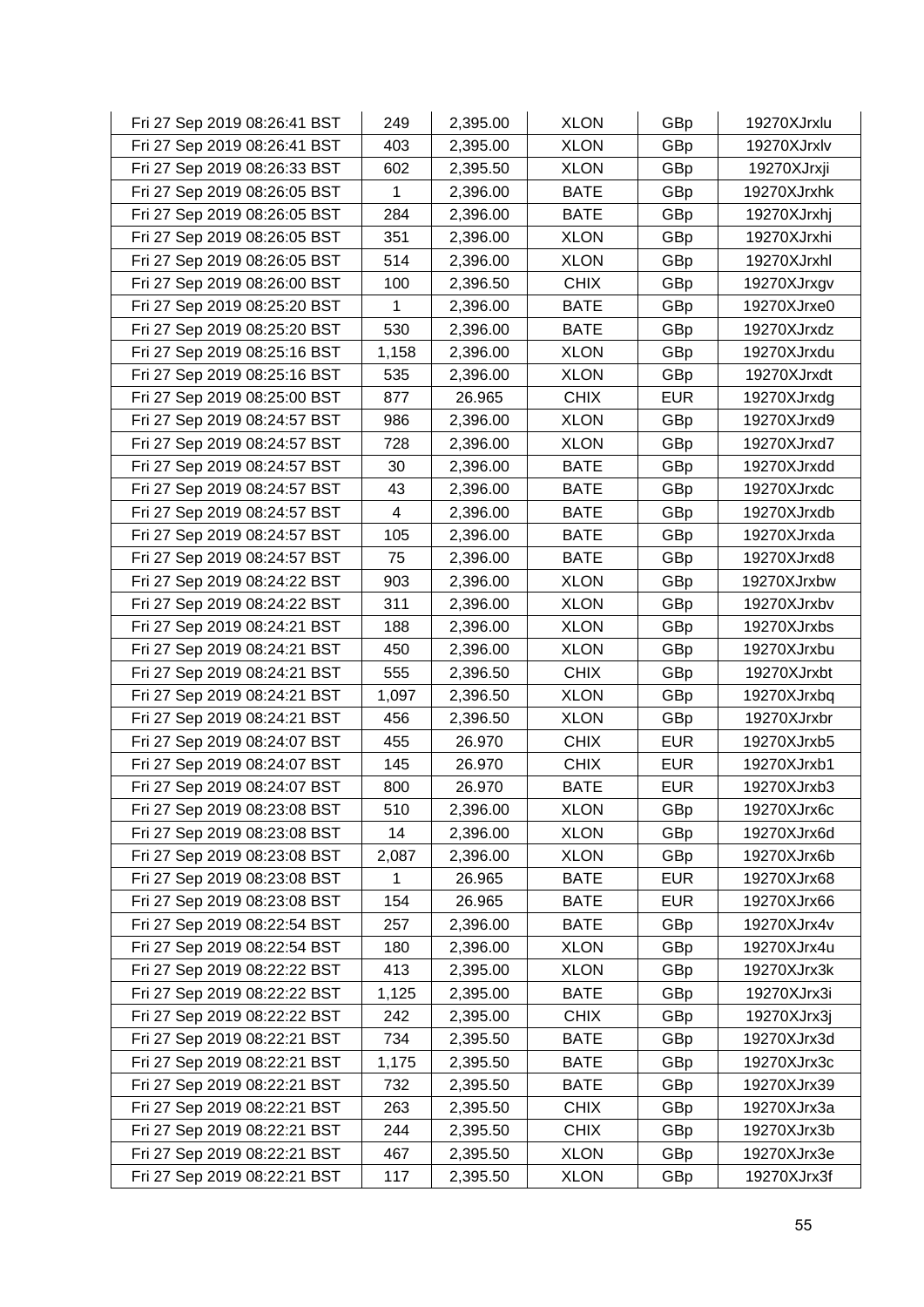| Fri 27 Sep 2019 08:22:21 BST | 1,146 | 2,395.50 | <b>XLON</b> | GBp        | 19270XJrx3g |
|------------------------------|-------|----------|-------------|------------|-------------|
| Fri 27 Sep 2019 08:22:05 BST | 1,679 | 2,395.50 | <b>XLON</b> | GBp        | 19270XJrx2p |
| Fri 27 Sep 2019 08:22:05 BST | 1     | 2,396.00 | <b>BATE</b> | GBp        | 19270XJrx2t |
| Fri 27 Sep 2019 08:22:05 BST | 11    | 2,396.00 | <b>CHIX</b> | GBp        | 19270XJrx2s |
| Fri 27 Sep 2019 08:22:05 BST | 493   | 2,396.00 | <b>CHIX</b> | GBp        | 19270XJrx2u |
| Fri 27 Sep 2019 08:22:05 BST | 244   | 2,396.00 | <b>CHIX</b> | GBp        | 19270XJrx2q |
| Fri 27 Sep 2019 08:22:05 BST | 262   | 2,396.00 | <b>BATE</b> | GBp        | 19270XJrx2o |
| Fri 27 Sep 2019 08:22:05 BST | 116   | 2,396.00 | <b>BATE</b> | GBp        | 19270XJrx2r |
| Fri 27 Sep 2019 08:19:20 BST | 727   | 2,394.00 | <b>BATE</b> | GBp        | 19270XJrwt3 |
| Fri 27 Sep 2019 08:19:20 BST | 1,217 | 2,394.00 | <b>XLON</b> | GBp        | 19270XJrwt6 |
| Fri 27 Sep 2019 08:19:20 BST | 922   | 2,394.00 | <b>XLON</b> | GBp        | 19270XJrwt5 |
| Fri 27 Sep 2019 08:19:20 BST | 238   | 2,394.00 | <b>XLON</b> | GBp        | 19270XJrwt4 |
| Fri 27 Sep 2019 08:19:20 BST | 401   | 2,394.00 | <b>XLON</b> | GBp        | 19270XJrwt2 |
| Fri 27 Sep 2019 08:19:20 BST | 33    | 2,394.00 | <b>XLON</b> | GBp        | 19270XJrwt1 |
| Fri 27 Sep 2019 08:19:09 BST | 24    | 2,394.50 | <b>CHIX</b> | GBp        | 19270XJrwrr |
| Fri 27 Sep 2019 08:18:58 BST | 475   | 2,394.50 | <b>CHIX</b> | GBp        | 19270XJrwqf |
| Fri 27 Sep 2019 08:18:36 BST | 514   | 2,394.50 | <b>XLON</b> | GBp        | 19270XJrwpt |
| Fri 27 Sep 2019 08:18:36 BST | 823   | 2,394.50 | <b>XLON</b> | GBp        | 19270XJrwpr |
| Fri 27 Sep 2019 08:18:36 BST | 426   | 2,394.50 | <b>XLON</b> | GBp        | 19270XJrwps |
| Fri 27 Sep 2019 08:18:25 BST | 466   | 2,395.00 | <b>CHIX</b> | GBp        | 19270XJrwpe |
| Fri 27 Sep 2019 08:18:25 BST | 445   | 2,395.00 | <b>BATE</b> | GBp        | 19270XJrwpd |
| Fri 27 Sep 2019 08:18:25 BST | 495   | 2,395.00 | <b>XLON</b> | GBp        | 19270XJrwpc |
| Fri 27 Sep 2019 08:18:14 BST | 259   | 2,395.50 | <b>CHIX</b> | GBp        | 19270XJrwp0 |
| Fri 27 Sep 2019 08:17:42 BST | 83    | 2,394.00 | <b>BATE</b> | GBp        | 19270XJrwns |
| Fri 27 Sep 2019 08:17:42 BST | 119   | 2,394.00 | <b>XLON</b> | GBp        | 19270XJrwnt |
| Fri 27 Sep 2019 08:17:42 BST | 649   | 2,394.00 | <b>XLON</b> | GBp        | 19270XJrwnr |
| Fri 27 Sep 2019 08:17:41 BST | 821   | 2,394.00 | <b>XLON</b> | GBp        | 19270XJrwnp |
| Fri 27 Sep 2019 08:17:41 BST | 40    | 2,394.00 | <b>XLON</b> | GBp        | 19270XJrwnq |
| Fri 27 Sep 2019 08:16:28 BST | 549   | 2,392.50 | <b>XLON</b> | GBp        | 19270XJrwka |
| Fri 27 Sep 2019 08:16:28 BST | 58    | 2,392.50 | <b>XLON</b> | GBp        | 19270XJrwk9 |
| Fri 27 Sep 2019 08:16:12 BST | 426   | 2,393.00 | <b>BATE</b> | GBp        | 19270XJrwju |
| Fri 27 Sep 2019 08:16:12 BST | 2,094 | 2,393.00 | <b>XLON</b> | GBp        | 19270XJrwjt |
| Fri 27 Sep 2019 08:15:38 BST | 632   | 2,393.00 | <b>BATE</b> | GBp        | 19270XJrwij |
| Fri 27 Sep 2019 08:15:08 BST | 531   | 2,392.00 | <b>BATE</b> | GBp        | 19270XJrwhv |
| Fri 27 Sep 2019 08:15:08 BST | 1,050 | 2,392.00 | <b>XLON</b> | GBp        | 19270XJrwhu |
| Fri 27 Sep 2019 08:15:01 BST | 321   | 26.925   | <b>BATE</b> | <b>EUR</b> | 19270XJrwh6 |
| Fri 27 Sep 2019 08:14:56 BST | 266   | 2,392.50 | <b>CHIX</b> | GBp        | 19270XJrwgr |
| Fri 27 Sep 2019 08:14:15 BST | 1     | 2,391.00 | <b>BATE</b> | GBp        | 19270XJrwe8 |
| Fri 27 Sep 2019 08:14:15 BST | 299   | 2,391.00 | <b>BATE</b> | GBp        | 19270XJrwe7 |
| Fri 27 Sep 2019 08:14:15 BST | 939   | 2,391.00 | <b>XLON</b> | GBp        | 19270XJrwe9 |
| Fri 27 Sep 2019 08:14:15 BST | 886   | 2,391.00 | <b>XLON</b> | GBp        | 19270XJrwe6 |
| Fri 27 Sep 2019 08:14:15 BST | 494   | 2,391.50 | <b>CHIX</b> | GBp        | 19270XJrwe5 |
| Fri 27 Sep 2019 08:14:15 BST | 346   | 2,391.50 | <b>CHIX</b> | GBp        | 19270XJrwe3 |
| Fri 27 Sep 2019 08:14:15 BST | 362   | 2,391.50 | <b>CHIX</b> | GBp        | 19270XJrwe4 |
| Fri 27 Sep 2019 08:14:14 BST | 363   | 2,391.50 | <b>XLON</b> | GBp        | 19270XJrwdz |
| Fri 27 Sep 2019 08:14:14 BST | 15    | 2,391.50 | <b>XLON</b> | GBp        | 19270XJrwdy |
| Fri 27 Sep 2019 08:14:14 BST | 975   | 2,391.50 | <b>XLON</b> | GBp        | 19270XJrwdx |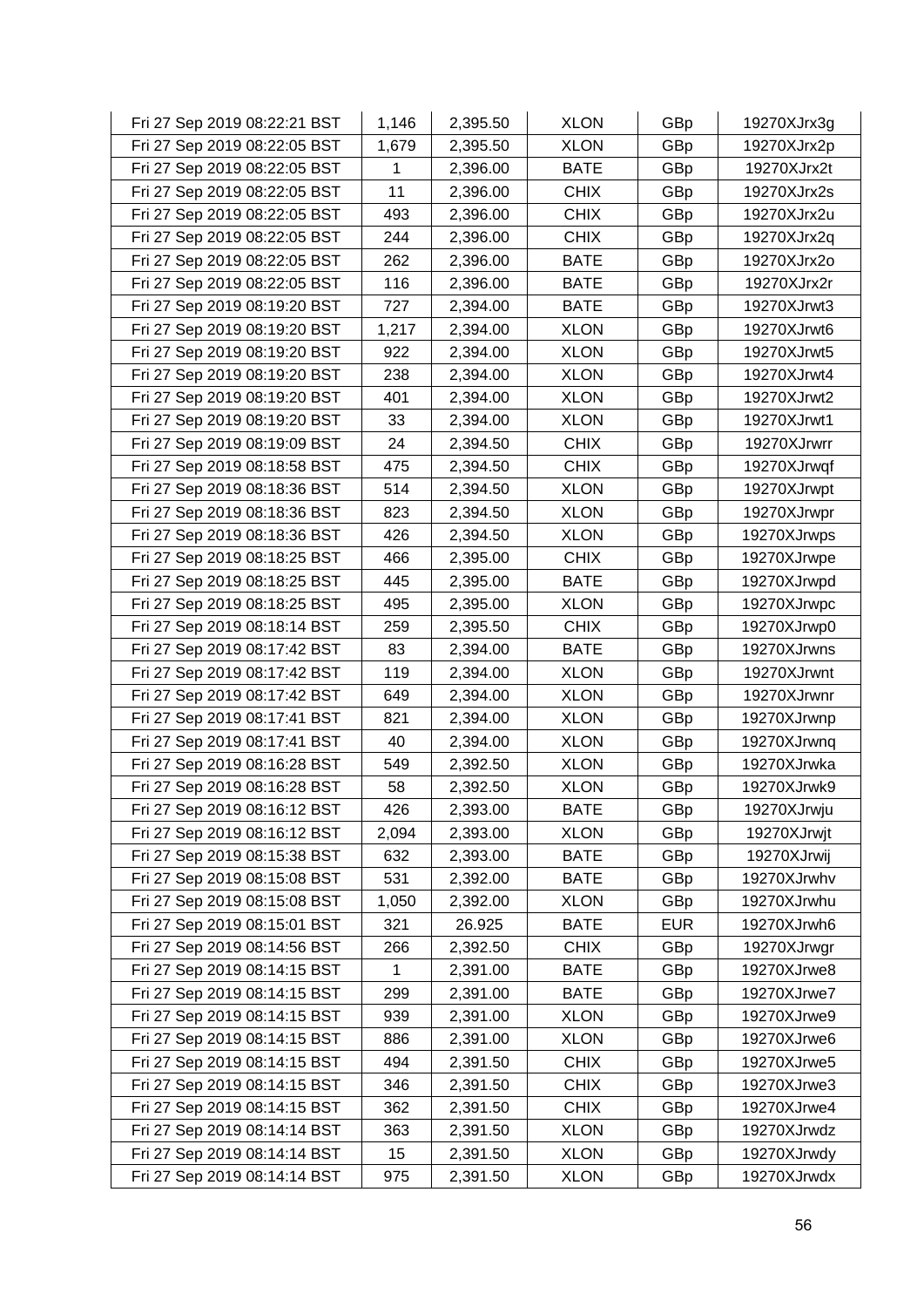| Fri 27 Sep 2019 08:14:01 BST | 808   | 2,392.00 | <b>BATE</b> | GBp        | 19270XJrwcx |
|------------------------------|-------|----------|-------------|------------|-------------|
| Fri 27 Sep 2019 08:13:00 BST | 436   | 26.920   | <b>CHIX</b> | <b>EUR</b> | 19270XJrw84 |
| Fri 27 Sep 2019 08:13:00 BST | 490   | 26.920   | <b>CHIX</b> | <b>EUR</b> | 19270XJrw83 |
| Fri 27 Sep 2019 08:12:06 BST | 1,260 | 2,390.00 | <b>XLON</b> | GBp        | 19270XJrw47 |
| Fri 27 Sep 2019 08:12:06 BST | 1,880 | 2,390.00 | <b>XLON</b> | GBp        | 19270XJrw49 |
| Fri 27 Sep 2019 08:12:06 BST | 211   | 2,390.50 | <b>CHIX</b> | GBp        | 19270XJrw48 |
| Fri 27 Sep 2019 08:12:06 BST | 223   | 2,390.50 | <b>CHIX</b> | GBp        | 19270XJrw46 |
| Fri 27 Sep 2019 08:12:06 BST | 56    | 2,390.50 | <b>XLON</b> | GBp        | 19270XJrw44 |
| Fri 27 Sep 2019 08:12:06 BST | 451   | 2,390.50 | <b>XLON</b> | GBp        | 19270XJrw45 |
| Fri 27 Sep 2019 08:12:06 BST | 846   | 2,390.50 | <b>XLON</b> | GBp        | 19270XJrw43 |
| Fri 27 Sep 2019 08:12:05 BST | 167   | 2,391.00 | <b>XLON</b> | GBp        | 19270XJrw3v |
| Fri 27 Sep 2019 08:11:44 BST | 1,242 | 2,390.50 | <b>XLON</b> | GBp        | 19270XJrw29 |
| Fri 27 Sep 2019 08:11:00 BST | 959   | 26.900   | <b>BATE</b> | <b>EUR</b> | 19270XJrvzg |
| Fri 27 Sep 2019 08:11:00 BST | 87    | 26.900   | <b>BATE</b> | <b>EUR</b> | 19270XJrvzf |
| Fri 27 Sep 2019 08:11:00 BST | 202   | 26.900   | <b>BATE</b> | <b>EUR</b> | 19270XJrvze |
| Fri 27 Sep 2019 08:11:00 BST | 425   | 26.900   | <b>CHIX</b> | <b>EUR</b> | 19270XJrvzc |
| Fri 27 Sep 2019 08:11:00 BST | 500   | 26.900   | <b>CHIX</b> | <b>EUR</b> | 19270XJrvza |
| Fri 27 Sep 2019 08:10:10 BST | 656   | 2,387.00 | <b>BATE</b> | GBp        | 19270XJrvxd |
| Fri 27 Sep 2019 08:10:10 BST | 1,369 | 2,387.00 | <b>XLON</b> | GBp        | 19270XJrvxc |
| Fri 27 Sep 2019 08:10:10 BST | 574   | 2,387.00 | <b>XLON</b> | GBp        | 19270XJrvxe |
| Fri 27 Sep 2019 08:10:06 BST | 360   | 2,387.50 | <b>XLON</b> | GBp        | 19270XJrvxa |
| Fri 27 Sep 2019 08:10:02 BST | 522   | 2,387.50 | <b>BATE</b> | GBp        | 19270XJrvwz |
| Fri 27 Sep 2019 08:10:02 BST | 851   | 2,387.50 | <b>BATE</b> | GBp        | 19270XJrvwy |
| Fri 27 Sep 2019 08:10:02 BST | 961   | 2,387.50 | <b>BATE</b> | GBp        | 19270XJrvx0 |
| Fri 27 Sep 2019 08:10:00 BST | 385   | 2,388.50 | <b>CHIX</b> | GBp        | 19270XJrvws |
| Fri 27 Sep 2019 08:10:00 BST | 36    | 2,388.50 | <b>XLON</b> | GBp        | 19270XJrvwr |
| Fri 27 Sep 2019 08:10:00 BST | 279   | 2,388.50 | <b>XLON</b> | GBp        | 19270XJrvwq |
| Fri 27 Sep 2019 08:09:42 BST | 275   | 2,389.00 | <b>CHIX</b> | GBp        | 19270XJrvvy |
| Fri 27 Sep 2019 08:09:10 BST | 1     | 2,388.00 | <b>BATE</b> | GBp        | 19270XJrvu6 |
| Fri 27 Sep 2019 08:09:10 BST | 403   | 2,388.00 | <b>BATE</b> | GBp        | 19270XJrvu5 |
| Fri 27 Sep 2019 08:08:54 BST | 122   | 2,387.00 | <b>CHIX</b> | GBp        | 19270XJrvt7 |
| Fri 27 Sep 2019 08:07:51 BST | 339   | 2,386.00 | <b>XLON</b> | GBp        | 19270XJrvql |
| Fri 27 Sep 2019 08:07:51 BST | 353   | 2,386.00 | <b>XLON</b> | GBp        | 19270XJrvqn |
| Fri 27 Sep 2019 08:07:51 BST | 163   | 2,386.00 | <b>BATE</b> | GBp        | 19270XJrvqm |
| Fri 27 Sep 2019 08:07:40 BST | 27    | 2,386.50 | <b>BATE</b> | GBp        | 19270XJrvpo |
| Fri 27 Sep 2019 08:07:40 BST | 804   | 2,386.50 | <b>BATE</b> | GBp        | 19270XJrvpl |
| Fri 27 Sep 2019 08:07:40 BST | 31    | 2,386.50 | <b>BATE</b> | GBp        | 19270XJrvpm |
| Fri 27 Sep 2019 08:07:40 BST | 312   | 2,386.50 | <b>CHIX</b> | GBp        | 19270XJrvpk |
| Fri 27 Sep 2019 08:06:14 BST | 493   | 2,385.50 | <b>XLON</b> | GBp        | 19270XJrvlk |
| Fri 27 Sep 2019 08:06:14 BST | 2,788 | 2,385.50 | <b>XLON</b> | GBp        | 19270XJrvll |
| Fri 27 Sep 2019 08:06:14 BST | 932   | 2,386.00 | <b>BATE</b> | GBp        | 19270XJrvld |
| Fri 27 Sep 2019 08:06:14 BST | 994   | 2,386.00 | <b>XLON</b> | GBp        | 19270XJrvlc |
| Fri 27 Sep 2019 08:06:14 BST | 445   | 2,386.00 | <b>XLON</b> | GBp        | 19270XJrvlf |
| Fri 27 Sep 2019 08:05:59 BST | 849   | 2,386.00 | <b>XLON</b> | GBp        | 19270XJrvkb |
| Fri 27 Sep 2019 08:05:49 BST | 341   | 2,386.50 | <b>BATE</b> | GBp        | 19270XJrvjp |
| Fri 27 Sep 2019 08:05:49 BST | 314   | 2,386.50 | <b>CHIX</b> | GBp        | 19270XJrvjn |
| Fri 27 Sep 2019 08:05:49 BST | 554   | 2,386.50 | <b>XLON</b> | GBp        | 19270XJrvjo |